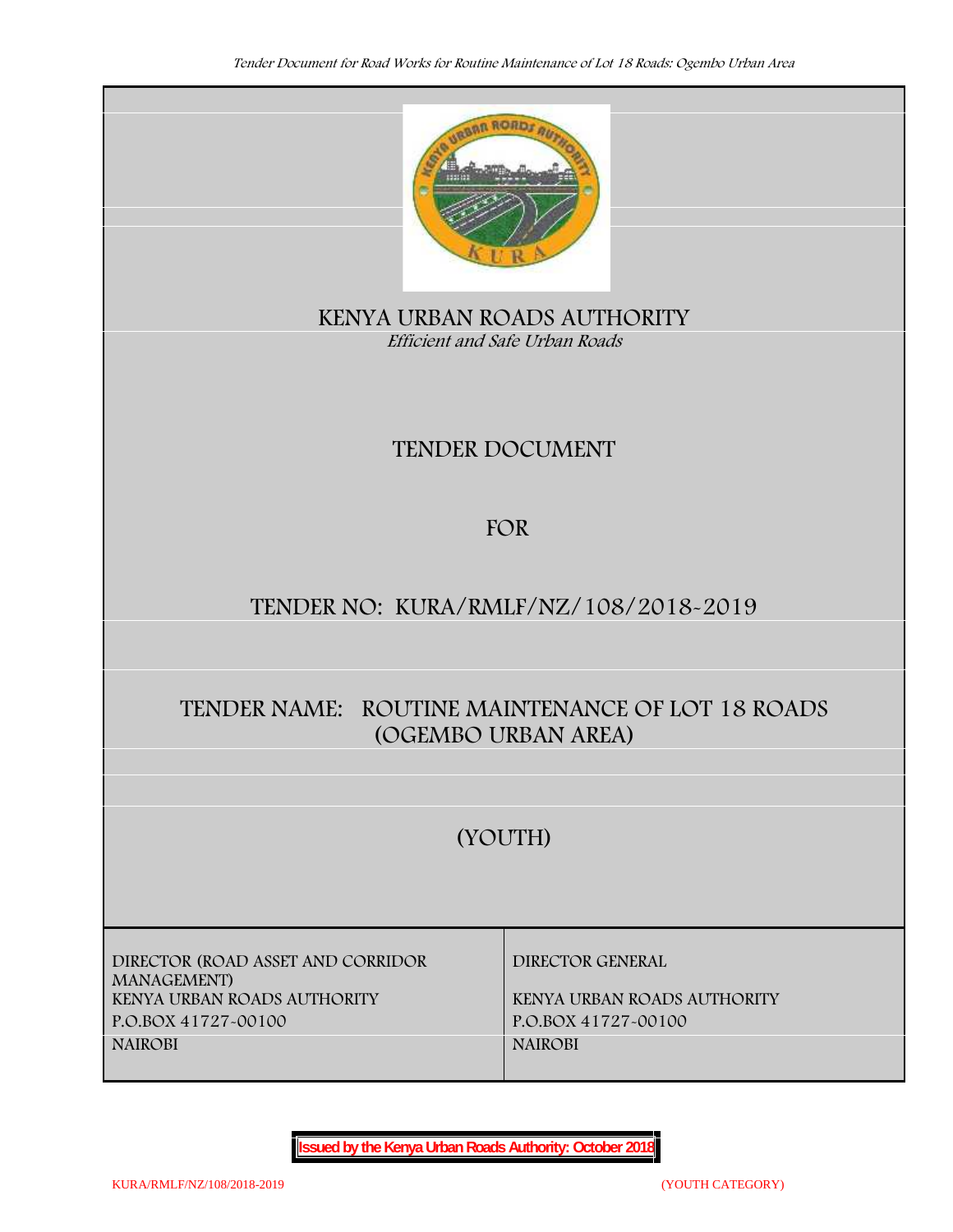# **ROUTINE MAINTENANCE OF LOT 18 ROADS: OGEMBO URBAN AREA**

## **TABLE OF CONTENTS**

| SECTION II: INSTRUCTIONS TO TENDERERS AND CONDITIONS OF TENDER 3            |  |
|-----------------------------------------------------------------------------|--|
|                                                                             |  |
|                                                                             |  |
|                                                                             |  |
|                                                                             |  |
|                                                                             |  |
| SECTION VI: SUPERVISION AND CONTRACT EVALUATION MANUAL 2012109              |  |
|                                                                             |  |
|                                                                             |  |
|                                                                             |  |
|                                                                             |  |
|                                                                             |  |
|                                                                             |  |
|                                                                             |  |
|                                                                             |  |
|                                                                             |  |
| <b>SECTION XIII: FORM OF PERFORMANCE BANK GUARANTEE (UNCONDITIONAL) 152</b> |  |

1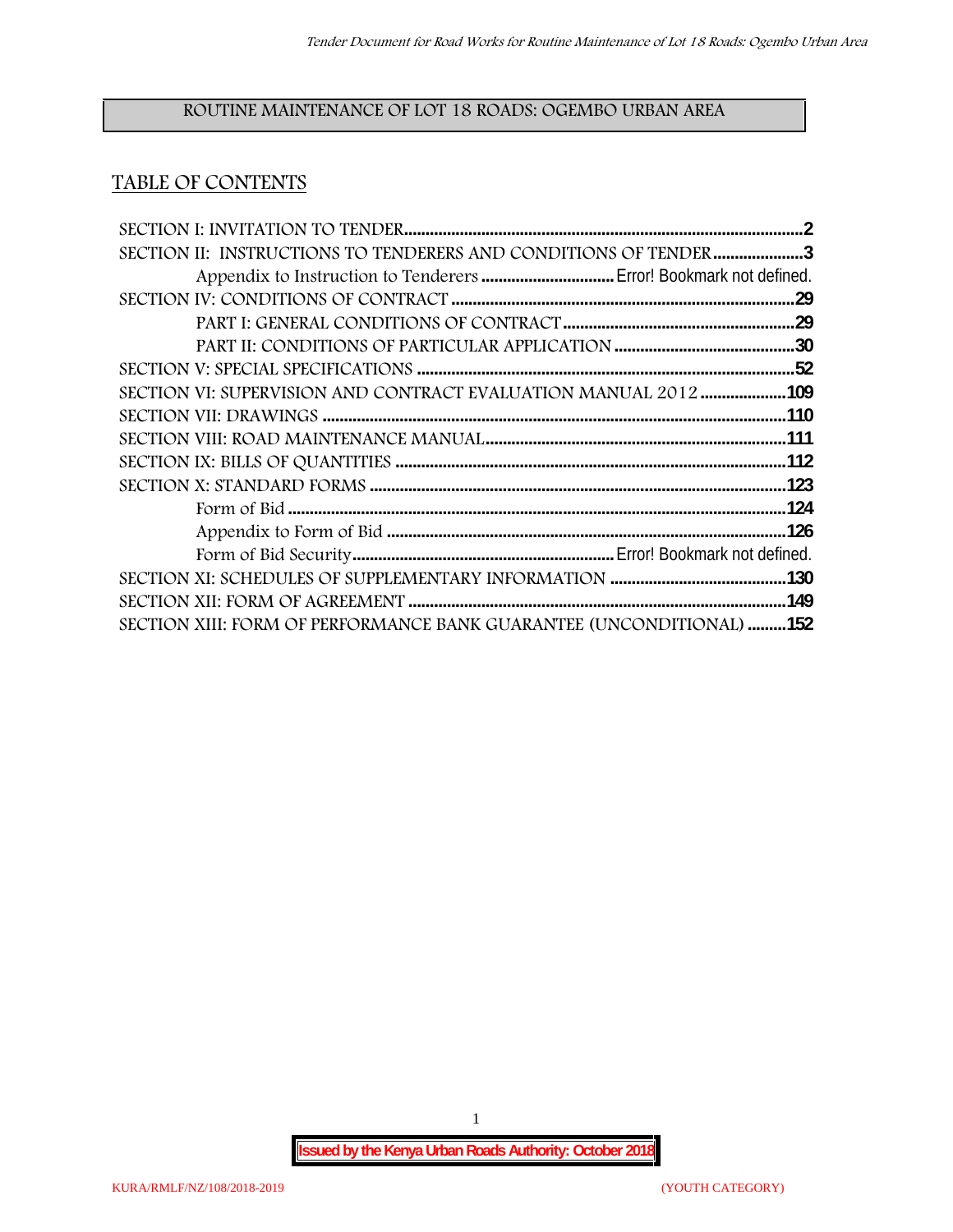## **SECTION I: INVITATION TO TENDER**

(See tender invitation on www.kura.go.ke/tender notices)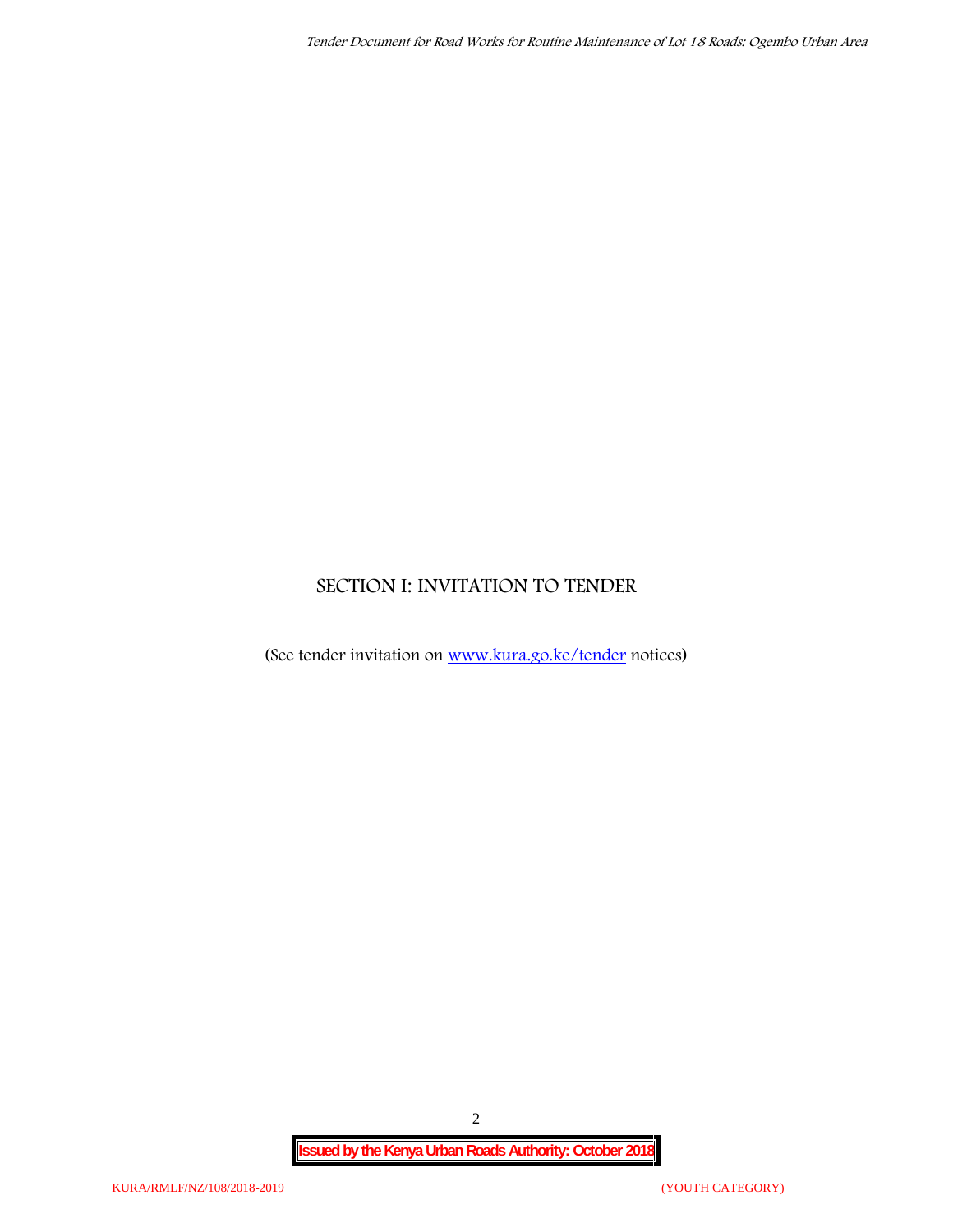# **SECTION II: INSTRUCTIONS TO TENDERERS AND CONDITIONS OF TENDER**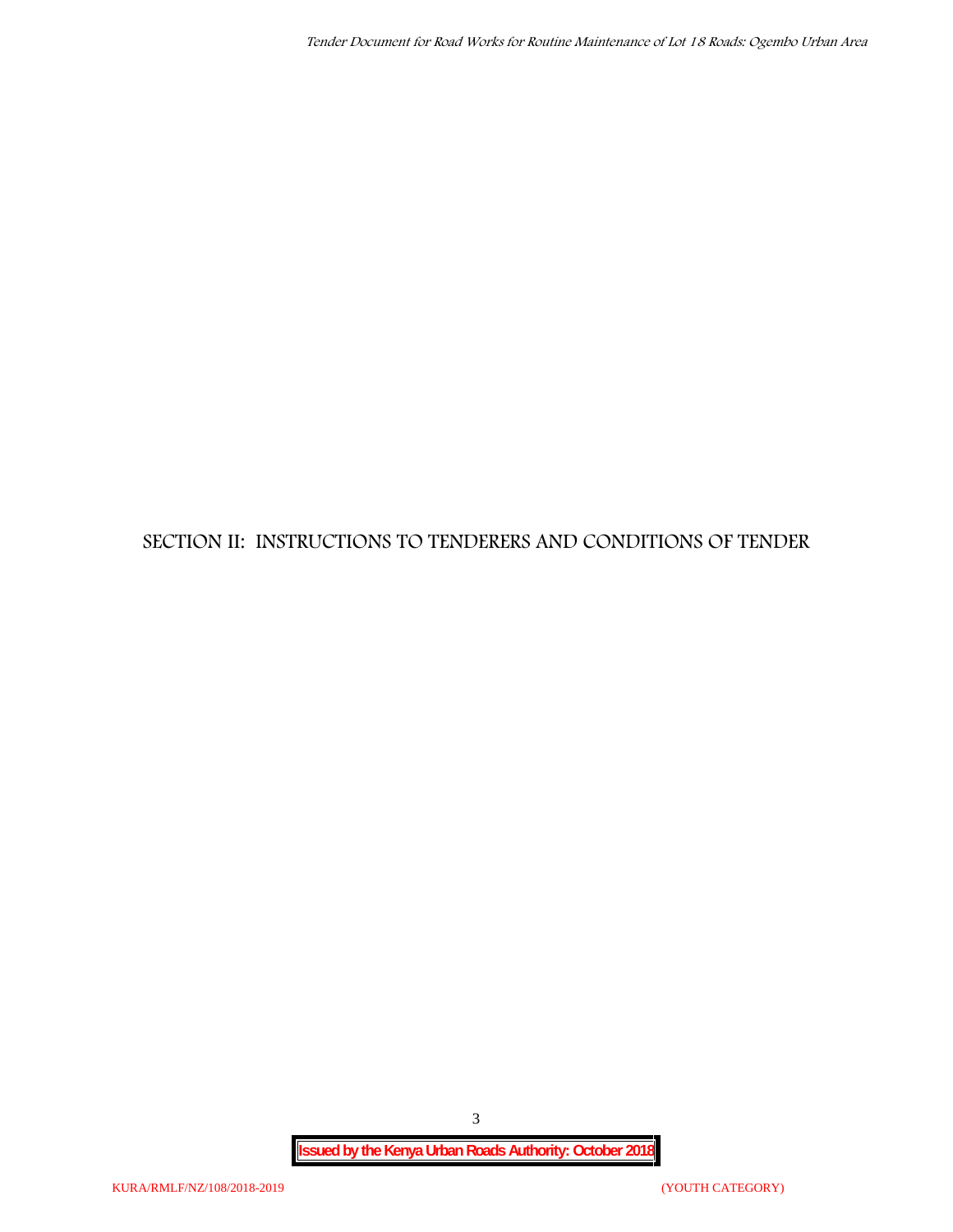#### TABLE OF CONTENTS

| A.        |                                                                      |  |
|-----------|----------------------------------------------------------------------|--|
| 1         |                                                                      |  |
| 2         |                                                                      |  |
| 3         |                                                                      |  |
| 4         |                                                                      |  |
| 5         |                                                                      |  |
| 6         |                                                                      |  |
| 7         |                                                                      |  |
| 8         |                                                                      |  |
| <b>B.</b> |                                                                      |  |
| 9         |                                                                      |  |
| 10        |                                                                      |  |
| 11        |                                                                      |  |
| C.        |                                                                      |  |
| 12        |                                                                      |  |
| 13        |                                                                      |  |
| 14        |                                                                      |  |
| 15        |                                                                      |  |
| 16        |                                                                      |  |
| 17        |                                                                      |  |
| 18        |                                                                      |  |
| 19        |                                                                      |  |
| 20        |                                                                      |  |
| D.        |                                                                      |  |
| 21        |                                                                      |  |
| 22        |                                                                      |  |
| 23        |                                                                      |  |
| 24        |                                                                      |  |
| E.        |                                                                      |  |
| 25        |                                                                      |  |
| 26        |                                                                      |  |
| 27        |                                                                      |  |
| 28        |                                                                      |  |
| 29        |                                                                      |  |
| 30        |                                                                      |  |
| F.        |                                                                      |  |
| G.        |                                                                      |  |
| 31        |                                                                      |  |
| 32        | employer's right to accept any bid and to reject any or all bids  16 |  |
| 33        |                                                                      |  |
| 34        |                                                                      |  |
| 35        |                                                                      |  |
| 36        |                                                                      |  |

 $\overline{4}$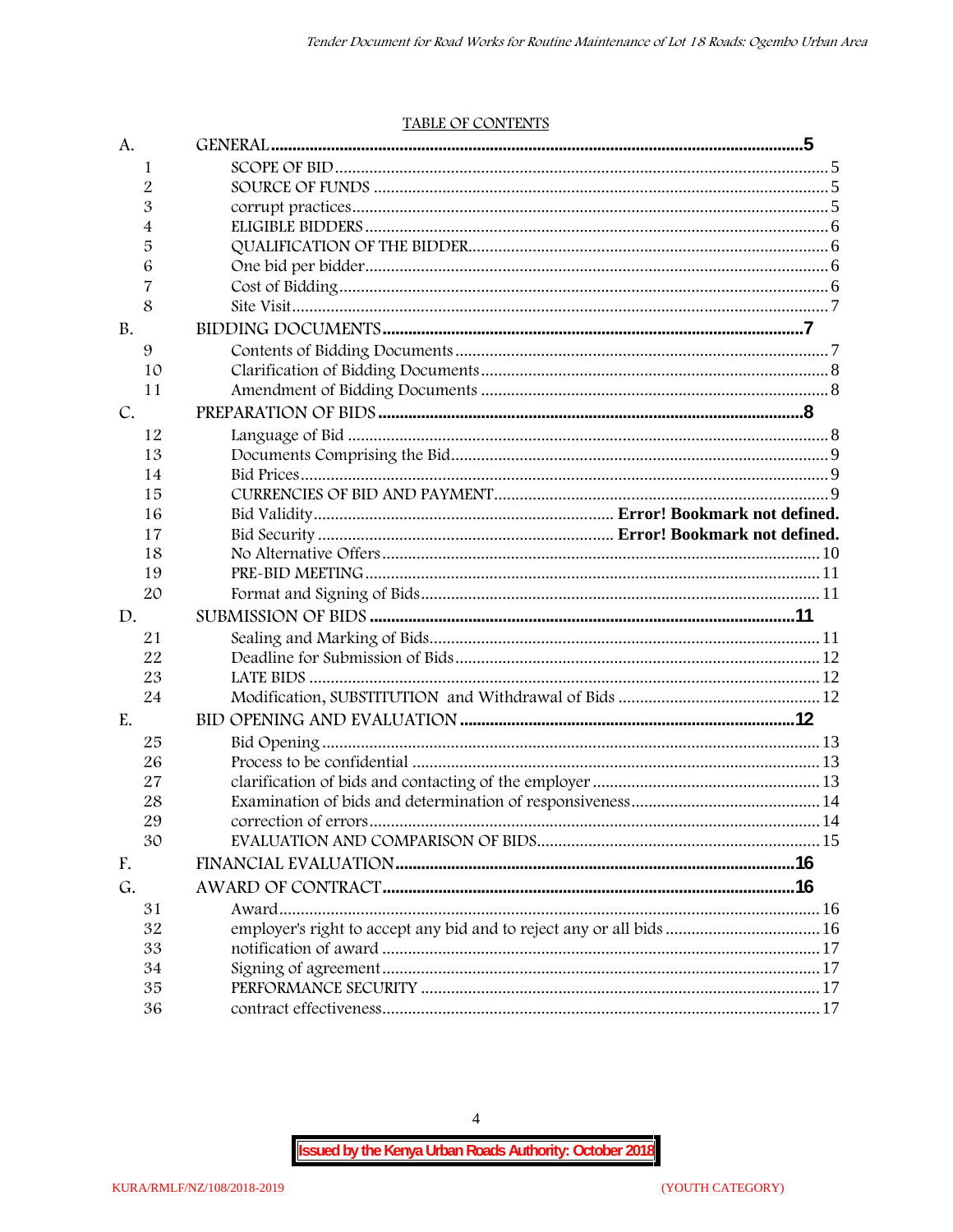## **INSTRUCTIONS TO TENDERERS AND CONDITIONS OF TENDER**

## **A. GENERAL**

- **1 SCOPE OF BID**
	- 1.1 The Employer, as defined in the Conditions of Contract Part II hereinafter "the Employer" wishes to receive bids for the construction of works as described in Section 1, clause 102 of the Special Specifications –"Location and extent of the Works")
	- 1.2 The successful bidder will be expected to complete the Works within the period stated in the Appendix to Form of Bid from the date of commencement of the Works.
	- 1.3 Throughout these bidding documents, the terms bid and tender and their derivatives (bidder/tenderer, bid/tendered, bidding/tendering etc.) are synonymous, and day means calendar day. Singular also means plural.

### **2 SOURCE OF FUNDS**

2.1 The source of funding is the Government of Kenya through the Road Maintenance Levy Fund.

### **3 CORRUPT PRACTICES**

3.1 The government requires that the bidders, suppliers, sub-contractors and supervisors observe the highest standards of ethics during the execution of such contracts. In this pursuit of this policy, the government;

Defines for the purpose of this provision, the terms set forth below as follows:

- i) "corrupt practice" means the offering, giving, receiving, or soliciting of anything of value to influence the action of the public official in the procurement process or in the execution, and
- ii) "fraudulent practice" means a misrepresentation of facts in order to influence a procurement process or the execution of a contract to the detriment of the employer, and includes collusive practices among bidders (prior to or after bid submission) designed to establish bid prices at artificial, non-competitive levels and to deprive the employer the benefits of free and open competition

Will reject a proposal for award if it determines that the bidder recommended for award has engaged in corrupt or fraudulent practices in competing for the contract, and

Will declare a firm ineligible, either indefinitely or for a stated period of time, to be awarded a government contract if it at any time it is determined that the firm has engaged in corrupt or fraudulent practices in competing for, or in executing, a government financed contract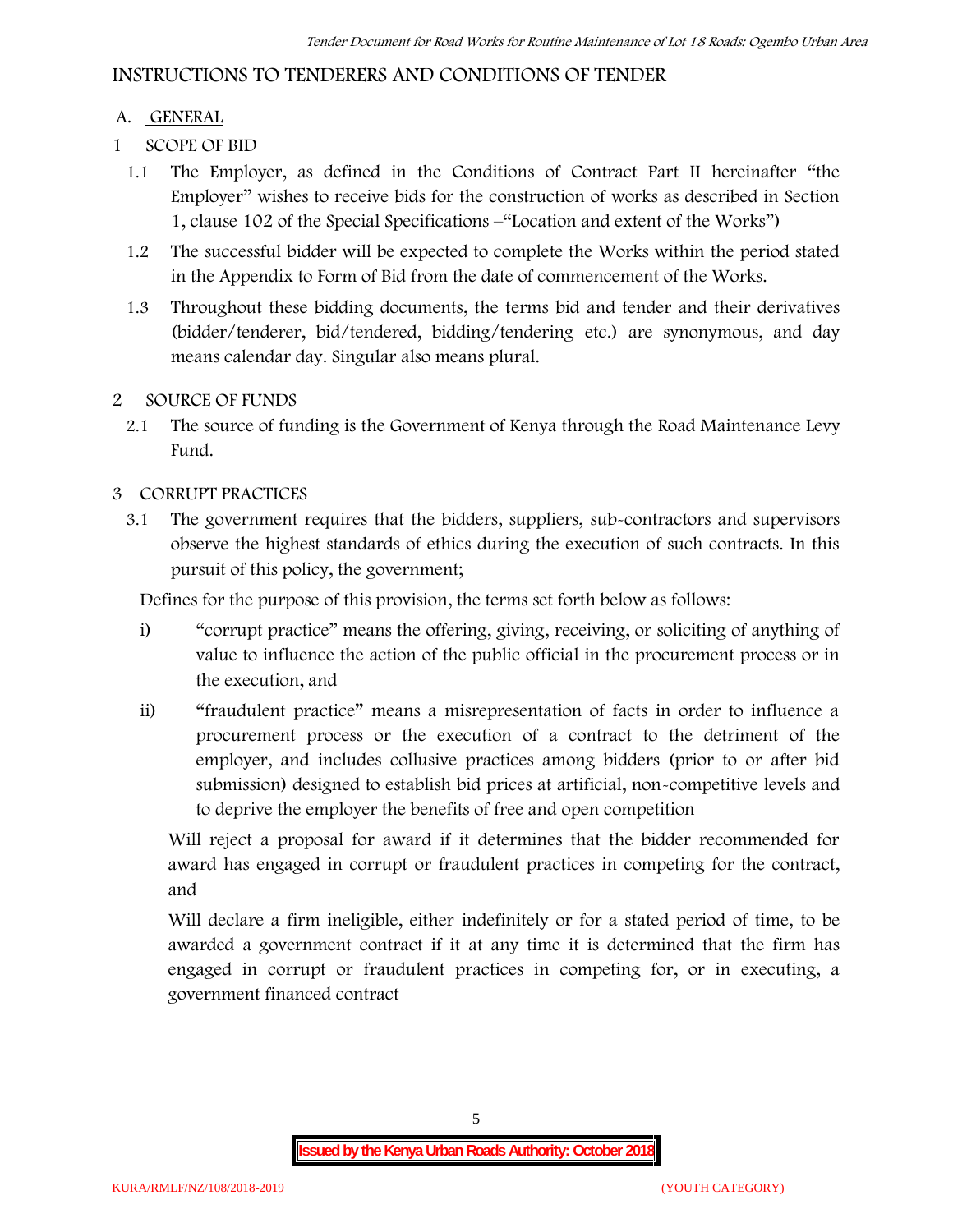### **4 ELIGIBLE BIDDERS**

- 4.1 This invitation to bid is open to youth bidders who are legally registered or incorporated in the Republic of Kenya as of the time of bid submission. Registration with National Construction Authority (NCA) as a road works contractor is mandatory.
- 4.2 Bidders shall not have a conflict of interest. Bidders shall be considered to have conflict of interest, if they participated as a consultant in the preparation of the design, documentation or technical specifications of the works that are the subject of this bidding other than as far as required by the Employer.
- 4.3 A firm that is under a declaration of eligibility by the Employer in accordance with clause 3, at the date of submission of the Bid or thereafter, shall be disqualified.
- 4.4 Bidders shall provide such evidence of their continued eligibility satisfactory to the Employer as the Employer shall reasonably request.

## **5 QUALIFICATION OF THE BIDDER**

- 5.1 Bidders shall as part of their bid:
- (a) Submit a written power of attorney authorizing the signatory of the bid to commit the bidder; and
- (b) Update any information submitted with their bids and update in any case the information indicated in the schedules and continue to meet the minimum threshold criteria set out in the bid documents.
	- 5.2 As a minimum, bidders shall update the following information:
- (a) evidence of access to lines of credit from a bank and availability of other financial resources
- (b) financial predictions for the current year and the two subsequent years, including the effect of known commitments
- (c) work commitments
- (d) current litigation information; and
- (e) availability of critical equipment
	- 5.3 Bidders shall also submit proposals of work methods and schedule in sufficient detail to demonstrate the adequacy of the bidders' proposals to meet the technical specifications and the completion time referred to in Clause 1.2 above.
- **6 ONE BID PER BIDDER**
	- 6.1 Each bidder shall submit only one bid. A bidder who submits or participates in more than one bid will be disqualified.
- **7 COST OF BIDDING**
	- 7.1 The bidder shall bear all costs associated with the preparation and submission of his bid and the Employer will in no case be responsible or liable for those costs, regardless of the conduct or outcome of the bidding process.

6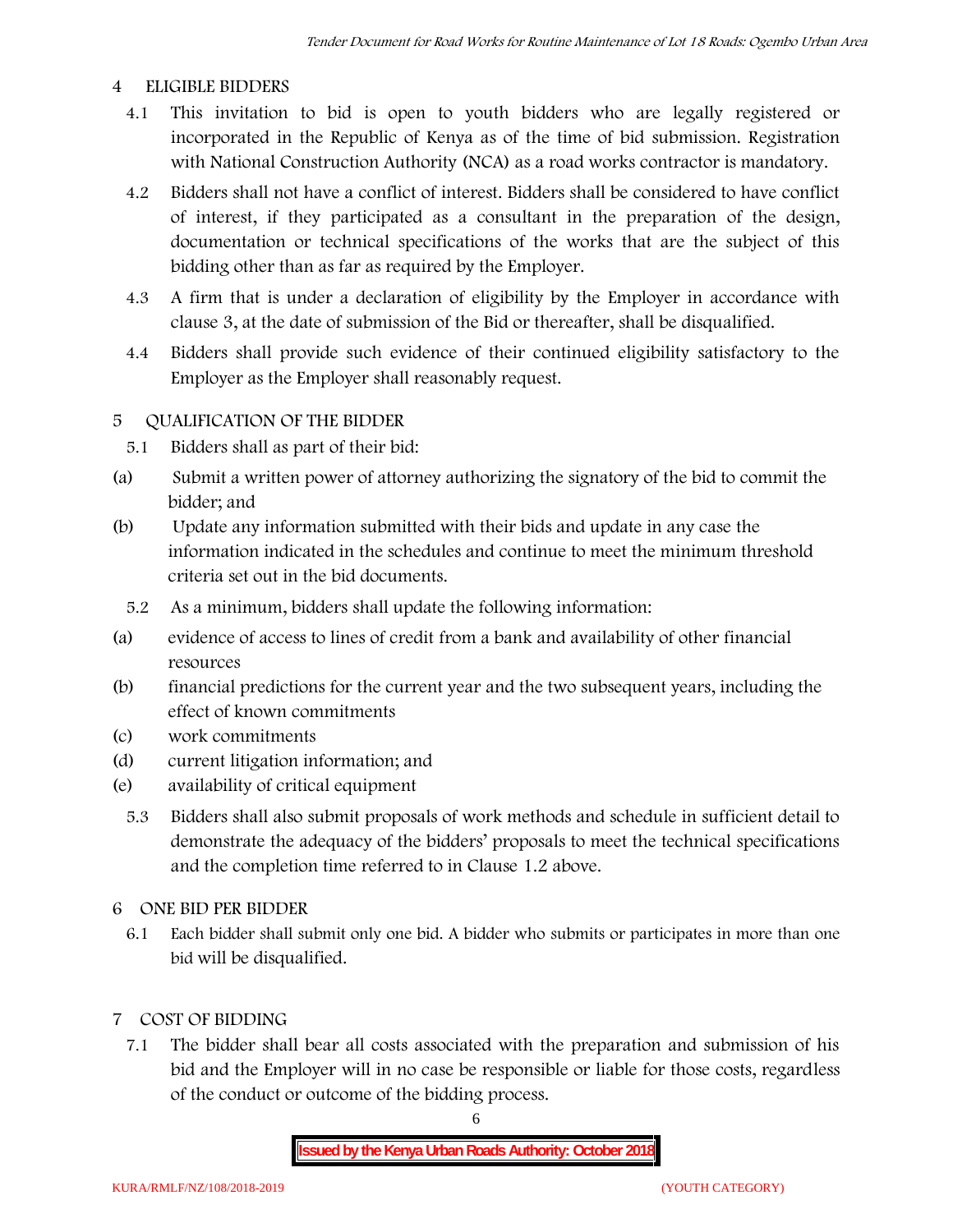## **8 SITE VISIT**

- 8.1 The tenderer is advised to visit and examine the site and its surroundings and obtain for himself on his own responsibility, all information that may be necessary for preparing the tender and entering into a contract. The costs of visiting the site shall be the tenderer's own responsibility.
	- 8.2 The tenderer and any of his personnel or agents will be granted permission by the Employer to enter upon premises and lands for the purpose of such inspection, but only upon the express condition that the tenderer, his personnel or agents, will release and indemnify the Employer from and against all liability in respect of, and will be responsible for personal injury (whether fatal or otherwise), loss of or damage to property and any other loss, damage, costs and expenses however caused, which but for the exercise of such permission, would not have arisen.
	- 8.3 A Mandatory pre-tender site meeting shall be held as specified in the tender notice. A representative of the Employer will be available to meet the intending tenderers at the venue.
	- 8.4 The Employer will conduct a Site Visit concurrently with the pre-bid meeting referred to in Clause 19, attendance for which is necessary for all bidders. Attendance by the tenderers shall be as specified in the tender notice.
	- 8.5 Tenderers must provide their own transport. The representative will not be available at any other time for site inspection visits.
	- 8.6 Each tenderer shall complete the Certificate of Tenderer's Visit to the Site, whether he in fact visits the Site at the time of the organized site visit or by himself at some other time.

## **B. BIDDING DOCUMENTS**

- **9 CONTENTS OF BIDDING DOCUMENTS**
	- 9.1 The set of documents comprising the tender includes the following together with any addenda issued in accordance with Clause 11:
- (a) Invitation to Bid
- (b) Instructions to Bidders and Conditions of Tender
- (c) Appendix to Instruction to Tenderers
- (d) Conditions of Contract Part I
- (e) Conditions of Contract Part II
- (f) Road Maintenance Manual (May 2010 Edition)
- (g) Standard Specifications
- (h) Special Specifications
- (i) Form of Bid, Appendix to Form of Bid and Bid Security
- (j) Bills of Quantities
- (k) Schedules of Supplementary information

7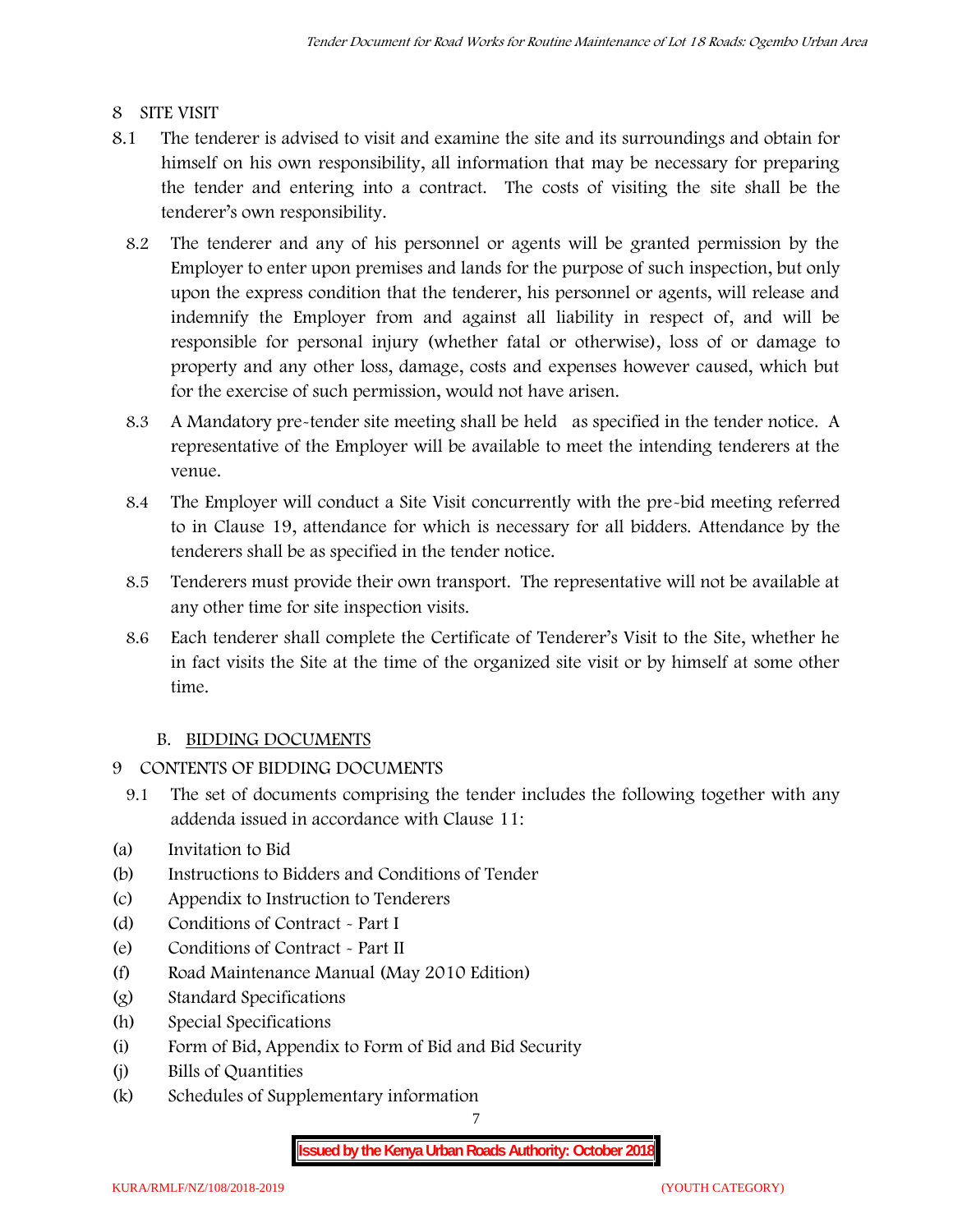- (l) Form of Contract Agreement
- (m) Form of Performance Security
- (n) Drawings
- (o) BID Addenda (BID Notices)
- (p) Declaration Form
	- 9.2 The bidder is expected to examine carefully all instructions, conditions, forms, terms, specifications and drawings in the bidding documents. Failure to comply with the requirements of bid submission will be at the bidder's own risk. Bids that are not substantially responsive to the requirements of the bidding documents will be rejected.
	- 9.3 All recipients of the documents for the proposed Contract for the purpose of submitting a tender (whether they submit a tender or not) shall treat the details of the documents as "private and confidential".

### **10 CLARIFICATION OF BIDDING DOCUMENTS**

- 10.1 The prospective bidder requiring any clarification of the bidding documents may notify the Employer in writing, cable or by e-mail (hereinafter the term cable is deemed to include telex and facsimile) at the Employer's mailing address indicated in the Bidding Data.
- 10.2 The Employer will respond in writing to any request for clarification that he receives earlier than 7 days prior to the deadline for the submission of bids. Copies of the Employer's response to queries raised by bidders (including an explanation of the query but without identifying the sources of the inquiry) will be sent to all prospective bidders who will have purchased the bidding documents.

#### **11 AMENDMENT OF BIDDING DOCUMENTS**

- 11.1 At any time prior to the deadline for submission of bids, the Employer may, for any reason, whether at his own initiative or in response to a clarification requested by a prospective bidder, modify the bidding documents by issuing subsequent Addenda.
- 11.2 The Addendum thus issued shall be part of the bidding documents pursuant to Sub- Clause 10.1 and shall be communicated in writing or cable to all purchasers of the bidding documents. Prospective bidders shall promptly acknowledge receipt of each Addendum in writing or by cable to the Employer.
- 11.3 In order to afford prospective bidders reasonable time in which to take an Addendum into account in preparing their bids, the Employer may, at his discretion, extend the deadline for the submission of bids in accordance with Clause 16.2.

#### **C. PREPARATION OF BIDS**

## **12 LANGUAGE OF BID**

12.1 The bid prepared by the bidder and all correspondences and documents relating to the bid exchanged by the bidder and the Employer shall be written in the English Language. Supporting documents and printed literature furnished by the bidder may

8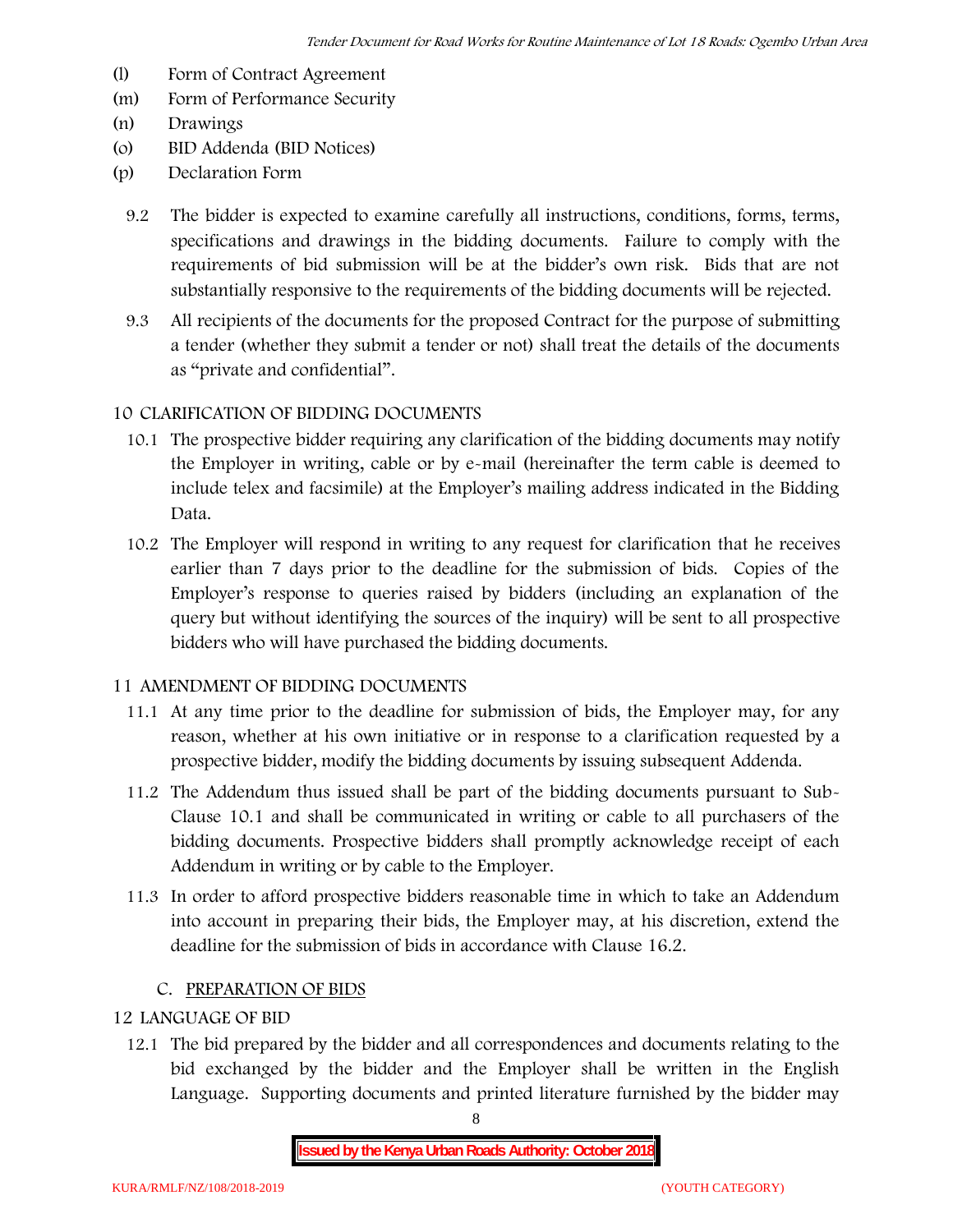be in another language provided they are accompanied by an appropriate translation of pertinent passages in the above stated language. For the purpose of interpretation of the bid, the English language shall prevail.

## **13 DOCUMENTS COMPRISING THE BID**

13.1 The bid to be prepared by the bidder shall comprise:

- (a) Duly filled-in Form of Bid and Appendix to form of bid;
- (b) Bid security;
- (c) Priced Bills of Quantities;
- (d) Schedules of information
- (e) Qualification criteria
- (f) Any other materials required to be completed and submitted in accordance with the Instructions to Bidders embodied in these bidding documents.
	- 13.2 These Forms, Bills of Quantities and Schedules provided in these bidding documents shall be used without exception (subject to extensions of the Schedules in the same format).

### **14 BID PRICES**

- 14.1 Unless explicitly stated otherwise in the bidding documents, the contract shall be for the whole works as described in Sub-Clause 1.1, based on the basic unit rates and prices in the Bill of Quantities submitted by the bidder.
- 14.2 The bidder shall fill in rates and prices for all items of Works described in the Bills of Quantities, whether quantities are stated or not.
- 14.3 All duties, taxes (including VAT) and other levies payable by the Contractor under the Contract, or for any other cause as of the date 7 days prior to the deadline for submission of bids, shall be included in the rates and prices and the total Bid Price submitted by the bidder.
- 14.4 Unless otherwise provided in the Bidding Data and Conditions of Particular Application the rates and prices quoted by the bidder are subject to adjustment during the performance of the contract in accordance with the provisions of Clause 70 of the Conditions of Contract.

#### **15 CURRENCIES OF BID AND PAYMENT**

15.1 Bids shall be priced in Kenya Shillings.

## **16 BID VALIDITY**

- 16.1 The bid shall remain valid and open for acceptance for a period of 90 calendar days from the specified date of bid opening specified in Clause 22.
- 16.2 In exceptional circumstances prior to expiry of the original bid validity period, the Employer may request that the bidders extend the period of validity for a specified additional period. The request and the responses thereto shall be made in writing or by

9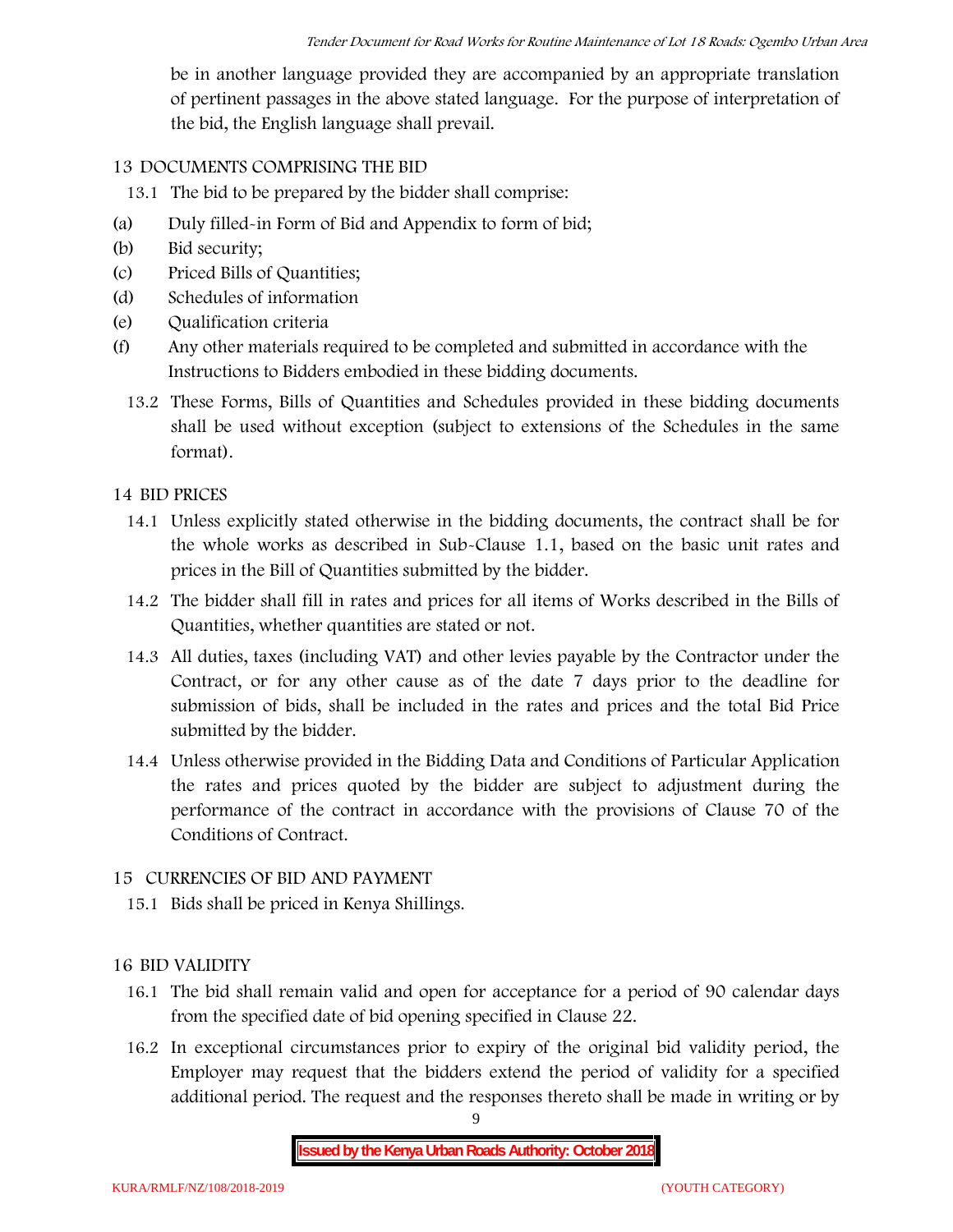cable. A bidder may refuse the request without forfeiting his bid security. A bidder agreeing to the request will not be required nor permitted to modify his bid, but will be required to extend the validity of his bid security for the period of the extension, and in compliance with Clause 17 in all respects.

#### **17 BID SECURING DECLARATION**

- 17.1 The bidder shall furnish, as part of his bid, a duly filled and signed bid Securing Declaration Form as shown in the Appendix to instruction to tenderers.
- 17.2 The bid securing declaration shall be in the format and in accordance with bid securing declaration form included in Section 3. The bid securing declaration shall remain valid for a period of thirty (30) days beyond the original validity period for the bid, and beyond any period of extension subsequently requested under Sub-Clause 16.2.
- 17.3 Any bid not accompanied by an acceptable bid securing declaration will be rejected by the Employer as non-responsive.
- 17.4 The bid securing declaration of unsuccessful bidders will expire either 28 days after the expiration of the period of bid validity or upon receipt of copy of notification of award to successful bidder whichever comes earlier.
- 17.5 The bid securing declaration of the successful bidder will be discharged upon the bidder signing the Contract Agreement and furnishing the required performance security.
- 17.6 The bidder shall automatically be suspended from being eligible for bidding in any contract with the Purchaser for the period of time of 5 years starting on the date of expiration of tender validity period, if:
- (a) a bidder withdraws his bid, except as provided in Sub-Clause 24.2. or
- (b) in the case of a successful bidder, if he fails within the specified time limit to:
	- (i) sign the Contract Agreement or
	- (ii) furnish the necessary performance security

#### **18 NO ALTERNATIVE OFFERS**

- 18.1 The bidder shall submit one offer, which complies fully with the requirements of the bidding documents.
- 18.2 The bid submitted shall be solely on behalf of the bidder. A bidder who submits or participates in more than one bid will be disqualified.
- 18.3 A price or rate shall be entered in indelible ink against every item in the Bills of Quantities with the exception of items which already have Prime Cost or Provisional sums affixed thereto. The bidders are reminded that no "nil" or "included" rates or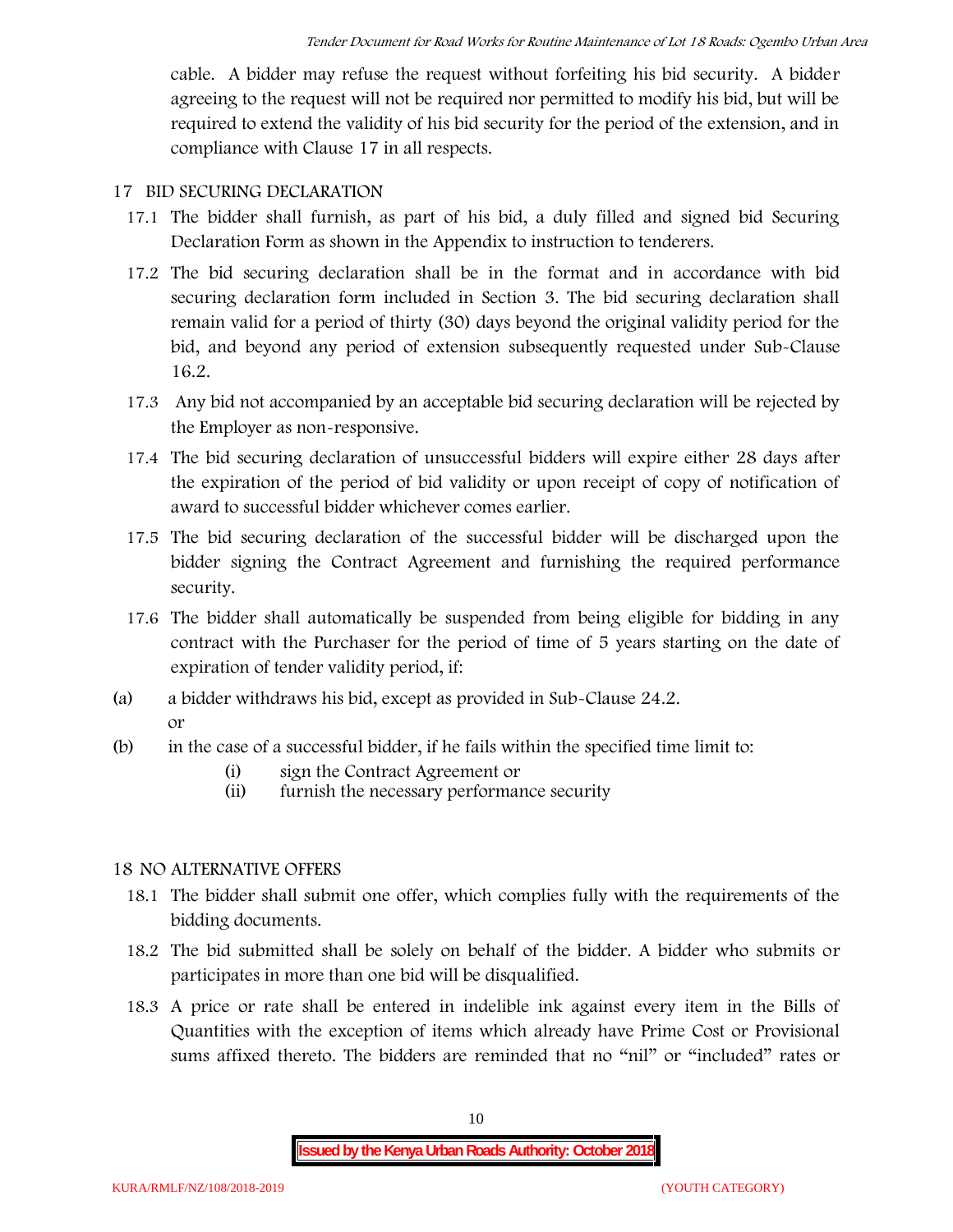"lump-sum" discounts will be accepted. The rates for various items should include discounts if any. Bidders who fail to comply will be disqualified.

#### **19 PRE-BID MEETING**

- 19.1 The bidder's designated representative is invited to attend a mandatory pre-bid meeting, which will take place as specified in the Tender notice. The purpose of the meeting will be to clarify issues and to answer questions on any matter that may be raised at that stage.
- 19.2 The bidder is requested as far as possible to submit any questions in writing or by cable, to reach the Employer not later than one week before the meeting. It may not be practicable at the meeting to answer questions received late, but questions and responses will be transmitted in accordance with the Minutes of the meeting, including the text of the questions raised and the responses given together with any responses prepared after the meeting, will be transmitted without delay to all purchasers of the bidding documents. Any modification of the bidding documents listed in Sub-Clause 9.1, which may become necessary as a result of the pre-bid meeting shall be made by the Employer exclusively through the issue of an Addendum pursuant to Clause 10 or through the minutes of the pre-bid meeting.

#### **20 FORMAT AND SIGNING OF BIDS**

- 20.1 The bidder shall prepare one original of the documents comprising the bid as described in Clause 13 of these Instructions to Bidders, bound with the section containing the Form of Bid and Appendix to Bid, and clearly marked "ORIGINAL". In addition, the bidder shall submit another copy of the bid clearly marked "COPY OF ORIGINAL". In the event of discrepancy between them, the original shall prevail.
- 20.2 The original and copies of the bid shall be typed or written in indelible ink (in the case of copies, photocopies are also acceptable) and shall be signed by a person or persons duly authorized to sign on behalf of the bidder pursuant to Sub-Clause 5.1(a) OR 4.3 (c) as the case may be. The person or persons signing the bid shall initial all pages of the bid where entries or amendments have been made.
- 20.3 The bid shall be without alterations, omissions or conditions except as necessary to correct errors made by the bidder, in which case such corrections shall be initialled by the person or persons signing the bid.

#### **D. SUBMISSION OF BIDS**

#### **21 SEALING AND MARKING OF BIDS**

- 21.1 The bidder shall seal the original and each copy of the bid in separate envelopes duly marking the envelopes "ORIGINAL" and "COPY". The envelopes shall then be sealed in an outer separate envelope.
- 21.2 The inner and outer envelopes shall be:
	- (a) Addressed to the Employer at the address provided in the Appendix to Form of Bid.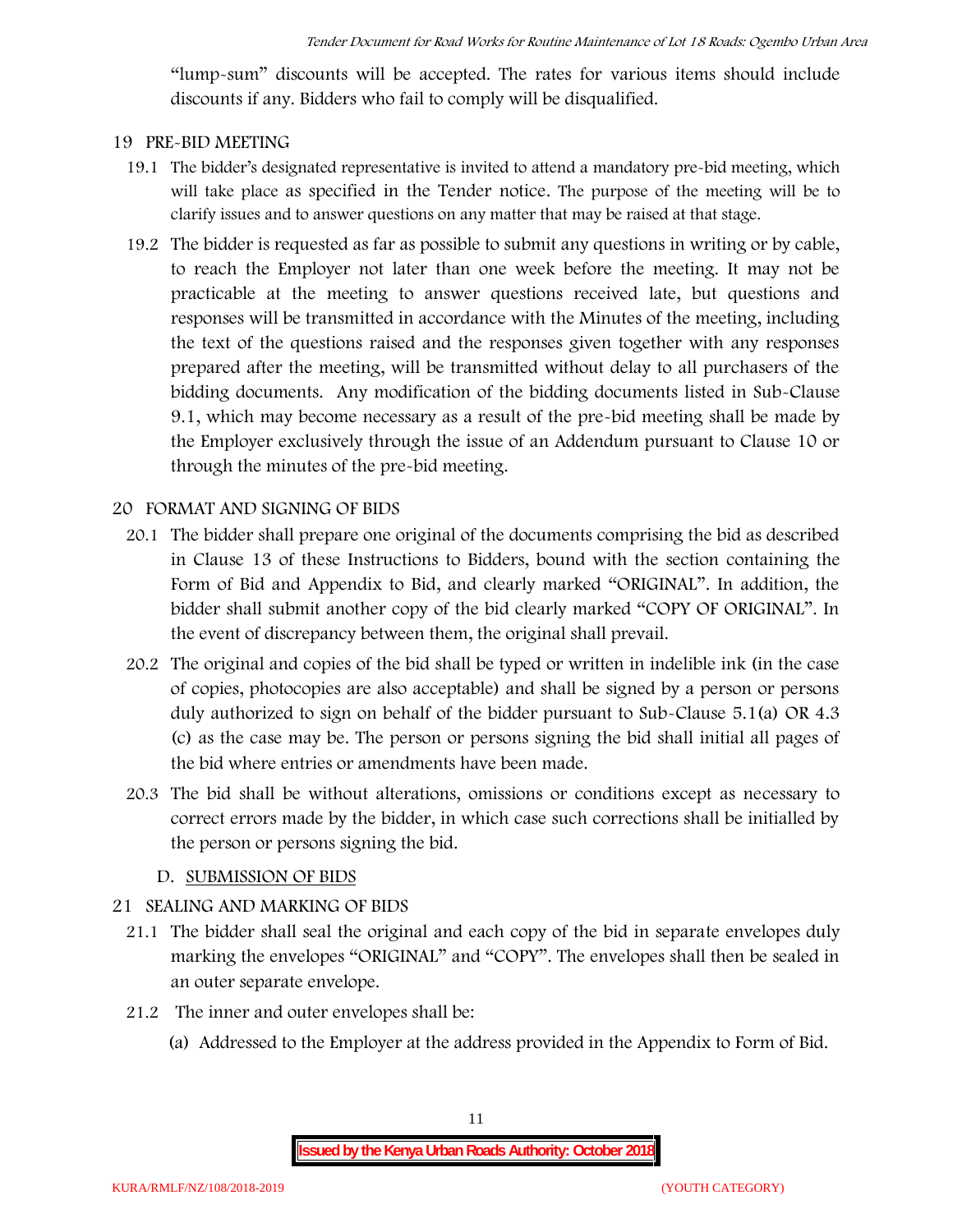- (b) Bear the name and identification number of the contract. In addition to the identification required in sub-Clause 21.2, the inner envelopes shall indicate the name and address of the bidder to enable the bid to be returned unopened in case it is declared "late" pursuant to Clause 23.1, and for matching purposes under Clause 24.
- 21.3 If the outer envelope is not sealed and marked as instructed above, the Employer will assume no responsibility for the misplacement or premature opening of the bid. If the outer envelope discloses the bidder's identity the Employer will not guarantee the anonymity of the bid submission, but this shall not constitute grounds for rejection of the bid.

## **22 DEADLINE FOR SUBMISSION OF BIDS**

22.1 Bids must be received by the Employer at the address specified in Sub Clause 21.2 not later than **the date indicated in the tender notice.**

Tenders delivered by hand must be placed in the "tender box" provided in the office of the employer.

Proof of posting will not be accepted as proof of delivery and any tender delivered after the above stipulated time, from whatever cause arising will not be considered.

- 22.2 The Employer may, at his discretion, extend the deadline for the submission of bids through the issue of an Addendum in accordance with Clause 11 in which case all rights and obligations of the Employer and the bidders previously subject to the original deadline shall thereafter be subject to the new deadline as extended.
- **23 LATE BIDS**
	- 23.1 Any bid received by the Employer after the deadline for submission of bids prescribed in Clause 22 will be returned unopened to the bidder.

## **24 MODIFICATION, SUBSTITUTION AND WITHDRAWAL OF BIDS**

- 24.1 The bidder may modify, substitute or withdraw his bid after bid submission, provided that written notice of modification or withdrawal is received by the Employer prior to the prescribed deadline for submission of bids.
- 24.2 The bidder's modification, substitution or withdrawal notice shall be prepared, sealed, marked and delivered in accordance with the provisions of Clause 21, with the outer and inner envelopes additionally marked "MODIFICATION" or "WITHDRAWAL" as appropriate.
- 24.3 No bid may be modified subsequent to the deadline for submission of bids, except in accordance with Sub-Clause 29.2.
- 24.4 Any withdrawal of a bid during the interval between the deadline for submission of bids and expiration of the period of bid validity specified in Clause 17 may result in the forfeiture of the bid security pursuant to Sub-Clause 17.6.
	- **E. BID OPENING AND EVALUATION**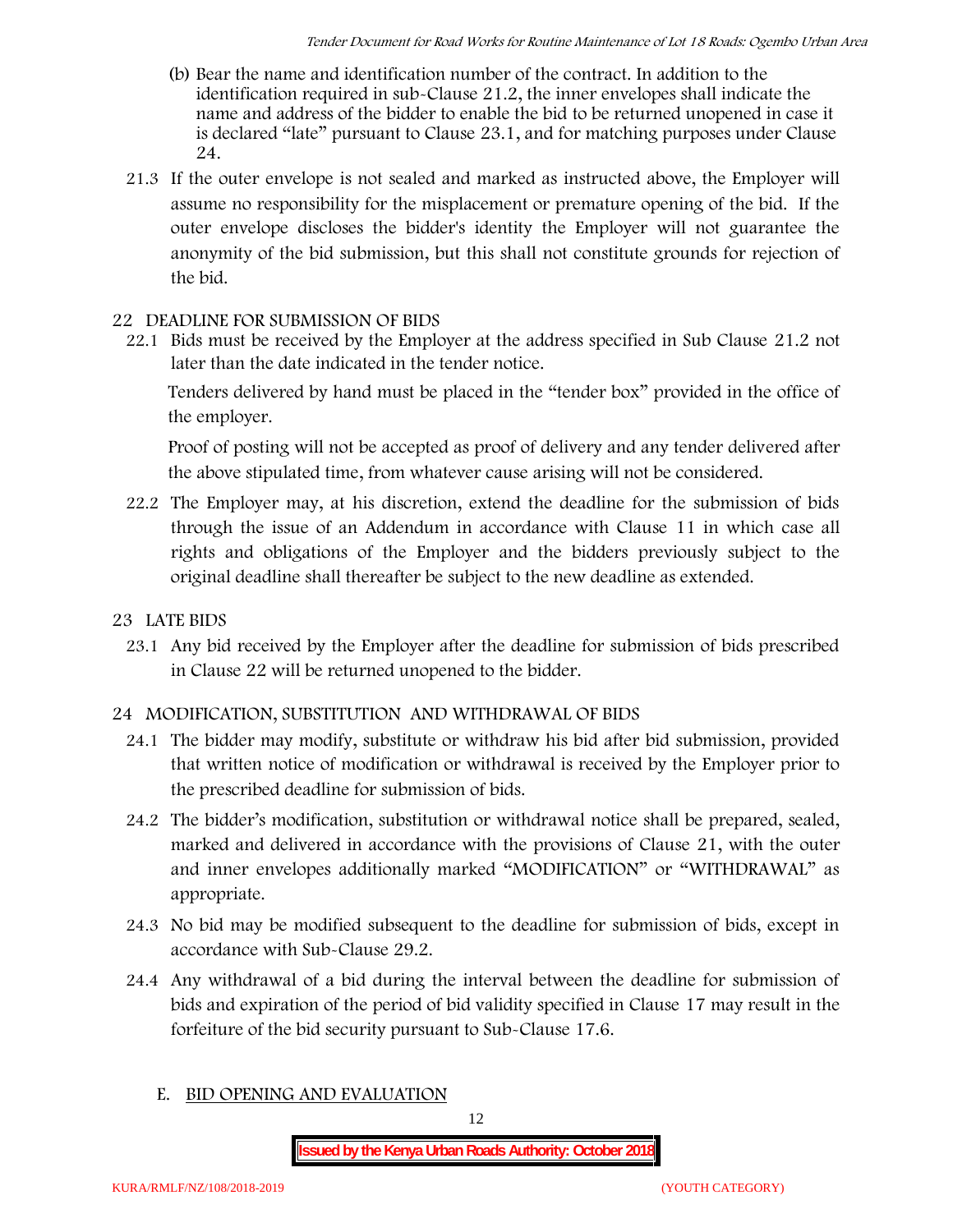## **25 BID OPENING**

- 25.1 The Employer will open the bids, including withdrawals and modifications made pursuant to Clause 24, in the presence of bidders' designated representatives who choose to attend, at the time, date, and location stipulated in the letter of invitation. The bidders' representatives who are present shall sign a register evidencing their attendance.
- 25.2 Envelopes marked "WITHDRAWAL" and "SUBSTITUTION" shall be opened first and the name of the bidder shall be read out. Bids for which an acceptable notice of withdrawal has been submitted pursuant to Clause 24 shall not be opened.
- 25.3 The bidder's name, the Bid Prices, including any bid modifications and withdrawals, the presence (or absence) of bid security, and any such details as the Employer may consider appropriate, will be announced by the Employer at the opening. Subsequently, all envelopes marked "MODIFICATION" shall be opened and the submissions therein read out in appropriate detail. No bid shall be rejected at bid opening except for late bids pursuant to Clause 22.
- 25.4 The Employer shall prepare minutes of the bid opening, including the information disclosed to those present in accordance with Sub-Clause 24.3.
- 25.5 Bids not opened and read out at bid opening shall not be considered further for evaluation, irrespective of the circumstances.

### **26 PROCESS TO BE CONFIDENTIAL**

26.1 Information relating to the examination, evaluation and comparison of bids, and recommendations for the award of contract shall not be disclosed to bidders or any other persons not officially concerned with such process until the award to the successful bidder has been announced. Any effort by a bidder to influence the Employer's processing of bids or award decisions may result in the rejection of the bidder's bid.

## **27 CLARIFICATION OF BIDS AND CONTACTING OF THE EMPLOYER**

- 27.1 To assist in the examination, evaluation, and comparison of bids, the Employer may, at its discretion, ask any bidder for clarification of its bid, including breakdowns of unit rates. The request for clarification and the response shall be in writing or by cable, but no change in the price or substance of the bid shall be sought, offered, or permitted except as required to confirm the correction of arithmetic errors discovered by the Employer in the evaluation of the bids in accordance with Clause 29.
- 27.2 Subject to Sub-Clause 26.1, no bidder shall contact the Employer on any matter relating to its bid from the time of the bid opening to the time the contract is awarded. If the bidder wishes to bring additional information to the notice of the Employer, should do so in writing.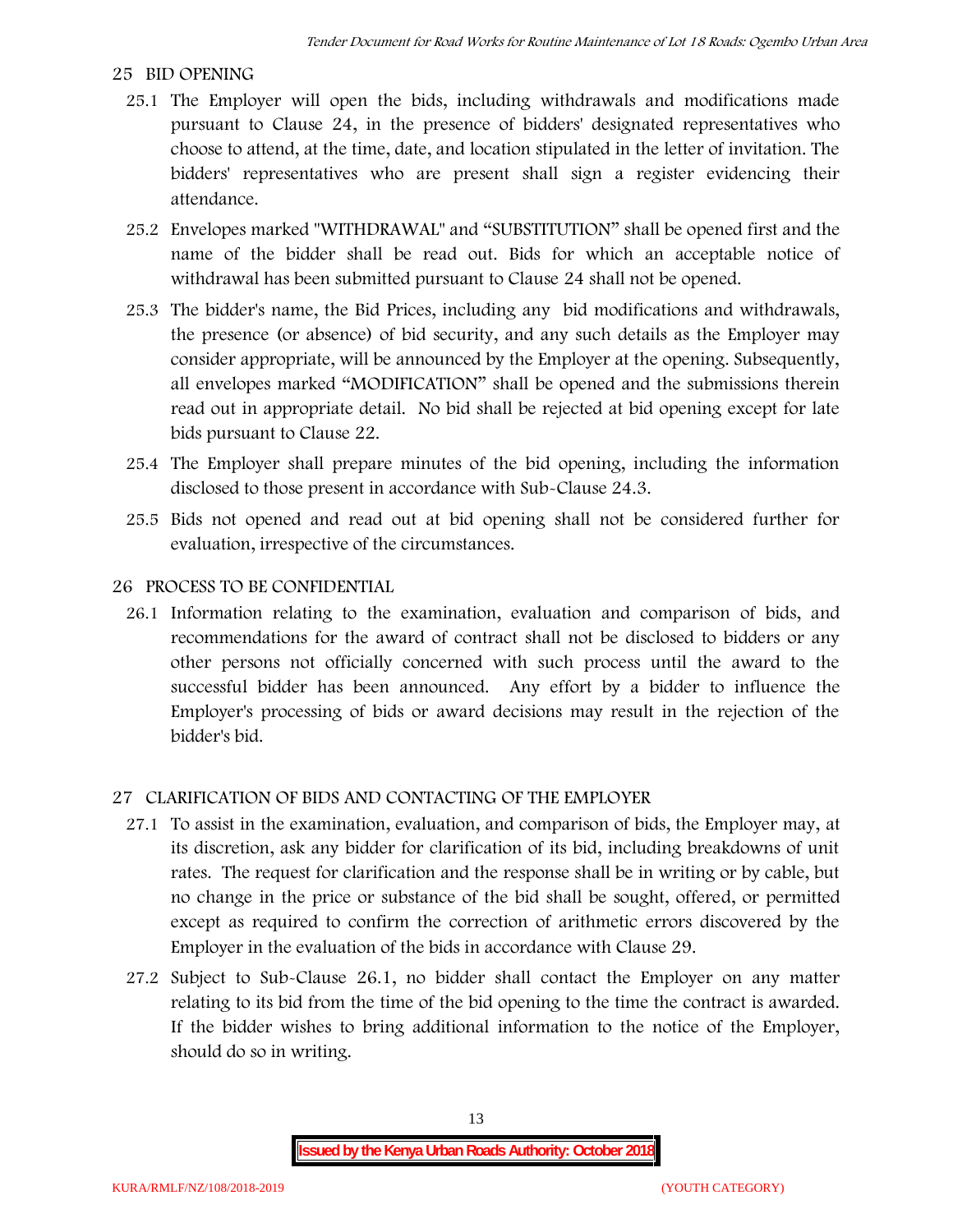27.3 Any effort by the bidder to influence the Employer in the Employer's bid evaluation, bid comparison or contract award decisions may result in the rejection of the bidder's bid.

## **28 EXAMINATION OF BIDS AND DETERMINATION OF RESPONSIVENESS**

- 28.1 Prior to the detailed evaluation of bids, the Employer will determine whether each bid (a) has been properly signed; (b) is accompanied by the required securities; (c) is substantially responsive to the requirements of the bidding documents; and (d) provides any clarification and/or substantiation that the Employer may require to determine responsiveness pursuant to Sub-Clause 28.2.
- 28.2 A substantially responsive bid is one that conforms to all the terms, conditions, and specifications of the bidding documents without material deviation or reservation and has a valid tender bank guarantee. A material deviation or reservation is one

(a) Which affects in any substantial way the scope, quality, or performance of the works;

(b) Which limits in any substantial way, inconsistent with the bidding documents, the Employer's rights or the bidder's obligations under the contract; or

(c) Whose rectification would affect unfairly the competitive position of other bidders presenting substantially responsive bids.

28.3 If a bid is not substantially responsive, it will be rejected by the Employer and may not subsequently be made responsive by correction or withdrawal of the nonconforming deviation or reservation.

## **29 CORRECTION OF ERRORS**

Tenders determined to be substantially responsive shall be checked by the Employer for any arithmetic errors in the computations and summations. Errors will be corrected by the Employer as follows:

- (a) Where there is a discrepancy between the amount in figures and the amount in words, the amount in words will govern.
- (b) Where there is a discrepancy between the unit rate and the line item total resulting from multiplying the unit rate by the quantity, the unit rate as quoted will prevail, unless in the opinion of the Employer, there is an obvious typographical error, in which case adjustment will be made to the entry containing that error.
- (c) In the event of a discrepancy between the tender amount as stated in the Form of Tender and the corrected tender figure in the main summary of the Bills of Quantities, the amount as stated in the Form of Tender shall prevail.
- (d) The Error Correction Factor shall be computed by expressing the difference between the tender amount and the corrected tender sum as a percentage of the corrected work items (i.e. corrected tender sum less Prime Cost and Provisional Sums.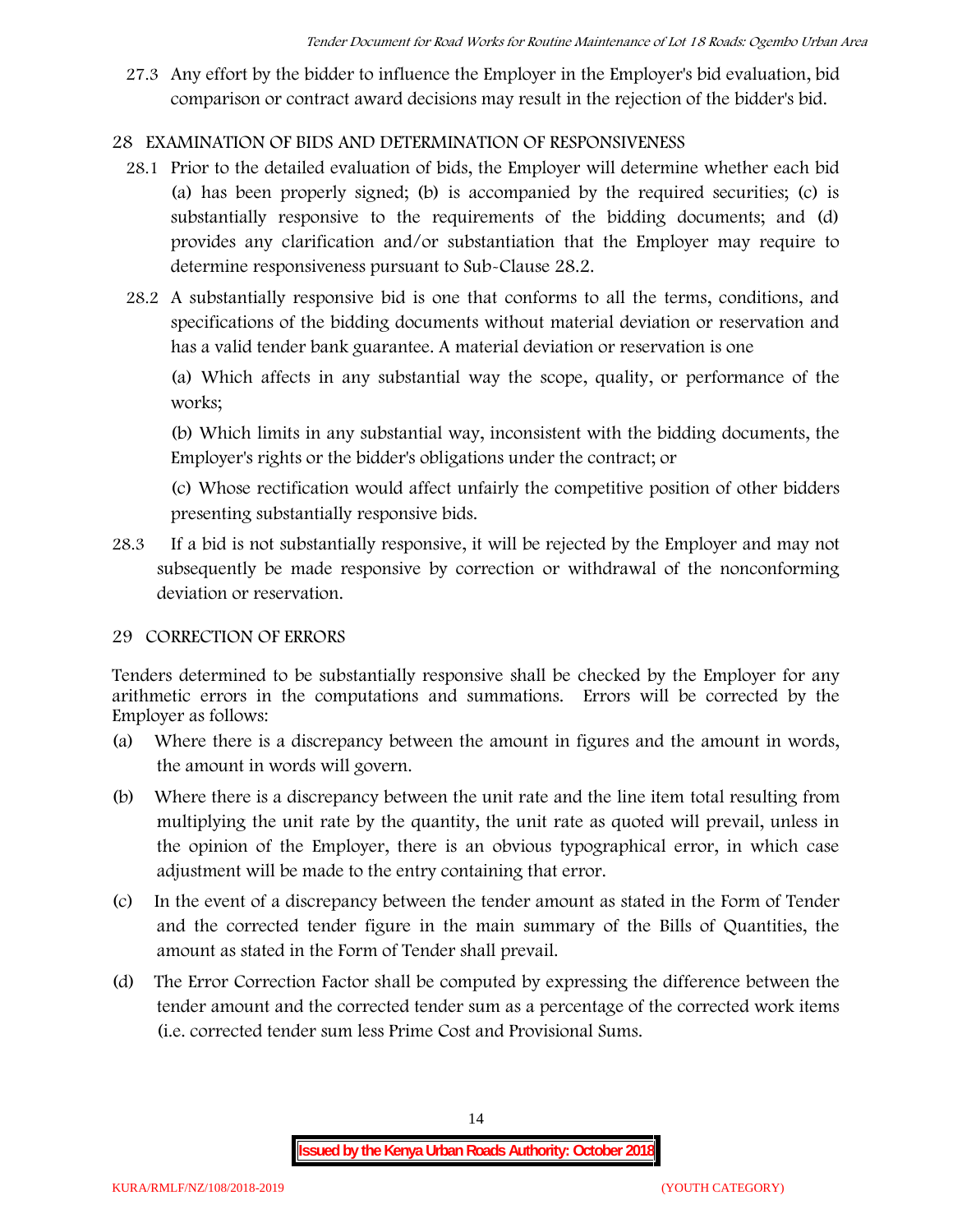- (e) The Error Correction Factor shall be applied to all work items (as a rebate or addition as the case may be) for the purposes of valuations for Interim Certificates and valuations of variations.
- (f) The Bidder shall within three (3) days after issuance of the written notice by the Employer, or such further time as the Employer may allow, correct his tender in such a manner as may be agreed or directed by the Employer failing which the tender may be absolutely rejected and the Bid Security forfeited in accordance with Sub-Clause 17.6 .

### **30 EVALUATION AND COMPARISON OF BIDS**

- 30.1 The Employer will carry out evaluation of details and information provided in post- Qualification Questionnaire and any bidder who does not qualify shall not have his/her bid evaluated further.
- 30.2 The Employer will then evaluate and compare only the bids determined to be substantially responsive in accordance with Clauses 27 and 28.
	- 30.3 The procuring entity may at any time terminate procurement proceedings before contract award and shall not be liable to any person for the termination.
	- 30.4 A tenderer who gives false information in the tender document about its qualification or who refuses to enter into a contract after notification of contract award shall be considered for debarment from participating in future public procurement.

## **31 QUALIFICATION AND EVALUATION CRITERIA**

- 31.1 Post-qualification will be based on meeting all of the following minimum point scale criteria regarding the Applicant's general and particular experience, personnel and equipment capabilities as well as financial position. The Employer reserves the right to waive minor deviations, if they do not materially affect the capacity of an applicant to perform the contract. Subcontractor's experience and resources shall not be taken into account in determining the Applicant's compliance with qualifying criteria.
- **31.2** *General Experience***.**

The Applicant shall meet the following minimum criteria: -

- (a) Average annual turnover for the last 2 years **KShs.8,000,000.00/-.**
- (b) Successful completion as a prime contractor or sub-contractor in the execution of at least three roads rehabilitation/new construction projects of a similar nature and comparable in complexity to the proposed contract within the last three years, for which at least one was located in an urban environment in Kenya.
- 31.3 *Personnel Capabilities***.** The Applicant should list down personnel of minimum qualification of HND in Civil Engineering for Site Agent, Ordinary Diploma for the surveyor and other supervisory staff.
- 31.4 *Equipment Capabilities.* The Applicant should list down, the plants and equipment that are in his ownership and the ones proposed for hire which should be suitable for executing contract works. – Applicants must attaché evidence of ownership or hiring arrangements.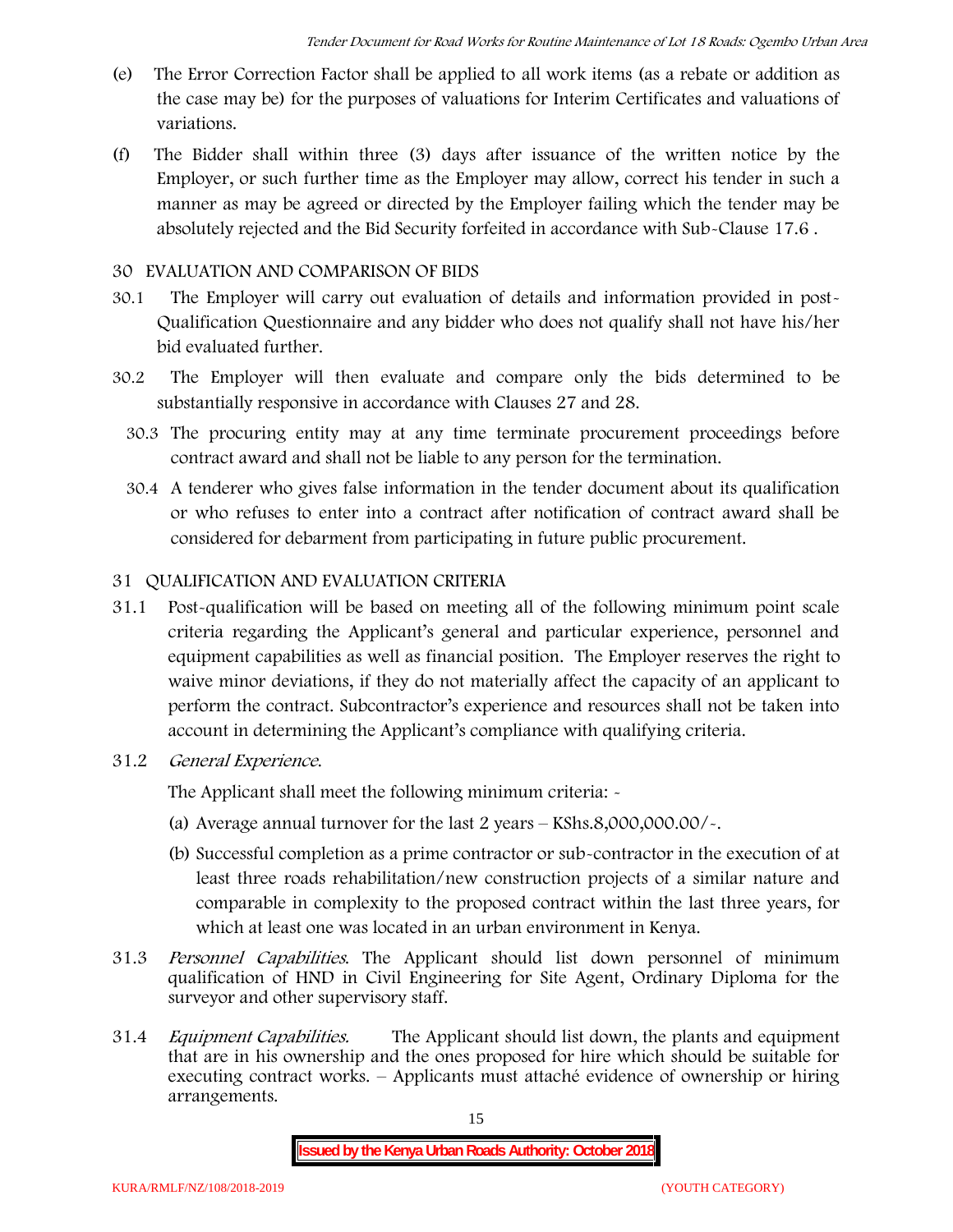- 31.5 *Cash flow statement.* The Applicant should demonstrate that the firm has access to or has available, liquid assets, unencumbered real assets, lines or credit, and other financial means sufficient to meet the construction cash flow for a period of 2 months, estimated at 20% of the estimated tender sum.
- 31.6 **Balance Sheets***.* Signed and stamped Audited balance sheets for the last two years should be submitted and must demonstrate the soundness of the Applicant's financial position, availability of working capital and net worth.
- 31.7 **Financial position/Ratios.** The applicant's financial information will be assessed in terms of ROCE, current ratio and return on equity, and the point scale criteria on their financial position given on this basis. Where necessary, the Employer may make inquiries with the Applicant's bankers.
- 31.8 *Litigation History.* The Applicant should provide accurate information on any litigation or arbitration resulting from contracts complete or under execution by him over the last five years. A consistent history of litigation against the Applicant may result in failure of the application.
- 31.9 Post-qualification criteria are as provided in the Appendix to instruction to tenderers. The bidders who pass the technical criteria will be subjected to financial evaluation.

### **F. FINANCIAL EVALUATION**

31.8 Comparison of major rates of items of construction & credibility of tenderers rates

The Employer will compare the tenderers' rates with the Engineer's estimates for major items of construction. If some bids are seriously unbalanced or front loaded in relation to the Engineer's estimates for the major items of work to be performed under the contract, the Employer may require the bidder to produce detailed price analyses for any or all items of the Bills of Quantities, to demonstrate the internal consistency of those prices with the construction methods and schedule proposed. After evaluation of the price analyses, taking into consideration the schedule of estimated contract payments, the Employer may require that the amount of the Performance Security set forth in Clause 35 be increased at the expense of the bidder to a level sufficient to protect the Employer against financial loss in the event of default of the successful bidder under the contract.

## **G. AWARD OF CONTRACT**

#### **32 AWARD**

- 32.1 Subject to Clause 32, the Employer will award the contract to the bidder whose bid has been determined to be substantially responsive to the bidding documents and who has offered the lowest Evaluated Bid Price pursuant to Clause 29, provided that such bidder has been determined to be (a) eligible in accordance with the provisions of Sub-Clause 3.1, and (b) qualified in accordance with the provisions of Clause 4.
- **33 EMPLOYER'S RIGHT TO ACCEPT ANY BID AND TO REJECT ANY OR ALL BIDS**

16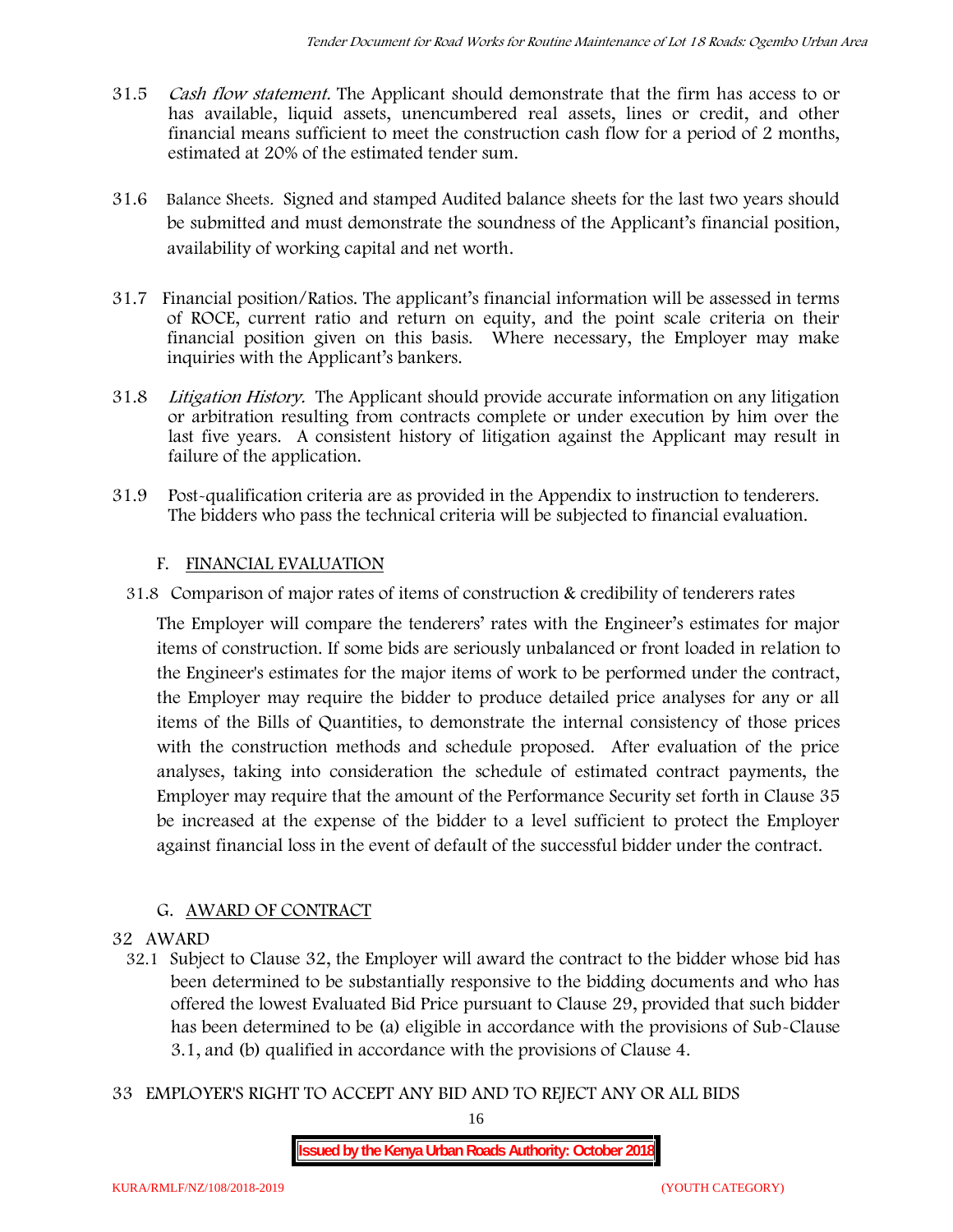33.1 The Employer reserves the right to accept or reject any bid, and to annul the bidding process and reject all bids, at any time prior to award of contract, without thereby incurring any liability to the affected bidder or bidders or any obligation to inform the affected bidder or bidders of the grounds for the Employer's action.

## **34 NOTIFICATION OF AWARD**

- 34.1 Prior to expiration of the period of bid validity prescribed by the Employer, the Employer will notify the successful bidder in writing or by cable confirmed by registered letter that its bid has been accepted. This letter (hereinafter and in the Conditions of Contract called "Letter of Acceptance") shall specify the sum, which the Employer will pay the Contractor in consideration of the execution and completion of the works and the remedying of any defects therein by the Contractor as prescribed by the contract (hereinafter and in the Conditions of Contract called "the Contract Price").
- 34.2 At the same time that the Employer notifies the successful bidder that his bid has been accepted, the Employer shall notify the other bidders that their bids have been unsuccessful and that their bid security will be returned as promptly as possible, in accordance with sub clause 17.4.

## **35 SIGNING OF AGREEMENT**

35.1 Within 21 days of receipt of the Notification of Award, the successful bidder shall sign the Form of Agreement and return it to the Employer, together with the required performance security.

## **36 PERFORMANCE SECURITY**

- 36.1 Within 21 days of receipt of the Letter of Acceptance from the Employer, the successful bidder shall furnish to the Employer a performance security in the form stipulated in the Conditions of contract. The form of performance security provided in Section 9 of the bidding documents shall be used.
- 36.2 The successful bidder shall provide a performance security in the form of an Unconditional Bank Guarantee from a reputable bank located in Kenya.
- 36.3 Failure by successful bidder to lodge the required performance Guarantee within 21 days of the receipt of the letter of Acceptance shall constitute sufficient grounds for annulment of the award and forfeiture of the bid surety; in which event the Employer may make the award to another bidder or call for new bids.

## **37 CONTRACT EFFECTIVENESS**

37.1 The Contract will be effective only upon signature of the Agreement between the Contractor and the Employer.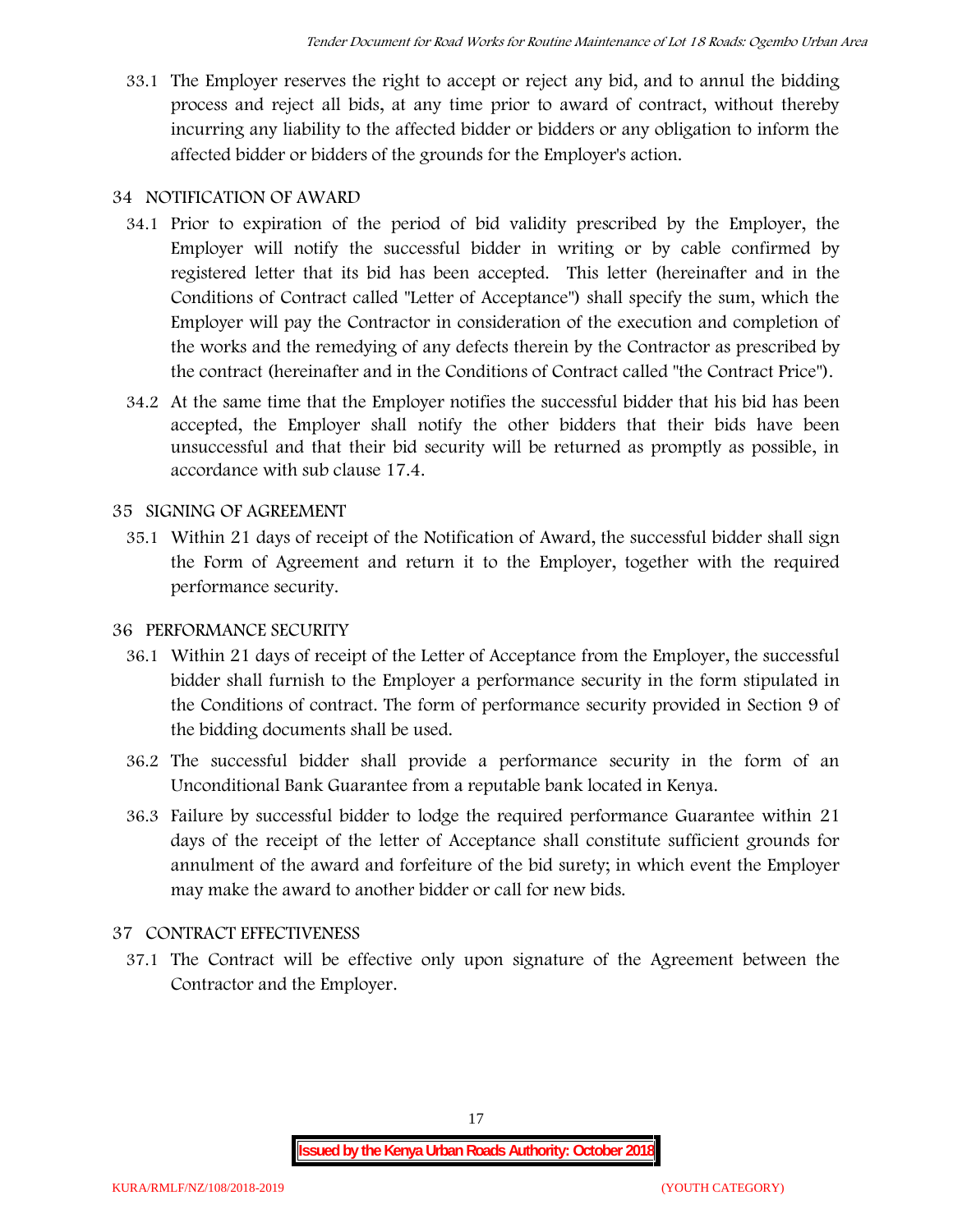## **QUALIFICATION CRITERIA**

This Section contains all the factors, methods and criteria that the Employer shall use to evaluate applications. The information to be provided in relation to each factor and the definitions of the corresponding terms are included in the respective Application Forms.

#### **Contents**

| 7. Schedule of the Major Items of Plant/Equipment Available for Proposed Contract. Error! |  |
|-------------------------------------------------------------------------------------------|--|
| Bookmark not defined.                                                                     |  |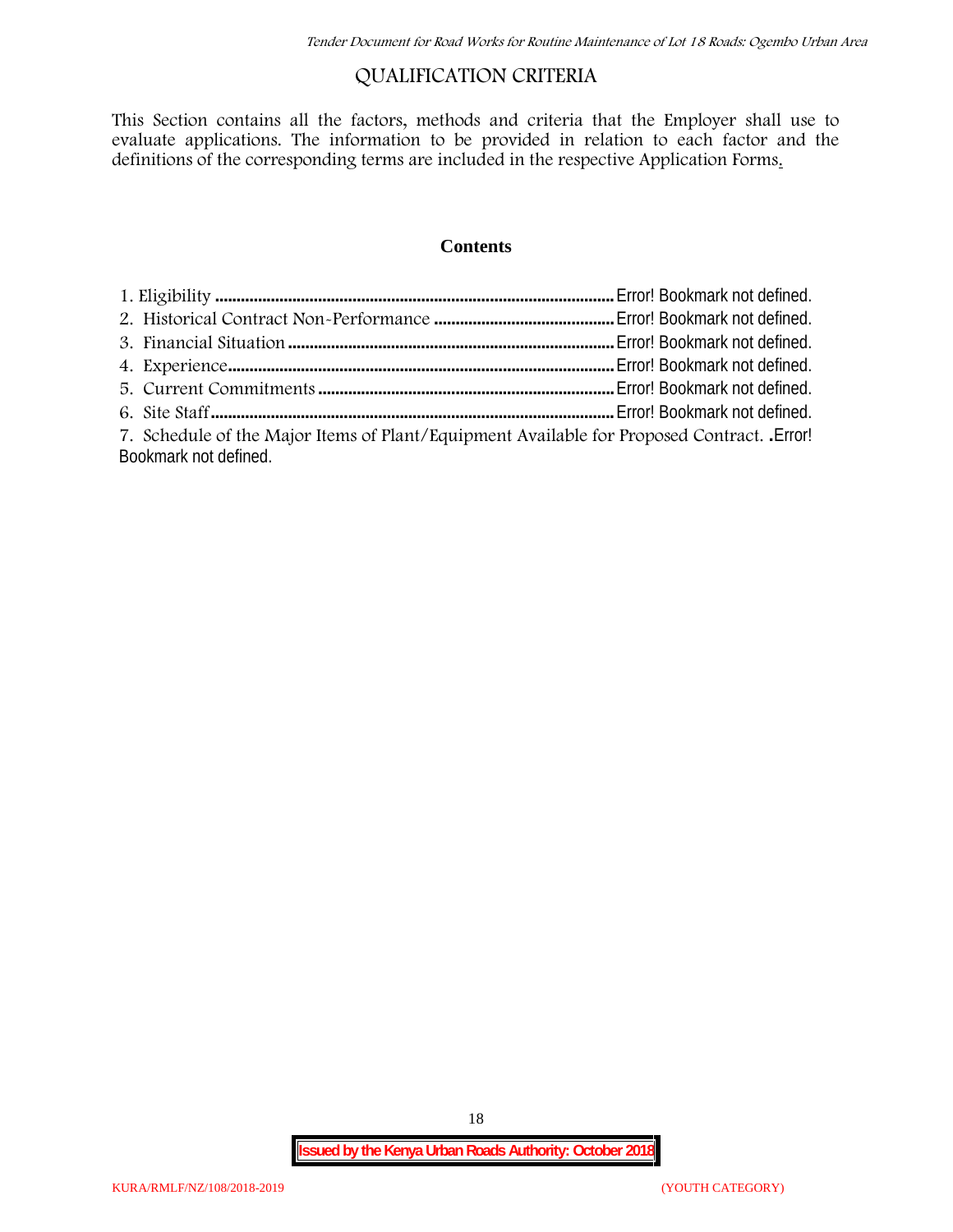| No. | Subject                                                                              | Requirement                                                                                                                                                                                                                                                                                                                                                                                                                                                                                                                                                           | Bidder                | Submission<br>Requirements |
|-----|--------------------------------------------------------------------------------------|-----------------------------------------------------------------------------------------------------------------------------------------------------------------------------------------------------------------------------------------------------------------------------------------------------------------------------------------------------------------------------------------------------------------------------------------------------------------------------------------------------------------------------------------------------------------------|-----------------------|----------------------------|
|     | 1. Eligibility                                                                       |                                                                                                                                                                                                                                                                                                                                                                                                                                                                                                                                                                       |                       |                            |
| 1.1 | Eligibility                                                                          | Nationality in accordance with<br>Sub-Clause 4.1.                                                                                                                                                                                                                                                                                                                                                                                                                                                                                                                     | Must meet requirement | Section 2, Schedule 1      |
| 1.2 | Conflict of Interest                                                                 | No conflicts of interest in Sub-<br>Clause 4.2.                                                                                                                                                                                                                                                                                                                                                                                                                                                                                                                       | Must meet requirement | Section 2, Schedule 1      |
| 1.3 | Debarment                                                                            | Not having been declared<br>ineligible by the Employer, as<br>described in Sub-Clause 4.3.                                                                                                                                                                                                                                                                                                                                                                                                                                                                            | Must meet requirement | Section 2, Schedule 11     |
| 1.4 | Incorporation &<br>Registration                                                      | Pursuant to sub-clause 4.1 the<br>following shall be provided;<br>- Copy of Certificate of<br>incorporation certified by a<br>Commissioner of Oaths or<br>issuing authority to show that<br>the applicant is a registered<br>company and legally authorised<br>to do business in Kenya<br>- Proof of registration with the<br>National Construction Authority<br>(NCA) in the categories<br>indicated in the tender notice.<br>-Proof of registration with a<br>Certified copy of a valid<br>certificate from National or<br>County Treasury for relevant<br>category | Must meet requirement | Section 2, Schedule 1      |
| 2.1 | 2. Historical Contract Non-Performance<br>History of Non-<br>Performing<br>Contracts | Non-performance of a contract<br>did not occur within the last<br>five (5) years prior to the<br>deadline for application<br>submission based on all<br>information on fully settled<br>disputes or litigation. A fully<br>settled dispute or litigation is<br>one that has been resolved in<br>accordance with the Dispute<br>Resolution Mechanism under<br>the respective contract, and<br>where all appeal instances<br>available to the applicant have<br>been exhausted.                                                                                         | Must meet requirement | Section 2, Schedule 5      |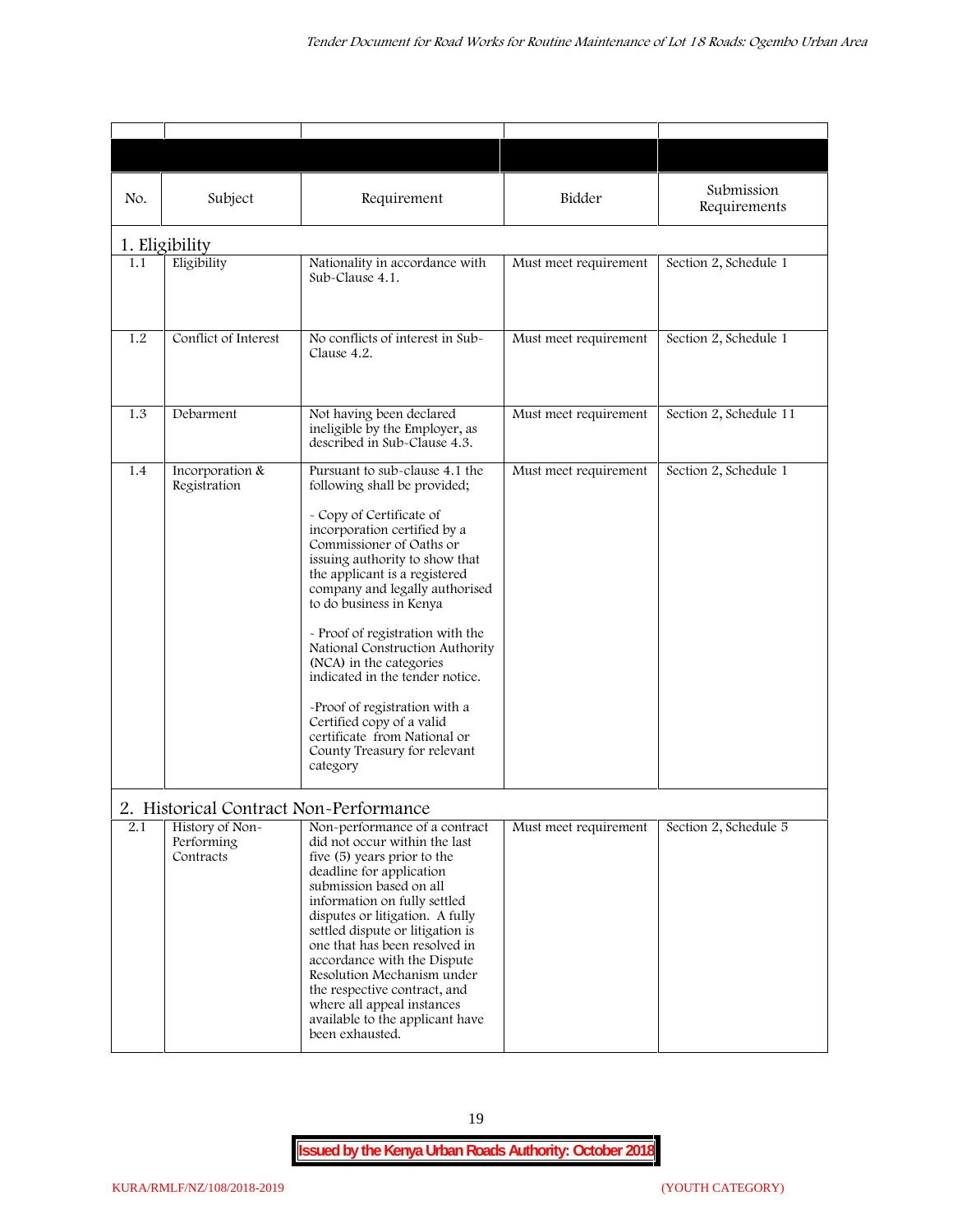| No.    | Subject                                    | Requirement                                                                                                                                                                                                                                                                                                                                                                                                                            | Bidder                                                                                                                              | Submission<br>Requirements                                                                                                                                                                                                                                                                                                                                                                                                                                                              |
|--------|--------------------------------------------|----------------------------------------------------------------------------------------------------------------------------------------------------------------------------------------------------------------------------------------------------------------------------------------------------------------------------------------------------------------------------------------------------------------------------------------|-------------------------------------------------------------------------------------------------------------------------------------|-----------------------------------------------------------------------------------------------------------------------------------------------------------------------------------------------------------------------------------------------------------------------------------------------------------------------------------------------------------------------------------------------------------------------------------------------------------------------------------------|
| 2.2    | Pending Litigation                         | All pending litigation shall in<br>total not represent more than<br>fifty percent (50%)] of the<br>Applicant's net worth and shall<br>be treated as resolved against<br>the Applicant.                                                                                                                                                                                                                                                 | Must meet requirement                                                                                                               | Section 2, Schedule 10                                                                                                                                                                                                                                                                                                                                                                                                                                                                  |
|        | 3. Financial Situation                     |                                                                                                                                                                                                                                                                                                                                                                                                                                        |                                                                                                                                     |                                                                                                                                                                                                                                                                                                                                                                                                                                                                                         |
| 3.1    | Financial<br>Performance                   | (a) Submission of audited<br>balance sheets or other financial<br>statements acceptable to the<br>Employer, for the last two [2]<br>years and authenticated bank<br>statement for the last six (6)<br>months to demonstrate:<br>(b) the current soundness of the<br>applicants financial position<br>and its prospective long term<br>profitability, and<br>(c) capacity to have a cash flow<br>equivalent to 20% of the tender<br>sum | Must submit as<br>required and bidders<br>who meet the<br>requirement are<br>marked YES, those<br>that do not meet are<br>marked NO | Attach evidence on<br>the requirement of<br>Section 2, Schedule 8<br>a) All pages must be<br>initialized and<br>stamped by both a<br>practicing Auditor<br>registered with<br>ICPAK and one of the<br>Directors. Auditor's<br>practicing<br>membership number<br>from ICPAC must be<br>indicated. Non-<br>adherence to this to<br>part a, b and c leads<br>to disqualification.<br>(b) All pages in the<br>bank statement must<br>be initialized and<br>stamped by the<br>issuing bank. |
| 3.2    | Average Annual<br>Construction<br>Turnover | (d) Average annual<br>construction turnover of KShs. 8<br>Million [Eight Million],<br>calculated as total certified<br>payments received for contracts<br>in progress or completed,<br>within the last two $[(2)]$ years                                                                                                                                                                                                               | Must submit as<br>required and bidders<br>who meet the<br>requirement are<br>marked YES, those<br>that do not meet are<br>marked NO | Section 2, Schedule 8                                                                                                                                                                                                                                                                                                                                                                                                                                                                   |
|        | 4. Experience                              |                                                                                                                                                                                                                                                                                                                                                                                                                                        |                                                                                                                                     |                                                                                                                                                                                                                                                                                                                                                                                                                                                                                         |
| 4.1(a) | General<br>Construction<br>Experience      | Experience under construction<br>contracts in the role as a main<br>contractor or subcontractor for<br>at least the last five [5] years<br>prior to the applications<br>submission deadline                                                                                                                                                                                                                                            | Must submit as<br>required and bidders<br>who meet the<br>requirement are<br>marked YES, those<br>that do not meet are<br>marked NO | Section 2, Schedule 6A                                                                                                                                                                                                                                                                                                                                                                                                                                                                  |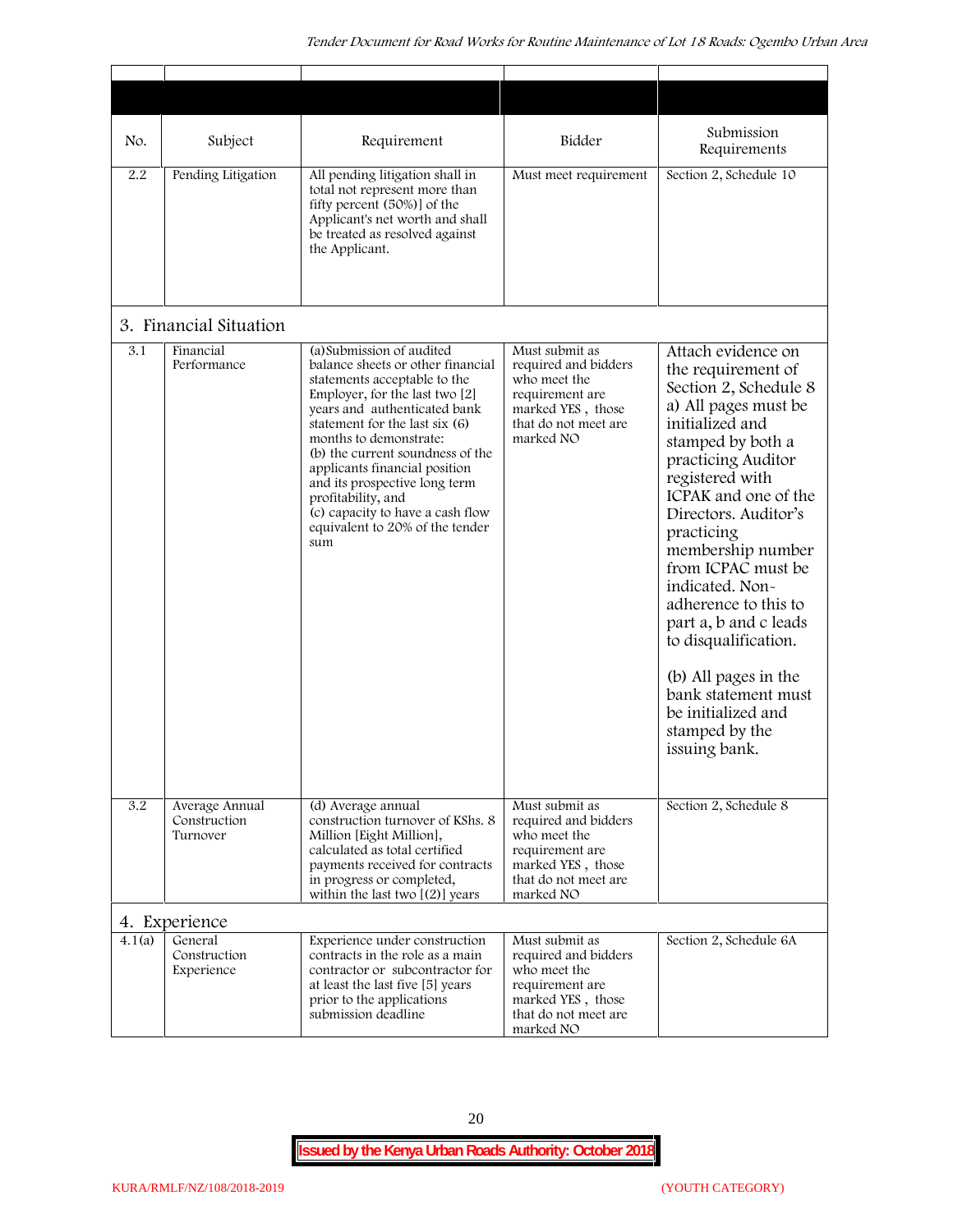$\overline{\phantom{a}}$ 

 $\overline{\phantom{a}}$ 

 $\overline{\phantom{a}}$ 

| No.    | Subject                                | Requirement                                                                                                                                                                                                                                                                                                                                                                                                                                                                                     | Bidder                                                                                                                              | Submission<br>Requirements |
|--------|----------------------------------------|-------------------------------------------------------------------------------------------------------------------------------------------------------------------------------------------------------------------------------------------------------------------------------------------------------------------------------------------------------------------------------------------------------------------------------------------------------------------------------------------------|-------------------------------------------------------------------------------------------------------------------------------------|----------------------------|
| 4.2(b) | Specific<br>Construction<br>Experience | Participation as a roads<br>contractor, management<br>contractor or subcontractor, in<br>at least three (3) each with a<br>value of at least<br>KShs. 2 Million (Two million),<br>successfully and substantially<br>completed. One (1) of the<br>contracts should be in an urban<br>centre and that are similar to<br>the proposed works. The<br>similarity shall be based on the<br>physical size, complexity,<br>methods/technology or other<br>characteristics as described in<br>Section 2. | Must submit as<br>required and bidders<br>who meet the<br>requirement are<br>marked YES, those<br>that do not meet are<br>marked NO | Section 2, Schedule6A      |
|        | 5. Current Commitments                 |                                                                                                                                                                                                                                                                                                                                                                                                                                                                                                 |                                                                                                                                     |                            |
| 5.1    | On-going contracts                     | The total value of outstanding<br>works on the on-going<br>contracts should not exceed the<br>average annual turnover for the<br>last two years.                                                                                                                                                                                                                                                                                                                                                | Must submit as<br>required and bidders<br>who meet the<br>requirement are<br>marked YES, those<br>that do not meet are<br>marked NO | Section 2, Schedule 6B     |
|        | 6. Site Staff                          |                                                                                                                                                                                                                                                                                                                                                                                                                                                                                                 |                                                                                                                                     |                            |
|        | HQ Staff                               | The site staff shall possess<br>minimum levels of<br>qualifications set below;<br>$Qualification =$<br>Diploma in Civil<br>Engineering/Building<br>construction                                                                                                                                                                                                                                                                                                                                 | Must submit as<br>required and bidders<br>who meet the<br>requirement are                                                           | Section 2, Schedule 5      |
|        | Site Agent                             | Qualification $=$<br>Degree in Civil Engineering                                                                                                                                                                                                                                                                                                                                                                                                                                                | marked YES, those<br>that do not meet are<br>marked NO                                                                              |                            |
|        | Foreman                                | General Experience<br>Specific Experience<br>Qualification = $Dip$ . Civil<br>Engineering<br>General Experience $=$ 5 yrs<br>Specific Experience $=$ 3 Yrs                                                                                                                                                                                                                                                                                                                                      | Must submit as<br>required and bidders<br>who meet the<br>requirement are                                                           |                            |

**Issued by the Kenya Urban Roads Authority: October 2018**

 $\mathsf{r}$ 

┱

 $\top$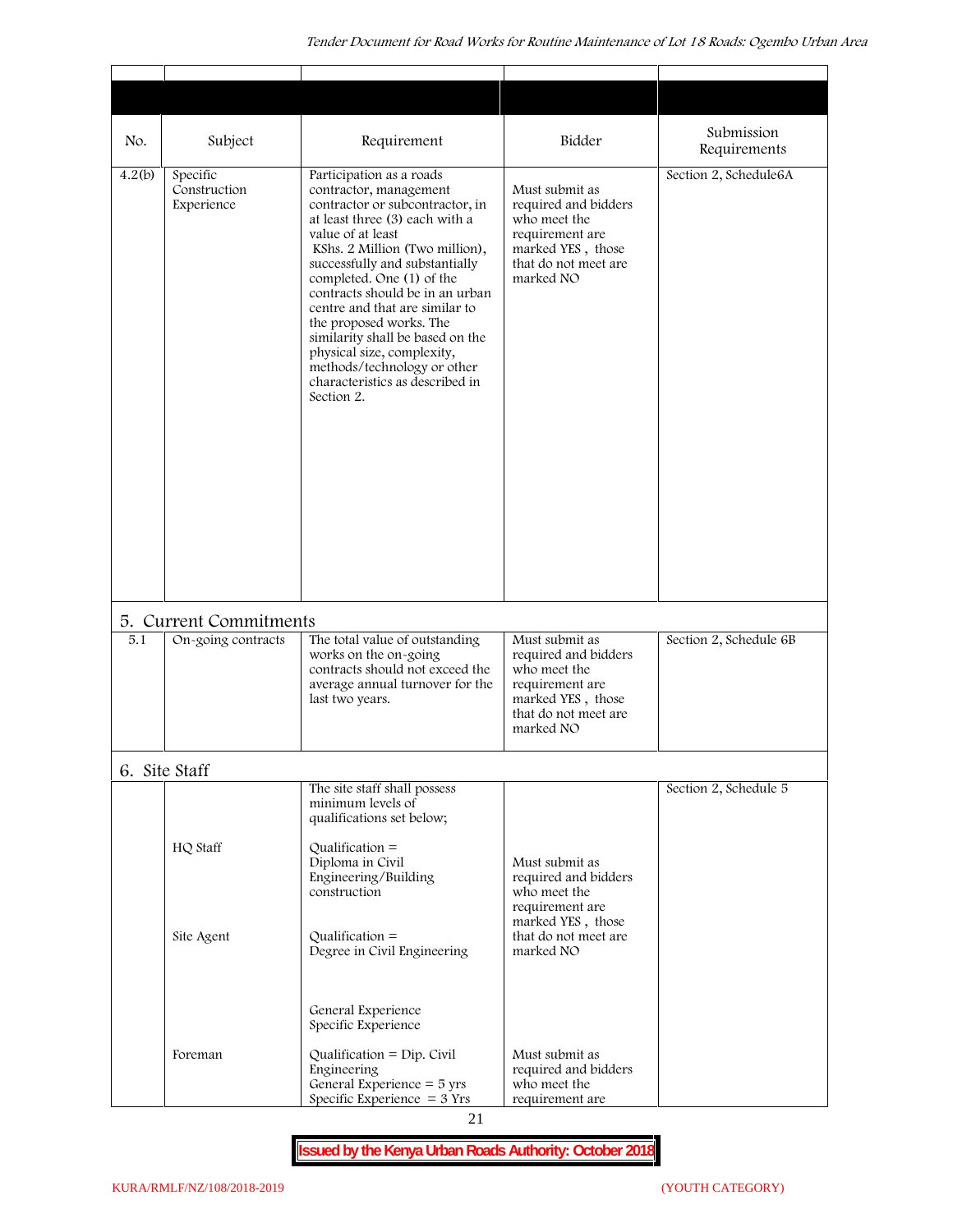| No. | Subject                                | Requirement                                                                                                   | Bidder                                                                                                                              | Submission<br>Requirements |
|-----|----------------------------------------|---------------------------------------------------------------------------------------------------------------|-------------------------------------------------------------------------------------------------------------------------------------|----------------------------|
|     | Site Surveyor                          | Qualification = Diploma in<br>Survey<br>General Experience = $3 \text{ yrs}$<br>Specific Experience $= 2$ Yrs | marked YES, those<br>that do not meet are<br>marked NO                                                                              |                            |
| 5.  | PLANT AND EQUIPMENT                    |                                                                                                               |                                                                                                                                     |                            |
|     | See description<br>below in Schedule 7 |                                                                                                               |                                                                                                                                     |                            |
| 6.  | Work Methodology                       | Submission of a brief work<br>methodology in accordance with<br>sub-clause 5.3                                | Must submit as<br>required and bidders<br>who meet the<br>requirement are<br>marked YES, those<br>that do not meet are<br>marked NO | Section 2                  |
| 7.  | Business permit and<br>office location | Should have a physical address<br>and Current business Permit                                                 | Must submit as<br>required and bidders<br>who meet the<br>requirement are<br>marked YES, those<br>that do not meet are<br>marked NO | Section 2, Schedule 1      |
| 8.  | Litigation History                     | The applicant to provide a valid<br>Sworn affidavit for the tender.                                           | Must submit as<br>required and bidders<br>who meet the<br>requirement are<br>marked YES, those<br>that do not meet are<br>marked NO | Section 2, Schedule 10     |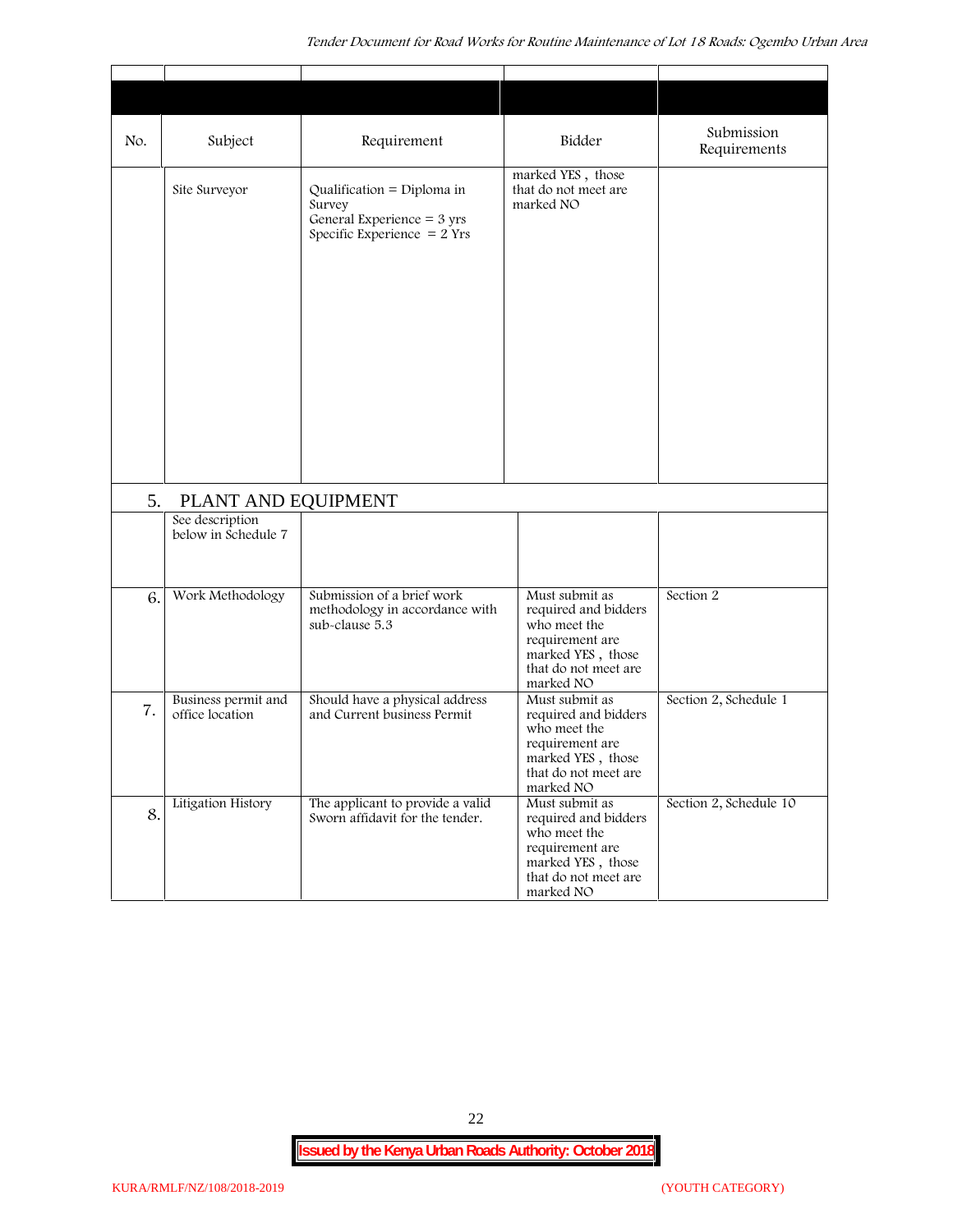**7. Schedule of the Major Items of Plant/Equipment Available for Proposed Contract.**

The Bidder must indicate the core plant and equipment considered by the company to be necessary for undertaking the project together with proof of ownership or lease of the same. The lease must be current i.e. dated from July 2018. Leases which are out dated will not be accepted. (\* Mandatory minimum number of equipment required by the Employer for the execution of the project that the bidder must make available for the Contract).

| Item<br>No.               | Equipment Details                         | *Minimum<br>Number<br>Required<br>for the<br>Contract<br>Execution | Compliance<br>Requirement | No of<br>Equipment<br>Owned by<br>the Bidder | No. of<br>equipment<br>to be<br>hired/<br>purchased<br>by the<br>Bidder | No. of<br>equipment<br>to be made<br>available for<br>the Contract<br>by the<br>Bidder |
|---------------------------|-------------------------------------------|--------------------------------------------------------------------|---------------------------|----------------------------------------------|-------------------------------------------------------------------------|----------------------------------------------------------------------------------------|
| A                         | General Plant                             |                                                                    |                           |                                              |                                                                         |                                                                                        |
|                           | Asphalt Concrete patching<br>plant        | optional                                                           |                           |                                              |                                                                         |                                                                                        |
| $\, {\bf B}$              | Milling Machine                           |                                                                    |                           |                                              |                                                                         |                                                                                        |
|                           | Asphalt Milling Machine                   | optional                                                           |                           |                                              |                                                                         |                                                                                        |
| $\cal C$                  | Bituminous Plants                         |                                                                    |                           |                                              |                                                                         |                                                                                        |
|                           | Bitumen Pressure distributor              | optional                                                           |                           |                                              |                                                                         |                                                                                        |
|                           | Asphalt concrete paver                    | optional                                                           |                           |                                              |                                                                         |                                                                                        |
| $\mathbf D$               | Compactors                                |                                                                    |                           |                                              |                                                                         |                                                                                        |
|                           | Vibrating compaction plate<br>300 mm wide | optional                                                           |                           |                                              |                                                                         |                                                                                        |
|                           | Vibrating compaction plate<br>600 mm wide | optional                                                           |                           |                                              |                                                                         |                                                                                        |
| ${\bf E}$                 | Pot hole repair machines                  |                                                                    |                           |                                              |                                                                         |                                                                                        |
|                           | Colas Sprayer                             | $\mathcal{O}$                                                      |                           |                                              |                                                                         |                                                                                        |
|                           | Pavement Cutter Machine                   | $\mathcal{O}$                                                      |                           |                                              |                                                                         |                                                                                        |
|                           | Paver Braker Machine                      | $\mathcal{O}$                                                      |                           |                                              |                                                                         |                                                                                        |
|                           | Pedestrian Roller                         | $\mathcal{O}$                                                      |                           |                                              |                                                                         |                                                                                        |
|                           |                                           |                                                                    |                           |                                              |                                                                         |                                                                                        |
| $\boldsymbol{\mathrm{F}}$ | Concrete Equipment                        |                                                                    |                           |                                              |                                                                         |                                                                                        |
|                           | Mobile concrete mixers                    | $\mathbf{1}$                                                       | Yes/no                    |                                              |                                                                         |                                                                                        |
|                           | Concrete vibrators                        | $\mathbf{1}$                                                       | Yes/no                    |                                              |                                                                         |                                                                                        |
|                           |                                           |                                                                    |                           |                                              |                                                                         |                                                                                        |

23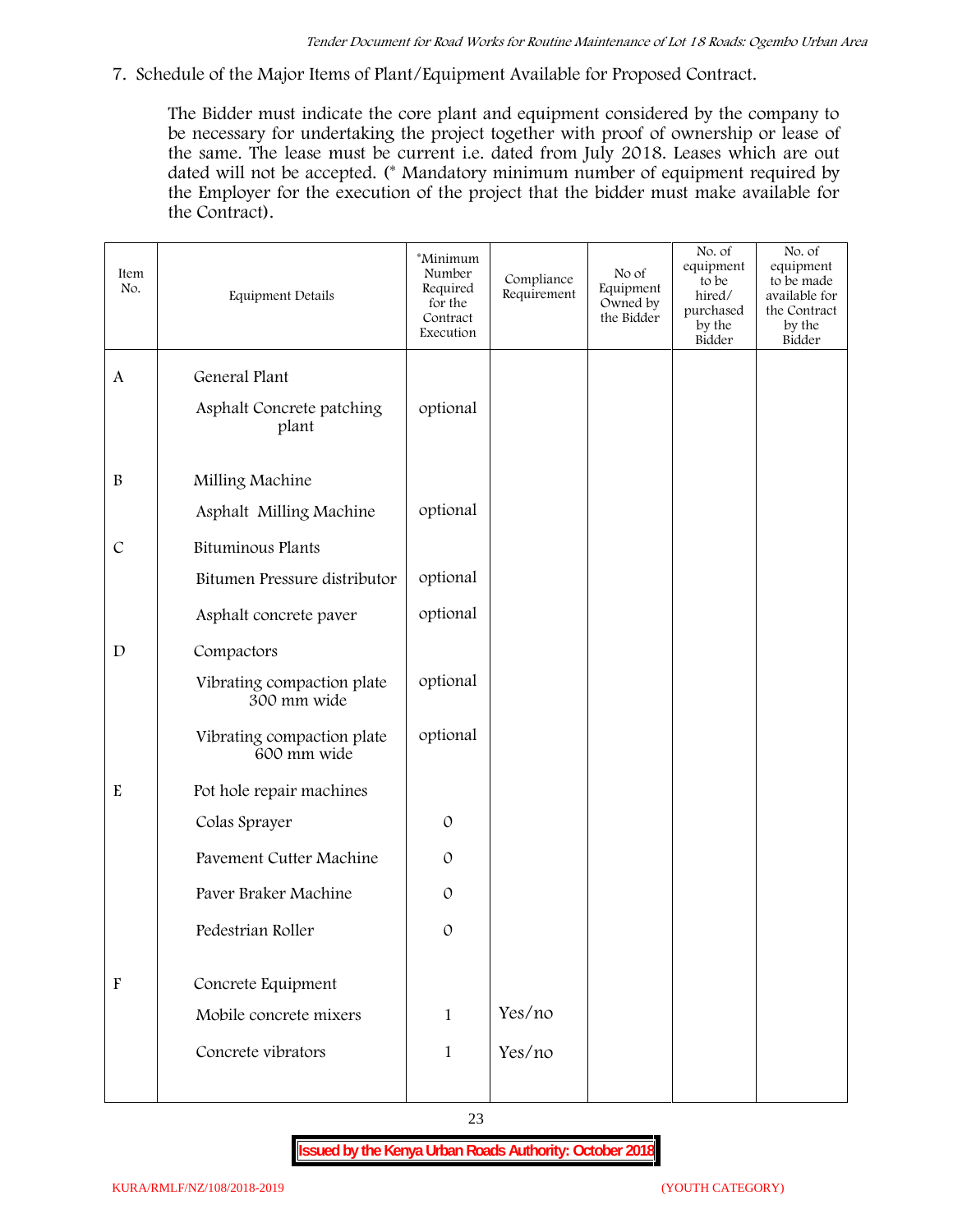| Item<br>No. | Equipment Details                                                                                 | *Minimum<br>Number<br>Required<br>for the<br>Contract<br>Execution | Compliance<br>Requirement | No of<br>Equipment<br>Owned by<br>the Bidder | No. of<br>equipment<br>to be<br>hired/<br>purchased<br>by the<br>Bidder | No. of<br>equipment<br>to be made<br>available for<br>the Contract<br>by the<br>Bidder |  |
|-------------|---------------------------------------------------------------------------------------------------|--------------------------------------------------------------------|---------------------------|----------------------------------------------|-------------------------------------------------------------------------|----------------------------------------------------------------------------------------|--|
| $\mathsf G$ | Transport (Tippers,<br>dumpers, water tankers)                                                    |                                                                    |                           |                                              |                                                                         |                                                                                        |  |
|             | $4X2$ tippers payload $7 - 12$<br>tonnes                                                          |                                                                    |                           |                                              |                                                                         |                                                                                        |  |
|             | 6X4 tippers payload $16 - 20$<br>tonnes                                                           |                                                                    |                           |                                              |                                                                         |                                                                                        |  |
|             | 8X4 tippers payload $16 - 20$<br>tonnes                                                           |                                                                    |                           |                                              |                                                                         |                                                                                        |  |
|             | Flat bed lorries                                                                                  |                                                                    |                           |                                              |                                                                         |                                                                                        |  |
|             | Subtotal for $G$ – tippers &<br>dumpers                                                           | 3                                                                  | Yes/no                    |                                              |                                                                         |                                                                                        |  |
|             | Water tankers $(18,000 -$<br>20,000 litres<br>capacity)                                           | optional                                                           |                           |                                              |                                                                         |                                                                                        |  |
| H           | Earth – Moving Equipment                                                                          |                                                                    |                           |                                              |                                                                         |                                                                                        |  |
|             | Wheeled loaders                                                                                   |                                                                    |                           |                                              |                                                                         |                                                                                        |  |
|             | Motor graders (93 -<br>205kW)                                                                     |                                                                    |                           |                                              |                                                                         |                                                                                        |  |
|             | Trench excavator                                                                                  |                                                                    |                           |                                              |                                                                         |                                                                                        |  |
|             | Subtotal for $H$ – Earth<br>moving equipment                                                      | $\mathbf{1}$                                                       | Yes/no                    |                                              |                                                                         |                                                                                        |  |
|             |                                                                                                   |                                                                    |                           |                                              |                                                                         |                                                                                        |  |
|             |                                                                                                   |                                                                    |                           |                                              |                                                                         |                                                                                        |  |
| I           | Excavators                                                                                        |                                                                    |                           |                                              |                                                                         |                                                                                        |  |
|             | Hydraulic crawler mounted<br>$(7 - 10 \text{ tonnes}) - 0.25 - 0.4$<br>m <sup>3</sup> SAE bucket. |                                                                    |                           |                                              |                                                                         |                                                                                        |  |
|             | Hydraulic crawler mounted<br>$(10 - 16 \text{ tonnes}) - 0.40$<br>0.60 m <sup>3</sup> SAE bucket. |                                                                    |                           |                                              |                                                                         |                                                                                        |  |
|             | Hydraulic wheel mounted<br>$(7 - 10 \text{ tonnes}) - 0.25 - 0.4$                                 |                                                                    |                           |                                              |                                                                         |                                                                                        |  |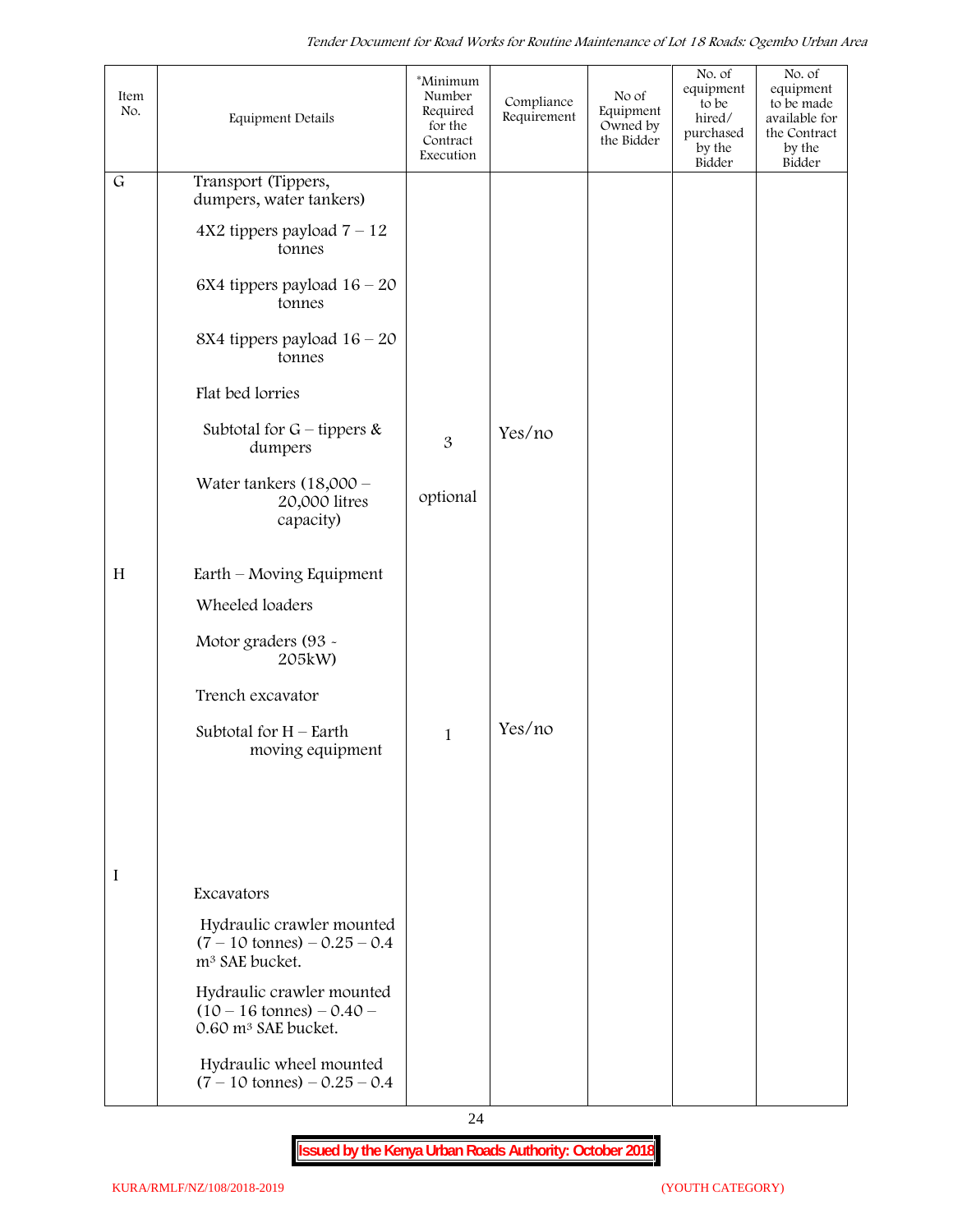*Tender Document for Road Works for Routine Maintenance of Lot 18 Roads: Ogembo Urban Area*

| Item<br>No. | <b>Equipment Details</b>                                                                            | *Minimum<br>Number<br>Required<br>for the<br>Contract<br>Execution | Compliance<br>Requirement | No of<br>Equipment<br>Owned by<br>the Bidder | No. of<br>equipment<br>to be<br>hired/<br>purchased<br>by the<br>Bidder | No. of<br>equipment<br>to be made<br>available for<br>the Contract<br>by the<br>Bidder |
|-------------|-----------------------------------------------------------------------------------------------------|--------------------------------------------------------------------|---------------------------|----------------------------------------------|-------------------------------------------------------------------------|----------------------------------------------------------------------------------------|
|             | m <sup>3</sup> SAE bucket.                                                                          |                                                                    |                           |                                              |                                                                         |                                                                                        |
|             | Hydraulic wheel mounted<br>$(10 - 16 \text{ tonnes}) - 0.40 -$<br>0.6 m <sup>3</sup> SAE bucket.    |                                                                    |                           |                                              |                                                                         |                                                                                        |
|             | Hydraulic wheel mounted<br>backloader $(7 - 10$ tonnes)<br>$-0.25 - 0.4$ m <sup>3</sup> SAE bucket. | $\mathbf{1}$                                                       | Yes/no                    |                                              |                                                                         |                                                                                        |
|             | Subtotal for I (Excavators)                                                                         |                                                                    |                           |                                              |                                                                         |                                                                                        |
| J           | Rollers                                                                                             |                                                                    |                           |                                              |                                                                         |                                                                                        |
|             | Self-propelled single drum<br>vibrating (various types)                                             | $\mathbf{1}$                                                       | Yes/no                    |                                              |                                                                         |                                                                                        |
|             | Pneumatic rubber tyre (1-2<br>tonnes/wheel)                                                         | $\mathbf{1}$                                                       | Yes/no                    |                                              |                                                                         |                                                                                        |
|             | Double drum vibrating<br>pedestrian roller                                                          | Optional                                                           |                           |                                              |                                                                         |                                                                                        |
|             |                                                                                                     |                                                                    |                           |                                              |                                                                         |                                                                                        |
|             |                                                                                                     |                                                                    |                           |                                              |                                                                         |                                                                                        |
|             |                                                                                                     |                                                                    |                           |                                              |                                                                         |                                                                                        |

25

 $\overline{\phantom{a}}$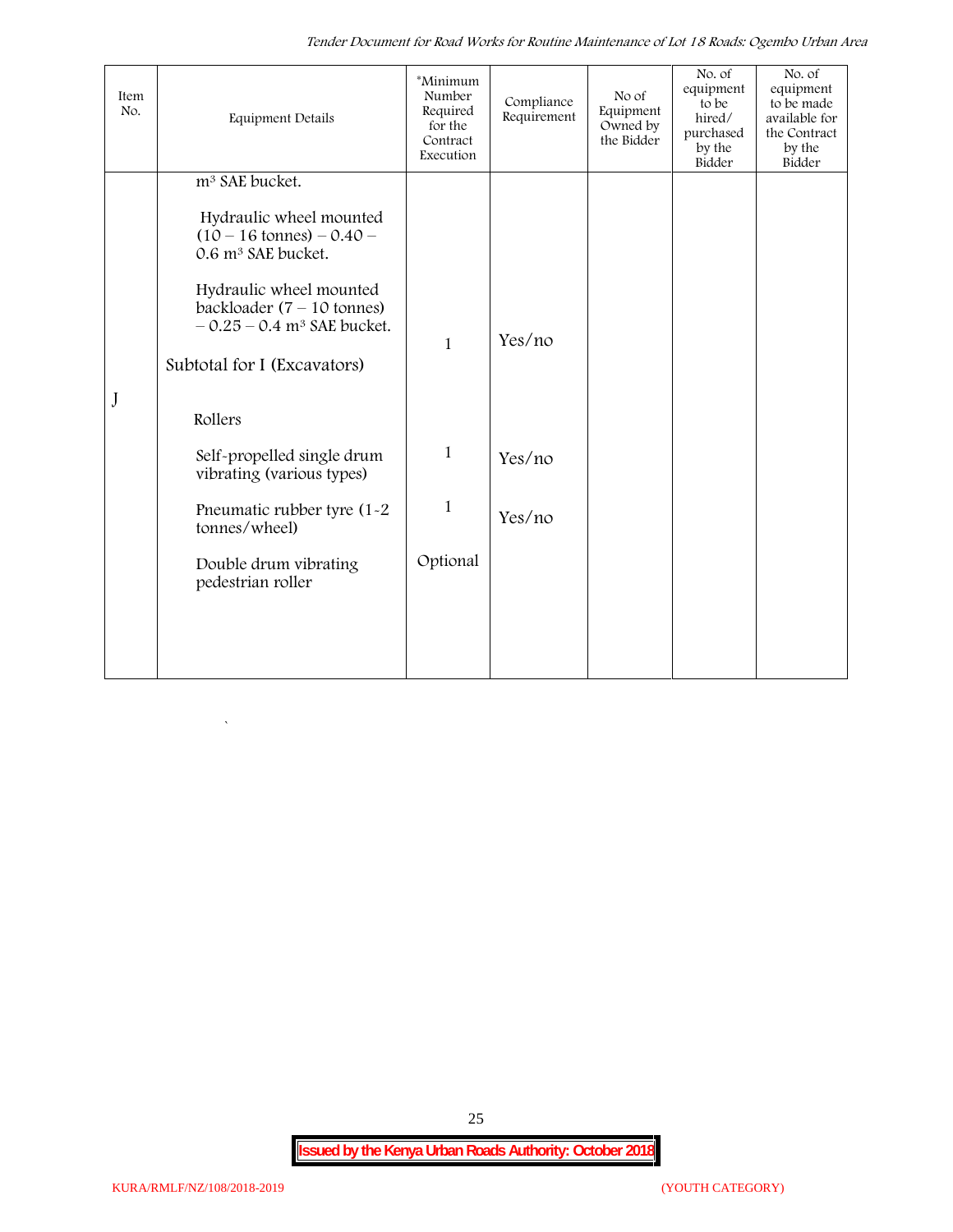# **Appendix to Instruction to Tenderers**

# **Table 1: Pre- Qualification Checklist for Completeness and Responsiveness.**

| $S/N$ o. | Completeness and<br>Responsiveness<br>Criteria                | References                                   | Requirement                                                                                                                                |
|----------|---------------------------------------------------------------|----------------------------------------------|--------------------------------------------------------------------------------------------------------------------------------------------|
| 1.       | Form of Bid                                                   | Section II<br>Clause 20.2                    | Amount must be indicated<br>Properly stamped, filled and signed<br>$\tilde{\phantom{a}}$                                                   |
| 2.       | Appendix to Form of<br>Bid                                    | Section II<br>Clause 20.2                    | Properly stamped, filled and signed                                                                                                        |
| 3.       | <b>Bid Security</b>                                           | Section II<br>Clause 17                      | - The bidder must fill the Bid Securing<br>Declaration Form                                                                                |
| 4.       | <b>Confidential Business</b><br>Questionnaire                 | Section IX;<br>Schedule 1                    | Properly filled, stamped and signed<br>$\tilde{\phantom{a}}$<br>Provide all required information<br>$\tilde{\phantom{a}}$                  |
| 5.       | Form of Power of<br>Attorney                                  | Section IX;<br>Schedule 2<br>Clause $5.1(a)$ | Properly filled, stamped and signed                                                                                                        |
| 6.       | Tax Compliance<br>Certificate                                 | Tender notice                                | - Provide valid tax compliance certificate                                                                                                 |
| 7.       | Registration with<br>National Construction<br>Authority (NCA) | Tender notice<br>Item 1.4 of QC              | - Copy of valid certificate and practicing<br>license                                                                                      |
| 8.       | Certificate of<br>Incorporation                               | Tender notice<br>Item 1.4 of QC              | Copy of certificate Certified by<br>Commissioner for Oaths                                                                                 |
| 9.       | Certificate of<br>Registration in a<br>target group           | Tender notice                                | - Certified copy of a valid certificate from<br>National or County Treasury for<br>relevant category                                       |
| 10.      | Priced Bill of<br>Quantities                                  | Clause 14.1<br>Section IX                    | Fill all rates, prices and amounts and<br>$\tilde{\phantom{a}}$<br>counter sign any alteration(s)<br>Stamp and initial all pages of BOQ's  |
|          | Eligibility                                                   | Section II;<br>Schedule 1<br>Clause 4.1      | - Legible copies of National ID or passport<br>for all directors<br>System generated Form CR12 (12<br>$\widetilde{\phantom{m}}$<br>months) |
| 11.      | Conflict of interest                                          | Section II;<br>Schedule 1<br>Clause 4.2      | - to state explicitly                                                                                                                      |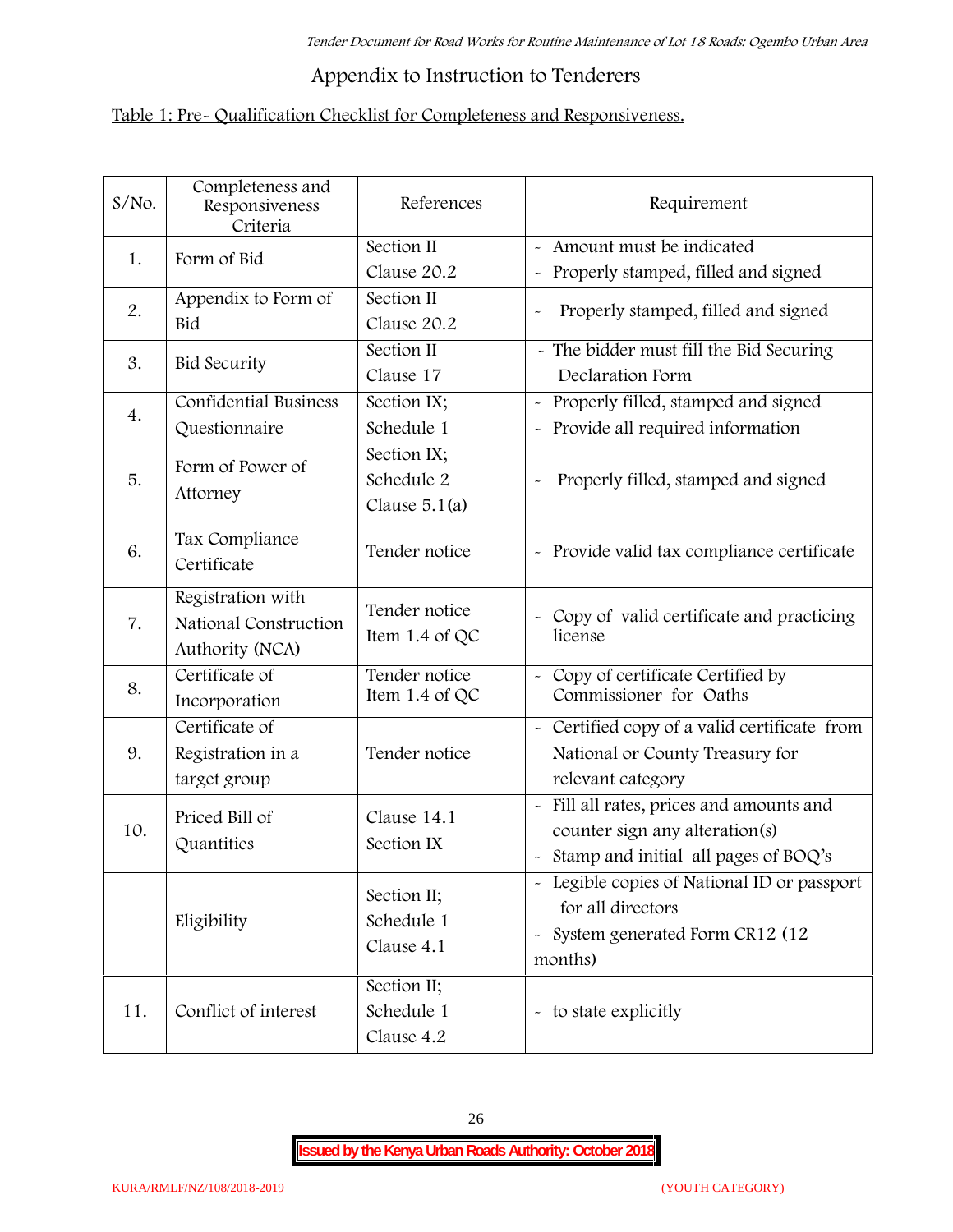| 12. | Debarment                                                                  | Section II<br>Clause 30.4;<br>Schedule 11<br>Item 1.3 of QC | Properly filled, stamped and signed                                                                                                                                                                                                                                                                                                            |
|-----|----------------------------------------------------------------------------|-------------------------------------------------------------|------------------------------------------------------------------------------------------------------------------------------------------------------------------------------------------------------------------------------------------------------------------------------------------------------------------------------------------------|
| 13. | Pending Litigation                                                         | Item $2.2$ of QC                                            | Provide original sworn affidavit for the<br>specific tender                                                                                                                                                                                                                                                                                    |
| 14. | Litigation History                                                         | Section II Clause<br>31.8; Schedule 10                      | Properly filled, stamped and signed                                                                                                                                                                                                                                                                                                            |
| 15. | History of Non<br>performance                                              | Schedule 6B<br>Item $2.1$ of QC                             | - Fill information on non-completed<br>works                                                                                                                                                                                                                                                                                                   |
| 16. | Certificate of<br>Tenderers Visit to Site                                  | Section II;<br>Clause 8.3                                   | - Attend pre-bid meeting/visit<br>- Certificate must be signed and stamped<br>by the Employer's representative                                                                                                                                                                                                                                 |
| 17. | Schedule of Major<br>Items of Plant                                        | Section XI<br>Item 5 of QC;<br>Schedule 7                   | Properly filled, stamped and signed                                                                                                                                                                                                                                                                                                            |
| 18. | Schedule of Key<br>Personnel                                               | Section XI<br>Item 6 of QC;<br>Schedule 5                   | Properly filled, stamped and signed                                                                                                                                                                                                                                                                                                            |
| 19. | Roadwork Completed<br>Satisfactorily                                       | Section XI;<br>Item 4 of QC<br>Schedule 6A                  | Properly filled, stamped and signed<br>$\tilde{\phantom{a}}$                                                                                                                                                                                                                                                                                   |
| 20. | Schedule of Ongoing<br>Projects                                            | Section XI;<br>Item 5.1 of QC<br>Schedule 7                 | Properly filled, stamped and signed                                                                                                                                                                                                                                                                                                            |
| 21  | Schedule of other<br>Supplementary<br>Information /<br>Financial Standings | Section XI;<br>Item $5.1$ of QC<br>Schedule 9               | Properly filled, stamped and signed                                                                                                                                                                                                                                                                                                            |
| 22  | Declaration form for<br>bankrupt or insolvent                              | Schedule 11                                                 | Properly filled, stamped and signed                                                                                                                                                                                                                                                                                                            |
| 23  | Anti-corruption form                                                       | Schedule 12                                                 | Properly filled, stamped and signed                                                                                                                                                                                                                                                                                                            |
| 24. | Copy of Bid Document                                                       | Clause 20.1                                                 | Replica of the original                                                                                                                                                                                                                                                                                                                        |
| 25. | Bid documents must<br>be serialized                                        | <b>PPDA 2015</b>                                            | -All pages of the tender documents must<br>be serialized. (either the bidder serializes<br>from the first page of the tender<br>documents or serializes as continuity from<br>the KURA tender documents <i>i.e.</i> if the<br>KURA tender documents ends at page 200<br>then the next document of the bidder<br>should continue as $201, 2012$ |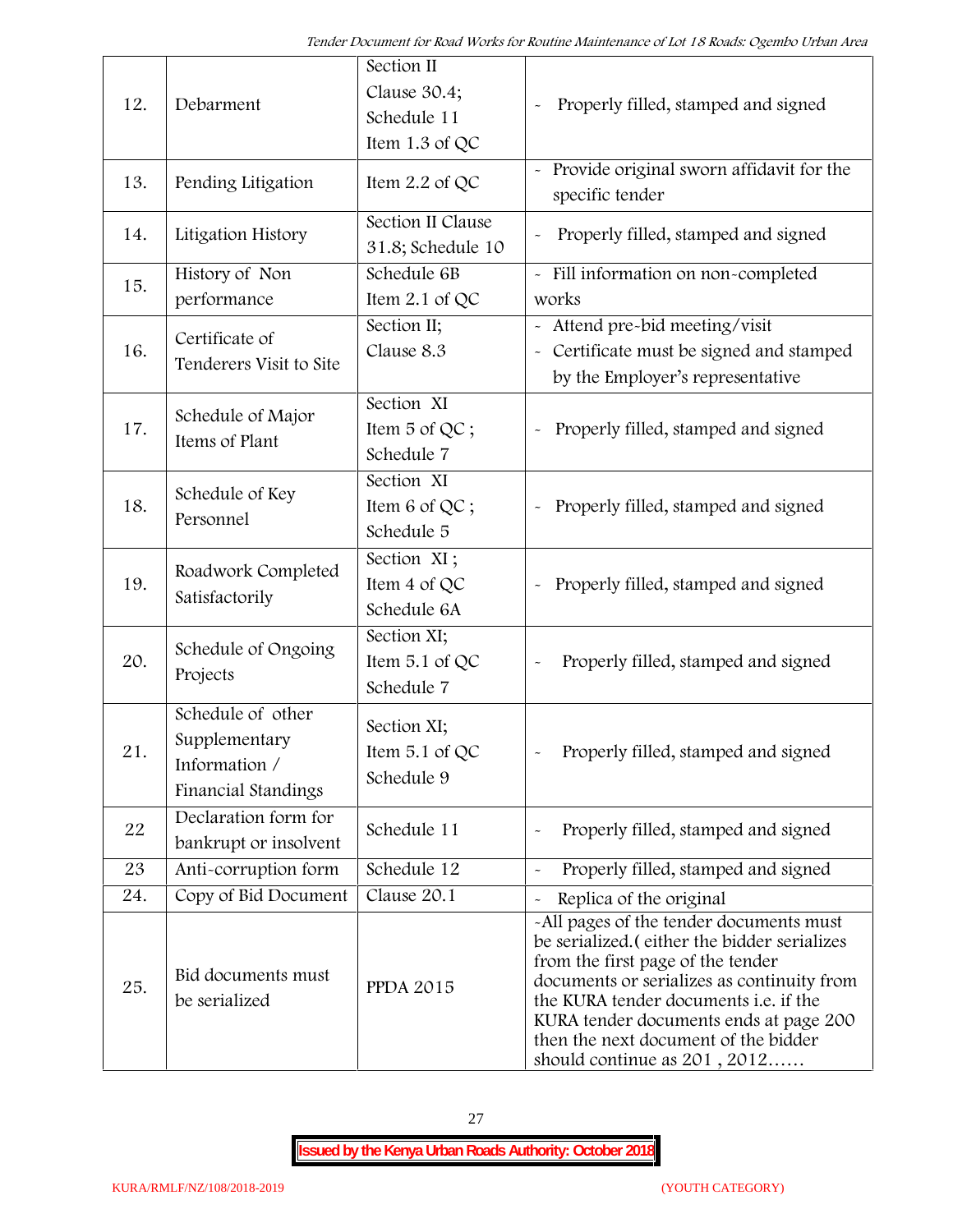| <b>REMARKS</b><br>Clause 13.1/20.2 | Bid document to be complete, properly<br>filled and signed. |  |
|------------------------------------|-------------------------------------------------------------|--|
|------------------------------------|-------------------------------------------------------------|--|

## **Key:** QC – Qualification Criteria

#### **Table 2: Post- qualification Score**

| <b>ITEM</b>              |               | <b>DESCRIPTION</b>                   | <b>MUST</b><br><b>MEET</b> |
|--------------------------|---------------|--------------------------------------|----------------------------|
|                          |               |                                      | <b>CRITERIA</b>            |
| 1                        |               | <b>FINANCIAL CAPACITY</b>            |                            |
|                          | a             | Audited Statements                   | YES/NO                     |
|                          | b             | Cash flow statement (forecasts)      | YES/NO                     |
|                          | $\mathcal{C}$ | Financial position/Ratios            | YES/NO                     |
|                          | d             | Turnover                             | YES/NO                     |
| $\overline{2}$           |               | <b>EXPERIENCE</b>                    |                            |
|                          |               | General Experience                   | YES/NO                     |
|                          |               | Specific experience in related works | YES/NO                     |
| 3                        |               | <b>CURRENT COMMITMENTS</b>           |                            |
|                          |               | On-going works                       | YES/NO                     |
| $\overline{\mathcal{A}}$ |               | <b>KEY PERSONNEL</b>                 |                            |
|                          |               | HQ Staff                             | YES/NO                     |
|                          |               | Site Agent                           | YES/NO                     |
|                          |               | Surveyor                             | YES/NO                     |
|                          |               | Foreman                              | YES/NO                     |
| 5                        |               | PLANT AND EQUIPMENT                  |                            |
|                          |               | Equipment capabilities               | YES/NO                     |
| 6                        |               | WORK METHODOLOGY                     | YES/NO                     |
| $\overline{7}$           |               | LITIGATION HISTORY                   | YES/NO                     |
| 8                        |               | Business permit and office location  | YES/NO                     |
|                          |               | <b>REMARKS</b>                       | YES/NO                     |
|                          |               |                                      |                            |

Bidders must achieve YES in all the measured parameters to qualify.

 The bidders who pass the technical criteria will be subjected to financial evaluation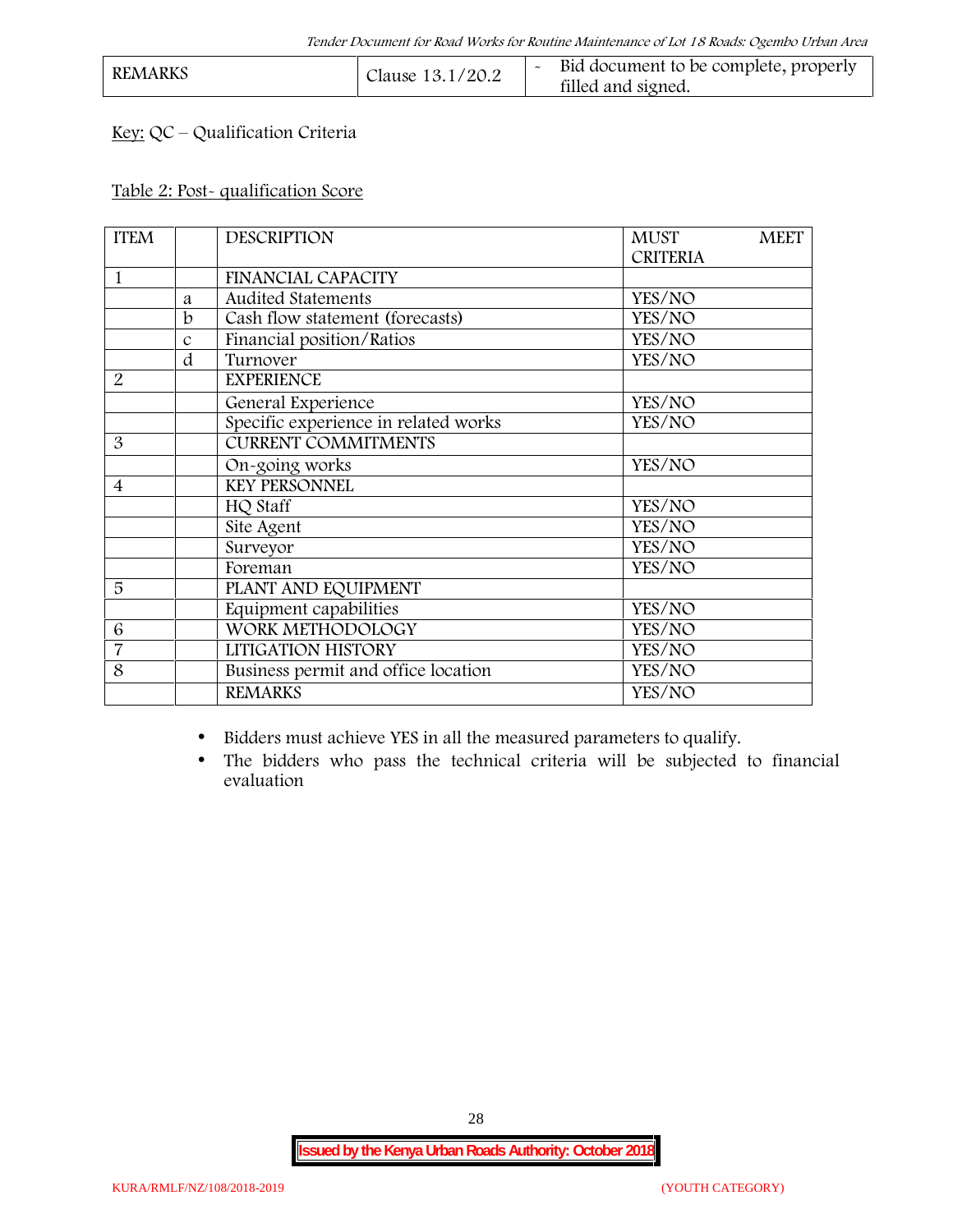# **SECTION IV: CONDITIONS OF CONTRACT**

## **PART I: GENERAL CONDITIONS OF CONTRACT**

The Conditions Of Contract Part 1 – General Conditions shall be those forming Part 1 of the Conditions Of Contract for works of Civil engineering construction Fourth Edition 1987, reprinted in 1992 with further amendments, prepared by the Federation Internationale des Ingenieurs Conseils (FIDIC)

Copies of the FIDIC Conditions of Contract can be obtained from:

FIDIC Secretariat P.O.Box 86 1000 Lausanne 12 **Switzerland** Fax: 41 21 653 5432<br>Telephone: 41 21 653 5003 Telephone: 41 21 653 5003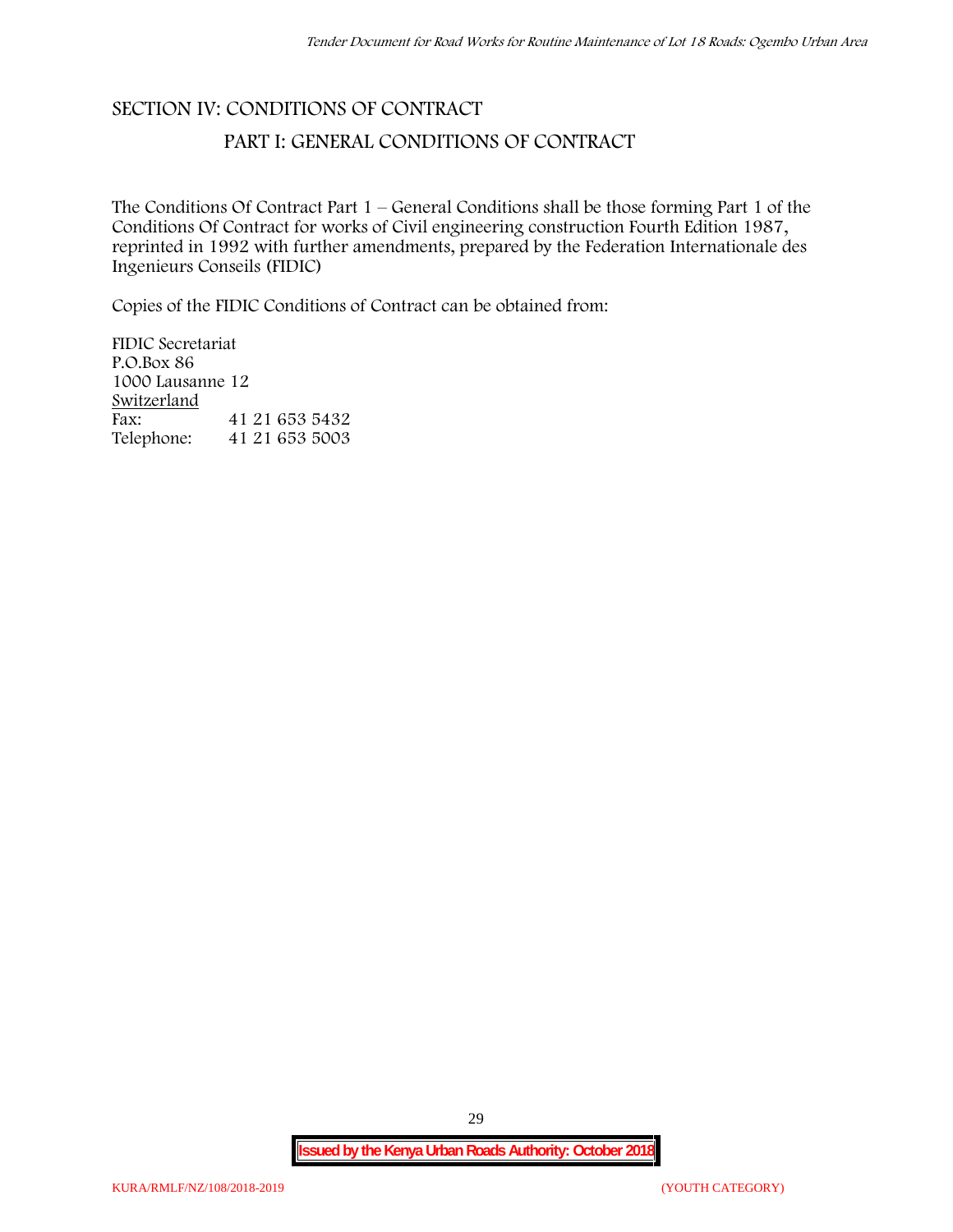## **PART II: CONDITIONS OF PARTICULAR APPLICATION**

The following Conditions of Particular Application shall supplement the General Conditions of Contract. Whenever there is a conflict, the provisions herein shall prevail over those in the General Conditions of Contract. The Particular Condition is preceded by the corresponding clause number of the General Conditions to which it relates.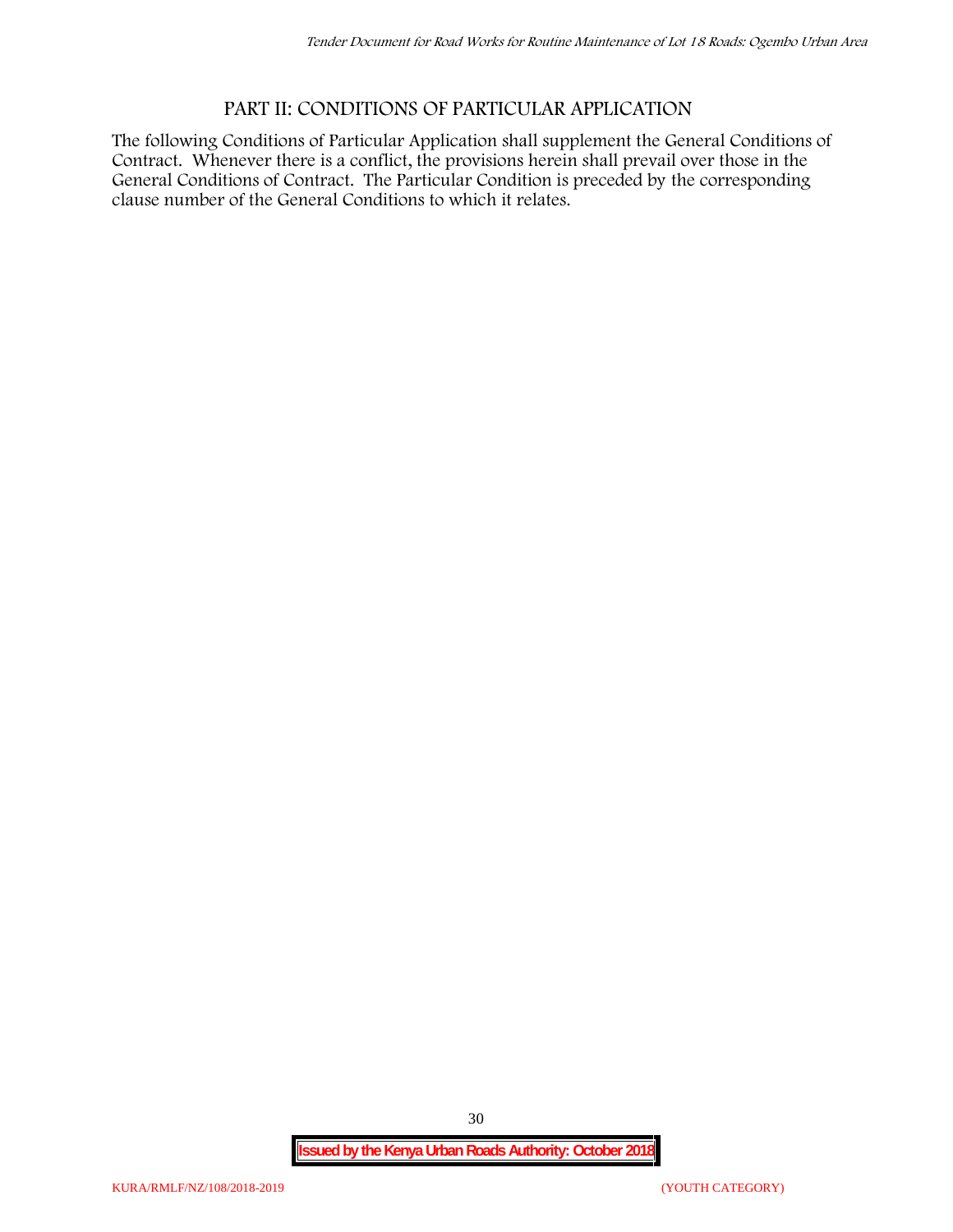#### **CONTENTS**

| SUBCLAUSE 15.2-LANGUAGE ABILITY AND QUALIFICATIONS OF CONTRACTOR'S         |  |
|----------------------------------------------------------------------------|--|
|                                                                            |  |
|                                                                            |  |
| SUBCLAUSE 16.3~ QUALIFICATION AND LANGUAGE ABILITY OF SUPERINTENDING STAFF |  |
|                                                                            |  |
| SUBCLAUSE 19.1 - SAFETY, SECURITY AND PROTECTION OF THE ENVIRONMENT 37     |  |
|                                                                            |  |
| SUBCLAUSE 21.1 - INSURANCE OF WORKS AND CONTRACTOR 'S EQUIPMENT 38         |  |
|                                                                            |  |
|                                                                            |  |
|                                                                            |  |
|                                                                            |  |
|                                                                            |  |
|                                                                            |  |
|                                                                            |  |
|                                                                            |  |
| SUBCLAUSE 29.2 - REINSTATEMENT AND COMPENSATION FOR DAMAGES TO PERSONS     |  |
|                                                                            |  |
|                                                                            |  |
|                                                                            |  |
|                                                                            |  |
|                                                                            |  |
|                                                                            |  |
|                                                                            |  |
|                                                                            |  |
|                                                                            |  |
|                                                                            |  |
|                                                                            |  |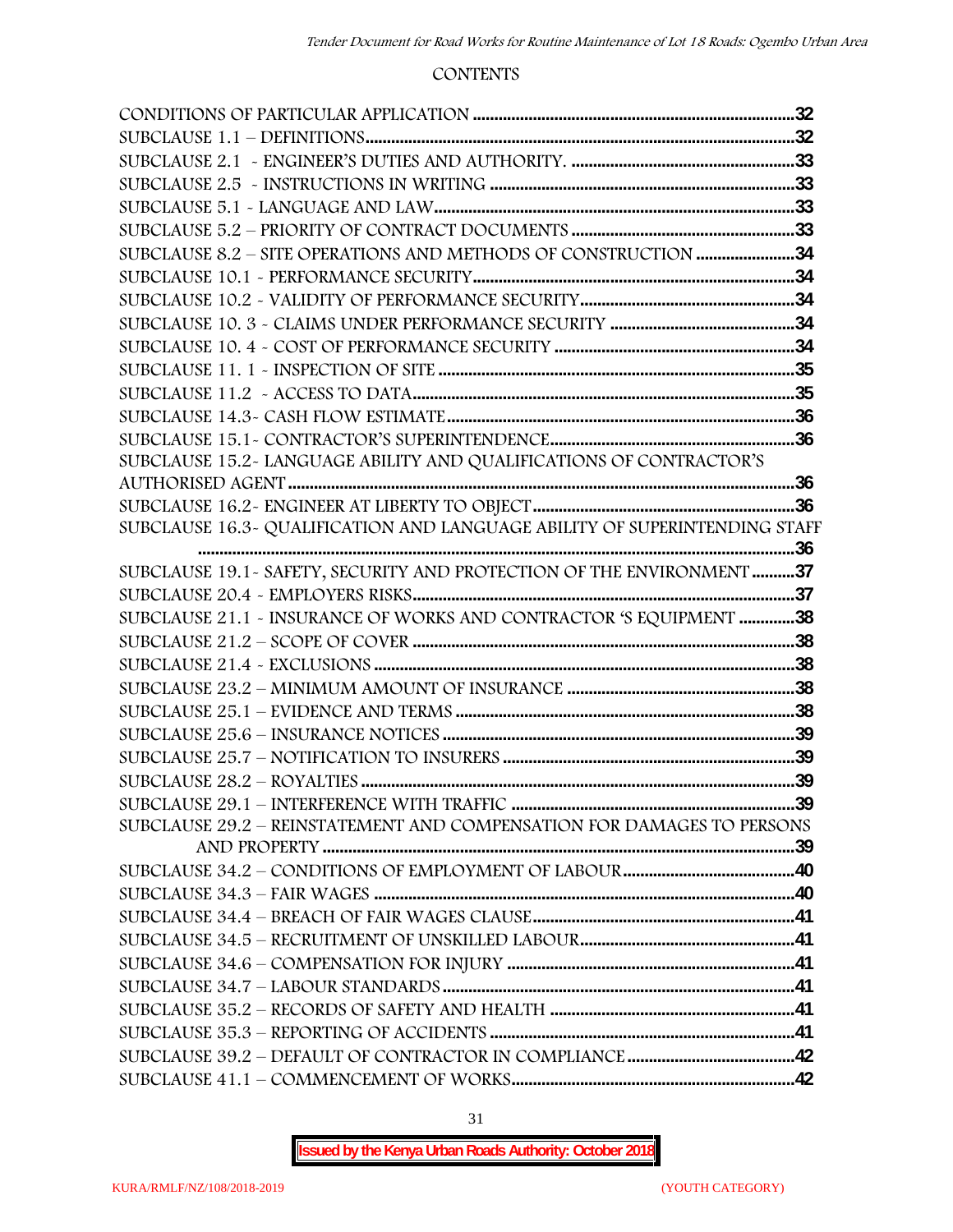| SUBCLAUSE 54.1 - CONTROCTOR'S EQUIPMENT, TEMPORARY WORKS AND MATERIALS |  |
|------------------------------------------------------------------------|--|
|                                                                        |  |
|                                                                        |  |
|                                                                        |  |
|                                                                        |  |
|                                                                        |  |
| SUBCLAUSE 60.3 - RETENTION MONEY AND PAYMENT OF RETENTION MONEY44      |  |
|                                                                        |  |
|                                                                        |  |
|                                                                        |  |
|                                                                        |  |
|                                                                        |  |
|                                                                        |  |
|                                                                        |  |
|                                                                        |  |
|                                                                        |  |
|                                                                        |  |
|                                                                        |  |
|                                                                        |  |
|                                                                        |  |
|                                                                        |  |
|                                                                        |  |
|                                                                        |  |
|                                                                        |  |
|                                                                        |  |
|                                                                        |  |
|                                                                        |  |
|                                                                        |  |
|                                                                        |  |
|                                                                        |  |
|                                                                        |  |
|                                                                        |  |
|                                                                        |  |
|                                                                        |  |
|                                                                        |  |

SUBCLAUSE 1.1 – DEFINITIONS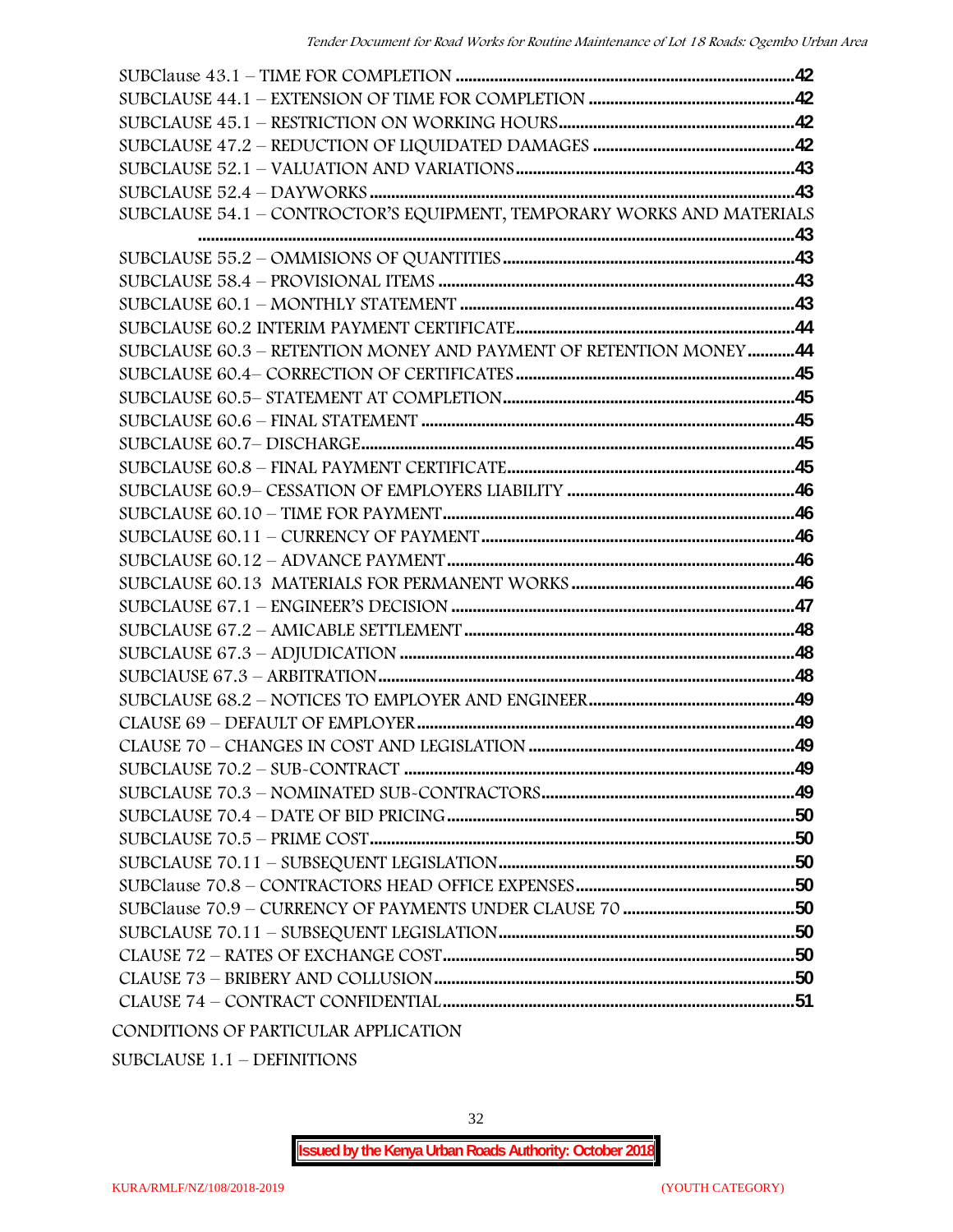Amend this sub-clause as follows:

(a) (i) The "Employer" is the Kenya Urban Roads Authority, represented by the Director General - Kenya Urban Roads Authority.

(ii) The "Engineer" is the Director (Road Asset and Corridor Management) - Kenya Urban Roads Authority.

.(b) (i) Insert in line 2 after the Bills Of Quantities", the following, "the rates entered by the Contractor (whether or not such rate be employed in computation of the Contract Price),"

Amend subparagraph (b) (v) of Sub-Clause 1.1 by adding the following words at the end: The word "BID" is synonymous with "bid" and the word "Appendix to BID" with "Appendix to Bid" and the word "BID documents" with "bidding documents".

Add the following at the end of this sub-clause:

(h) "Materials" means materials and other things intended to form or forming part of the Permanent Works.

(i) "Quantified site instructions" means Site instructions from the Engineer or his representative to the Contractor instructing him to carry out quantified works drawn from the contract to be carried out within a specified period.

SUBCLAUSE 2.1 - ENGINEER'S DUTIES AND AUTHORITY.

With reference to Sub-Clause 2.1 (b), the following shall also apply: The Engineer shall obtain the specific approval of the Employer before taking any of the following actions specified in Part 1:

(a) Consenting to the subletting of any part of the works under Clause 4;

- (b) Certifying additional cost determined under Clause 12;
- (c) Determining an extension of time under Clause 44;
- (d) Issuing a variation under Clause 51;
- (e) Fixing rates or prices under Clause 52

#### SUBCLAUSE 2.5 - INSTRUCTIONS IN WRITING

Add at the end of sub-clause 2.5 the following: "The site instructions shall be in the form of quantiffied site instructions and the contractor shall commence execution of the site instructions within three (3) days and complete within the completion period as stipulated in the instructions.

#### SUBCLAUSE 5.1 - LANGUAGE AND LAW

The Contract document shall be drawn up in the ENGLISH LANGUAGE. Communication between the Contractor and the Engineer's Representative shall be in this given language.

The Laws applicable to this Contract shall be the Laws of the Republic of Kenya.

#### SUBCLAUSE 5.2 – PRIORITY OF CONTRACT DOCUMENTS

Delete the documents listed 1-6 and substitute:

- (1) The Contract Agreement (if completed)
- (2) The Letter Of Acceptance;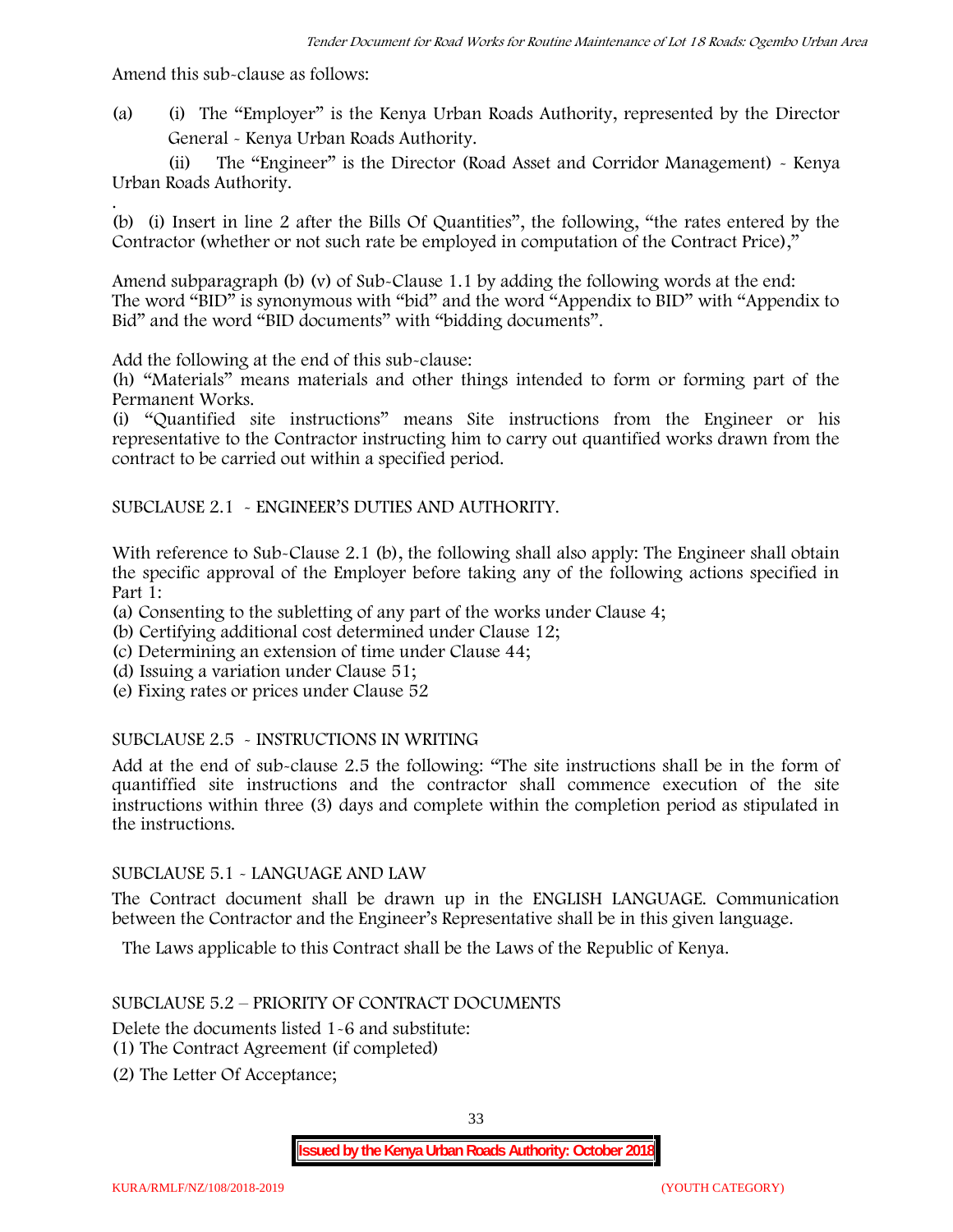- (3) The Bid and Appendix to Bid;
- (4) The Conditions of Contract Part II;
- (5) The Conditions of Contract Part I;
- (6) The Special Specifications;
- (7) The Standard Specification for Road and Bridge Construction, 1986;
- (8) The Drawings;
- (9) The priced Bills of Quantities

(10) Other documents as listed in the Appendix to form of Bid

#### SUBCLAUSE 8.2 – SITE OPERATIONS AND METHODS OF CONSTRUCTION

Add sub- clause 8.2(b) at the end as follows:

"The Contractor shall submit to the Engineer Works Methodology not later than 14 days from the date of award of the contract and general description of his proposed arrangements and methods for the execution of the Works. This shall include inter-alia temporary office, buildings, access roads, construction plant and its intended production output, working shift arrangements, labour strength, skilled and unskilled, and supervision arrangements, power supply arrangements, supply of materials including a materials utilisation programme, stone crushing, aggregate production and storage, cement handling, concrete mixing and handling, methods of excavation, dealing with water, testing methods and facilities."

SUBCLAUSE 10.1 - PERFORMANCE SECURITY

Replace the text of Sub-clause 10.1 with the following:

"The Contractor shall provide security for his proper performance of the Contract within 28 days after receipt of the Letter of Acceptance. The Performance Security shall be in the form of a bank guarantee as stipulated by the Employer in the Appendix to Bid. The Performance Security shall be issued by a bank incorporated in Kenya. The Contractor shall notify the Engineer when providing the Performance Security to the Employer.

"Without limitation to the provisions of the preceding paragraph, whenever the Engineer determines an addition to the Contract Price as a result of a change in cost, the Contractor, at the Engineers written request, shall promptly increase the value of the Performance Security by an equal percentage.

SUBCLAUSE 10.2 - VALIDITY OF PERFORMANCE SECURITY

The Performance Security shall be valid until a date 28 days after the date of issue of the Defects Liability Certificate. The security shall be returned to the Contractor within 14 days of expiration.

SUBCLAUSE 10. 3 - CLAIMS UNDER PERFORMANCE SECURITY

Delete the entire sub-clause 10.3.

SUBCLAUSE 10. 4 - COST OF PERFORMANCE SECURITY

The cost of complying with the requirements of this clause shall be borne by the Contractor.

34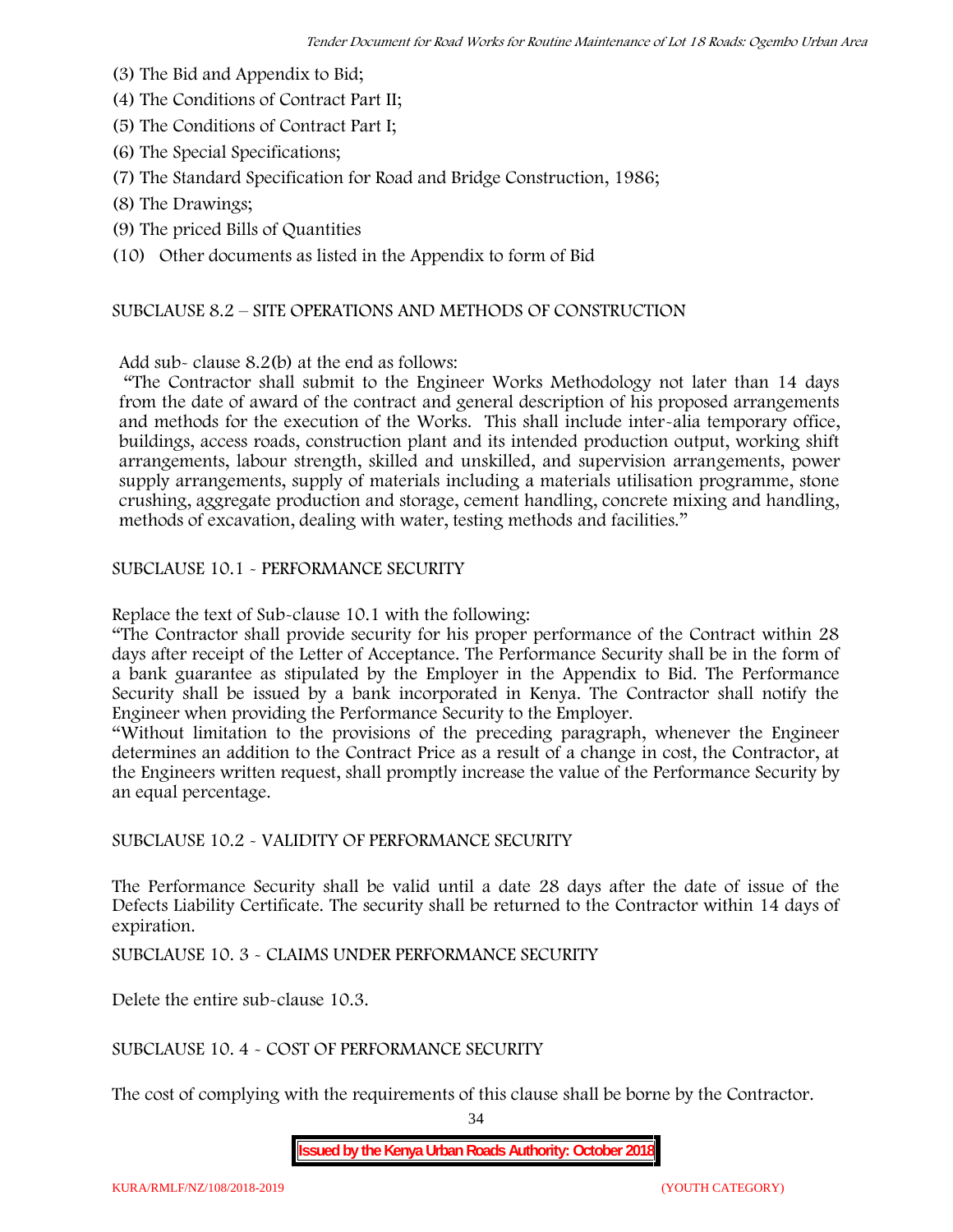#### SUBCLAUSE 11. 1 - INSPECTION OF SITE

#### In line 17 after "affect his BID" add

"and the Contractor shall be deemed to have based his BID on all the aforementioned" Delete the last paragraph completely and replace with the following:

"The Employer in no way guarantees completeness nor accuracy of the soil, materials, subsurface and hydrological information made available to the Contractor at the time of BIDing or at any other time during the period of the Contract, and the Contractor shall be responsible for ascertaining for himself all information as aforesaid for the execution of works and his BID shall be deemed to have been priced accordingly.

#### SUBCLAUSE 11.2 - ACCESS TO DATA

Data made available by the Employer in accordance with Clause 11.1 shall be deemed to include data listed elsewhere in the Contract as open for inspection at the address stipulated in the Appendix to Bid.

#### SUBCLAUSE 14.1 PROGRAM TO BE SUBMITTED

The time within which the program shall be submitted shall be fourteen (14) days from the issuance of order to commence**.**

The programme shall be in the form of a Critical Path Method Network (CPM network) showing the order of procedure and description of the construction methods and arrangements by which he proposes to carry out the works. It should also be supplemented by a time – bar chart of the same programme.

The programme shall be coordinated with climatic, groundwater and other conditions to provide for the completion of the Works in the instruction and by the time specified. The programme shall be revised on demand by the Engineer or his representative.

During the execution of the works, the Contractor shall submit to the Engineer full and detailed particulars of any proposed amendments to the arrangements and methods submitted in accordance with the foregoing. If details of the Contractor's proposals for Temporary Works are required by the Engineer for his own information the Contractor shall submit such details within seven days of being requested to do so.

The various operations pertaining to the works shall be carried out in such a progressive sequence as will achieve a continuous and consecutive output of fully completed road works inclusive of all bridge works and culverts within the time limits specified in the Contract and the instructions. Generally the Contractor shall carry out works within the sections stated in the instructions.

The Contractor shall allow in his programme for the following 10 public holidays per calendar year in Kenya.

- New Years Day (1<sup>st</sup> January)
- Good Friday
- Easter Monday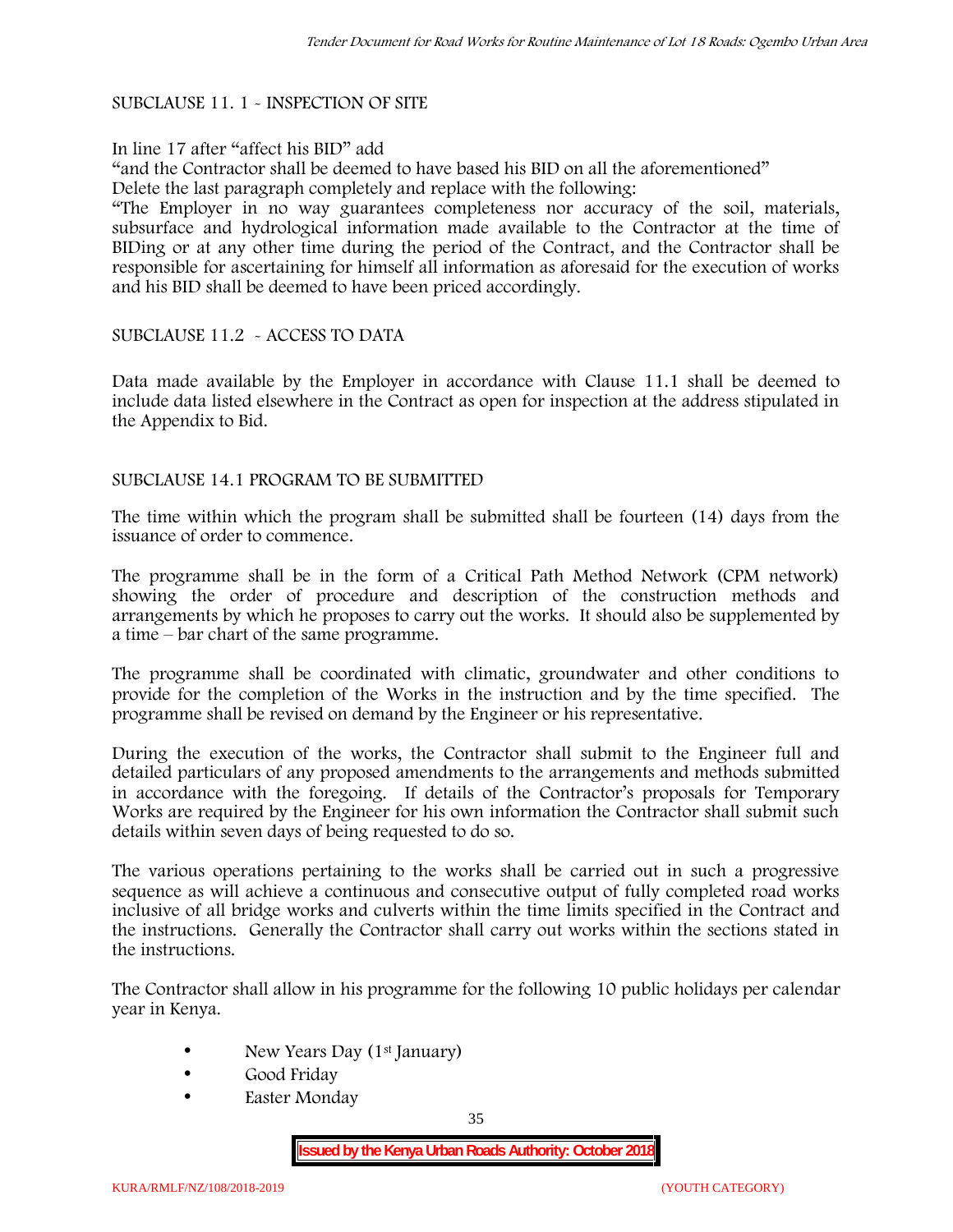- Labour day  $(1<sup>st</sup>$  May)
- Madaraka Day (1<sup>st</sup> June)
- Idd Ul Fitr
- Mashujaa Day (20<sup>th</sup> October)
- $\bullet$  Jamhuri day (12<sup>th</sup> December)
- $\bullet$  Christmas Day (25<sup>th</sup> December)
- Boxing day (26th December)

The Contractor should also allow per calendar year for a further 2 unspecified public holidays which may be announced by the Government of Kenya with no prior notification.

Add the following at the end of this sub-clause: -

The Employer shall have the right to withhold payment at any time if the contractor fails to submit the programme or revised programme due to his negligence, failure or omission.

# SUBCLAUSE 14.3- CASH FLOW ESTIMATE

The cash flow estimates shall be submitted together with the works programme.

# SUBCLAUSE 15.1- CONTRACTOR'S SUPERINTENDENCE

Add the following at the end of the first paragraph of sub-clause 15.1:

"The Contractor shall, within seven (7) days of receipt of the Engineer's order to commence the works inform the Engineer in writing the name of the Contractor's Representative and the anticipated date of his/her arrival on site."

Add the following Sub-clause 15.2

#### SUBCLAUSE 15.2- LANGUAGE ABILITY AND QUALIFICATIONS OF CONTRACTOR'S AUTHORISED AGENT

The Contractor's Agent or Representative on the site shall have as a minimum an ordinary diploma in civil Engineering or building construction or have equivalent status approved by the Engineer and shall be able to read and write English fluently.

The Contractor's Agent or Representative shall have at least 3 years related experience.

## SUBCLAUSE 16.2- ENGINEER AT LIBERTY TO OBJECT

At the end of this Clause add

"by a competent substitute approved by the Engineer and at the Contractors own expense." Add the following Sub-Clauses 16.3 and 16.4:

# SUBCLAUSE 16.3- QUALIFICATION AND LANGUAGE ABILITY OF SUPERINTENDING STAFF

The Contractor's superintending staff shall meet the following minimum qualifications: Should have a working knowledge of English or Kiswahili. Should any of the superintending staff not be able to meet this condition, the Contractor shall propose to the Engineer arrangements for provision of a sufficient number of interpreters of approved qualifications. The Engineer, at his discretion, may amend, approve or reject such arrangements or reject deployment of superintending staff not meeting the language requirements. The Engineer may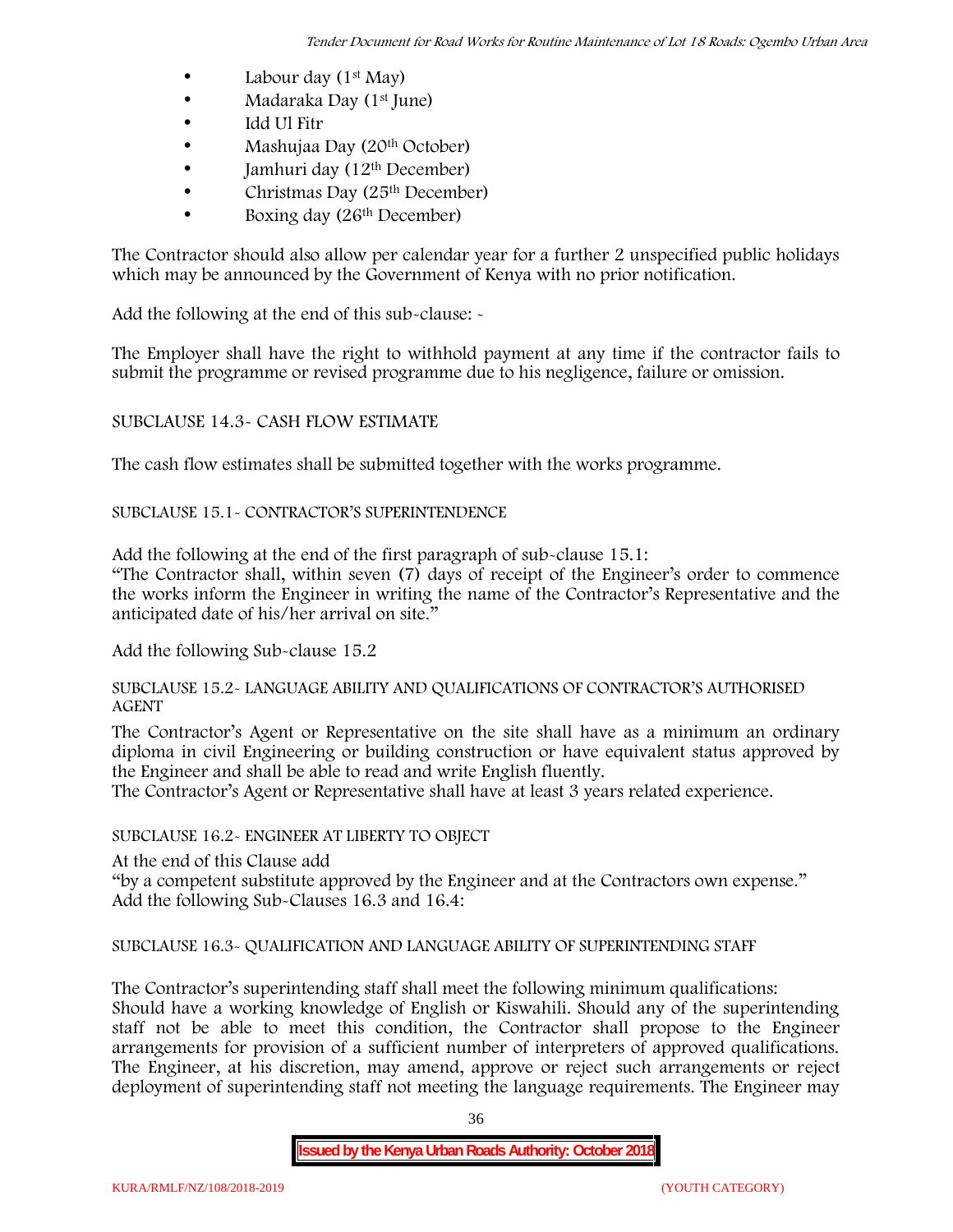at any time during the duration of the Contract amend any approved arrangements made for interpreters, which shall be implemented at the Contractors expense.

The key staff listed below must have academic qualifications from government-recognised institutions or equivalent institutions of the levels set out in Section 5, Part 6.

- Site Agent
- Site Engineer
- Site Surveyor
- Foremen

The key staff listed below must have minimum experience set out in Section 5, Part 6:

- Site Agent
- Site Engineer
- Site Surveyor
- Foremen

Qualifications as above shall be subject to verification and approval on site by the Engineer or his representative on site before commencement of the said works.

## SUBCLAUSE 19.1- SAFETY, SECURITY AND PROTECTION OF THE ENVIRONMENT

Add Sub-Clause-paragraph (d) of Sub-Clause 19 as follows:

Notwithstanding the Contractor's obligation under Sub-Clause-paragraph (a), (b) and 9(c) of Sub-Clause 19.1 of the Conditions Of Contract, the Contractor shall observe the following measures with a view to reducing or elimination adverse environmental effects by the site works:

- (i) All quarries and borrow pits shall be filled and landscaped to their original state after extraction of construction material
- (ii) Soil erosion due to surface runoff or water from culverts or other drainage structures should be avoided by putting in place proper erosion control measures that shall include, but are not limited to grassing and planting if trees
- (iii) Long traffic diversion roads shall be avoided so as to minimize the effect of dust on the surrounding environment. In any case all diversions shall be kept damp and dust free
- (iv) Spillage of oils, fuels and lubricants shall be avoided and if spilt, shall be collected and disposed off in such a way as not to adversely affect the environment
- (v) Rock blasting near settlement areas shall be properly coordinated with the relevant officers of the Government so as to minimize noise pollution and community interference.

SUBCLAUSE 20.4 - EMPLOYERS RISKS

Delete Sub-Clause (h) and substitute with;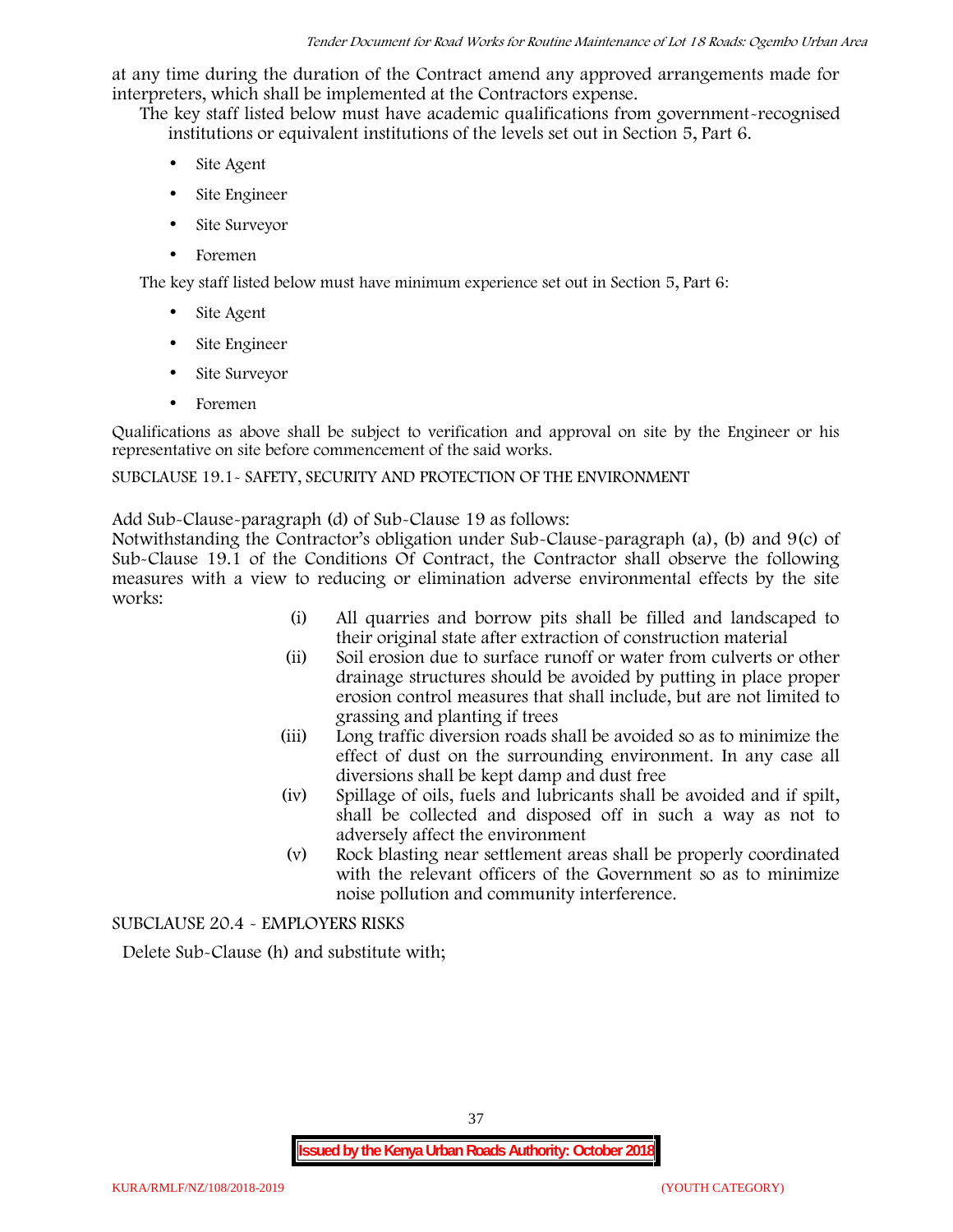- (h) any operation of the forces of nature (insofar as it occurs on site) which an experienced contractor:
	- (i) could not have reasonably foreseen, or
	- (ii) could reasonably have foreseen, but against which he could not reasonably have taken at least one of the following measures:
		- (A) prevent loss or damage to physical property from occurring by taking appropriate measures or
		- (B) insure against such loss or damage

SUBCLAUSE 21.1 - INSURANCE OF WORKS AND CONTRACTOR 'S EQUIPMENT

Add the following words at the end of Sub-paragraph (a) and immediately before the last word of Sub-paragraph (b) of Sub-Clause 21.1:

"It being understood that such insurance shall provide for compensation to be payable in the types and proportions of currencies required to rectify the loss or damage incurred"

Delete the first sentence of this Clause and replace with he following:

"prior to commencement of the Works the Contractor shall, without limiting his or the Employer's obligations and responsibilities under Clause 20, insure to the satisfaction of the Employer:"

SUBCLAUSE 21.2 – SCOPE OF COVER

Amend sub-paragraph (a) of Sub-Clause 21.2 as follows:

Delete words "from the start of work at the site" and substitute the words "from the first working day after the Commencement Date"

Add the following as Sub-Clause (c) under Sub-Clause-Clause 21.2

(c ) It shall be the responsibility of the Contractor to notify the insurance company of any change in the nature and extent of the Works and to ensure the adequacy of the insurance coverage at all times during the period of the Contract.

SUBCLAUSE 21.4 - EXCLUSIONS

Amend Sub-Clause 21.4 to read as follows:

"There shall be no obligation for the insurances in Sub-Clause 21.1 to include loss or damage caused by the risks listed under Sub-Clause 20.4 sub-paragraph (a) (i) to(iv) of the Conditions of Particular Application."

SUBCLAUSE 23.2 – MINIMUM AMOUNT OF INSURANCE

Add the following at the end of this Clause: "... with no limits to the number of occurrences".

SUBCLAUSE 25.1 – EVIDENCE AND TERMS

Amend Sub-Claus OF INSURANCE 25.1 as follows:

Insert the words "as soon as practicable after the respective insurances have been taken out but in any case" before the words "prior to the start of work at the site"

38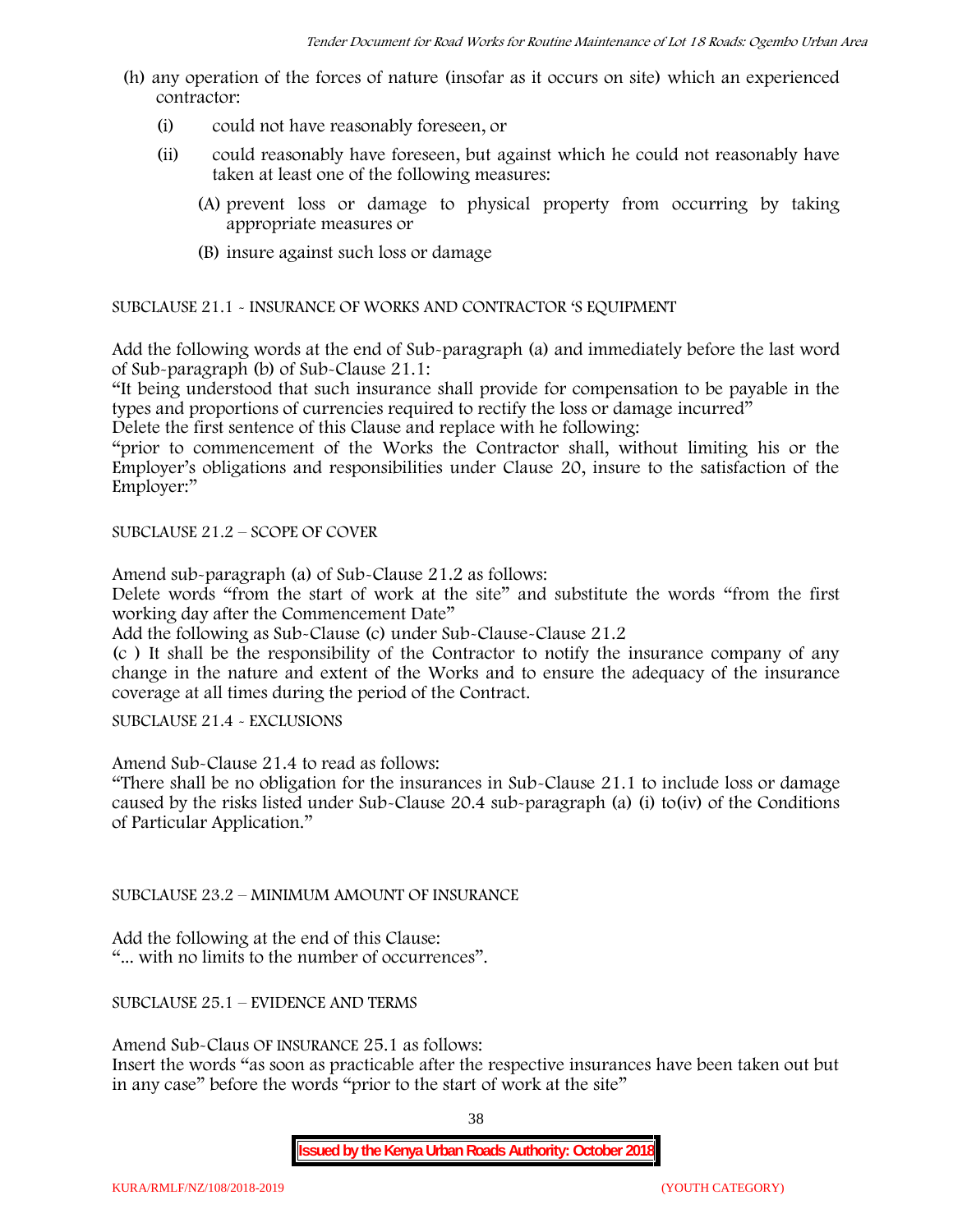Add the following Sub-Clauses 25.6, 25.7

## SUBCLAUSE 25.6 – INSURANCE NOTICES

Each policy of insurance effected by the Contractor for purposes of the Contract shall include a provision to the effect that the Insurer shall have a duty to give notice in writing to the Contractor and Employer of the date when a premium becomes payable. This shall not be more than thirty (30) days before that date and the policy shall remain in force until thirty (30) days after the giving of such notice.

# SUBCLAUSE 25.7 – NOTIFICATION TO INSURERS

It shall be the responsibility of the Contractor to notify insurers under any of the insurance referred to in the preceding clauses 21, 23 and 24 on any matter or event, which by the terms of such insurance are required to be so notified. The Contractor shall indemnify and keep indemnified the Employer against all losses, claims, demands, proceedings, costs, charges and expenses whatsoever arising out of or in consequence of any default by the Contractor in complying with the requirements of this Sub-Clause whether as a result of avoidance of such insurance or otherwise.

# SUBCLAUSE 28.2 – ROYALTIES

Add at the end of this Sub-Clause the following sentence:

"The Contractor shall also be liable for all payments or compensation if any that are levied in connection with the dumping of part or all of any such material."

# SUBCLAUSE 29.1 – INTERFERENCE WITH TRAFFIC

Supplement Sub-Clause 29.1 by adding the following sentence at the end:

"The Contractor will be permitted to use existing public roads for access to the site. The Contractor shall pay vehicle license tax and road maintenance duty in accordance with relevant regulations and shall obtain any necessary permits or licenses from relevant authorities for transporting his equipment."

Add the following sub clause 29.2:

#### SUBCLAUSE 29.2 – REINSTATEMENT AND COMPENSATION FOR DAMAGES TO PERSONS AND PROPERTY

The Contractor shall reinstate all properties whether public or private which are damaged in consequence of the construction and, maintenance of the works to a condition as specified and at least equal to that prevailing before his first entry on them.

If in the opinion of the Engineer the Contractor shall have failed to take reasonable and prompt action to discharge his obligations in the matter of reinstatement, the Engineer will inform the Contractor in writing of his opinion, in which circumstances the Employer reserves the right to employ others to do the necessary work of reinstatement and to deduct the cost thereof from any money due or which shall become due to the Contractor.

The Contractor shall refer to the Employer without delay all claims which may be considered to fall within the provisions of Clause 22.1.

Add the following Sub-Clause 34.2 to 34.8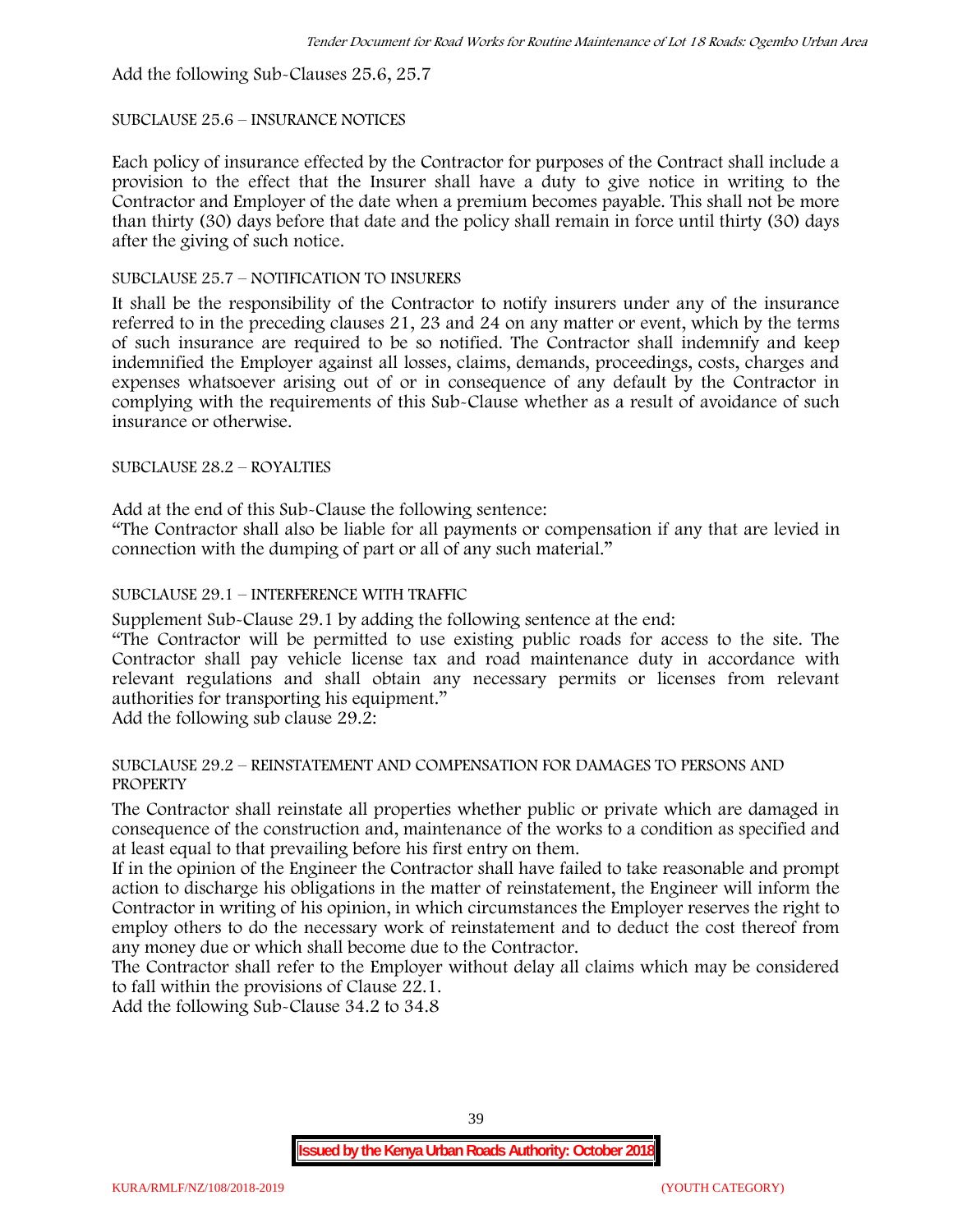## SUBCLAUSE 34.2 – CONDITIONS OF EMPLOYMENT OF LABOUR

The Contractor shall be responsible for making all arrangements for and shall bear all costs relating to recruitment, obtaining of all necessary visas, permits or other official permission for movements of staff and labour.

#### SUBCLAUSE 34.3 – FAIR WAGES

The Contractor shall, in respect of all persons employed anywhere by him in the execution of the Contract, and further in respect of all persons employed by him otherwise than in the execution of the Contract in every factory, Workshop or place occupied or used by him for the execution of the Contract, observe and fulfil the following conditions:

- (a) The Contractor shall pay rates of wages, observe hours of labour and provide conditions of labour, housing, amenities and facilities not less favourable than those required by the latest Regulation of Wages (Building and Construction Industry) Order as of the time of bid submission, and subsequent amendments thereto, or in any wage scales, hours of work or conditions agreed by the Ministry of Labour or other Government Department in consultation with the appropriate wage fixing authority and generally recognized by other employees in the district whose general circumstances in the trade or industry in which the Contractor is engaged are similar.
- (b) In the absence of any rates of wages, hours or conditions of labour so established the Contractor shall pay rates of wages and observe hours and conditions of labour which are not less favourable than the general level of wages, hours and conditions observed by other Employers whose general circumstances in the trade or industry in which the Contractor is engaged are similar.
- (c) Where the absence of established rates of wages, hours and conditions of labour or the dissimilarity of the general circumstances in the trade of industry in which the Contractor is engaged prevent the Contractor from observing rates of wages, hours and conditions of labour ascertained under sub-paragraph (a) and (b) above the Contractor in fixing the rates of wages, hours and conditions of labour of his employees shall be guided by the advice of the Labour Department.
- (d) The Contractor shall recognize the freedom of his employees to be members of trade unions.
- (e) The Contractor shall maintain records in English of the time worked by, and the wages paid to, his employees. The Contractor shall furnish to the Engineer or Employer, if called upon to do so, such particulars of the rates, wages and conditions of labour as the Employer or Engineer may direct.
- (f) The Contractor shall at all times during the continuance of the contract display, for the information of his employees in every factory, workshop or place occupied or used by him for the execution of the Contract, a copy of this clause together with a notice setting out the general rates of wages, hours and conditions of labour of his employees.
- (g) The Contractor shall be responsible for the observance of this clause by sub-Contractors employed in the execution of the works.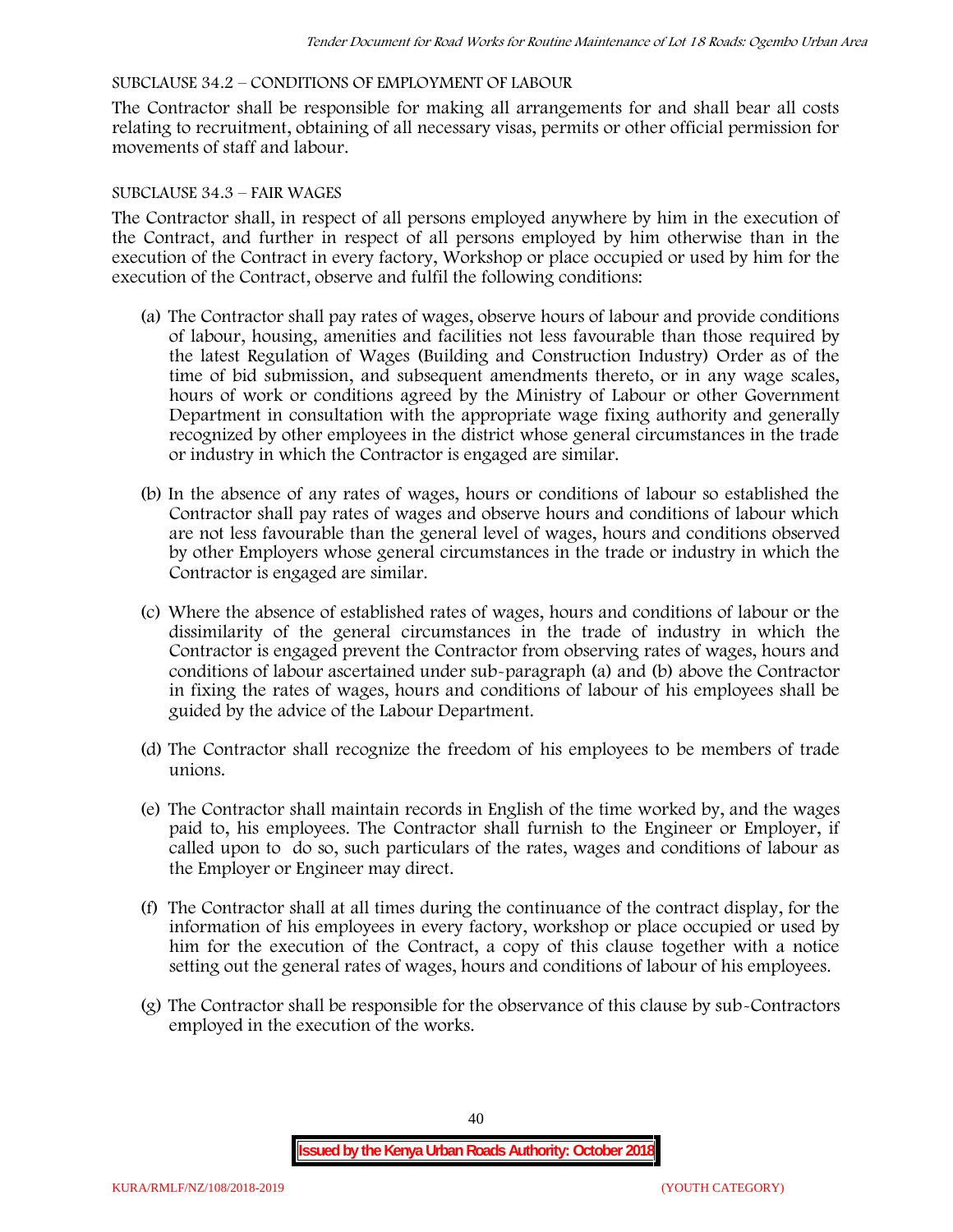#### SUBCLAUSE 34.4 – BREACH OF FAIR WAGES CLAUSE

Any Contractor or Sub-Contractor who is found to be in breach of Fair Wages Clause shall cease to be approved as a Contractor or Sub-Contractor for such period as the Permanent Secretary for the Ministry of Roads may determine.

Should a claim be made to the Employer alleging the Contractor's default in payment of Fair Wages of any workman employed on the Contract and if proof thereof satisfactory to the Employer is furnished by the Labour Authority, the Employer may, failing payment by the Contractor, pay the claims out of any monies due or which may become due to the Contractor under the Contract.

#### SUBCLAUSE 34.5 – RECRUITMENT OF UNSKILLED LABOUR

Any additional unskilled labour which is required by the Contractor for the works and which is not in his employment at the time of the acceptance of the BID shall be recruited by the Contractor from the Labour Exchange or Exchange or Exchanges nearest to the site or sites of the work.

#### SUBCLAUSE 34.6 – COMPENSATION FOR INJURY

The Contractor shall in accordance with the Workmen's Compensation Act of the Laws of Kenya and any other regulations in force from time to time pay compensation for loss or damage suffered in consequence of any accident or injury or disease resulting from his work to any workman or other person in the employment of the Contractor or any Subcontractor.

#### SUBCLAUSE 34.7 – LABOUR STANDARDS

(a) the Contractor shall comply with the existing local labour laws, regulations and labour standards

(b) the Contractor shall formulate and enforce an adequate safety program with respect to all work under his contract, whether performed by the Contractor or subcontractor. The Contractor has assurance from the Employer of cooperation where the implementation of these safety measures requires joint cooperation.

(c) Upon written request of the Employer the Contractor shall remove or replace any of his employees employed under this Contract.

Add the following Sub-Clause 35.2 and 35.3.

# SUBCLAUSE 35.2 – RECORDS OF SAFETY AND HEALTH

The Contractor shall maintain such records and make such reports concerning safety, health and welfare of persons and damage to property as the Engineer may from time to time prescribe.

## SUBCLAUSE 35.3 – REPORTING OF ACCIDENTS

The Contractor shall report to the Engineer details of any accident as soon as possible after its occurrence. In the case of any fatality or serious accident, the Contractor shall, in addition, notify the Engineer immediately by the quickest available means. The Contractor shall also notify the relevant authority whenever the Laws of Kenya require such a report.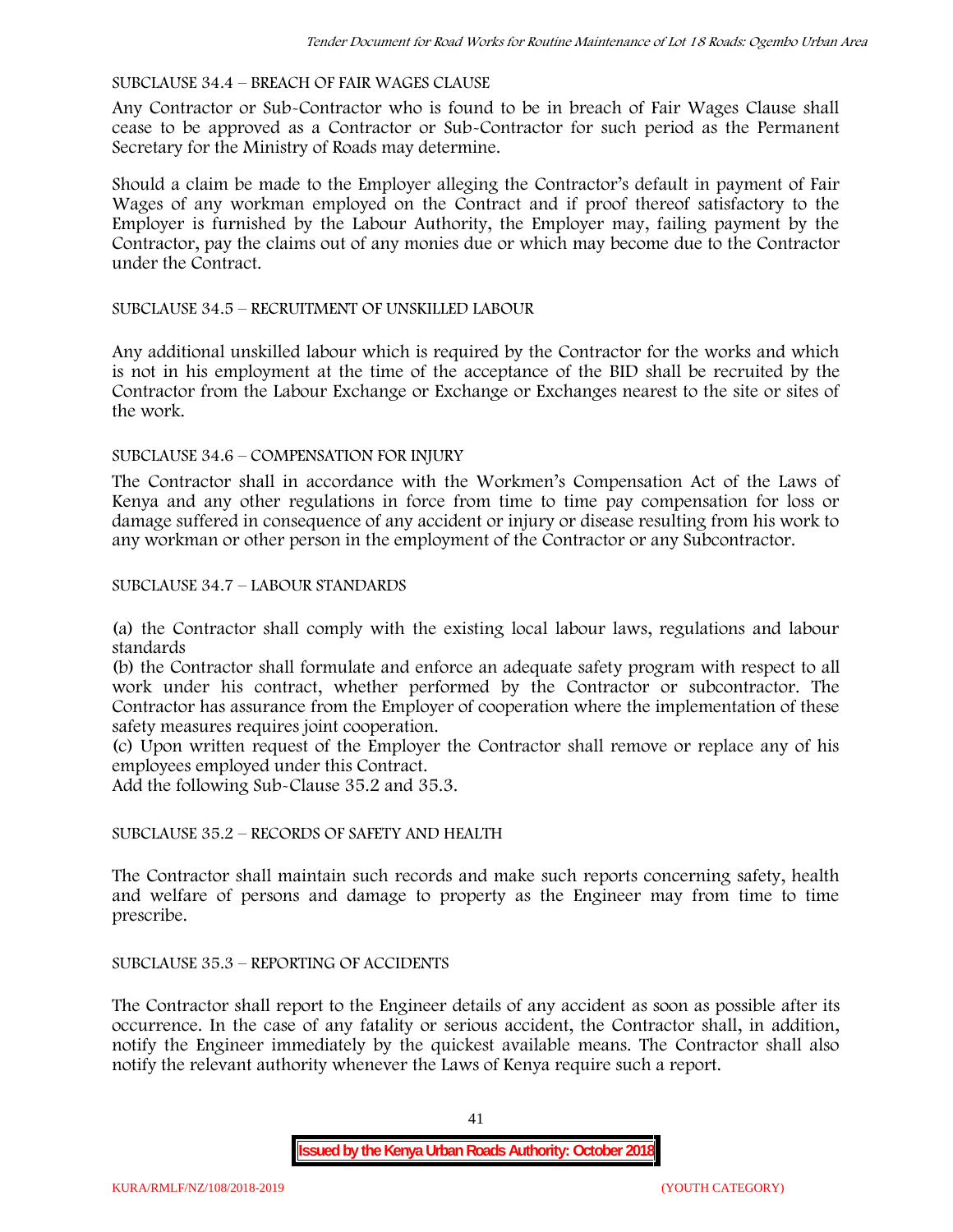SUBCLAUSE 39.2 – DEFAULT OF CONTRACTOR IN COMPLIANCE

Add at the end of Sub-Clause 39.2 the following: "Where the contractor has no pending payments with the employer and the retention funds are less than the value of works to be carried out by the employer, the employer shall apply funds as per clause 10.3". The contract shall then stand determined clause 63 not withstanding.

## SUBCLAUSE 41.1 – COMMENCEMENT OF WORKS

Amend Sub-Clause 41.1 as follows:

Delete the words "as soon as is reasonably possible" in the first sentence and replace with "within the period stated in the Appendix to Bid".

For the purposes of this clause the quantified site instructions shall be treated as the works and delay in commencement in the instructed works shall constitute breach of contract that will lead to institution of remedies under clause 63 of these conditions.

#### SUBCLAUSE 43.1 – TIME FOR COMPLETION

Amend Sub-Clause 43.1 as follows:

Delete the words "within the time" to "such extended time" and substitute "by the date or dates stated or implied in Clause 14 of these Conditions of Particular Application.

SUBCLAUSE 44.1 – EXTENSION OF TIME FOR COMPLETION

Add at the end of Sub-Clause 44.1 the following:

"Neither rains falling within the rainy seasons as occurs in Kenya nor floods caused by such rains shall be deemed exceptional weather conditions such as may fairly entitle the Contractor to an extension of time for the completion of the work."

#### SUBCLAUSE 45.1 – RESTRICTION ON WORKING HOURS

Add at the end of Sub-Clause 45.1 the following:

"If the Contractor requests permission to work by night as well as by day, then if the Engineer shall grant such permission the Contractor shall not be entitled to any additional payments for so doing. All such work at night shall be carried out without unreasonable noise or other disturbance and the Contractor shall indemnify the Employer from and against any liability for damages on account of noise or other disturbance created while or in carrying out night work and from and against all claims, demands, proceedings, costs, charges and expenses whatsoever in regard or in relation to such liability.

"In addition the Contractor will be required to provide, for any work carried out at night or recognized days of rest, adequate lighting and other facilities so that the work is carried out safely and properly.

"In the event of the Engineer granting permission to the Contractor to work double or rotary shifts or on Sundays, the Contractor shall be required to meet any additional costs to the Employer in the administration and supervision of the Contract arising from the granting of this permission."

SUBCLAUSE 47.2 – REDUCTION OF LIQUIDATED DAMAGES

Add the following paragraphs at the end of this Sub-Clause:

42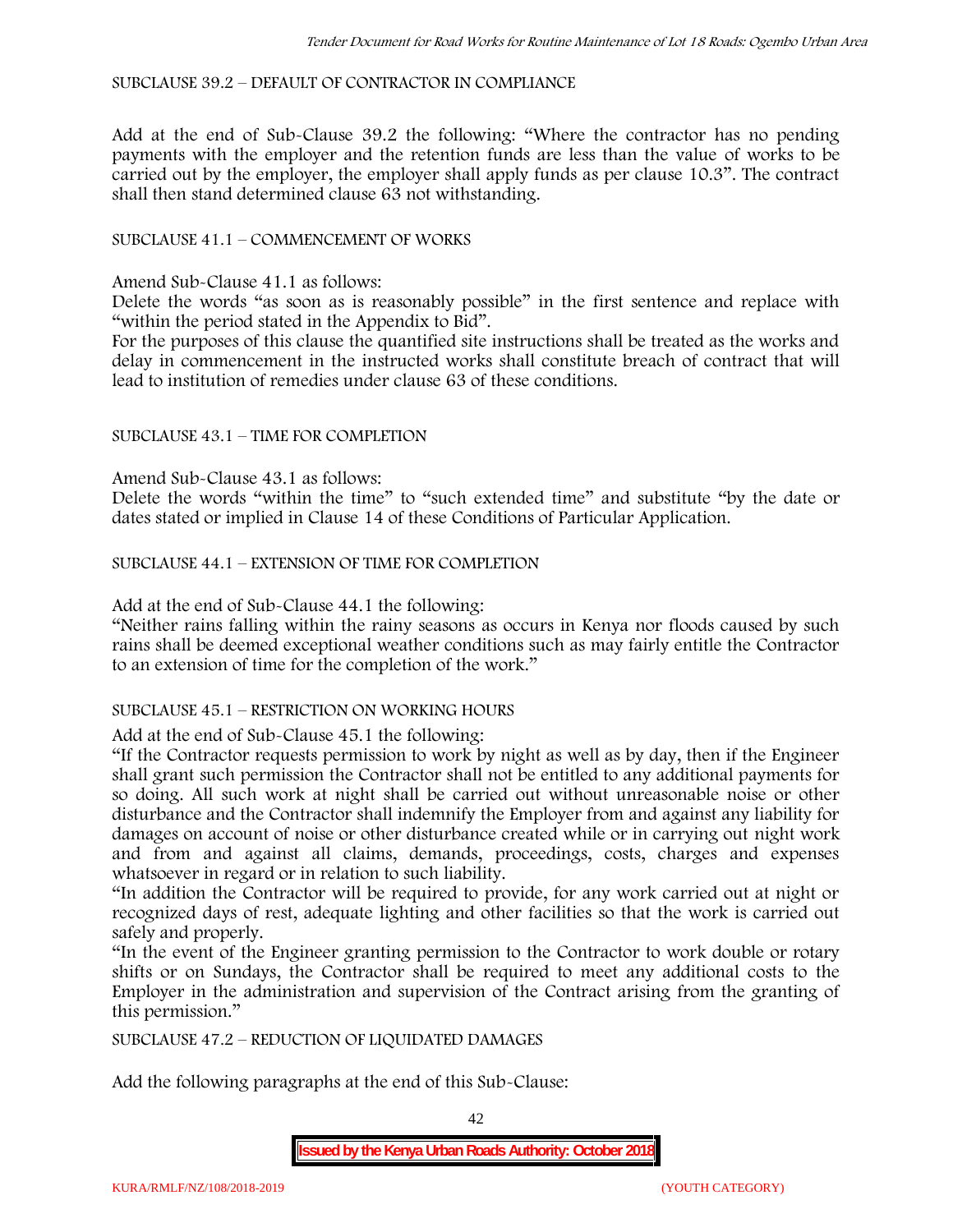"There shall be no reduction in the amount of liquidated damages in the event that a part or a section of the Works within the Contract is certified as completed before the whole of the Works comprising that Contract.

The Employer shall pay no bonus for early completion of the Works to the Contractor.

SUBCLAUSE 52.1 – VALUATION AND VARIATIONS

Add new Clause 52.2(c )

No change in the unit rates or prices quoted shall be considered for items included in the schedule of Dayworks rates, or Provisional Sums and items, or for any item in the BOQ.

SUBCLAUSE 52.4 – DAYWORKS

Add the following at the end of Sub-Clause 52.4:

The work so ordered shall immediately become part of the works under the contract. The Contractor shall, as soon as practicable after receiving the Dayworks order from the Engineer undertake the necessary steps for due execution such work. Prior to commencement of any work to be done on a Dayworks basis, the Contractor shall give an advance notice to the Engineer stating the exact time of such commencement.

# SUBCLAUSE 54.1 – CONTROCTOR'S EQUIPMENT, TEMPORARY WORKS AND MATERIALS

: Exclusive use for the works

Amend Sub-Clause 54.1 as follows: Line 5: add "written" between "the" and "consent". Delete Sub-Clauses 54.2 and 54.5.

SUBCLAUSE 55.2 – OMMISIONS OF QUANTITIES

Items of Works described in the Bills of Quantities for which no rate or price has been entered in the Contract shall be considered as included in other rates and prices in the Contract and will not be paid for separately by the Employer.

Add the following Sub-Clause 58:

Add the words "or Engineer's representative" where the word "Engineer" appears in clause 58.

SUBCLAUSE 58.4 – PROVISIONAL ITEMS

Provisional items shall be read as Provisional Sums and shall be operated as such in accordance with Sub-Clauses 58.1 to 58.3.

Clause 60 of the General Conditions is deleted and substituted with the following:-

#### SUBCLAUSE 60.1 – MONTHLY STATEMENT

The Contractor shall submit a statement to the Engineer at the end of each month, in a tabulated form approved by the Engineer, showing the amounts to which the Contractor considers himself to be entitled. The statement shall include the following items, as applicable;

- the value of the Permanent Work executed up to the end of previous month

43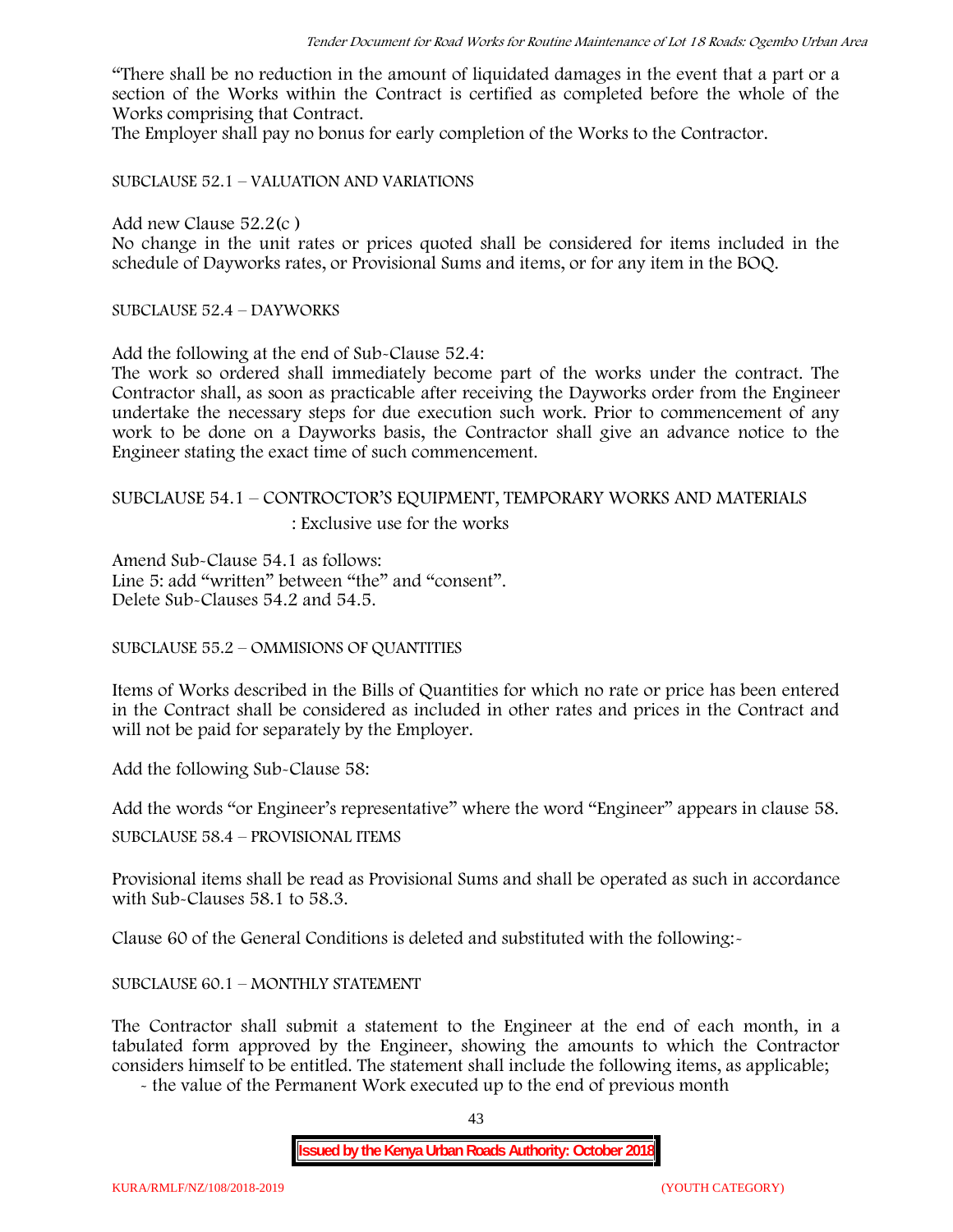- such amount as the Engineer may consider fair and reasonable for any Temporary Works for which separate amounts are provided in the Bill of Quantities

- any amount to be withheld under retention provisions of Sub-clause 60.3
- any other sum to which the Contractor may be entitled under the Contract

If the Engineer disagrees with or cannot verify any part of the statement, the Contractor shall submit such further information as the Engineer may reasonably require and shall make such changes and corrections in the statement as may be directed by the Engineer. In cases where there is difference in opinion as to the value of any item, the Engineer's view shall prevail.

#### SUBCLAUSE 60.2 INTERIM PAYMENT CERTIFICATE

The Contractor shall forward to the Engineer an Interim Payment Certificate based on the statement as corrected above and, should it be necessary in the Engineers opinion, shall promptly make any further amendments and corrections to the Interim Payment Certificate.

The Engineer shall not unreasonably withhold certifying an Interim Payment Certificate and in case of likely delay in establishing the value of an item, such item may be set aside and the remainder certified for payment.

Within 14 days after receipt of the Interim Payment Certificate and subject to the Contractor having made such further amendments and corrections as the Engineer may require, the Engineer will forward to the Employer the certified Interim Payment Certificate.

Provided that the Engineer shall not be bound to certify any payment under this Clause if the net amount thereof, after all retentions and deductions, would be less than the minimum amount of Interim Payment Certificate's stated in the Appendix to Form of Bid. However in such a case, the uncertified amount will be added to the next interim payment, and the cumulative unpaid certified amount will be compared to the minimum amount of interim payment.

SUBCLAUSE 60.3 – RETENTION MONEY AND PAYMENT OF RETENTION MONEY

A retention amounting to the percentage stipulated in the Appendix to Bid shall be made by the Engineer in the first and following Interim Payment Certificates until the amount retained shall reach the "Limit of Retention Money" named in the Appendix to Form of BID.

Upon the issue of the Taking-Over Certificate, with respect to the whole of the works one half of the retention money shall become due and shall be paid to the Contractor when the Engineer shall certify in writing that the last section of the whole works has been substantially completed.

Upon expiration of the Defects Liability Period for the works, the other half of the Retention Money shall be certified by the Engineer for payment to the Contractor.

Provided that in the event of different Defects Liability Periods being applicable to different Sections of the Permanent Works pursuant to Clause 48, the expression "expiration of the Defects Liability Period " shall, for the purpose of this sub-clause, be deemed to mean the expiration of the latest of such periods.

Provided also that if at such time, there remain to be executed by the Contractor any work instructed, pursuant to Clause 49 and 50, in respect of the works, the Engineer shall be entitled to withhold certification until completion of any such work or so much of the balance of the Retention money as shall in the opinion of the Engineer, represents the cost of the remaining work to be executed.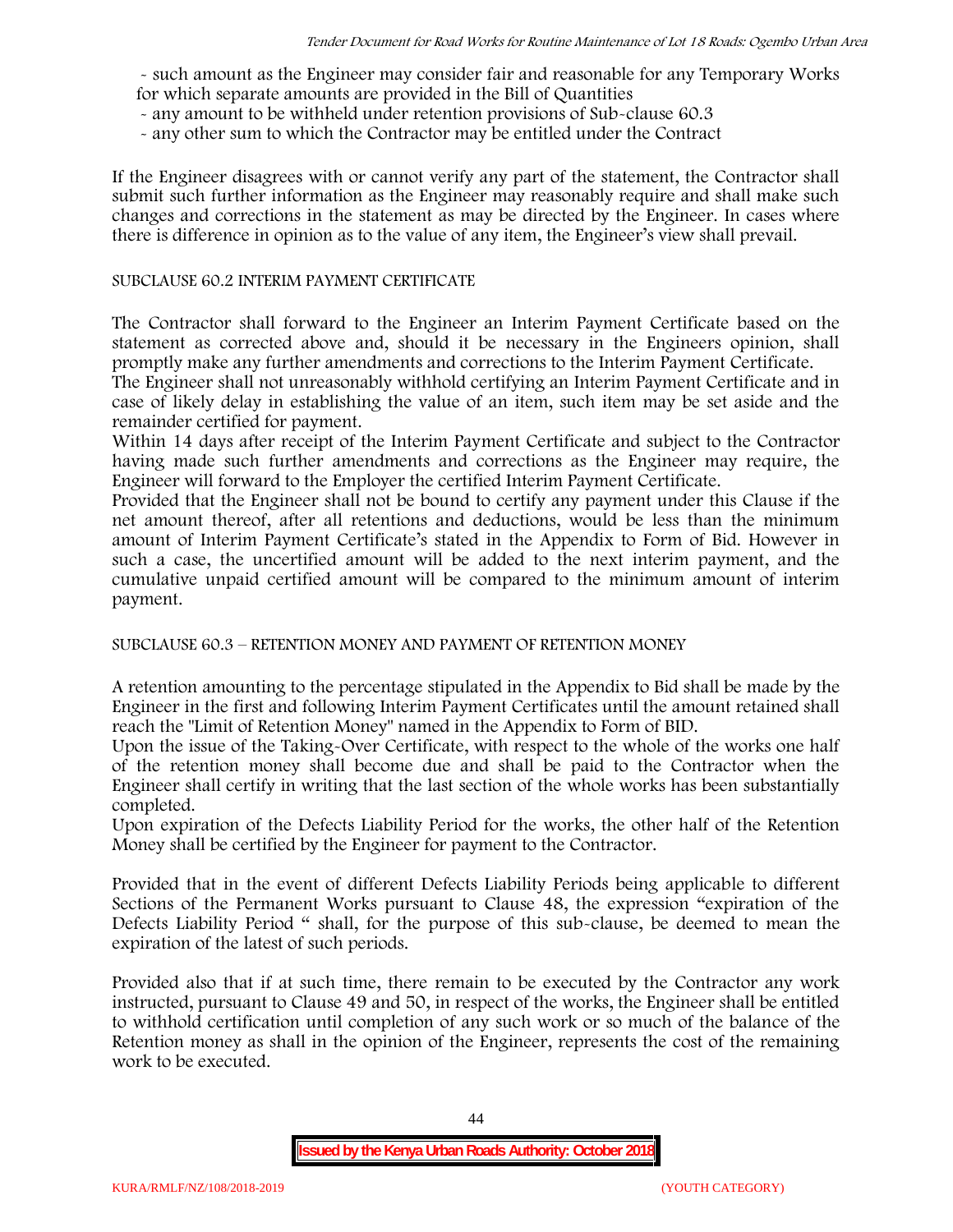#### SUBCLAUSE 60.4– CORRECTION OF CERTIFICATES

The Engineer may in any Interim Payment Certificate make any correction or modification to any previous Interim Payment Certificate signed by him and shall have authority, if any work is not being carried out to his satisfaction to omit or reduce the value of such work in any Interim Payment Certificate.

# SUBCLAUSE 60.5– STATEMENT AT COMPLETION

Not later than 84 days after the issue of the Taking-Over Certificate in respect of the whole of the works, the Contractor shall submit to the Engineer a statement at completion showing in detail, in a form approved by the Engineer;

The final value of all work done in accordance with the Contract up to the date stated in such Taking-Over Certificate.

Any further sums which the Contractor considers to be due; and

An estimate of amounts that the Contractor considers will become due to him under the Contract.

Estimate amounts shall be shown separately in the Statement at Completion. The Contractor shall amend and correct the Statement as directed by the Engineer and submit a Certificate at Completion to be processed as in Sub-Clause 60.2.

## SUBCLAUSE 60.6 – FINAL STATEMENT

Not later than 56 days after the issue of the Defects Liability Certificate pursuant to Sub-Clause 62.1, the Contractor shall submit to the Engineer for consideration a draft final statement with supporting documents showing in detail, in the form approved by the Engineer; The final value of all work done in accordance with the Contract;

Any further sums which the Contractor considers to be due to him.

If the Engineer disagrees with or cannot verify any part of the draft final statement, the Contractor shall submit such further information as the Engineer may reasonable require and shall make such changes in the draft as may be required.

SUBCLAUSE 60.7– DISCHARGE

Upon submission of the Final Statement, the Contractor shall give to the Employer, with a copy to the Engineer, a written discharge confirming that the total of the Final statement represents full and final settlement of all monies due to the Contractor arising out of or in respect of the Contract. Provided that such discharge shall become effective only after payment under the Final Payment Certificate issued pursuant to Sub-Clause 60.8 has been made and the Performance Security referred to in Sub-Clause 10.1 has been returned to the Contractor.

## SUBCLAUSE 60.8 – FINAL PAYMENT CERTIFICATE

Upon acceptance of the Final Statement as given in Sub-Clause 60.6, the Engineer shall prepare a Final Payment Certificate which shall be delivered to the Contractor's authorized agent or representative for his signature. The Final Payment Certificate shall state:

The final value of all work done in accordance with the Contract;

45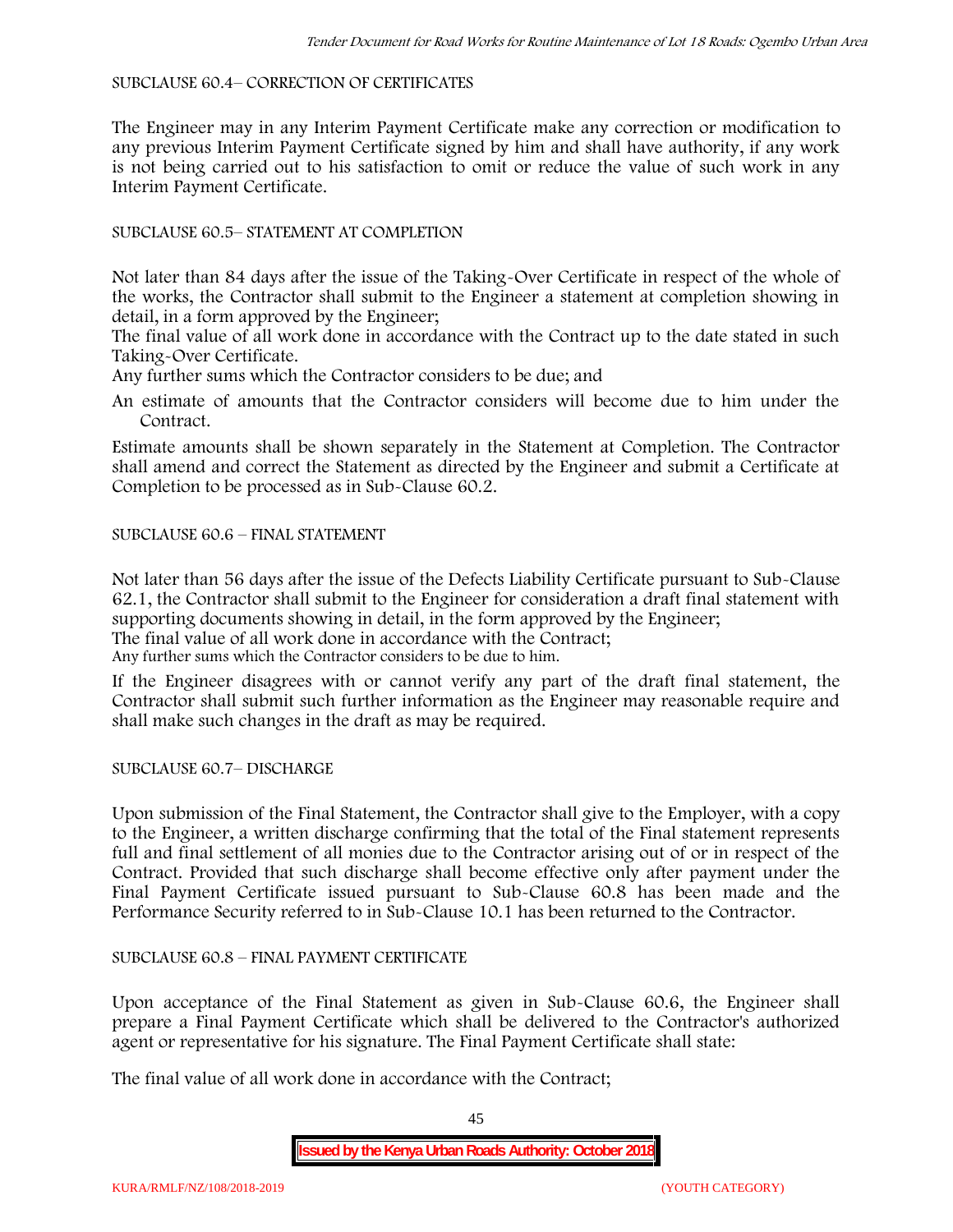After giving credit to the Employer for all amounts previously paid by the Employer, the balance, if any, due from the Employer to the Contractor or the Contractor to the Employer.

Final Certificate shall be issued for any sum due to the Contractor even if such is less than the sum named in the Appendix to the Form of BID.

#### SUBCLAUSE 60.9– CESSATION OF EMPLOYERS LIABILITY

unless the Contractor notifies the Engineer of his objection to the Final Certificate within fourteen days of delivery thereof he shall be deemed to have agreed that he accepts the total Contract Price as set out in the Final Certificate as full settlement for all Work Done under the Contract including any variations and omissions thereof but excluding any variations and claims previously made in writing.

#### SUBCLAUSE 60.10 – TIME FOR PAYMENT

The amount due to the Contractor under any Interim Payment Certificate or Final Payment Certificate issued pursuant to this Clause or to any other term of the Contract, shall, subject to Clause 47, be paid by the Employer to the Contractor as follows:

- (i) In the case of Interim Payment Certificate, within the time stated in the Appendix to Form of Bid, after the Engineer has signed the Interim Payment Certificate.
- (i) In the case of the Final Payment Certificate pursuant to Sub clause 60.8, within the time stated in the Appendix to Form Of Bid, after the Engineer has signed the Final Payment Certificate.
- (ii) In the event of the failure of the Employer to make payment within the times stated, the Employer shall make payment to the Contractor of simple interest at a rate equal to two percentage points above the averaged Base Lending Rate of three leading banks namely Kenya Commercial Bank, Standard Chartered Bank and Barclays Bank for the time being or as shall be the case from the time to time obtained from the Central Bank of Kenya. The provisions of this Sub clause are without prejudice to the Contractor's entitlements under Clause 69 or otherwise.

SUBCLAUSE 60.11 – CURRENCY OF PAYMENT

The Contract Price shall be designated in Kenyan Currency.

All work performed by the Contractor under the Contract shall be valued in Kenya Shillings using the rates and prices entered in the Bills of Quantities together with such other increases to the Contract Price, except for variation of price payments in accordance with Clause 70.1.

SUBCLAUSE 60.12 – ADVANCE PAYMENT

Advance payment shall not be offered in this Contract.

SUBCLAUSE 60.13 MATERIALS FOR PERMANENT WORKS

With respect to materials brought by the Contractor to the site for incorporation into the permanent works, the Contractor shall,

-Receive a credit in the month in which these materials are brought to site,

-Be charged a debit in the month in which these materials are incorporated in the permanent works.

46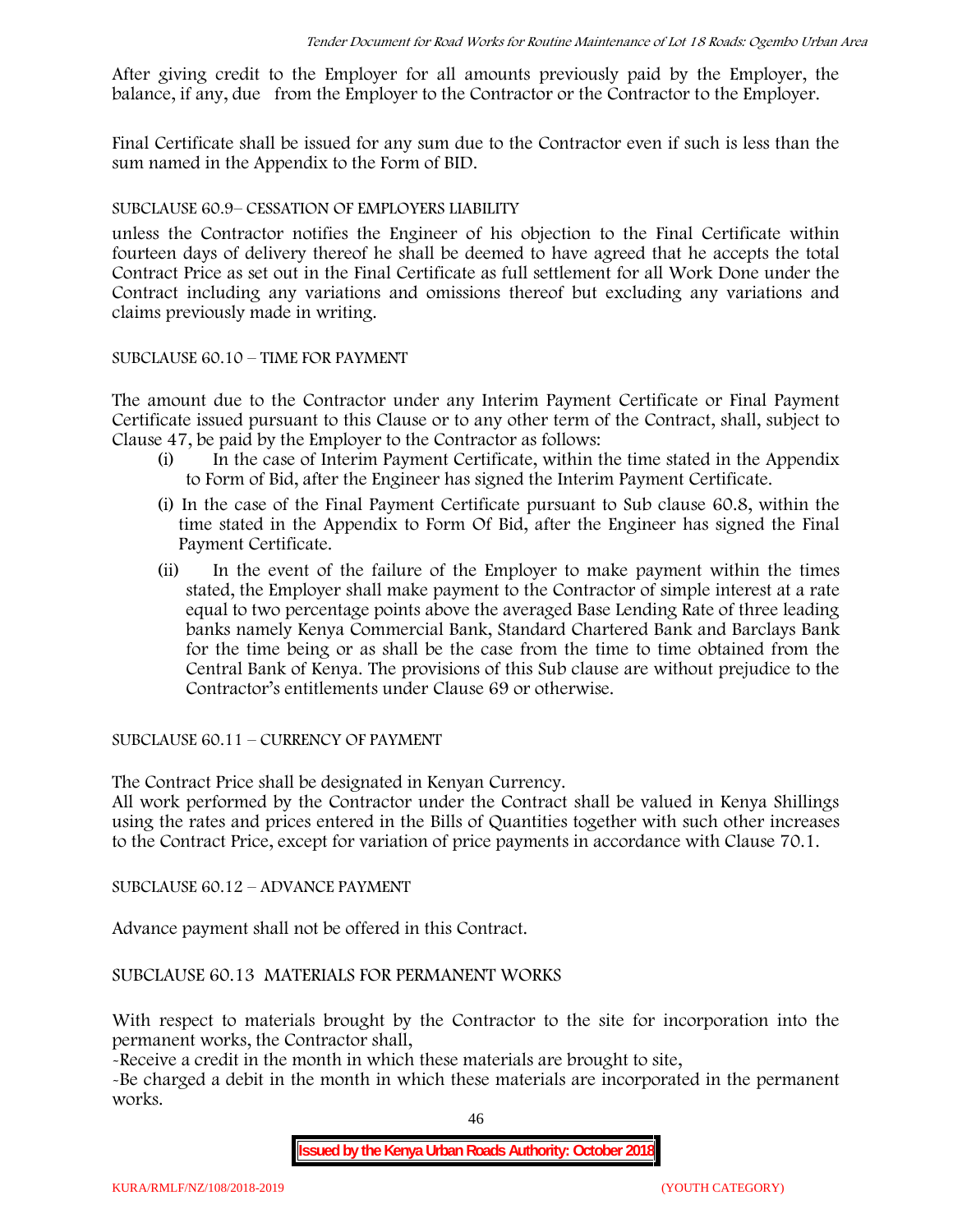Both such credit and debit to be determined by the Engineer in accordance with the following provisions.

No credit shall be given unless the following conditions shall have been met to the Engineers satisfaction

- The materials are in accordance with the specifications for the works;
- The materials have been delivered to site and are properly stored and protected against loss, damage or deterioration;
- The Contractors record of the requirements, orders receipts and use of materials are kept in a form approved by the Engineer, and such records are available for inspection by the Engineer;
- The Contractor has submitted a statement of his cost of acquiring and delivering the materials and plant to the Site, together with such documents as may be required for the purpose of evidencing such cost;
- The materials are to be used within a reasonable time.
- The amount to be credited to the Contractor shall not be more than 75% of the Contractor's reasonable cost of the materials delivered to site, as determined by the Engineer after review of the documents listed in subparagraphs (a) (iv) above;
- The amount to be debited to the Contractor for any materials incorporated into the works shall be equivalent to the credit previously granted to the Contractor for such materials pursuant to Clause (b) above as determined by the Engineer.

SUBCLAUSE 63.1 – DEFAULT OF THE CONTRACTOR

## SUBCLAUSE 67.1 – ENGINEER'S DECISION

Delete the entire Sub clause 67.1 and add the following;

"If a dispute of any kind whatsoever arises between the Employer and the Contractor in any connection with, or arising out of, the Contract or the execution of the works, whether during the execution of the works or after their completion and whether before or after repudiation or other termination of the Contract including any dispute as to any opinion, instruction, determination, certificate or valuation of the Engineer, the matter in dispute shall, in the first place, be referred in writing to the Engineer, with a copy to the other party. Such reference shall state it is made pursuant to this clause. No later than 28 (twenty eight) day after the day on which he received such reference the Engineer shall give notice of his decision to the Employer and the Contractor. Such decision shall state it is made pursuant to this clause.

Unless the Contract has already been repudiated or terminated, the Contractor shall, in every case, continue to proceed with the works with all due diligence and the Contractor and the Employer shall give effect forthwith to every such decision of the Engineer unless and until the same shall be revised, as hereinafter provided, in an Amicable Settlement, Adjudicator's or Arbitrator's award.

If either the Employer or the Contractor be dissatisfied with the any decision of the Engineer, or if the Engineer fails to give notice of his decision on or before the 28th (twenty eighth) after the day on which he received the reference, then either the Employer or the Contractor may, on or before the 28th (twenty eighth) day after the day the day on which he received notice of such decision, or on or before the 28th (twenty eighth) day after the day the day on which the

**Issued by the Kenya Urban Roads Authority: October 2018**

47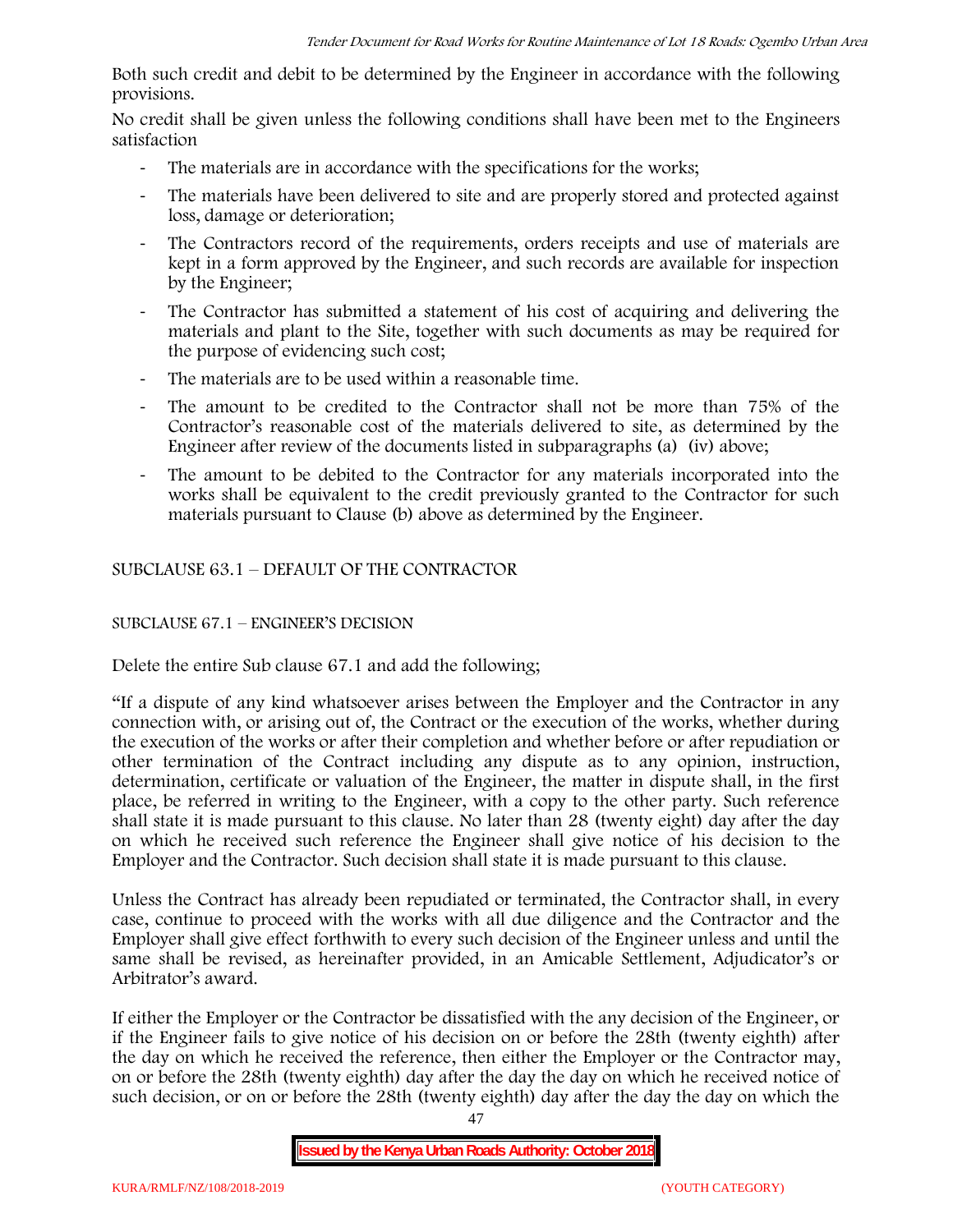said period of 28 days expired, as the case may be, give notice to the other party, with a copy for information to the Engineer, of his intention to commence Adjudication, as hereinafter provided, as to the matter in dispute. Such notice shall establish the entitlement of the party giving the same to commence Adjudication, as hereinafter provided, as to such dispute; no adjudication in respect thereof may be commenced unless such notice is given.

If the Engineer has given notice of his decision as to a matter in dispute to the Employer and the Contractor and no notice of intention to commence adjudication as to such dispute has been given by either the Employer or the Contractor on or before the twenty eighth day after the day on which the parties received notice as to such decision from the Engineer, the said decision shall become final and binding upon the Employer and the Contractor. "

SUBCLAUSE 67.2 – AMICABLE SETTLEMENT

Delete the entire subclause 67.2 and add the following;

"Where notice to of intention to commence adjudication as to a dispute has been in accordance with subclause 67.1, the parties shall attempt to settle such dispute in amicably before the commencement of Adjudication; provided that, unless the parties otherwise agree, Adjudication may be commenced on or after the 14th (fourteenth) day after the day on which notice of intention to commence adjudication of such dispute was given, even if an attempt at amicable settlement thereto has been made."

SUBCLAUSE 67.3 – ADJUDICATION

Delete the entire subclause 67.3 and add the following;

"The Adjudicator shall be appointed by the Chartered Institute of Arbitrators (Kenya) unless the appointment is agreed by the parties within 7 (seven) days of the notice to adjudication.

The adjudication process shall be conducted according to the Laws of Kenya and the Rules of the Chartered Institute of Arbitrators (Kenya)."

SUBCLAUSE 67.3 – ARBITRATION

Delete the entire subclause 67.3 and add the following;

"Any dispute in respect of which:

The decision, if any, of the Adjudicator has not become final and binding pursuant to subclause 67.1, and Amicable settlement has not been reached within the period stated in subclause 67.2,

shall be finally settled, under the Laws of Kenya and the Arbitration Rules of the Chartered Institute of Arbitrators (Kenya Branch) by one or more arbitrators appointed by the Chartered Institute of Arbitrators (Kenya Branch).

Neither party shall be limited in the in the proceedings before such arbitrator/s to the evidence or arguments put before the Adjudicator for the purpose of obtaining his said decision pursuant to subclause 67.1.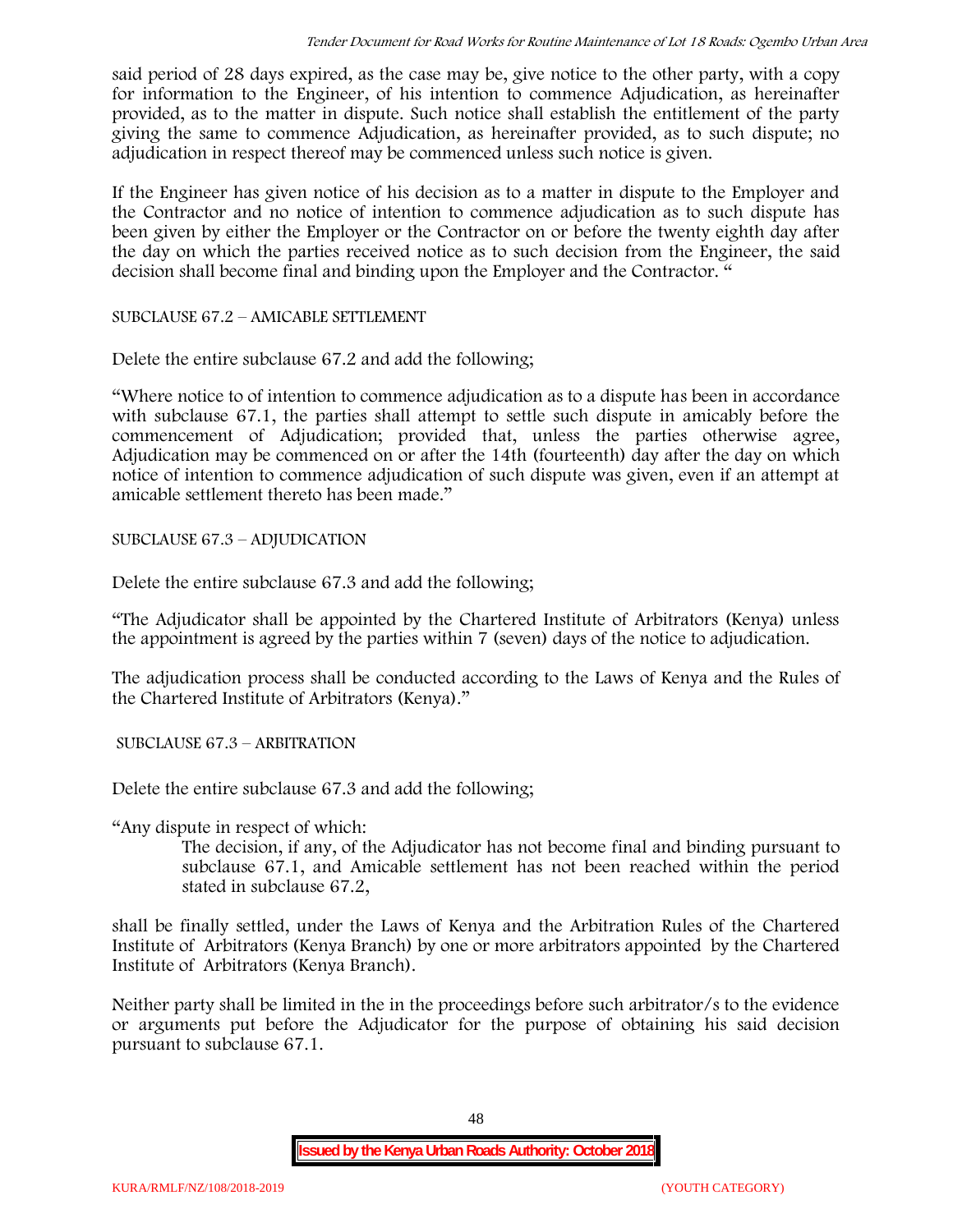Arbitration may be commenced prior to or after completion of the works, provided that the obligations of the Employer, the Engineer and the Contractor shall not be altered by reason of the arbitration being conducted during the progress of the works.

SUBCLAUSE 68.2 – NOTICES TO EMPLOYER AND ENGINEER

Delete in Sub-Clause 68.2 the words "nominated for that purpose in Part II of these conditions".

- a. The Employer's address is: The Director General, Kenya Urban Roads Authority (KURA), P.O. Box 41727 - 00100 **NAIROBI**
- b. The Engineer's address is: Director (Road Asset and Corridor Management), Kenya Urban Roads Authority (KURA), P.O. Box 41727 - 00100 **NAIROBI**

SUBCLAUSE 68.4 – All letters and notices from the Contractor to the Employer and/Engineer must be signed by the Managing Director or the person given written power of Attorney.

CLAUSE 69 – DEFAULT OF EMPLOYER

Delete Sub-Clause 69.1 (c)

In Sub-Clause 69.4 add at the end of first paragraph the following "the period of such suspension shall be as agreed upon by both parties and in any case not more than six (6) months".

In Subclause 69.4 of General Conditions of Contract Part I, insert at the end -----"The amounts of such costs which shall be added to the Contrct Price shall exclude any cost due to idle time for equipment, plant and labour."

CLAUSE 70 – CHANGES IN COST AND LEGISLATION

There shall be no claims of payments for Variation of Prices (VOP) or changes in cost for legislation.

SUBCLAUSE 70.2 – SUB-CONTRACT

(a) If the Contractor shall decide subject to Clause 4 thereof to sub-let any portion of the work he shall incorporate in the sub-contract provisions to the like effect as those contained in sub clause (1) of this Clause;

(b) If the price payable under a sub-contract as aforesaid is increased above or decreased below the price in such sub-contract by reason of the operation of the incorporated provisions of sub- clause (1) of this clause then the net amount of such increase or decrease shall as the case may be, be paid to or allowed by the Contractor under this contract.

SUBCLAUSE 70.3 – NOMINATED SUB-CONTRACTORS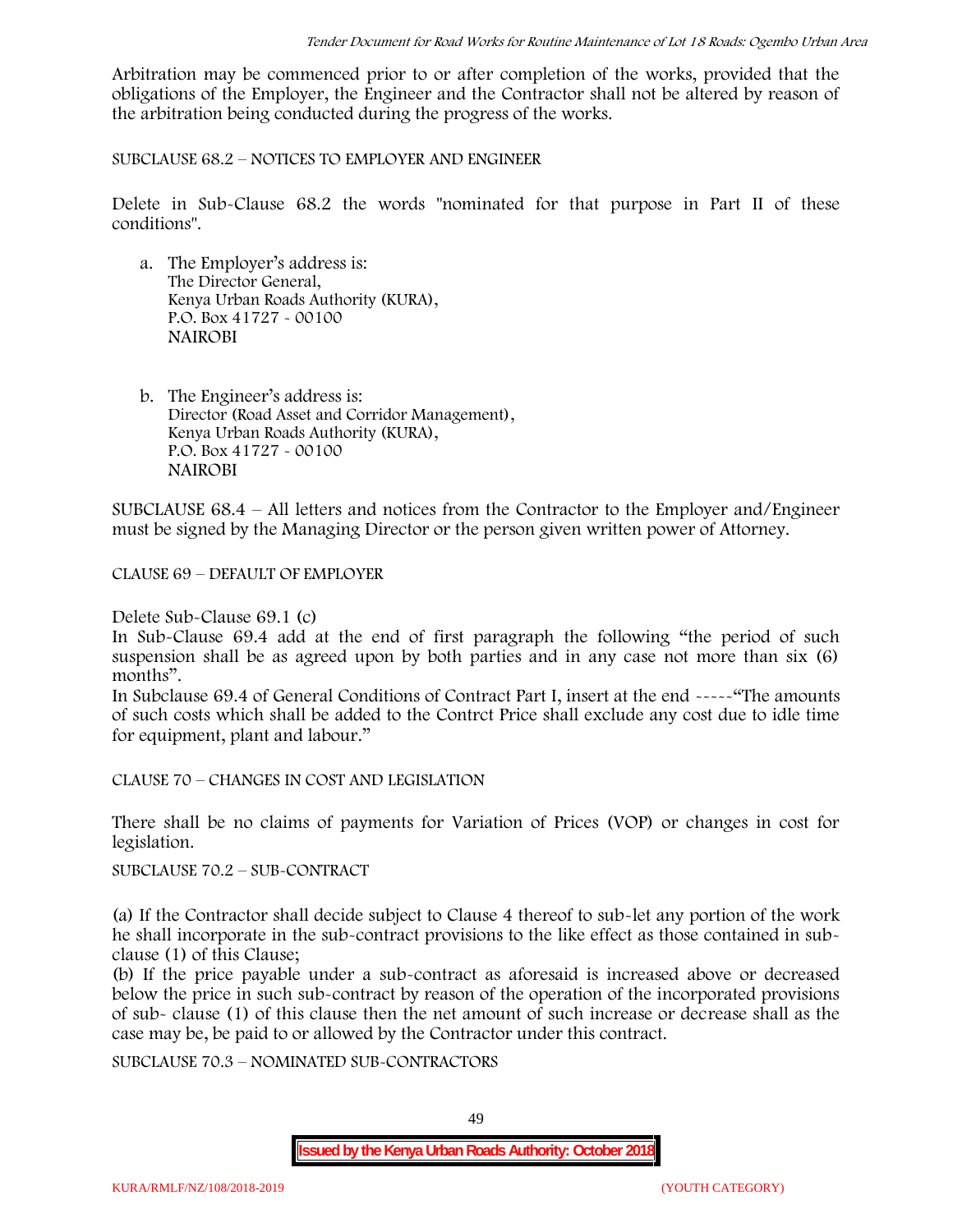This clause shall not apply in respect of work executed by any nominated sub-Contractor (fluctuation in relation to nominated sub-Contractors shall be dealt with under provisions in relation thereto which may be included in the appropriate sub-contract or contract of sale).

SUBCLAUSE 70.4 – DATE OF BID PRICING

The expression "the date of BID pricing" as used in this Clause means the date 30 days prior to the final date for submission of BIDs as determined by the Employer in the BID documents

SUBCLAUSE 70.5 – PRIME COST

For imported materials, the supplier's/ manufacturer's Prime costs shall be C.I.F. cost at point of entry by the same means of transport as determined by the Contractor's Basic Rate. For locally produced materials, the supplier's or manufacturer's prime costs shall be at their nearest depot or the nearest railway station relevant to the works.

For materials that are subject to Government Price Control, payments for price variations will be determined from the difference between the control price in force at a date 30 days prior to the final date for submission of BIDs and the price in force on the date of purchase.

SUBCLAUSE 70.11 – SUBSEQUENT LEGISLATION

No payment shall be paid for changes in the prices of the materials and labour.

SUBCLAUSE 70.8 – CONTRACTORS HEAD OFFICE EXPENSES

No payments will be made for price variation related to expenses incurred by the Contractor in his Head Office in Kenya, or overseas.

SUBCLAUSE 70.9 – CURRENCY OF PAYMENTS UNDER CLAUSE 70

All payments made pursuant to Clause 70 shall be in Kenya Shillings.

SUBCLAUSE 70.11 – SUBSEQUENT LEGISLATION

Renumber sub-clause 70(2) of part I as sub-clause 70.11 and add the following:

"Notwithstanding the foregoing, such additional or reduced cost shall not be separately paid or credited as aforesaid if the same shall already have been taken into account in accordance with the provisions of sub-clause 70.1 through 70.10 of this clause.

CLAUSE 72 – RATES OF EXCHANGE COST

Delete clause 72 in its entirety and substitute the following: The currency of BID and payment is Kenya Shillings and rates of exchange requirements are not applicable.

CLAUSE 73 – BRIBERY AND COLLUSION

Add new Clause 73.1: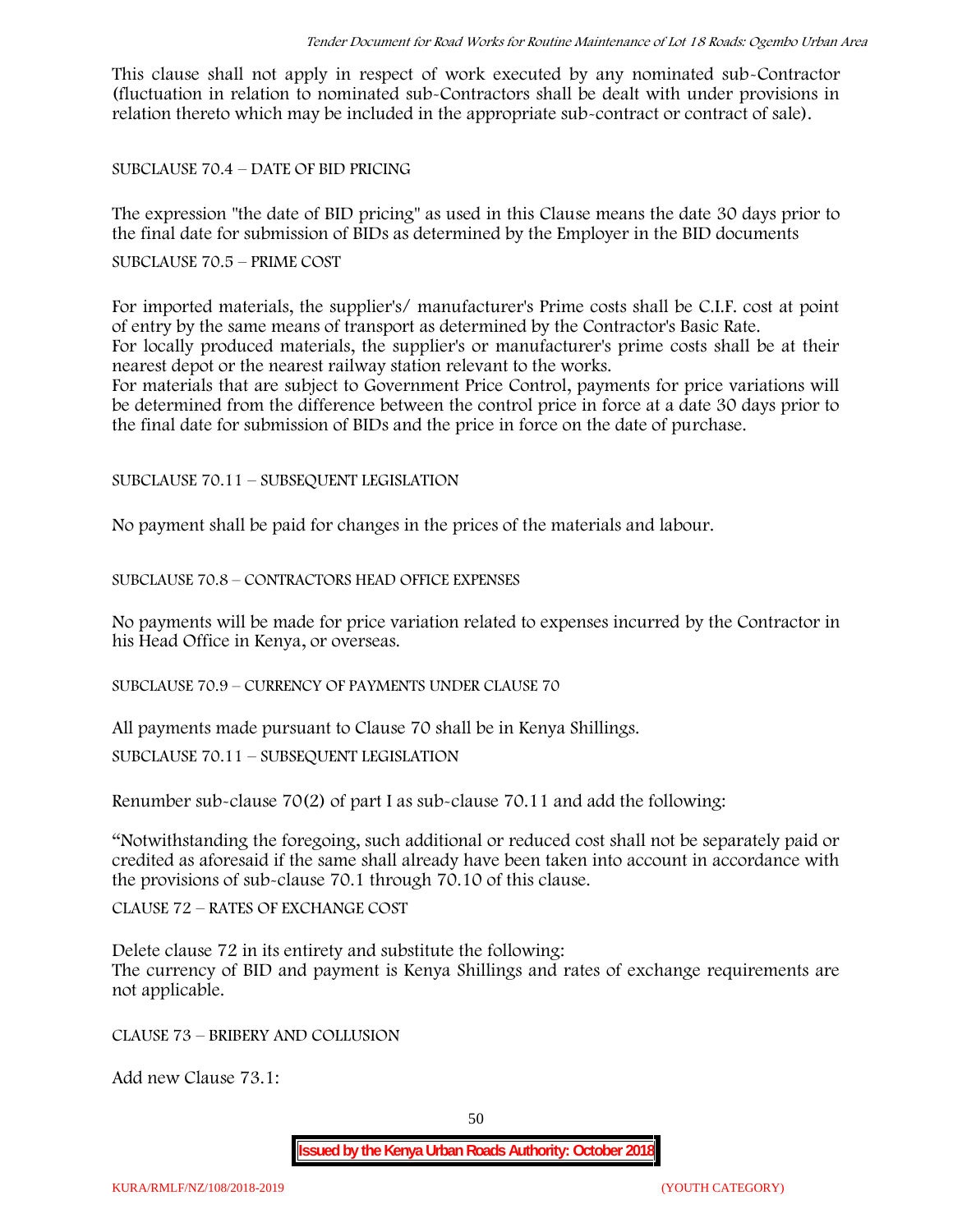"The Contractor shall not:

(a) Offer or give or agree to give to any person in the service of the Government of Kenya any gift or consideration or any kind as an inducement or reward for doing or forbearing to do or for having done or forborne to do any act in relation to the obtaining or execution of this or any other contract to which the Government of Kenya is a party or for showing or forbearing to show favour or disfavour to any person in relation to this or any other contract for the Government of Kenya.

(b) Enter into this or any other contract with the Government of Kenya in connection with which commission has been paid or agreed to be paid by or on his behalf or to his knowledge, unless before the contract is made particulars of any such commission and of the terms and conditions of any agreement for the payment thereof have been disclosed in writing to the Employer.

Any breach of this condition by the Contractor or by anyone employed by him or acting on his behalf (whether with or without the knowledge of the Contractor) or the commission of any offence by the Contractor or by anyone employed by him or acting on his behalf in relation to this or any other contract to which the Government of Kenya is a party shall entitle the Employer to determine the Contract (See Condition 63 hereof) and/ or to recover from the Contractor the amount or value of any such gift, consideration or commission.

Any dispute or difference of opinion arising in respect of either the interpretation, effect or application of this condition or of the amount recoverable hereunder by the Employer from the Contractor shall be decided by the Employer, whose decision shall be final and conclusive.

CLAUSE 74 – CONTRACT CONFIDENTIAL

Add new Clause 74.1:

The Contractor shall treat the details of this Contract as Private and Confidential and shall not publish or disclose the same or any particulars thereof in any trade or technical paper or elsewhere (save in so far as may be necessary for the purpose thereof) without the previous consent in writing of the Government. If any dispute arises as to the necessity of any publication or disclosures for the purposes of this Contract the same shall be referred to the decision of the Engineer mentioned in the said Conditions of Contract whose award shall be final.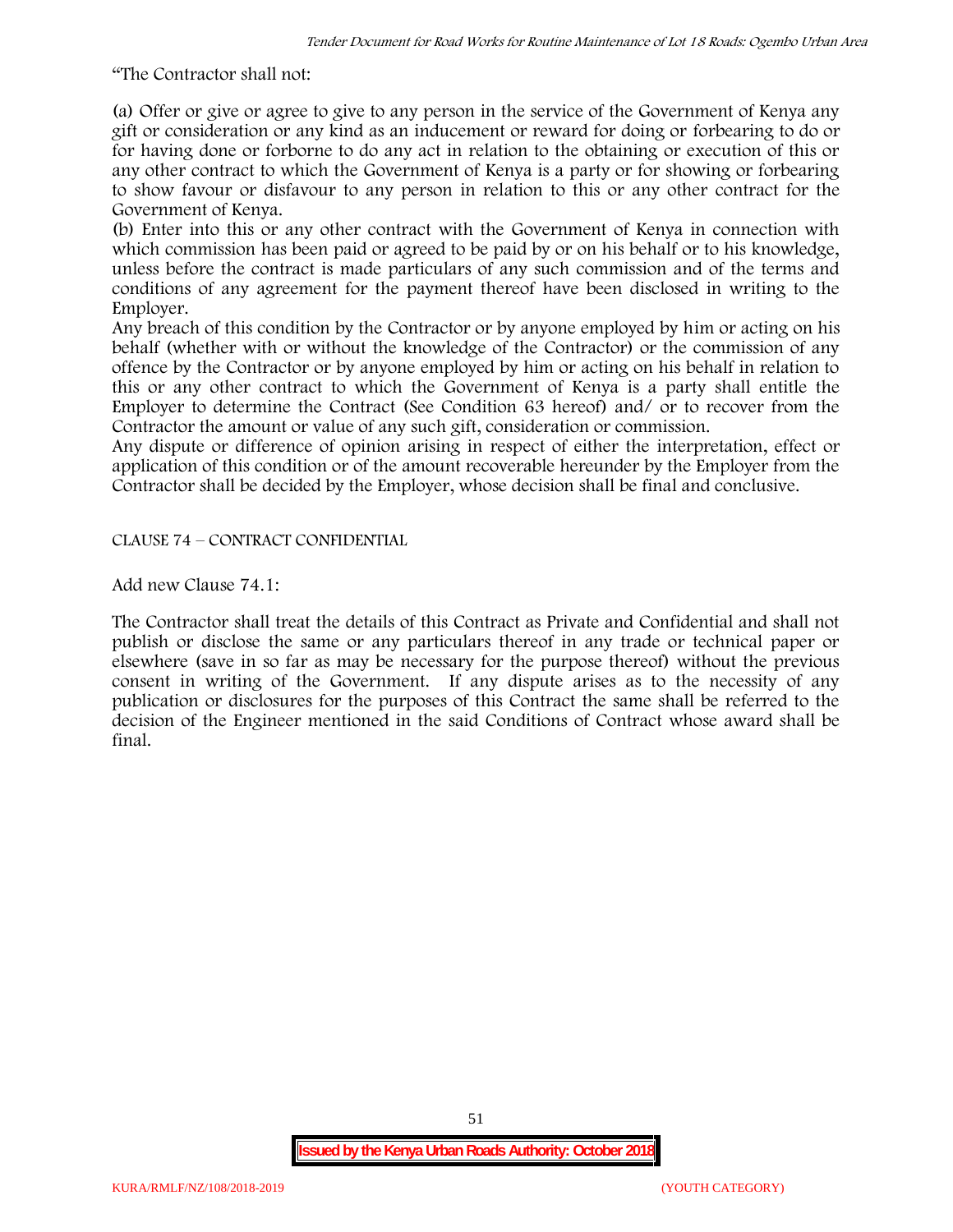# **SECTION V: SPECIFICATIONS**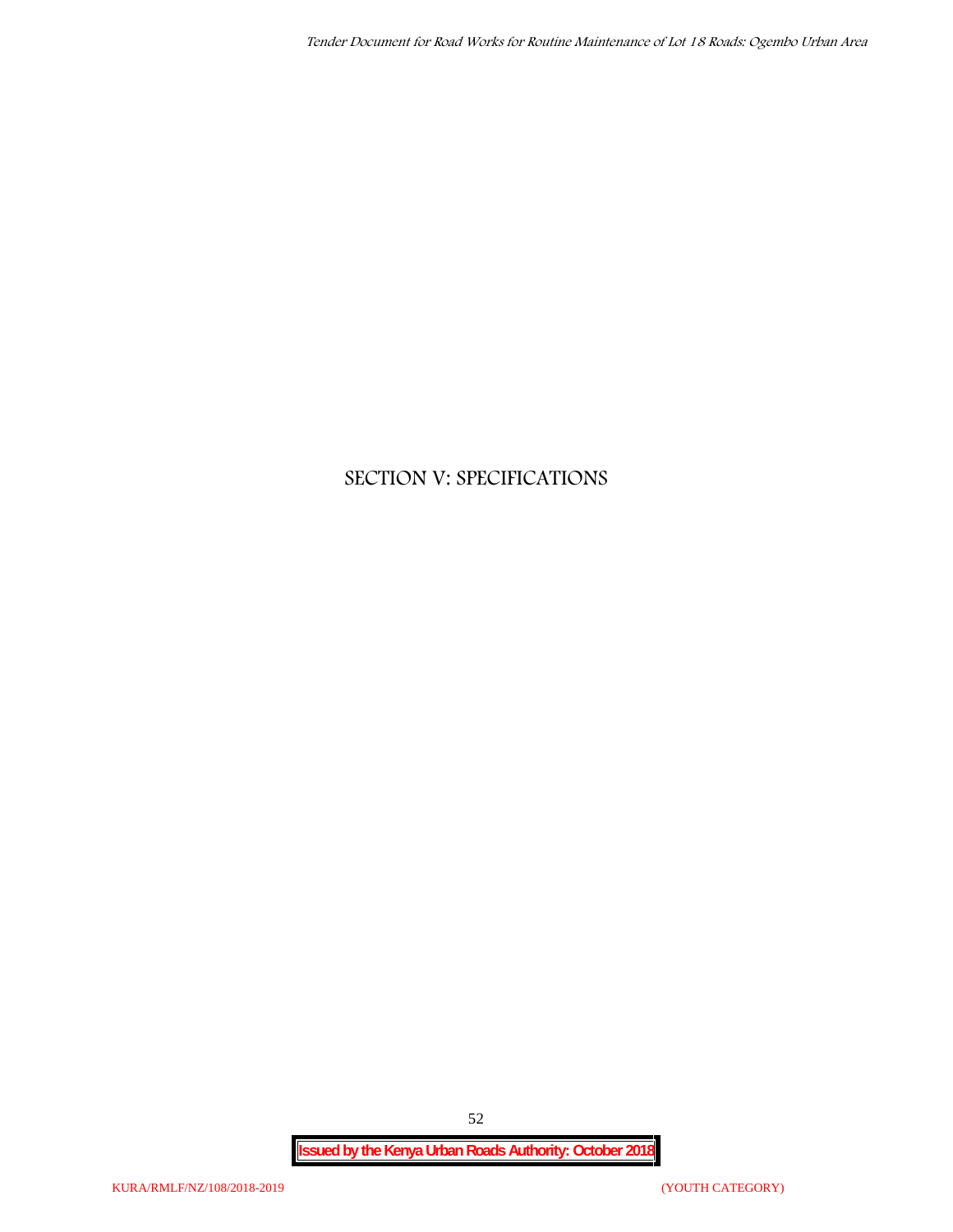#### **PART I: STANDARD SPECIFICATIONS**

Standard Specifications refers to the Standard Specifications for Road and Bridge Construction, 1986 Edition.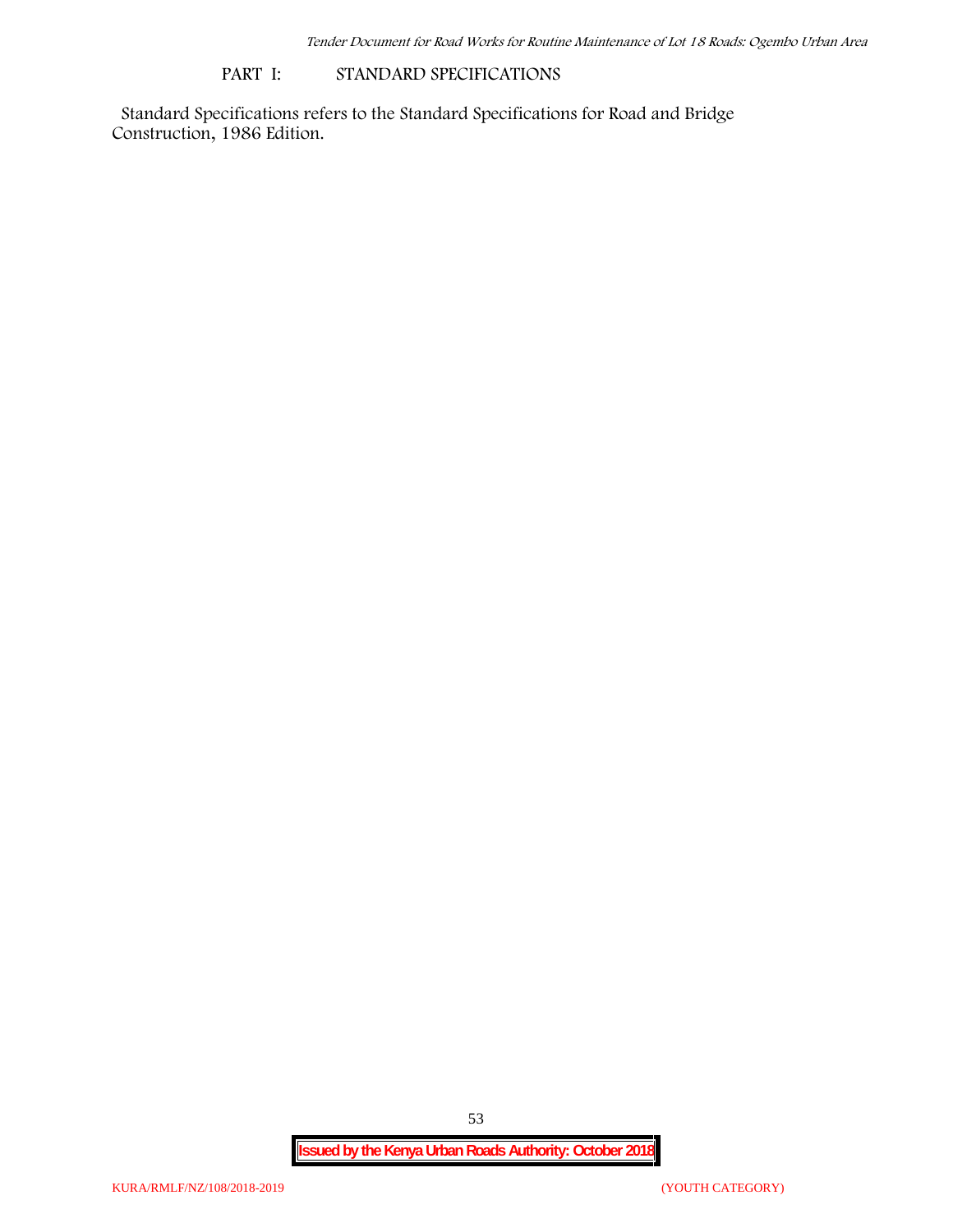**PART II: SPECIAL SPECIFICATIONS**

**SECTION 1 – GENERAL**

**101 SPECIAL SPECIFICATIONS**

Special specification is supplementary to the Standard Specifications and the two must be read in conjunction. In any case where there appears to be conflict between the two then the Special Specifications will take precedence.

**102 LOCATION OF CONTRACT.**

The works are located in Nyanza Region within Ogembo Municipality.

The roads contained in Lot 18 are as detailed below:

| S/N <sub>O</sub> | Road                                | Length (Km) |
|------------------|-------------------------------------|-------------|
|                  | Ogembo-Bochi -Sameta lodge          | 3.20        |
| 2                | Ogembo-Nyamiobo-Tendere-Tea factory | 2.30        |
| 3                | Ogembo-Nyamiobo-Tendere-Tea factory | 5.20        |
|                  | Ogembo-Mosora-Tendere-Mananasi      | 1.10        |
|                  | Total                               | 1 1 .80     |

## **103 EXTENT OF CONTRACT**

The works to be executed under the Contract comprise mainly of but not limited to the following: -

- **1. Road Works**
- Light bush clearing
- Light grading
- Providing, placing, spreading, watering and compaction of gravel wearing course – spot gravelling
- **2. Drainage Works**
- Installation of 600mm pipe culverts
- Drain cleaning
- Culvert cleaning
- Ditch excavation
- **3. Maintenance of passage of traffic through and around the works.**
- **4. Relocation of services.**
- **5. Maintenance of works during Contract Period – Defect Liability Period shall be 1 month.**

Any other activity not listed above in either category but deemed to be necessary by the Engineer, shall be subject to the Engineer's formal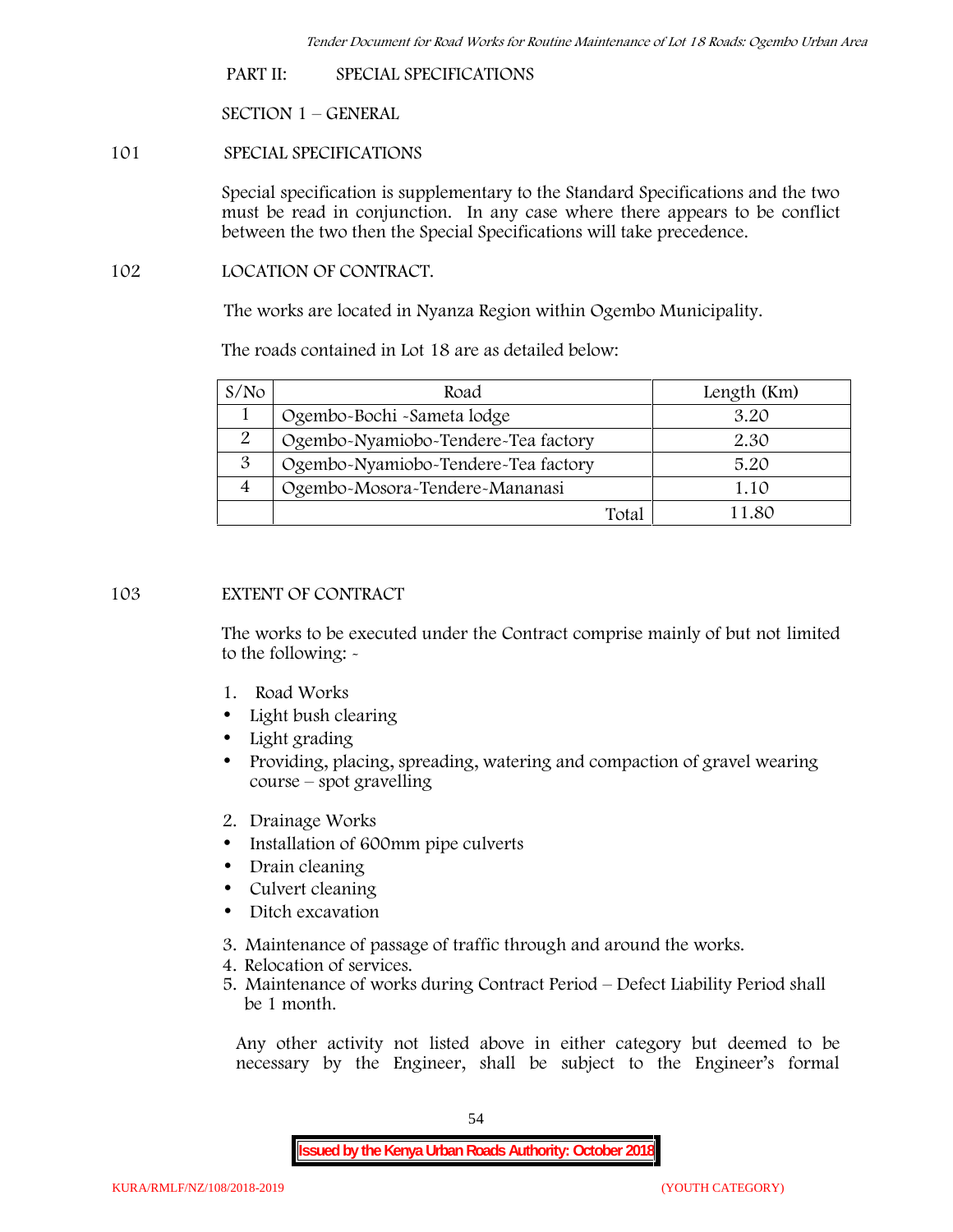instructions within the mode of payment stipulated either by day works or on a measured basis.

## **105 ORDER OF EXECUTION OF WORKS**

In addition to Clause 105 of the Standard Specification the Contractor shall carry out the Works such that a continuous and consecutive output of fully completed work is achieved.

#### **107 TAKING OVER CERTIFICATE**

The minimum length of the road for which a certificate will be issued under clause 48 of the conditions of Contract shall be the whole length of each section of the road substantially completed.

#### **109 NOTICE OF OPERATIONS**

Add the following sub- Clause.

#### Notification Terms

It shall be the Contractor's responsibility to notify the Engineer when any item of works scheduled are completed and ready for approval, and the contractor shall give sufficient notice to allow control tests to be performed.

## Explosive and Blasting

- (a) The requirements of the Laws of Kenya governing explosives and other requirements and regulations of Government of Kenya and other authorities shall be complied with.
- (b) No explosives of any kind shall be used without prior written consent of the Engineer.

The Contractor shall be solely responsible for the provision, handling, storage and transporting of all explosives, ancillary materials and all other items of related kind whatsoever required for blasting.

## **117 HEALTH, SAFETY AND ACCIDENTS**

## Add the following:

In addition to providing, equipping and maintaining adequate first aid stations throughout the works in accordance with the laws of Kenya, the contractor shall provide and maintain on site during the duration of the Contract, a fully equipped dispensary. This shall be with a qualified Clinical Officer / Nurse who shall offer the necessary medical advice on HIV and related diseases to the Engineer's and Contractor's Site staff. The Contractor shall allow for this in the rates and be responsible for all site welfare arrangements at his own cost.

## **120 PROTECTION OF EXISTING WORKS AND SERVICES**

The Contractor shall acquaint himself with the position of all existing services such as sewers, water drains, cables for electricity and telephone, lighting and telephone poles, water mains, etc., before commencing any excavation or other work likely to affect the existing services.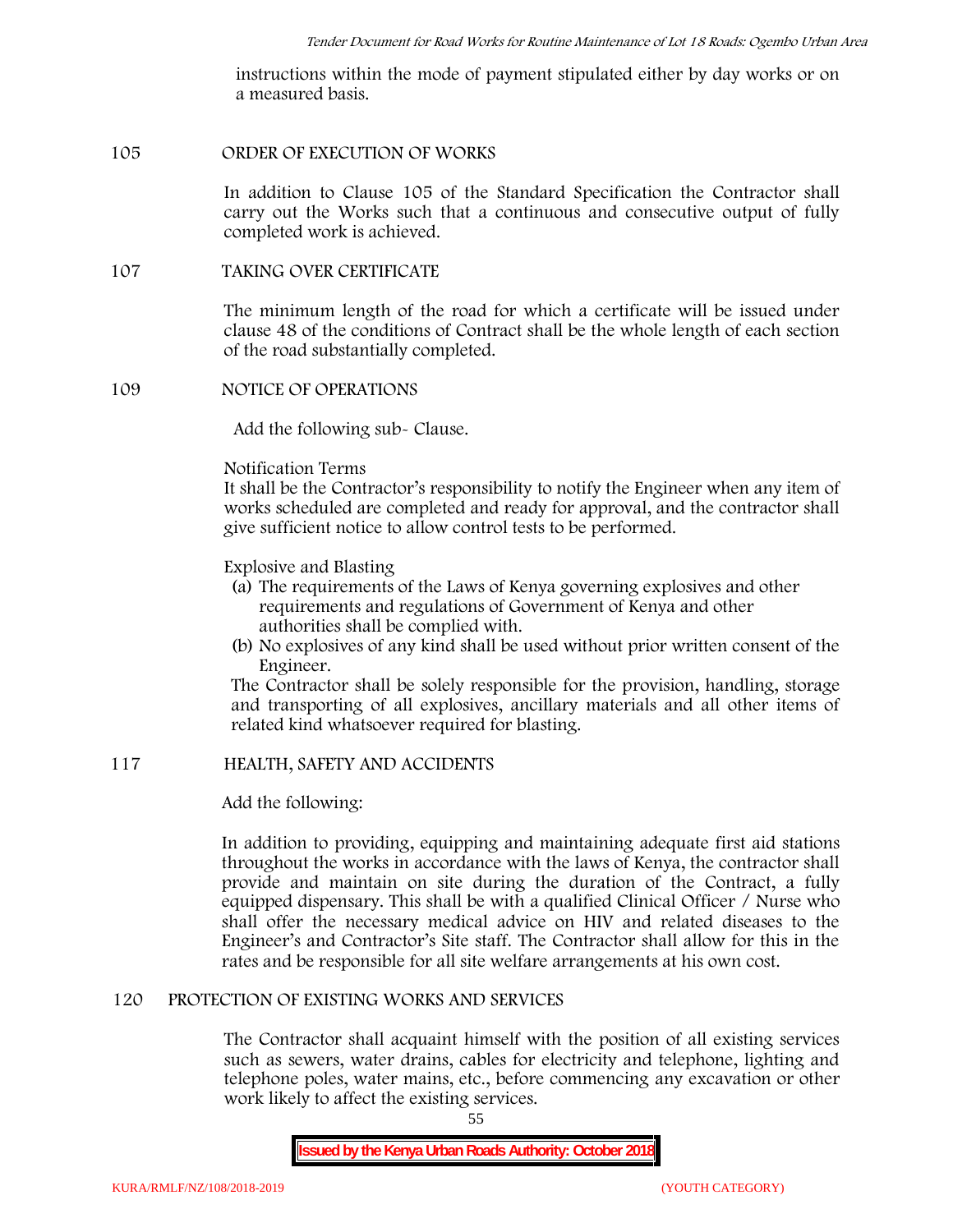The cost of all plant, equipment and materials, labour, technical and professional staff, transport and the like necessary for determining the locations of existing services, including the making good of any damage caused to such services all to the satisfaction of the Engineer, shall be deemed to be included in the tender rates. No other payment shall be made for the costs of such operations, nor for the making good of damage caused thereby to the existing services.

The Contractor shall be held responsible for injury to existing structures, works or services and shall indemnify and keep indemnified the Employer against any claims in this respect (including consequential damages).

## **121 DIVERSION OF SERVICES**

- (a) The Contractor shall acquaint himself with the location of all existing services such as telephone lines, electricity cables, water pipes, sewers etc., before execution of any works that may affect the services. The cost of determining the location of the existing services together with making good or repairing of any damage caused all to the satisfaction of the Engineer shall be included in the BID rates.
- (b) Subject to the agreement with the Engineer, the Contractor shall be responsible for removal of alteration and relocation of existing services.
- (c) The Contractor shall indemnify the Employer against claims originating from damage to existing services or works.

## **123 LIAISON WITH GOVERNMENT AND POLICE OFFICIALS**

The Contractor shall keep in close touch with the Police and the other Government officials of the area regarding their requirements in the control of traffic or other matters, and shall provide all assistance or facilities, which may be required by such officials in the execution of their duties.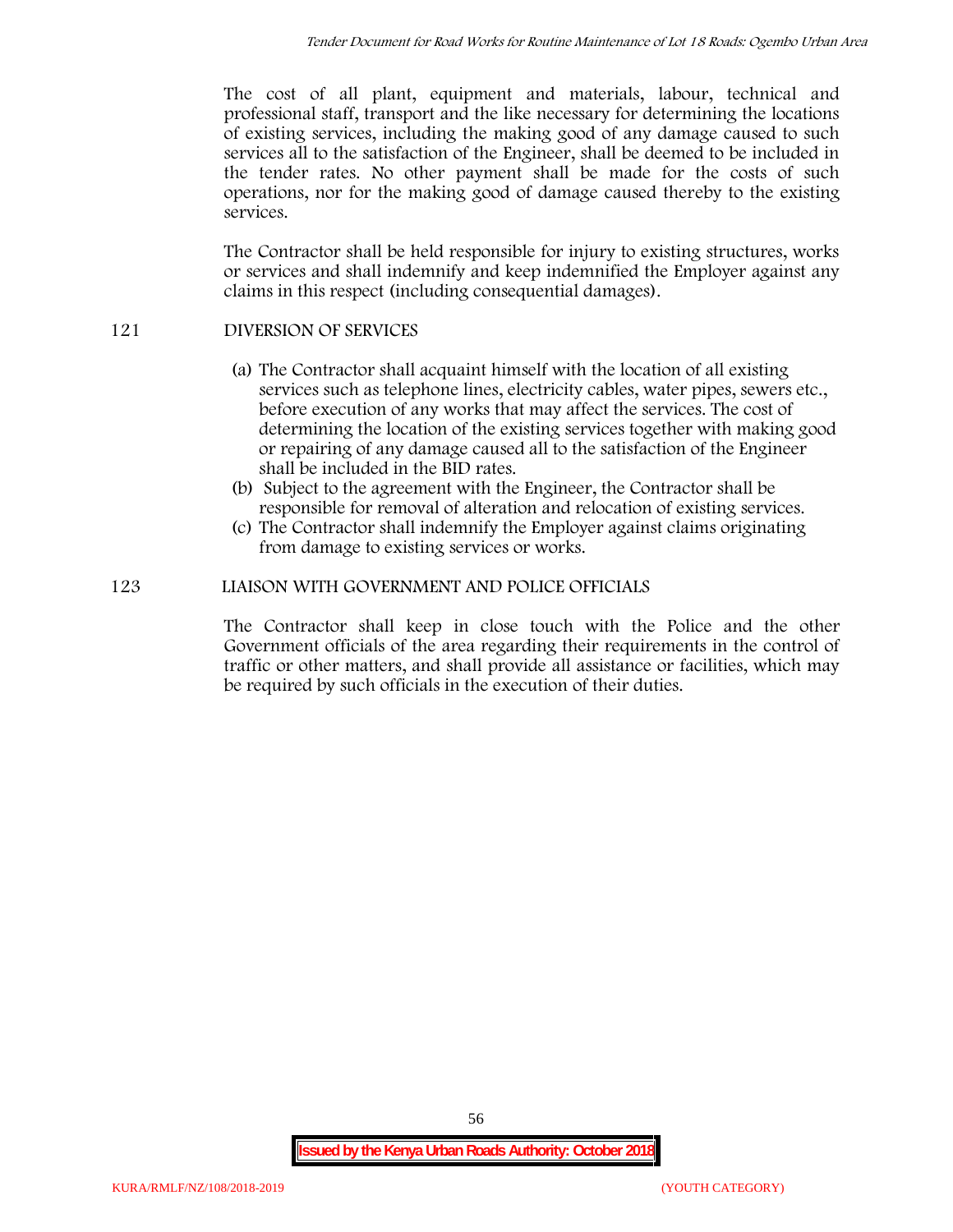## **124 LAND FOR ALL CAMPS SITES AND FOR THE CONTRACTOR'S OWN PURPOSES, INCLUDING TEMPORARY WORKS.**

Notwithstanding Clause 124 of the Standard Specification all requirements of land for temporary works and construction purposes shall be to the approval of the Engineer but the Contractor will make all necessary arrangements with the property owners concerned and pay all charges arising therefrom. On or before completion of the Contract, the Contractor shall remove all temporary works and shall restore all such land to the condition in which it was immediately prior to the occupation thereof as far as is reasonable and practicable. No separate payment will be made to the Contractor on account of these items and the Contractor must make due allowance for them in his rates.

Notwithstanding Clause 120 of the Standard Specifications, the Contractor shall be required to appoint competent surveyors who will liaise with the Engineer on matters related to the demarcation of the existing road reserve, site measurements, removal and reinstatement of existing services.

#### **128 STORAGE OF MATERIALS**

All materials shall be stored on Site in a manner approved by the Engineer and the Contractor shall carefully protect from the weather all work and materials which may be affected thereby.

#### **129 TEST CERTIFICATES**

When instructed by the Engineer the Contractor shall submit certificates of test from the suppliers of materials and goods required in connection with the works as the Engineer may require.

Such certificates shall certify that the materials or goods concerned have been tested in accordance with the requirements of the specifications and shall give the results of all the tests carried out. The Contractor shall provide adequate means of identifying the materials and goods delivered to the site with the corresponding certificates.

## **131 SIGNBOARDS**

The Contractor shall provide and erect two (2) publicity signs on the site as directed. The Engineer shall, as shown in the Drawings, direct the minimum dimensions and thickness of the steel framework and sheet. The framework and sheet shall be prepared and painted black, while the ring at the top of the supporting frames shall be painted white. The wordings and KURA's logo shall be printed on backlit sticker paper resistant to the effects of weather using reflectorised paint or material approved by the Engineer. The sticker shall be placed on both sides of the board. The colours, fonts and heights of the letters shall be as indicated on the typical drawings and as directed by the Engineer.

## **132 OFFICE FOR THE RESIDENT ENGINEER, SURVEY EQUIPMENT AND FURNITURE**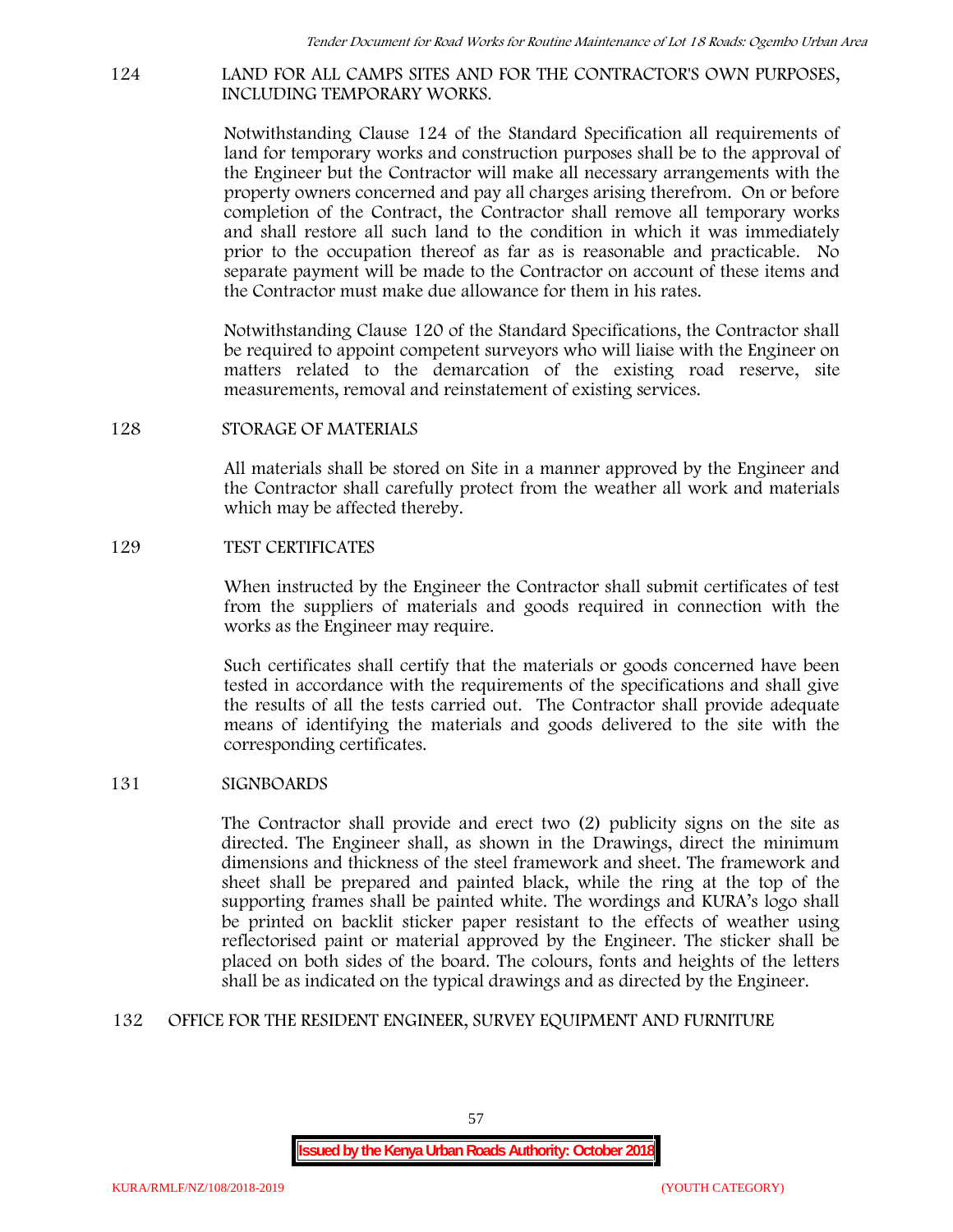# **132.1 ENGINEER'S REPRESENTATIVE OFFICE**

The contractor, when instructed, shall for the duration of the Contract, furnish and equip Resident engineer's office located at the KURA's Regional offices. The room to be occupied by the Engineer's Representative and its front office shall be provided with a floor carpet to be approved by the Engineer. The windows shall be fitted with curtains and blinders.

A telephone shall also be provided for the Resident Engineer's office for his exclusive use. All the charges and fees related to the installation and maintenance of the telephone shall be deemed to have been included in the rates for providing and maintaining the Office. The Contractor will be reimbursed, separately, the cost of operating the telephone under appropriate bill item in the BoQ.

The offices shall be provided with day and night watchmen and security lights, the cost of which shall be deemed to have been included in the rates for the offices.

The Contractor may be instructed by the Engineer under clause 58 of the General Conditions of Contract to make payments of general receipted accounts for such items as stationery, stores, furniture and equipment, claims and allowances for supervision personnel and any miscellaneous claims or the Engineer may direct the Contractor to purchase or pay for the above. The Contractor will, on provision of receipts, be paid under appropriate bill items in the BoQ.

**The survey equipment to be provided would include:**

| 1. Engineer's automatic level Wild NAK 2 or similar                                                      | 2N <sub>O</sub> |
|----------------------------------------------------------------------------------------------------------|-----------------|
| 2. Total station reading 1" with tripod and setting on                                                   |                 |
| pole with datalogger and survey software to match                                                        |                 |
| Total Station Datalogger. Include data transfer program,<br>and plotting modes, setting out calculations |                 |
| and Cogo facilities                                                                                      | 1No             |
| 3. Levelling staff 5m. with levelling bubble Wild GNLE                                                   |                 |
| or similar                                                                                               | 4No             |
| 4. 50m. steel band measuring tape                                                                        | 2N <sub>O</sub> |
| 5. 30 m. linen measuring tape                                                                            | 2No.            |
| 6. 3m. aluminium straight edge                                                                           | 2N <sub>O</sub> |
| 7. 1m. stainless steel straight edge                                                                     | 1No             |
| 8. 100m. steel band tape                                                                                 | 2No.            |
| 9. Draughtsman's stool                                                                                   | 3No.            |
| 10. Complete set of highway curves                                                                       | 1No             |
| 11. Programmable scientific calculators FX 880P or                                                       |                 |
| equivalent                                                                                               | 4No             |
| 12. Survey umbrella                                                                                      | 2No.            |
| 13. Roll of tracing paper                                                                                | 10No            |
| 14. Protractor 360                                                                                       | 2No             |
| 15. Graph paper A3 size                                                                                  | 100No           |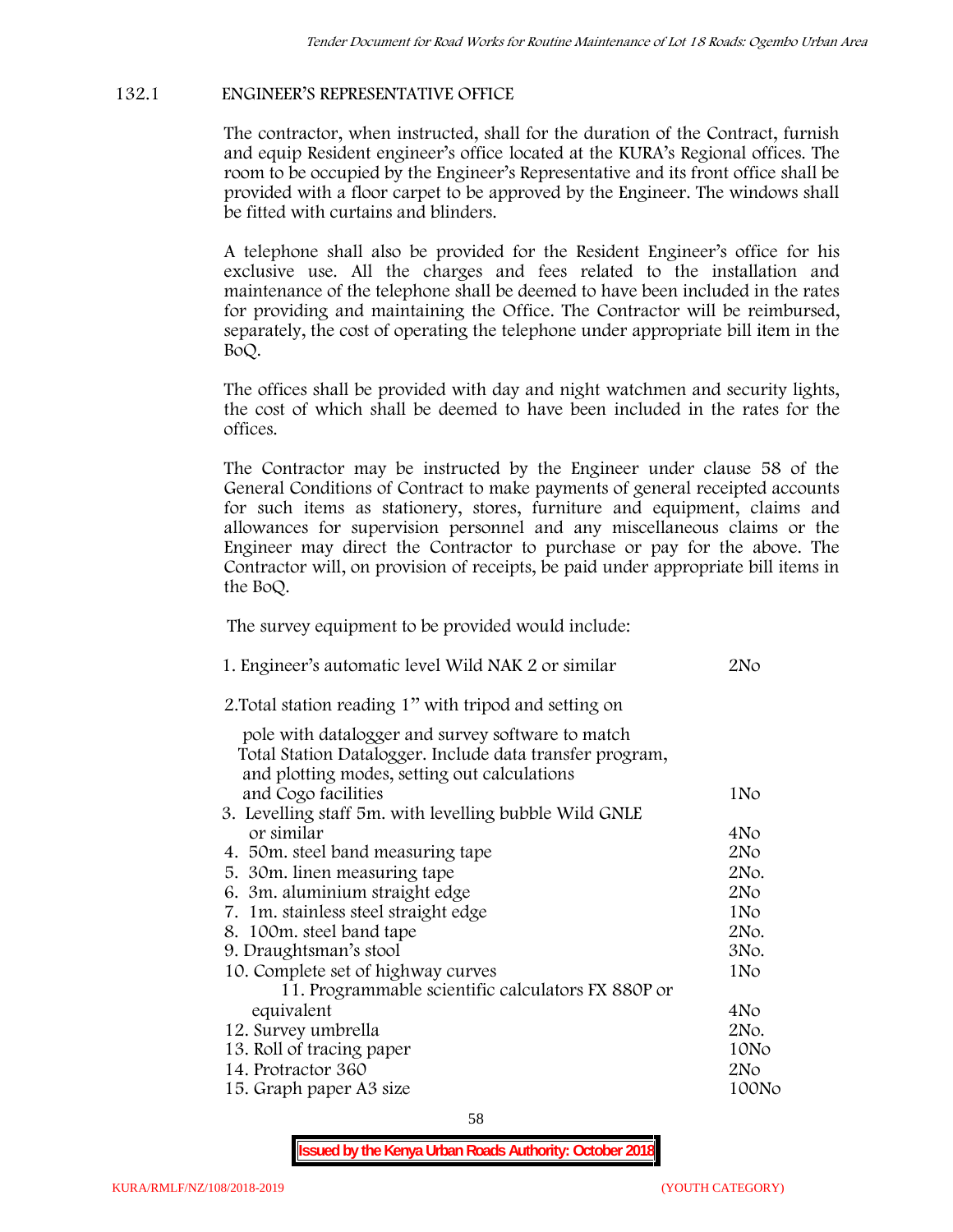| 16. Drawing table    | 2No.            |
|----------------------|-----------------|
| 17. Erasing shield   | 4No.            |
| 18. 3m. ranging rods | 9N <sub>O</sub> |
| 19. Marker pens      | 30No.           |

The contractor may be directed to pay for stationery, equipment or reagents that are foresaid and also pay for servicing and repair of the laboratory equipment being used on the project.

The Contractor shall provide, install and maintain in a good state of repair, such survey and other equipment as listed for the duration of the contract.

Such equipment shall be of approved manufacture, and shall be made available to the Engineer for the Engineer's exclusive use throughout the Contract, not later than three (3) weeks after the Engineer's order to supply. All equipment shall be ready to use and complete to perform the tests. The equipment shall revert to the Employer on completion of the Contract.

Any delays to the Contractor or the Contractor's activities caused by the Engineer being unable to perform survey work, field or laboratory tests due to the contractor's failure to supply and/or maintain the said equipment shall be deemed to have been caused entirely by the Contractors own actions, and any consequences of such delays shall be interpreted as such.

The payment to comply with this requirement is provided in the Bill of Quantities and ownership of all equipment paid for as instructed above shall revert to the Employer after the completion of the Works.

Failure by the Contractor to provide or maintain the equipment shall make him responsible to bear all costs that may be incurred as a result of the Engineer's staff using alternative means of communication, including delays in supervision and approval of Works by the Engineer.

# **132.3 COMMUNICATION FOR THE ENGINEEER**

## **(a) Mobile phones**

The Contractor shall provide, connect and maintain mobile phones for the exclusive use by the Engineer for the duration of the contract. The Contractor shall include for the cost of providing the mobile units complete with charger unit, "hands free" headset for each unit, connection to the network and all service charges applicable all as directed by the Engineer. The Contractor shall provide air-time with each mobile phone which shall be paid for under prime cost sum allowed for in the bills of quantities. The mobile telephones shall be WAP enabled with e-mail capabilities and integrated camera of a minimum of 3.0 mega pixels. Payment for these mobiles and associated costs is included in the Bill of Quantities, and ownership of mobile phones will revert to the Employer after completion of the Works.

## **(b) Internet and e-mail services**

Where directed, the contractor shall provide 24 hours terrestrial or wireless internet connectivity with minimum throughput speed of 128kilobytes per second for the exclusive use by the Engineer, including all accessories and Terminal Equipment and pay for all associated installation, maintenance and usage charges throughout the duration of the contract.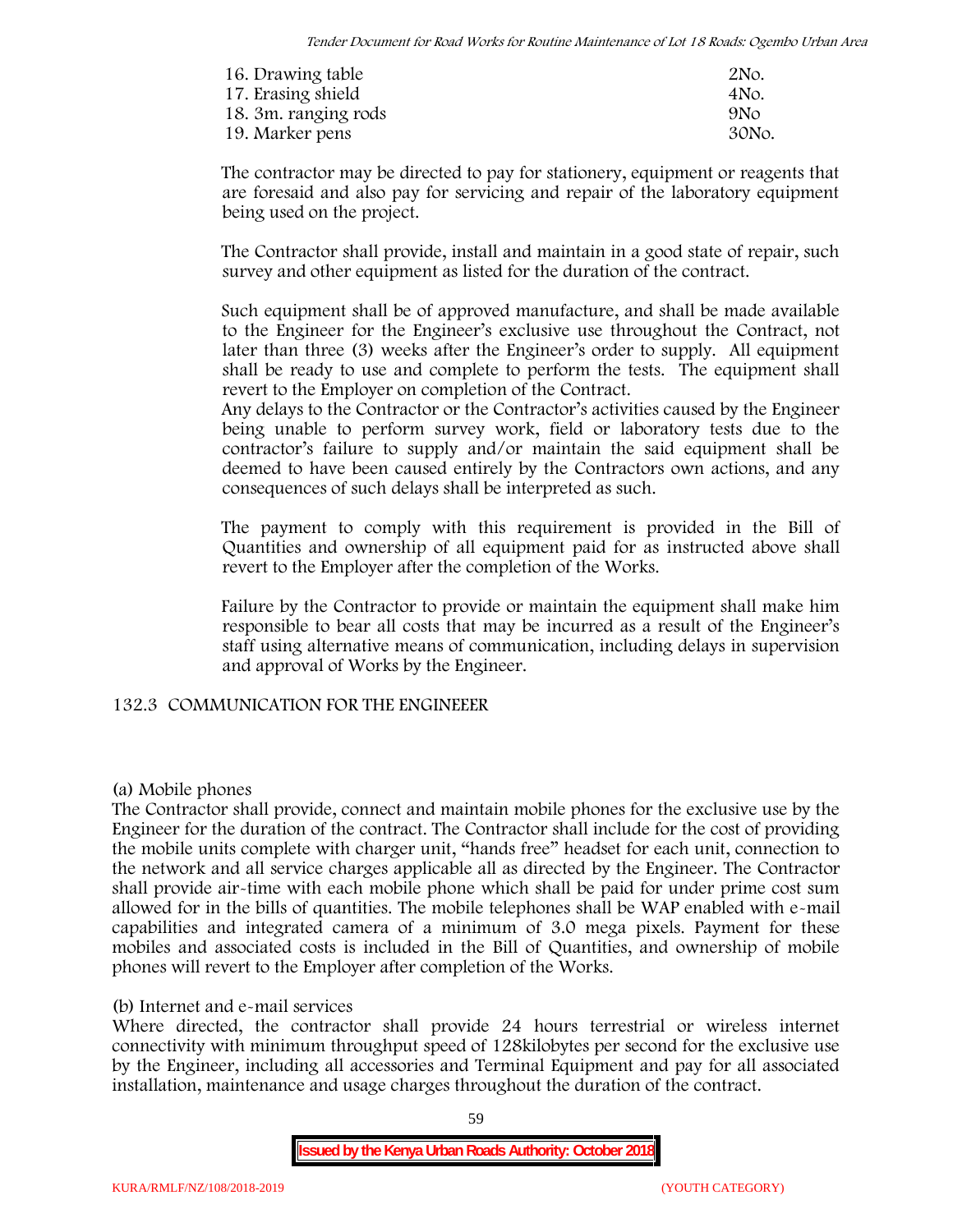The contractor shall allow for the provision and maintenance of internet connectivity and associated costs as per Appendix to item 1.17 of the Bills of Quantities.

## **137 ATTENDANCE UPON THE ENGINEER AND HIS STAFF**

In addition to the staff stated in Clause 135, the following staff will be provided for the supervision of work: 1No. Artisans, 2No. Labourers, 1No. Office assistants, 2No. Lab attendants. Additional attendant staff, as required by the Engineer, shall be paid for under Item 01-80-030 of the Bill of Quantities.

## **138 VEHICLES AND DRIVERS FOR THE ENGINEER AND HIS STAFF AND METHOD OF PAYMENT**

In addition to provisions of the Clause 138 of the Standard Specification, the Contractor shall when instructed, provide and maintain in good working condition for the exclusive use of the Engineer and his staff throughout the Contract, the following types and numbers of brand new vehicles or as specified. The Engineer shall approve the type of vehicles and confirm the number of each type to be provided. The Contractor shall insure the vehicles comprehensively for any licensed drivers and shall provide competent drivers during normal working hours and whenever required by the Engineer. The cost of provision of the vehicle shall be inclusive of the first 4,000 kilometers travelled in any month.

.Should any vehicle supplied not be in roadworthy condition, the Contractor shall provide an acceptable equivalent replacement vehicle until such a time as the original vehicle is repaired to the satisfaction of the Engineer and returned for use.

## **(a) Type 1 Vehicles (Double Cabin 4WD Pick up)**

Type 1 Vehicles should be four Wheel Drive (4WD), with power assisted steering, Double wishbone independent suspension at front axle and rigid axle with leaf springs at rear, diesel propelled engine maximum 2,500 cc. The starting mileage of the vehicles shall not exceed 60,000km odometer reading. The vehicles should be fitted with other accessories below:

- (a) Spare tyre and wheel jack;
- (b) FM radio and CD player;
- (c) Power Windows;
- (d) Full Air-conditioning;
- (e) Immobilizer and antitheft security system;
- (e) Driver and passenger SRS Airbags;
- (f) Canvas cover over the carrying deck at the back.

At the end of the contract, all type 1 vehicles shall revert to the Contractor.

## **(c) Type 2 Vehicles (station wagon/saloon)**

Specifications for Type 2 Vehicles shall be station wagon/saloon vehicles; petrol propelled engine maximum 1,800 cc. The starting mileage of the vehicles shall not exceed 60,000km odometer reading. shall in addition be fitted with a fibre glass body or similar and two columns of sitting benches on the carting deck at the back.

The Contractor shall insure comprehensively the vehicles for any licensed drivers and shall provide competent drivers during normal working hours and whenever required by the Engineer.

At the end of the contract, all type 2 vehicles shall revert to the Contractor.

60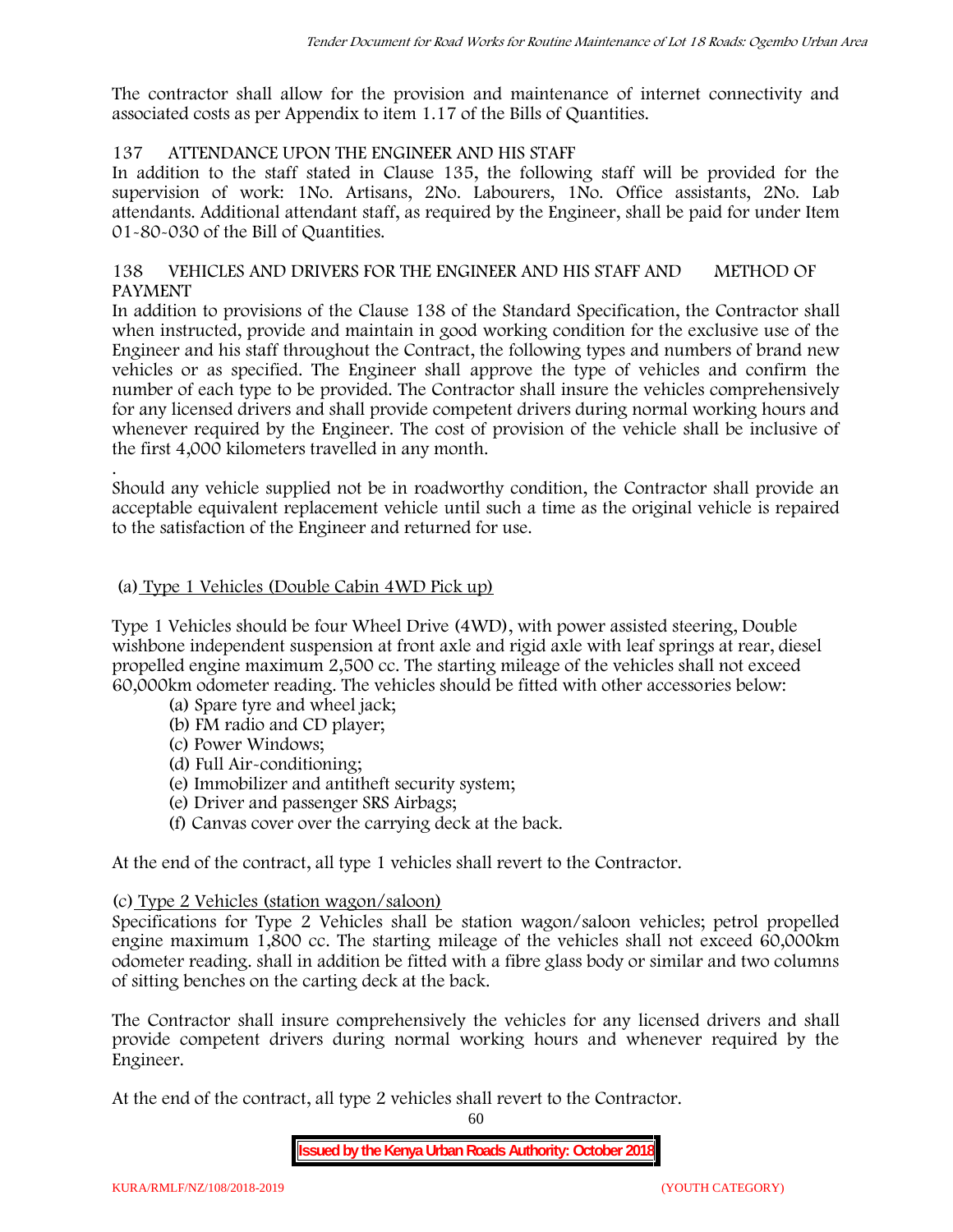Payment of vehicle shall be per vehicle month in item 01-80-017/18 of the BOQ.

# **139 MISCELLANEOUS ACCOUNTS**

The Contractor maybe instructed by the Engineer to make payments of general miscellaneous accounts for such items as stationary, stores and equipment and miscellaneous supervision personnel and claims or the Engineer may direct the Contractor to purchase or pay for the above. The Contractor will be paid on a prime cost basis plus a percentage for overheads and profits under appropriate items in the Bills of Quantities.

## **142 ENVIRONMENTAL PROTECTION**

The Contractor shall comply with the Statutory Regulations in force in Kenya regarding environmental protection and waste disposal, and shall liaise with the National Environmental Management Agency (NEMA).

The Contractor shall ensure so far as is reasonably practicable and to the satisfaction of the Engineer; that the impact of the construction on the environment shall be kept to a minimum and that appropriate measures are taken to mitigate any adverse effects during the construction.

- (a) The Contractor shall exercise care to preserve the natural landscape and shall conduct his construction operations so as to prevent any unnecessary destruction, scarring, or defacing of the natural surroundings in the vicinity of the work. Except where clearing is required for permanent works, all trees, native shrubbery, and vegetation shall be preserved and shall be protected from damage by the Contractor's construction operations and equipment. All unnecessary destruction, scarring, damage or defacing resulting from the Contractor's operations shall be repaired, replanted, reseeded or otherwise corrected as directed by the Engineer, and at the Contractor's expense.
- (b) The Contractor shall ensure that measures are in place to control soil erosion and water pollution, by use of berms, dykes, silt fences, brush barriers, dams, sediment basins, filter mats, netting, gravel, mulches, grasses, slope drains, contour banks, and other erosion control devices and methods. Temporary erosion control provisions shall be coordinated with permanent erosion control features to assure economical, effective and continuous measures throughout the period of the works. The Contractor's attention is drawn to the requirements of Clause 502, in that works need to be progressively finished so that permanent vegetation can establish quickly to mitigate soil erosion and erosion of drains.
- (c) The Contractor shall provide all the labour, equipment, materials, and means required and shall carry out proper and efficient measures wherever and as often as necessary to minimise the dust nuisance.
- (d) The Contractor shall comply with all applicable Kenyan laws, orders and regulations concerning the prevention, control and abatement of excessive noise. Blasting, use of jackhammers, pile driving, rock crushing, or any other activities producing highintensity impact noise may be performed at night only upon approval of the Engineer.
- (e) Immediately after extraction of materials, all borrows pits shall be backfilled to the satisfaction of the Engineer. In particular borrow pits near the project road shall be backfilled in such a way that no water collects in them.

61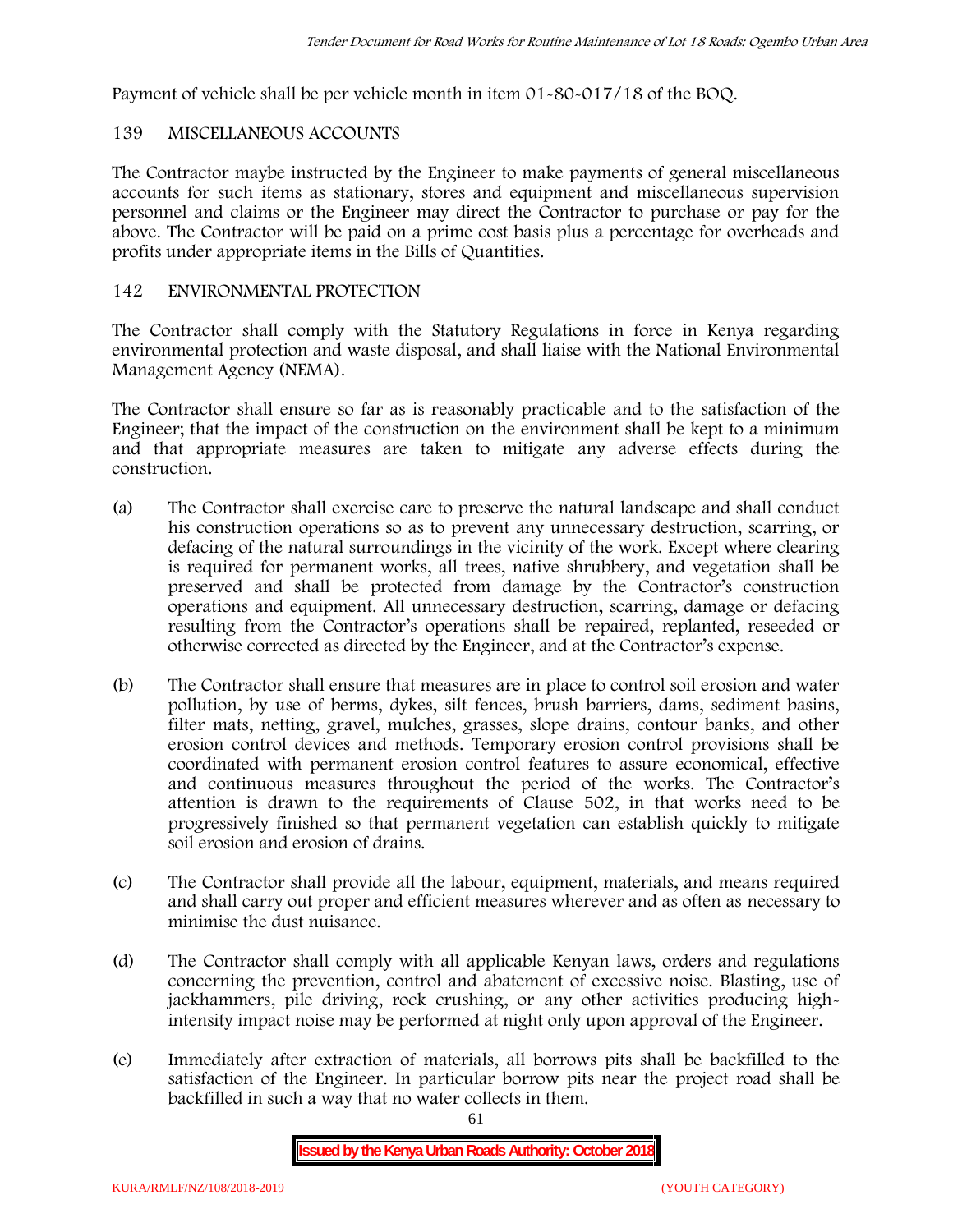- (f) Spilling of bitumen fuels Oils and other pollutants shall be cleared up.
- (g) The Contractor's attention is drawn to the requirements of the Standard Specification in regard to the environment and in particular to the following clauses: Clause 115: Construction Generally

| Clause 110. Construction dencrally                                  |  |  |
|---------------------------------------------------------------------|--|--|
| Clause 116: Protection from Water                                   |  |  |
| Clause 136: Removal of Camps                                        |  |  |
| Clause 605: Safety and Public Health Requirements Clause            |  |  |
| Clause 607: Site Clearance and Removal of Topsoil and<br>Overburden |  |  |

(h) No additional payment will be made to the Contractor to cover costs arising from the requirements for this Clause and the Contractor must include these costs in the rates inserted into the Bills of Quantities.

## **143 STAFF TRAINING**

The Contractor shall allow for training of engineers, technicians and other support staff as may be instructed by the Engineer.

The payment of the allowances of such staff shall be made as instructed by the Engineer under the relevant provisions in the Bills of Quantities.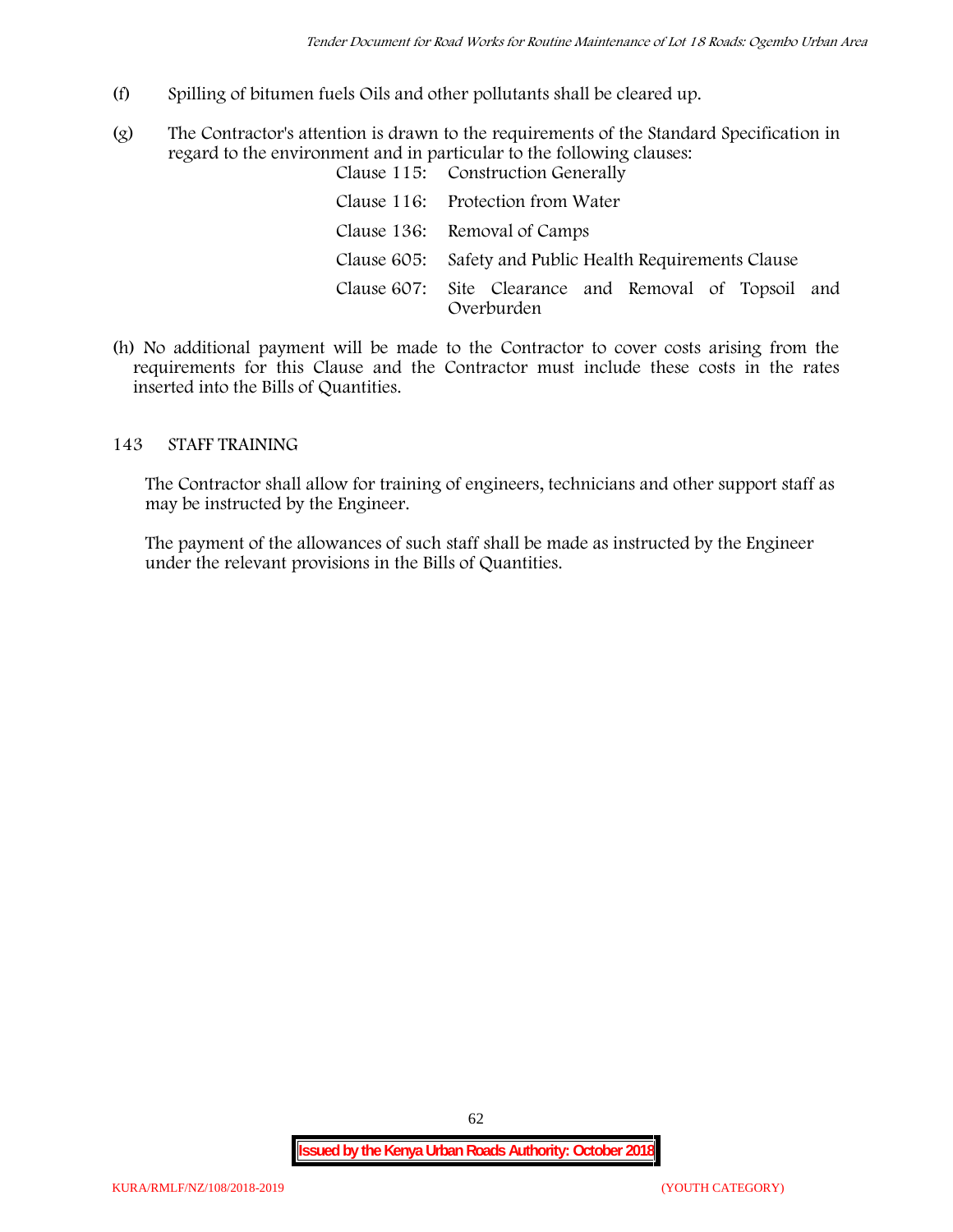## **SECTION 2 - MATERIALS AND TESTING OF MATERIALS**

All materials testing shall be in accordance with Section 2 of the Standard Specifications.

#### **SECTION 3 - SETTING OUT & TOLERANCES**

#### **301 SETTING OUT**

a) In addition to the provisions of clause 3.01(a) if the traverse points to be used for the setting out are close to the existing carriageway and interfere with construction works then the Contractor will have to relocate them to a location where they will not be disturbed. The co ordinates and heights of all traverse points so located shall be listed and provided to the Engineer for checking and/or approval. Contractor shall also monument the new centreline every 200m along straight and all salient points along curves by a pin in the concrete beacon before commencement of any works.

The road reserve boundary posts shall have 12mm diameter steel pins embedded in concrete, 200mm long with 25mm exposed to the air, sticking out form its top surface. This pin shall be co-ordinated and heighted and result of the same shall be provided to the Engineer for approval. Cost of these works shall be included in the rates as no separate item has been provided.

Commencement of the works shall not be permitted until this basic survey data has been provided and approved by the Engineer for at least 2 Kms of the road.

b) Detailed Setting Out

Reference pegs shall be 50mm by 50mm in section 600mm long driven 400mm firmly into ground and painted white above the ground. The offset from centre line shall be indicated by small nail 20mm to 25mm long with its head driven flush with the top of the peg.

Chainages, offset and reference elevation shall be clearly indicated to the sides of the peg to the satisfaction of the Engineer.

After cutting of benches and prior to commencement of earthworks or subgrade works, Contractor shall take cross-sections again and submit the copy of the same to Engineer for agreement. These cross-sections shall then be used as basis of measurement for all subsequent layers, unless otherwise stated.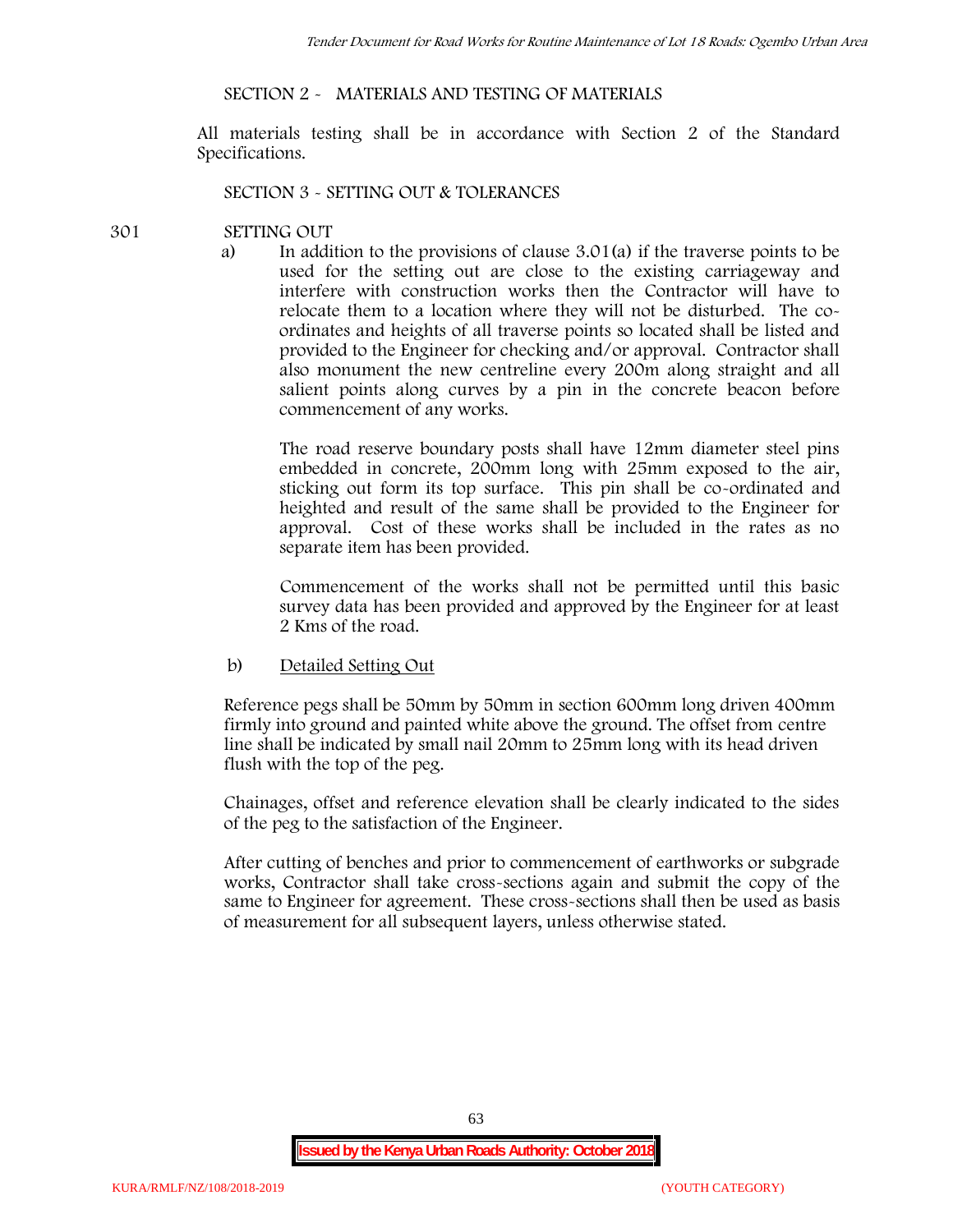**SECTION 4- SITE CLEARANCE AND TOP SOIL STRIPPING**

## **401 SITE CLEARANCE**

Site Clearance shall be carried out as directed by the Engineer.

**402 REMOVAL OF TOPSOIL**

Topsoil shall include up to 200mm depth of any unsuitable material encountered in existing or newly constructed drains, drainage channels, and accesses.

**403 REMOVAL OF STRUCTURES, FENCES AND OBSTRUCTIONS**

When instructed by the Engineer, the Contractor shall demolish or remove any structure and payment for this shall be made on day works basis.

**SECTION 5 - EARTHWORKS**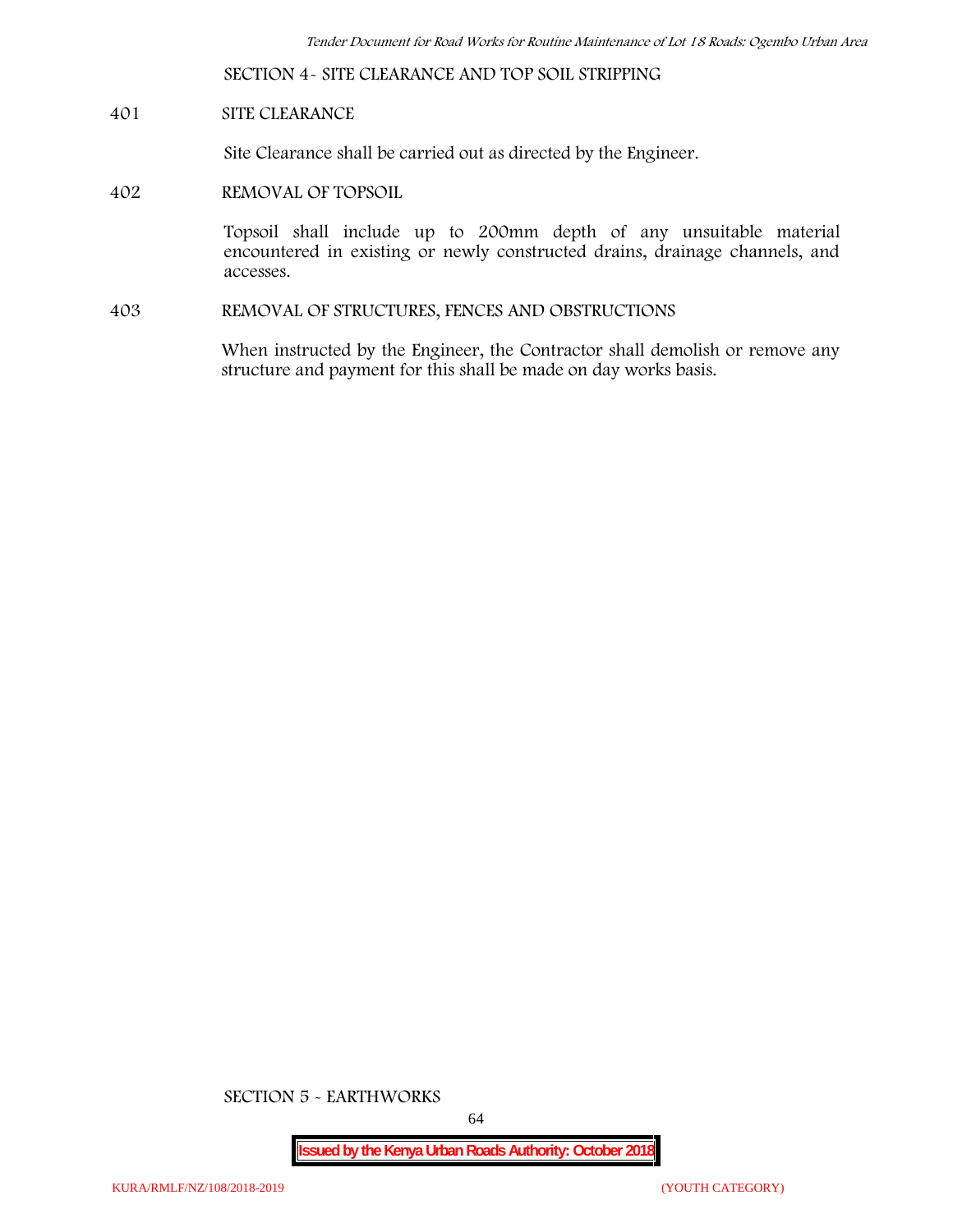# **504 PREPARATION PRIOR TO FORMING EMBANKMENT**

Where benching is required for existing pavement to accommodate earthworks subgrade or subbase for widening the road, the rate for compaction of existing ground shall be deemed to cover this activity.

Excavation in the pavement of the existing road shall be kept dry. In the event of water penetrating the underlying layer, construction of the subsequent layers shall be postponed until the underlying layers are dry enough to accommodate the construction plant without deforming or otherwise showing distress.

Step construction shall be carried out per layer at the joint where excavating both vertically and perpendicular to the direction of the travel. The step shall be 500mm perpendicular to the direction of the travel and 150mm vertical unless otherwise instructed by the Engineer.

Special care shall be taken when compacting the new material at the joint ensuring that specified density is achieved.

## **505 CONSTRUCTION OF EMBANKMENTS**

Only material approved by the Engineer shall be used for fill in embankments. Material with high swelling characteristics or high organic matter content and any other undesirable material shall not be used, unless specifically directed by the Engineer. Unsuitable material shall include:

- (i) All material containing more than 5% by weight or organic matter (such as topsoil, material from swamps, mud, logs, stumps and other perishable material)
- (ii) All material with a swell of more than 3% (such as black cotton soil)
- (iii) All clay of plasticity index exceeding 50.
- (iv) All material having moisture content greater than 105% of optimum moisture content (Standard Compaction)

Subgrade: Shall mean upper 300mm of earthworks either insitu or in fill and subgrade shall be provided for as part of earthworks operation and payment shall be made as "fill". The material for subgrade shall have a CBR of not less than 8% measured after a 4 day soak in a laboratory mix compacted to a dry density of 100% MDD (AASHTO T99) and a swell of less than 1%.

Subgrade repair: Where directed by the Engineer, any localized failure in the subgrade shall be repaired by filling in selected soft, hard or natural of minimum CBR 30% and compacted in accordance with clauses in the specifications applying to normal subgrade.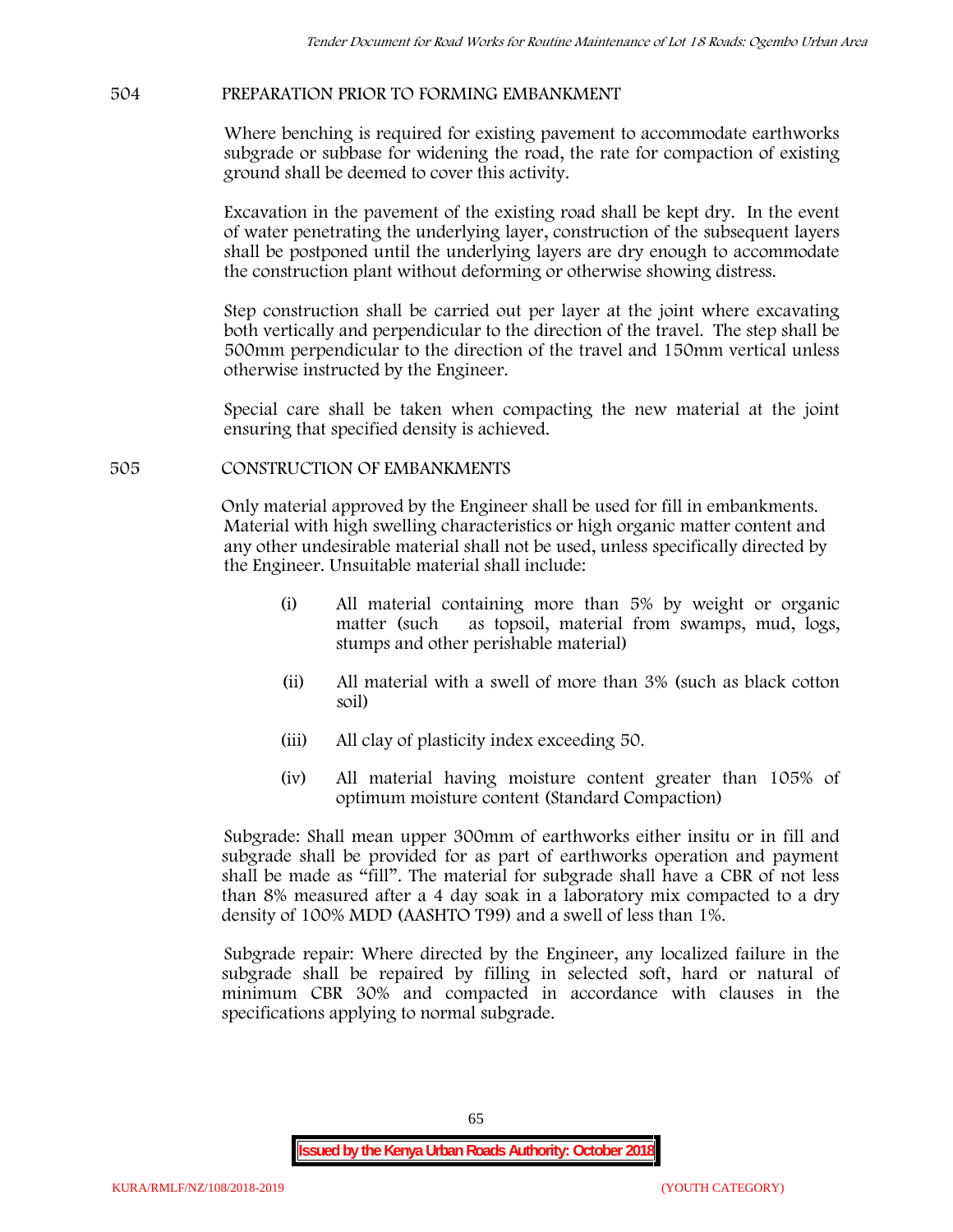Embankment repair: Where directed by the Engineer, any localized filling in soft, hard or natural; selected material requirements shall be executed in accordance with Clause 505.

#### **508 COMPACTION OF EARTHWORKS**

At pipe culverts, all fill above ground level around the culverts shall be compacted to density of 100% MDD (AASHTO T.99) up to the level of the top of the pipes or top of the surround(s), if any and for a width equal to the internal diameter of the pipe on either side of the pipe(s) or surround(s) as applicable.

At locations adjacent to structures, all fill above ground level upto the underside of the subgrade shall be compacted to density of 105% MDD (AASHTO T.99). In case of fill around box culverts this should be carried out for the full width of the fill and for a length bounded by the vertical plane passing through the ends of the wingwalls.

Notwithstanding the provision of clause 503 of the standard Specification, Compaction of subgrade material (i.e. material immediately below formation) in cut areas shall not be carried out by the contractor in areas where the formation is formed in hard material, unless specific instructions to the contrary are issued by the Engineer.

Where improved sub-grade material shall be required, this shall be compacted and finished to the same standards and tolerances as those required for normal subgrade and clauses in the specifications applying to normal subgrade shall also apply.

## **511 BORROW PITS**

The first part of the Standard Specification is amended as follows:

Fill material which is required in addition to that provided by excavation shall be obtained from borrow pits to be located and provided by the Contractor but to the approval of the Engineer contrary to what has been stated.

## **517 MEASUREMENT AND PAYMENT**

Notwithstanding the provisions of clause 517 of the standard specifications, the rate for compaction of fill in soft material shall allow for the requirements of clause 508 of the special specification and no extra payment shall be made for compaction around pipe culverts (100% MDD AASHTO T.99).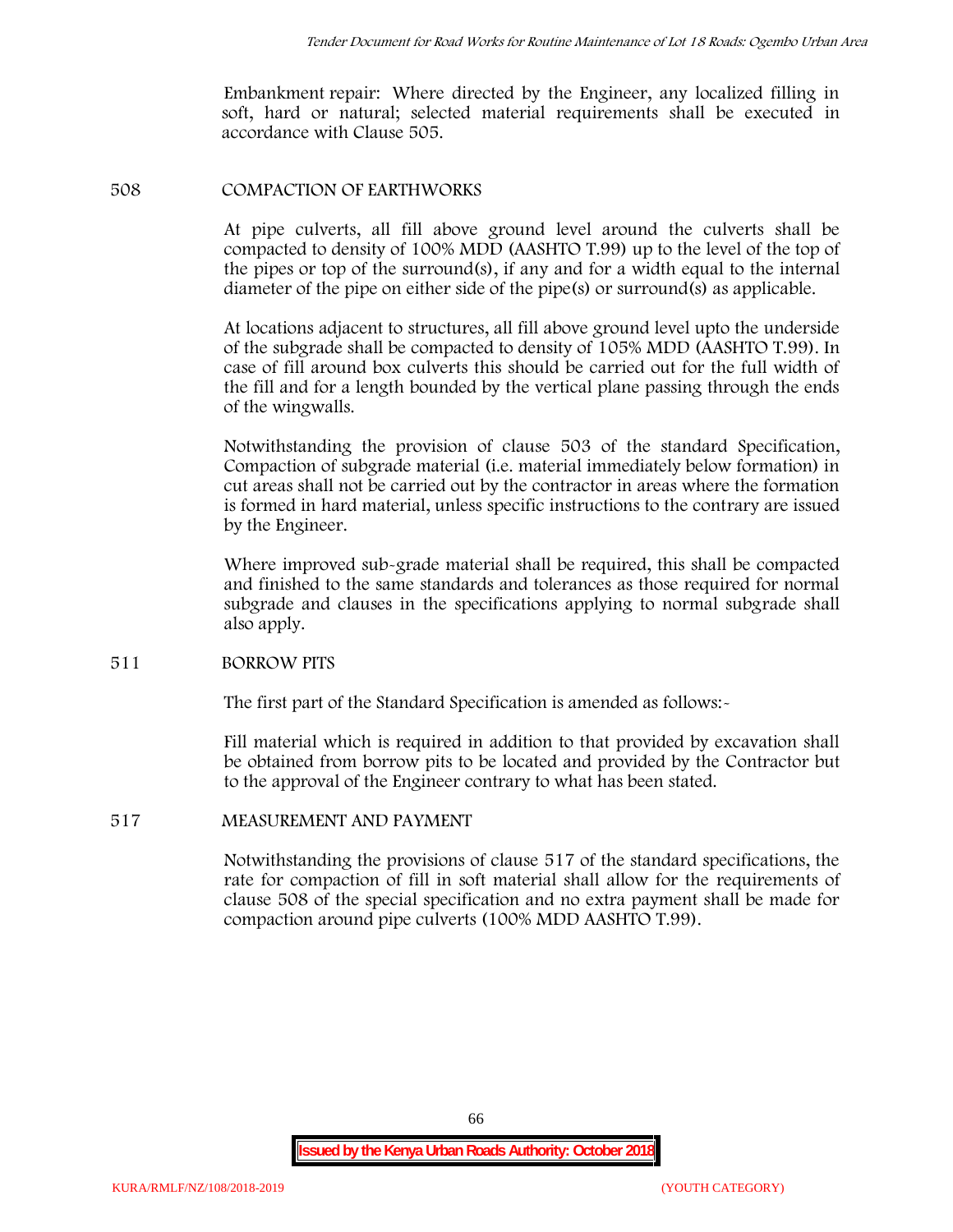**SECTION 6 - QUARRIES, BORROW PITS, STOCKPILES AND SPOIL AREAS**

#### **601 GENERAL**

Notwithstanding any indications to the contrary in the Standard specification the Engineer will not make available to the Contractor any land for quarries, borrow pits, stockpiles and spoil areas, except for those areas in road reserves specifically approved by him.

The contractor will be entirely responsible for locating suitable sources of materials complying with the Standard and Special Specifications, and for the procurement, Wining, haulage to site of these materials and all costs involved therein. Similarly the contractor will be responsible for the provision and costs involved in providing suitable areas for stockpiling materials and spoil dumps. Should there be suitable sites for spoil dumps or stockpiles within the road reserve forming the site of the works the Contractor may utilise these subject to the approval of the Engineer.

No additional payment will be made to the Contractor to cover costs arising from the requirements for this Clause and the Contractor must include these costs in the rates inserted into the Bills of Quantities.

#### **602 MATERIAL SITES**

The information on possible material sites is given for the general guidance of bidders. Bidders are however advised to conduct their own investigation as the information contained therein is neither guaranteed nor warranted

#### **603 PROVISION OF LAND**

Notwithstanding any indications to the contrary in the Standard specification the Engineer will not make available to the Contractor any land for quarries, borrow pits, stockpiles and spoil areas, except for those areas in road reserves specifically approved by him.

The contractor will be entirely responsible for locating suitable sources of materials complying with the Standard and Special Specifications, and for the procurement, Wining, haulage to site of these materials and all costs involved therein. Similarly the contractor will be responsible for the provision and costs involved in providing suitable areas for stockpiling materials and spoil dumps. Should there be suitable sites for spoil dumps or stockpiles within the road reserve forming the site of the works the Contractor may utilise these subject to the approval of the Engineer.

No additional payment will be made to the Contractor to cover costs arising from the requirements for this Clause and the Contractor must include these costs in the rates inserted into the Bills of Quantities.

#### **605 SAFETY AND PUBLIC HEALTH REQUIREMENTS**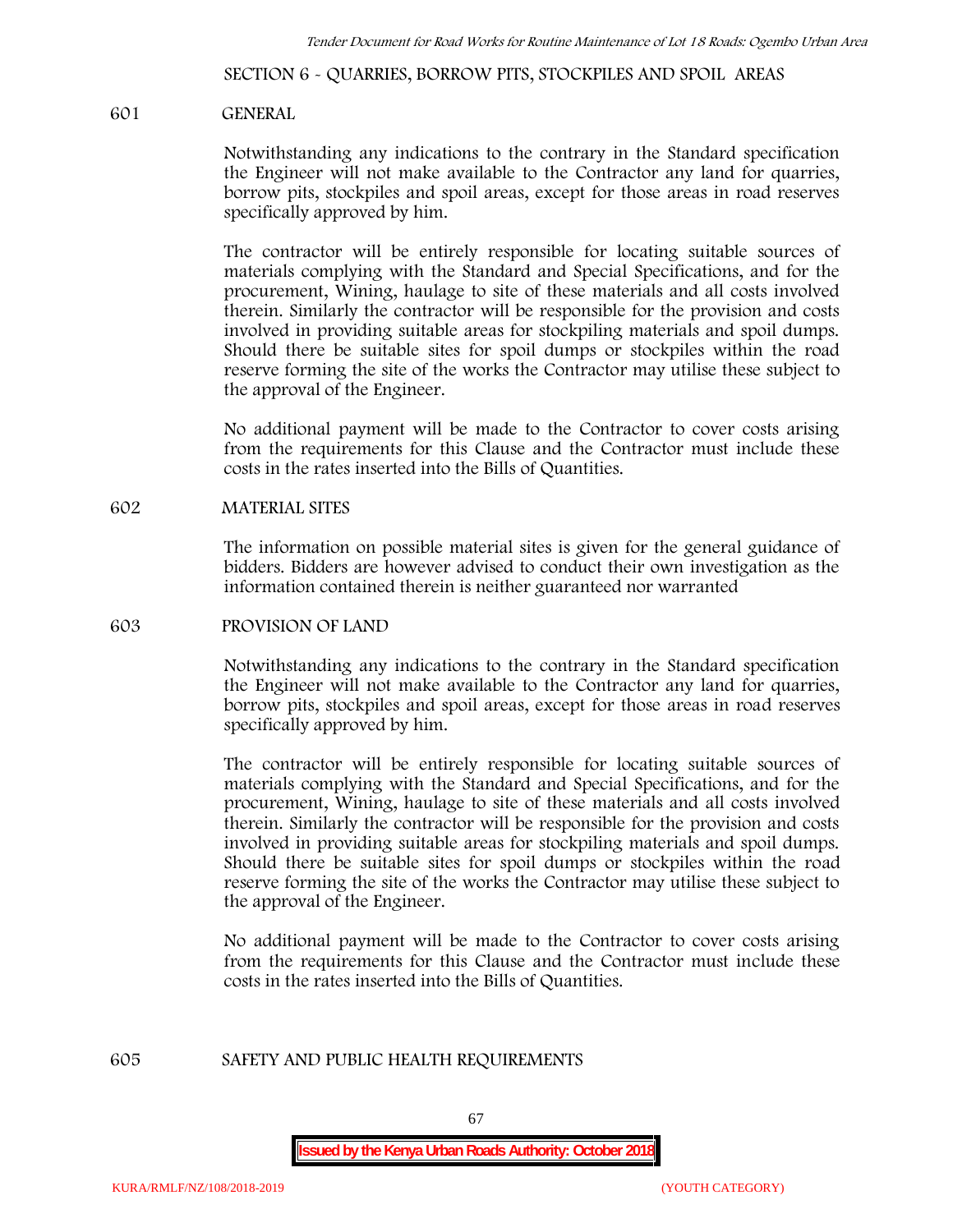In addition to clause 605, the contractor shall allow for professionals to conduct lectures to the workers regarding the spread of HIV/Aids.

**SECTION 7 - EXCAVATION AND FILLING FOR STRUCTURES**

#### **703 EXCAVATION OF FOUNDATIONS FOR STRUCTURES**

Unless otherwise instructed by the Engineer, all excavated surfaces in material other than hard material, on which foundations for structures shall be placed, shall be compacted to 100% MDD (AASHTO T.99) immediately before structures are constructed.

Paragraph 4, last line: - Replace "95%" with "100%".

#### **707 BACKFILLING FOR STRUCTURES**

Unless otherwise instructed by the Engineer, all backfilling material shall be compacted to a minimum of 100% MDD (AASHTO T.99).

## **709 EXCAVATIONS FOR RIVER TRAINING AND NEW WATER COURSES**

Payments for river training and establishment of new watercourses shall only be made where such work constitute permanent works. Works done for road deviation or other temporary works shall not qualify for payment.

#### **710 STONE PITCHING**

Stone pitching to drains, inlets and outlets of culverts to embankments and around structure shall consist of sound unweathered rock approved by the Engineer.

The stone as dressed shall be roughly cubical in shape with minimum dimensions of 150 x 150mm for normal thickness of stone pitching.

The surface to receive the pitching shall be compacted and trimmed to slope and the stone laid, interlocked and rammed into the material to give an even finished surface.

In areas where stone pitching has been damaged, the Contractor shall identify such areas and notify the Engineer for his agreement of the extent of the Works required and his approval and instructions to proceed with the Works. Stone Pitching Repair and Reconstruction shall be carried out in accordance with Clause 710 of the Standard Specifications.

The Works shall involve removal of the damaged stone pitching and reconstruction of the said areas in accordance with Clause 710 of the Standard Specifications by use of the sound salvaged material together with any necessary additional material where all such materials shall comply with Section 7 of the Standard Specifications.

Contrary to clause 713 of the standard specifications, the rates inserted for stone pitching shall allow for grouting.

68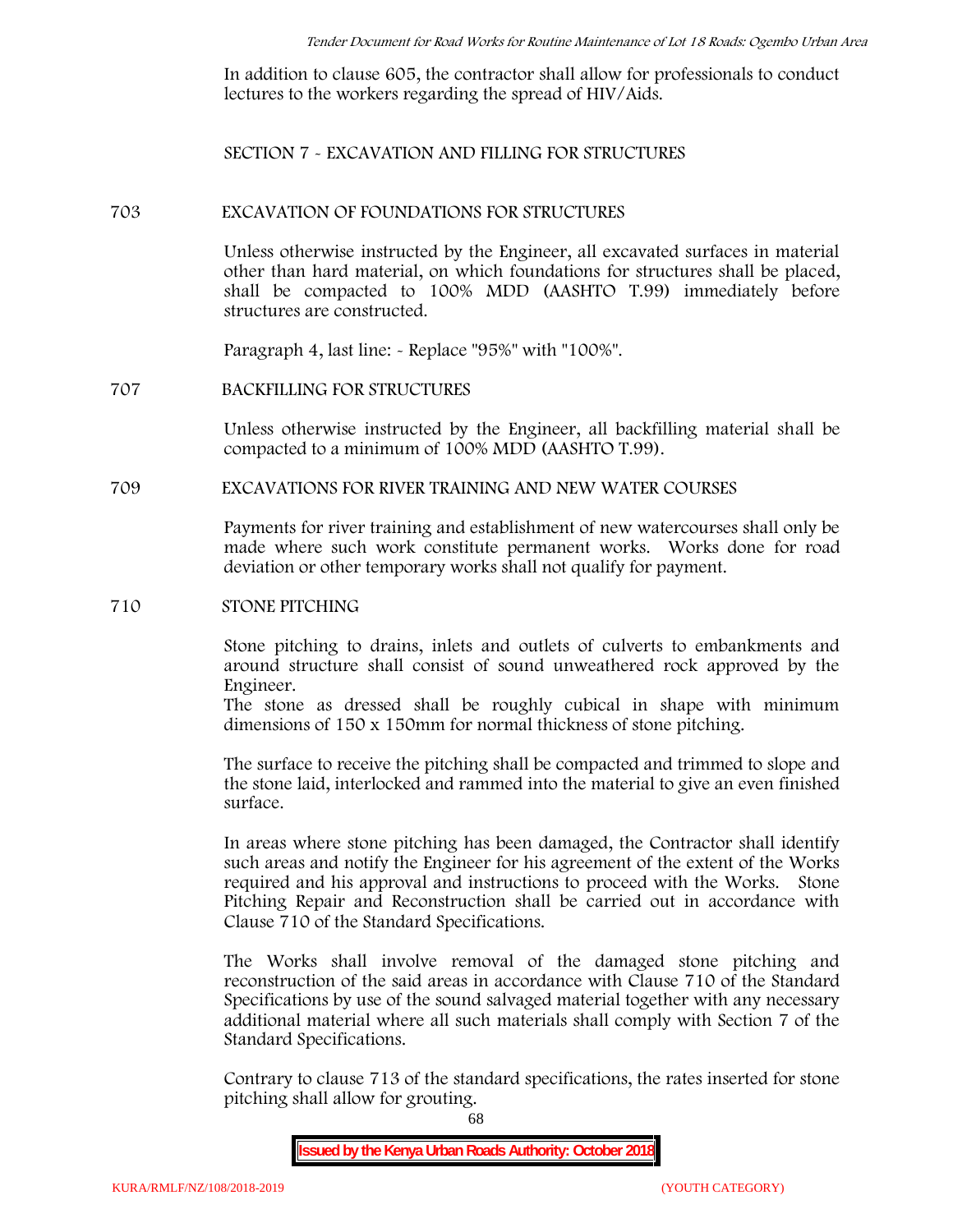## **711 GABIONS**

Where instructed by the Engineer the Contractor will install gabions as protection works to washout areas or bridge Piers and or Abutments. Gabions shall be constructed in accordance with Clause 711 of the Standard Specification.

I n cases where existing gabions have been damaged, the Contractor shall identify them and notify the Engineer for his agreement of the extent of the Work required and his approval and instructions to proceed with the Works.

The Works shall involve removal of the damaged gabions / rocks, excavation to the correct levels and grades as directed by the Engineer, and in accordance with Clause 711 of the Standard Specifications and reconstruction with new gabions and other necessary materials as necessary. The damaged gabions shall be recovered and transported to the nearest KURA'S Yard or M.O. R &P.W Department depot.

## **712 RIP-RAP PROTECTION WORK**

Quarry waste or similar approved material shall be used to backfill scoured and eroded side, outfall and cut-off drain. The material shall be compacted to form a flat or curved surface preparatory to stone [pitching of drainage channels, existing and new scour checks as directed by the Engineer.

The surface to receive the pitching shall be compacted and trimmed to slope and the stone hand laid, interlocked and rammed into the material to give an even finished surface. The interstices of the Pitching shall be rammed with insitu material. The insitu material immediately behind the pitching shall be compacted to minimum density of 100% MDD compaction (AASHTO T.99)

## **714 BACKFILL BELOW STRUCTRURES**

Where instructed this shall be carried out in compliance with the requirements of Clause 507 and 804 of the Standard Specification.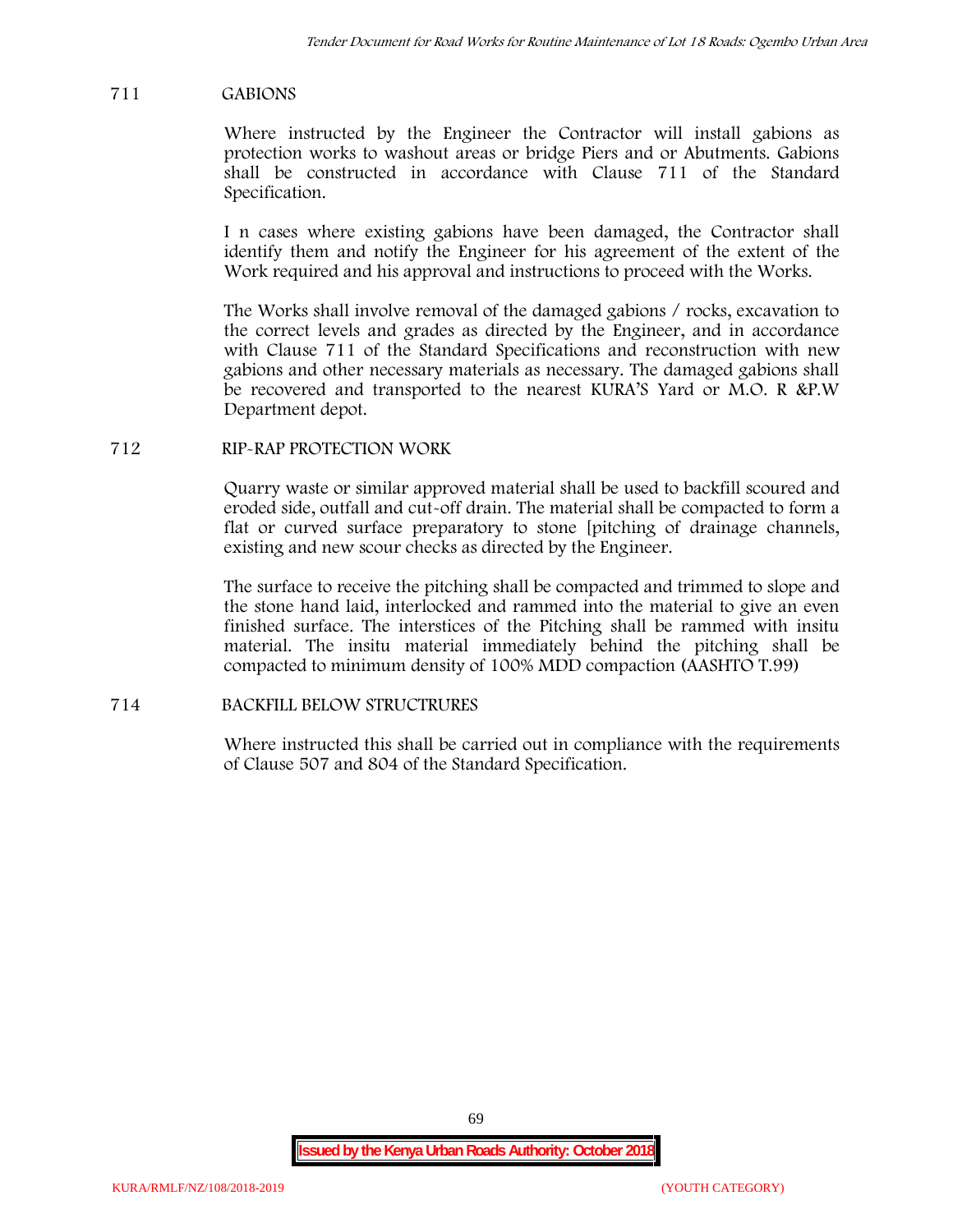**SECTION 8 - CULVERTS AND DRAINAGE WORKS**

#### **801 SCOPE OF SECTION**

The operations specified in this section apply to the installation of drainage works and reinstatement and improvement of the same.

In addition, this Section covers: -

- Extending of existing 450mm, 600mm and 900mm diameter pipes to be compatible with the increased road width or access.
- Desilting and cleaning of existing pipes and outfall drains to make them free flowing.

**804 EXCAVATION FOR CULVERTS AND DRAINAGE WORKS**

In the Standard Specifications, make the following amendments: -

- (a) In paragraph 6, line 3, and in paragraph 7, line 5 and in paragraph 11, line 6, delete "95%" and insert "100%".
- (b) Removal of Existing Pipe Culverts

Where instructed by the Engineer, the Contractor shall excavate and remove all existing blocked or collapsed culvert pipes of 450mm, 600mm and 900mm diameter including concrete surround, bedding, inlet and outlet structure.

The void left after removal of culvert pipes shall be widened as necessary to accommodate new concrete bedding, pipe and haunching. The payment of this work shall be per linear metre of pipes removed, and the volume in m<sup>3</sup> of inlet/outlet structure removed. The void left by

removal of these pipes shall be carefully preserved in order to accommodate replacement of 450mm, 600mm or 900mm diameter pipe culverts as shall be directed by the Engineer.

- (c) Removal of Other Existing Drainage Structures When instructed by the Engineer, the Contractor shall demolish or remove any other structure and payment for this shall be made on day work basis.
- (d) Excavation for Culverts and Drainage Works The Contractor shall carry out all excavations for new culverts and drainage works to the lines, levels, inclinations, and dimensions shown on the drawings or as instructed by the Engineer.

#### **805 EXCAVATION IN HARD MATERIAL**

In the Standard Specifications, Sub-clauses 805(a) and 805 (b) delete "95%" and insert "100%".

In sub-clause 809(a), paragraph 1, line 1, substitute "95%" with "100%".

70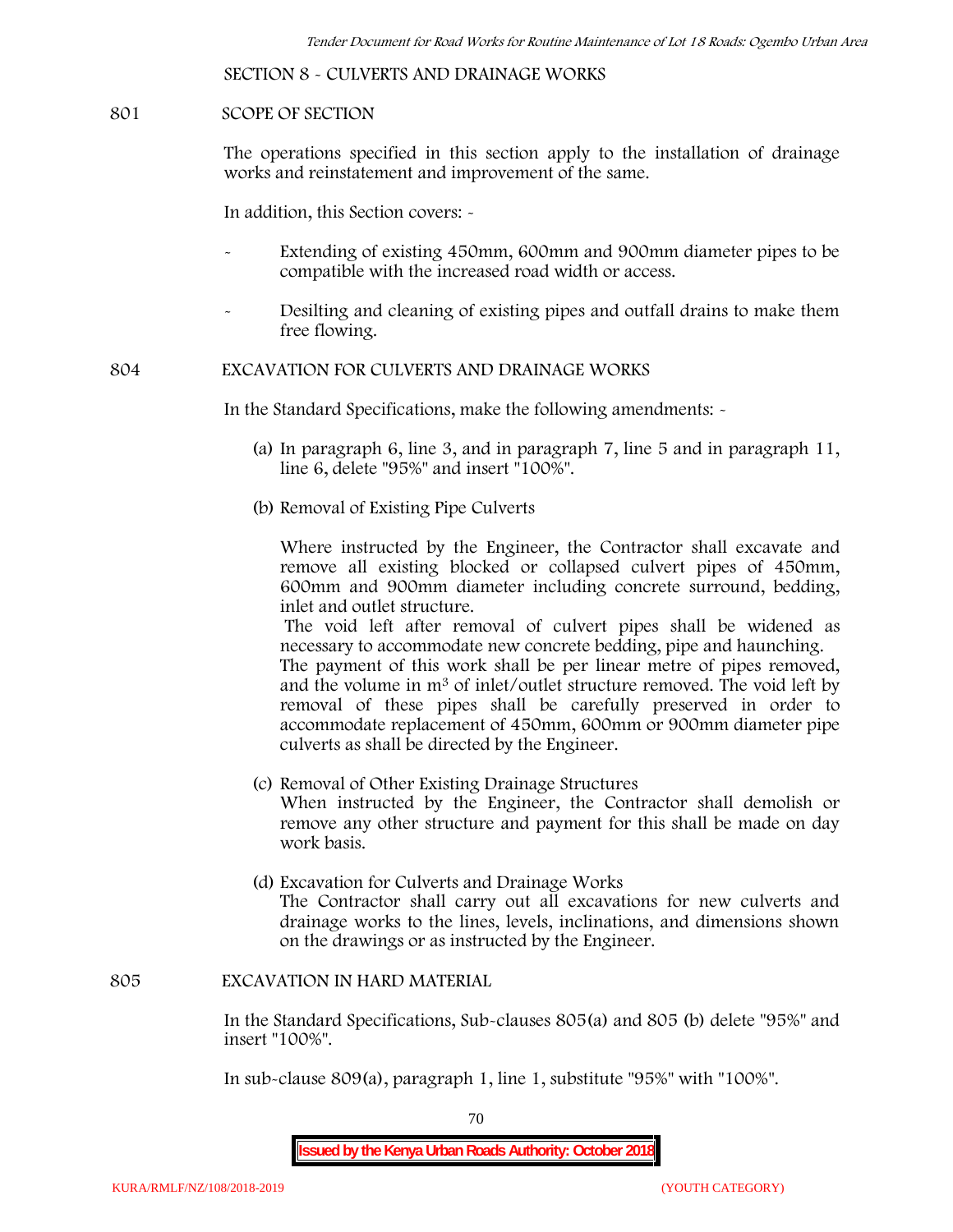In sub-clause 809(c), paragraph 2, line 4, between the words "compacted" and "and shaped" insert the words "to 100% MDD (AASHTO T.99)".

Hard material is material that can be excavated only after blasting with explosives or barring and wedging or the use of a mechanical breaker fitted with a rock point in good condition and operated correctly. Boulders of more than 0.2m<sup>3</sup> occurring in soft material shall be classified as hard material.

#### **809 BEDDING AND LAYING OF PIPE CULVERTS**

Concrete pipes shall be laid on a 150mm thick concrete bed of class 15/20 and the pipes shall be bedded on a 1:3 cement: sand mortar at least 50mm thick, 150mm wide and extending the full length of the barrel.

The rates inserted shall allow for compaction of the bottom of excavation to 100% MDD (AASHTO T.99).

#### **810 JOINTING CONCRETE PIPES**

The concrete pipes for the culverts shall have ogee joints and will be jointed by 1:2 cement: sand mortar and provided with fillets on the outside as described in clause 810 of the Standard Specification.

#### **812 BACKFILLING OVER PIPE CULVERTS**

In the Standard Specifications, clause 812

a) Wherever the expression "dry density of 95% MDD (AASHTO T. 99)" occurs delete and replace with "dry density of 100% MDD (AASHTO T.99)".

The rates entered for laying of pipe culverts shall allow for backfilling to pipe culverts and compacting to 100% MDD (AASHTO T.99) and these works shall not be measured and paid for separately.

## **814 SUBSOIL DRAINS**

In the event of excavation for repairs exposing local seepage, springs or unacceptably high water table, the Engineer may instruct the provision of counter fort or French drains.

These drains shall consist of a trench excavated to the alignment, width, depth and gradient instructed by the Engineer, and backfilled with approved compacted clean hard crushed rock material as specified in clause 815 of the standard specification. Where these drains lie within the carriageway the carriageway shall be reinstated with compacted stabilised gravel and surfaced with hot asphalt or a surface dressing as instructed by the Engineer.

#### **815 INVERT BLOCK DRAINS AND HALF ROUND CHANNELS**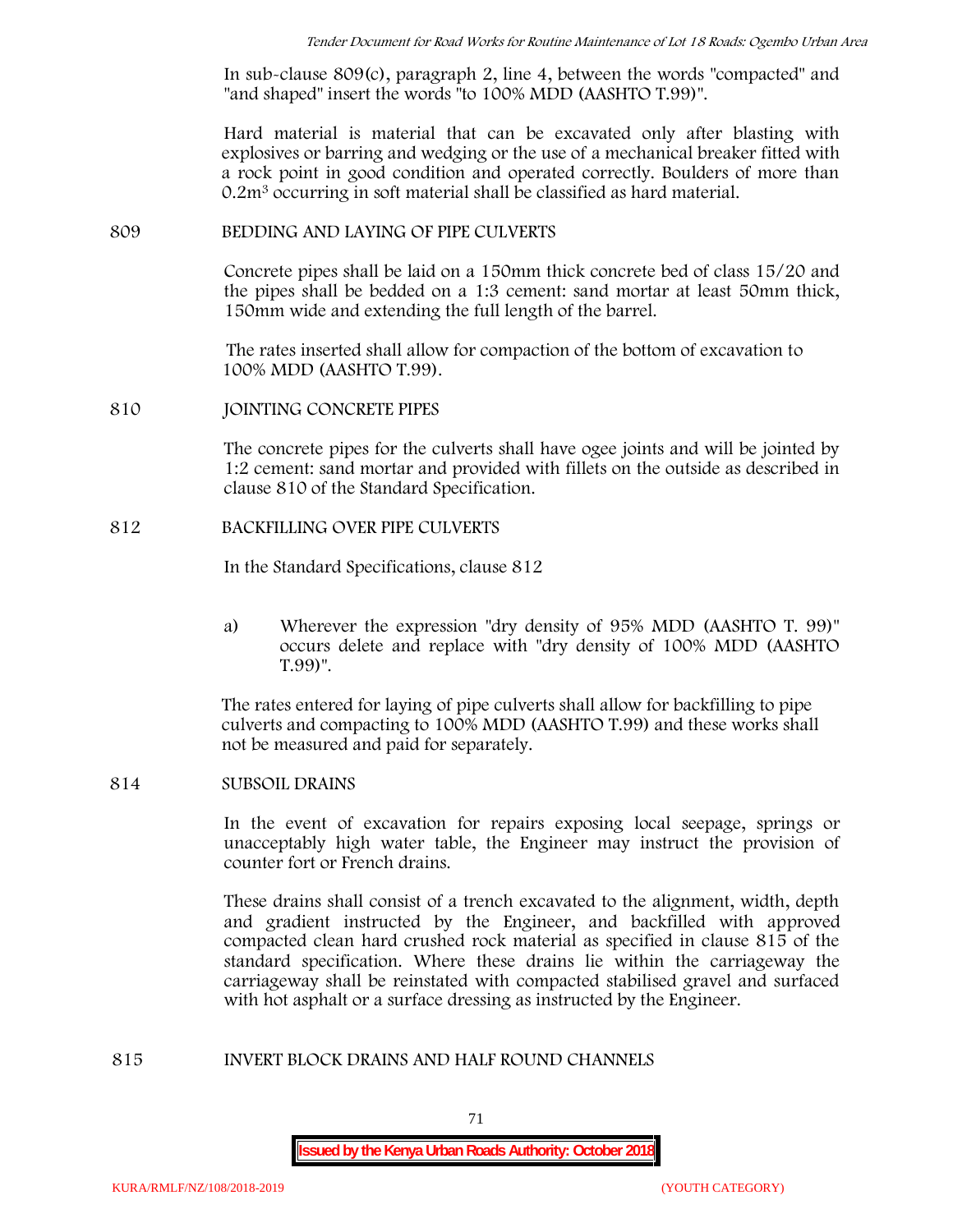Invert Block Drains and Half Round Channels shall be constructed as shown in the drawings provided in accordance with the Standard Specifications where directed by the Engineer.

#### **817 REPAIRS TO DRAINS**

**817.1 Cleaning and Repair of Existing Drains**

In areas of existing side drains, mitre or outfall drains where such are blocked, the Engineer shall instruct the Contractor to clean and clear the drains to free flowing condition.

The work shall consist of:

- (a) Stripping and removal of any extraneous material to spoil including vegetation and roots in the drains to the satisfaction of the engineer.
- (b) Spreading of any spoil to the satisfaction of the Engineer.

Shaping the drains to free flowing condition as directed by the Engineer. Removing any broken side slabs for inverted block drains and replacing with a new removing any broken inverted block drains and replacing with a new one well jointed.

Measurement and Payment for cleaning drains shall be by linear metre of drain cleaned measured as the product of plan area and vertical depth of extraneous material instructed to be removed. No extra payment will be made for removal of vegetation and roots.

**817.2 Channels**

The Engineer may instruct that the Contractor provides open channels in place of existing subdrains where the latter may be damaged or in any other place. The rates entered by the Contractor in the bills of quantities must include for removal and disposal of any subdrain material, excavation to line and level, backfilling and compaction as directed by the engineer. The channels shall be constructed of precast class 20/20 concrete of minimum 80mm thickness and lengths or widths not exceeding 1000mm. Joints shall be at least 15mm wide filled with 1:2 cement sand mortar.

**817.3 Rubble fills for protection work**

Quarry waste or similar approved material shall be used to back fill scoured and eroded side, outfall and cut-off drains. The material shall be compacted to form a flat or curved surface preparatory to stone pitching of drainage channels, existing and new scour checks as directed by the Engineer.

### **817.4 Stone Pitching**

Stone pitching shall be constructed in accordance with clause 710 of the standard Specification.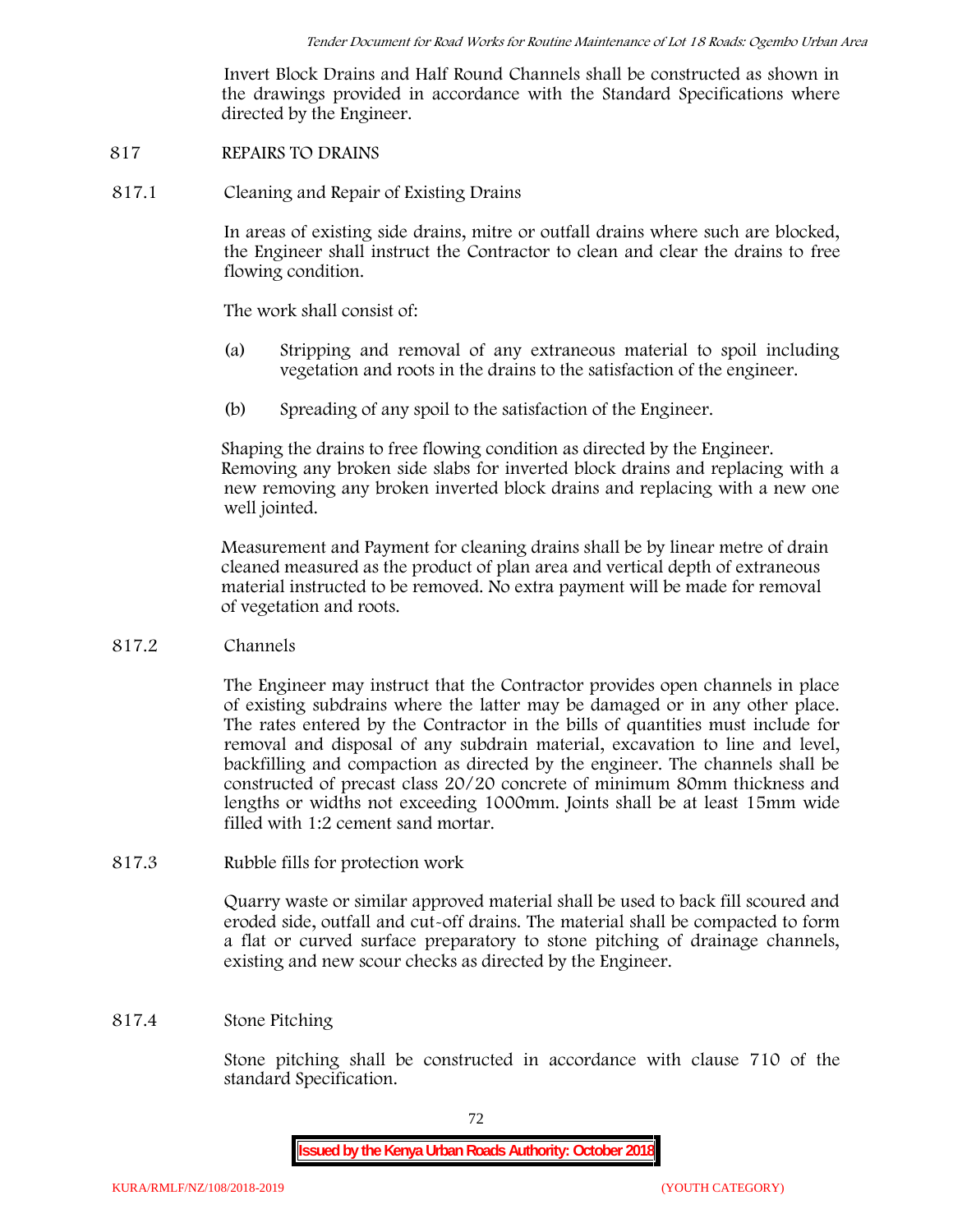**817.5 Gabions**

Gabions shall be constructed in accordance with clause 711 of the standard Specification.

**817.6 Spoil Material**

The Contractor shall be responsible for removal from site of all materials excavated in the course of undertaking works in this section of the specifications, unless suitable for re-use, and deposit of the material in a spoil dump to be approved by the Engineer.

**818 SCOUR CHECKS**

Scour checks are to be constructed in mass concrete in accordance with clause 818 of the standard Specifications and the drawings as shall be provided.

- **819 CLEANING AND MAINTENANCE**
- **819.1 Desilting of Pipe Culverts**

Where instructed, Contractor shall desilt the existing pipe culverts by removing all the material from the pipe to make them clean and free flowing.

Measurement and payment shall be by the linear metres of pipes de-silted, regardless of diameter size.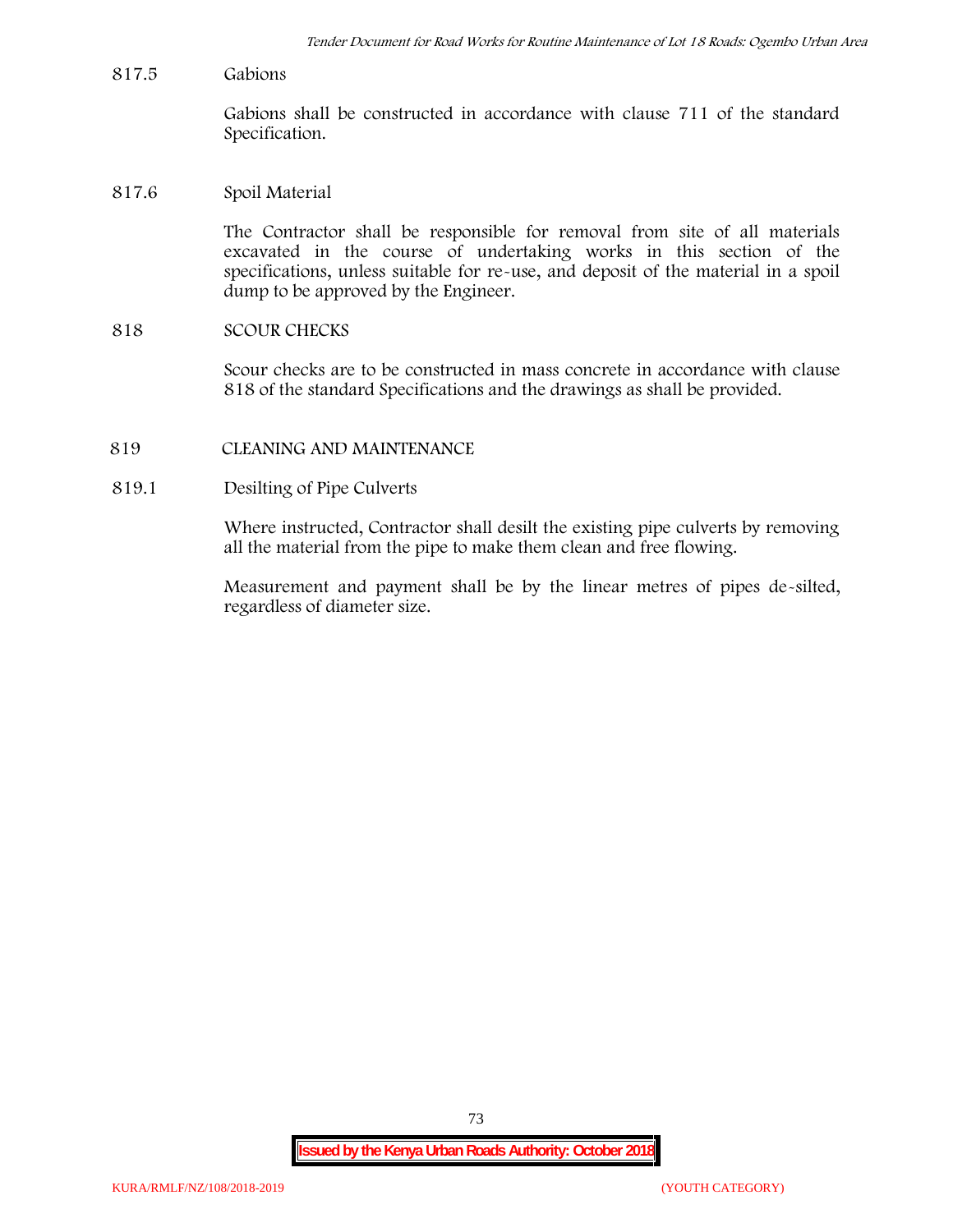**SECTION 9 - PASSAGE OF TRAFFIC**

#### **901 SCOPE OF THE SECTION**

The Contractor shall so arrange his work to ensure the safe passage of the Traffic at all times and if necessary construct and maintain an adequate diversion for traffic complete with all the necessary road traffic signs.

The contractor shall provide to the satisfaction of the Engineer adequate warning signs, temporary restriction signs, advance warning signs, barriers, temporary bumps and any other device and personnel equipped with two way radios to ensure the safe passage of traffic through the works.

When carrying out the Works the Contractor shall have full regard for the safety of all road users.

The Contractor shall also provide sign posts and maintain to the satisfaction of the Engineer all deviations necessary to complete the works. The contractor should allow for the costs of complying with the requirements of this clause in his rates.

The contractor will be deemed to have inspected the site and satisfied himself as to the adequacy of his bid for these works and no additional payments will be made to the contractor for any expenditure on traffic control or the provision of deviations. The employer shall not be liable for inadequate prior investigations of this nature by the contractor.

#### **903 MAINTENANCE OF EXISTING ROADS**

The Contractor shall when instructed, maintain the existing project road ahead of works using compacted asphalt concrete type I in accordance with the provisions in clause 1601B – 1607B of the Special Specifications or gravel material depending on the nature of the wearing course surface.

#### **904 CONSTRUCTION OF DEVIATIONS**

(a) **General**

In addition to requirement of this clause, the Contractor shall when instructed construct and complete deviations to the satisfaction of the Engineer before commencing any permanent work on the existing road. Also during these works the contractor is supposed to provide a detour of adequate pipe culverts for pedestrian and traffic crossing where there is bridge works.

Subject to the approval by the Employer, the Contractor may maintain and use existing roads for deviation. Payment for this, made in accordance with clause 912 (a) (i), shall be by the Kilometre used depending on the type of road used, whether bituminous or earth/gravel. The rates shall include for the provision of materials and the works involved.

b) **Geometry**

74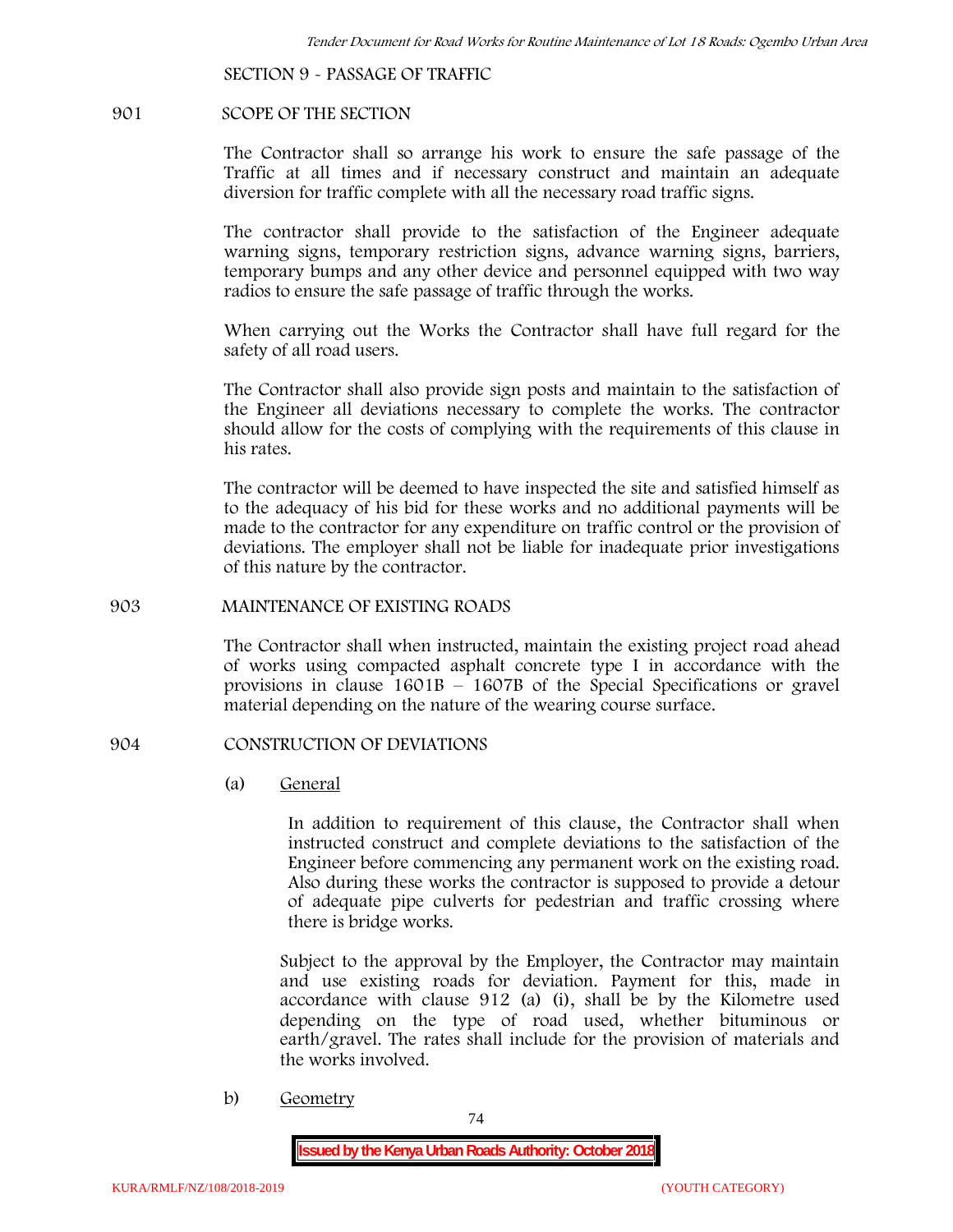The carriageway width of the deviations shall not be less than 6m wide and suitable for 2-way lorry traffic unless otherwise specified.

c) **Construction**

Unless otherwise instructed gravel wearing course for the deviation shall be 150mm compacted thickness complying with section 10 of the Standard Specification. The Contractor shall allow in his rate for removal of any unsuitable material before placing of gravel wearing course, as this will not be paid for separately.

In addition to provision of this clause, Contractor is required to sprinkle water at least 4 times a day at the rate of 1 to  $1.4$  litres/ $M<sup>2</sup>$  in regular interval to minimise the effects of dust. Latest sprinkling time shall be one hour before the sunset.

Where existing neighbouring roads are used as deviation, Contractor shall carry out repairs and maintenance in parent materials used for the existing base and surfacing of the road being used.

### **906 PASSAGE OF TRAFFIC THROUGH THE WORKS**

The Contractor shall arrange for passage of traffic through the works during construction whenever it is not practicable to make deviations.

Any damage caused by passing traffic through the works shall be made good at the contractor's own cost.

### **907 SIGNS, BARRIERS AND LIGHTS**

Contractor shall provide signs, barriers and lights as shown in the drawing in Book of Drawings at the locations where the traffic is being carried off the existing road to the deviation and back again to existing road. The Contractor shall provide ramps and carry out any other measures as instructed by the Engineer to safely carry traffic from the road to deviation.

Contrary to what has been specified in this clause the road signs provided shall be fully reflectorised and in conformity with clause 9.1 of the "Manual for Traffic Signs in Kenya Part II".

# **909 ASSISTANCE TO PUBLIC**

In addition to provision of clause 909, Contractor shall maintain close liaison with the relevant authorities to clear any broken down or accident vehicles from the deviations and the main road, in order to maintain smooth and safe flow of the traffic. Further, the Contractor shall provide a traffic management plan to be approved by the Engineer before the commencement of any construction works and execute the same, to the satisfaction of the Engineer, during the entire period of project implementation. A draft traffic management plan shall be submitted with Bid.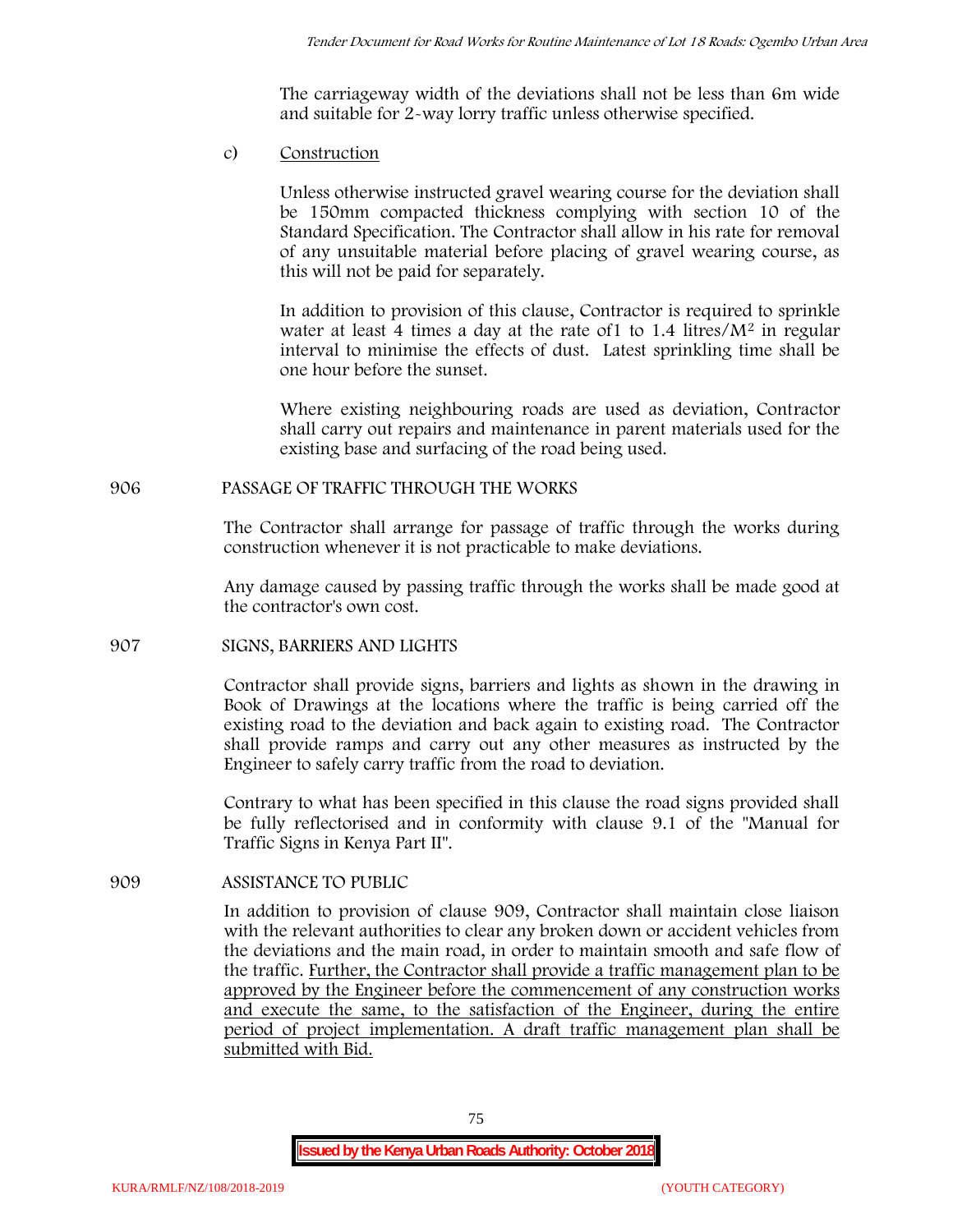### **912 MEASUREMENT AND PAYMENT**

### **Construct Deviation**

### **Road Deviation**

The Contractor shall be paid only 50% of the rate for this when he completes deviation road to the satisfaction of the Engineer. The balance shall be paid in equal monthly instalments over the contract period, as he satisfactorily maintains the deviation (as per clause 904 and 905 above) when it is in operation.

Where existing neighbouring road has been used as deviation, payment shall be by the kilometre rate and shall include the cost of repairs and maintenance of the road carried out in parent base and subbase materials.

### **Deviation using Pipe Culverts**

The Contractor shall be paid only 50% of the rate for this when he completes deviation to the satisfaction of the Engineer. The balance shall be paid in equal monthly instalments over the contract period, as he satisfactorily maintains the deviation when it is in operation. The Contractor shall be paid full amount when the bridge under construction will be in use.

### **Maintain existing road**

Asphalt Concrete or gravel for maintaining the existing road shall be measured by the cubic metre placed and compacted upon the road

**Passage of traffic through the works**

Payment shall be made on Lump Sum basis.

### **Assistance to Public**

The Contractor will be deemed to have included cost of this item in other items and no separate payment shall be made.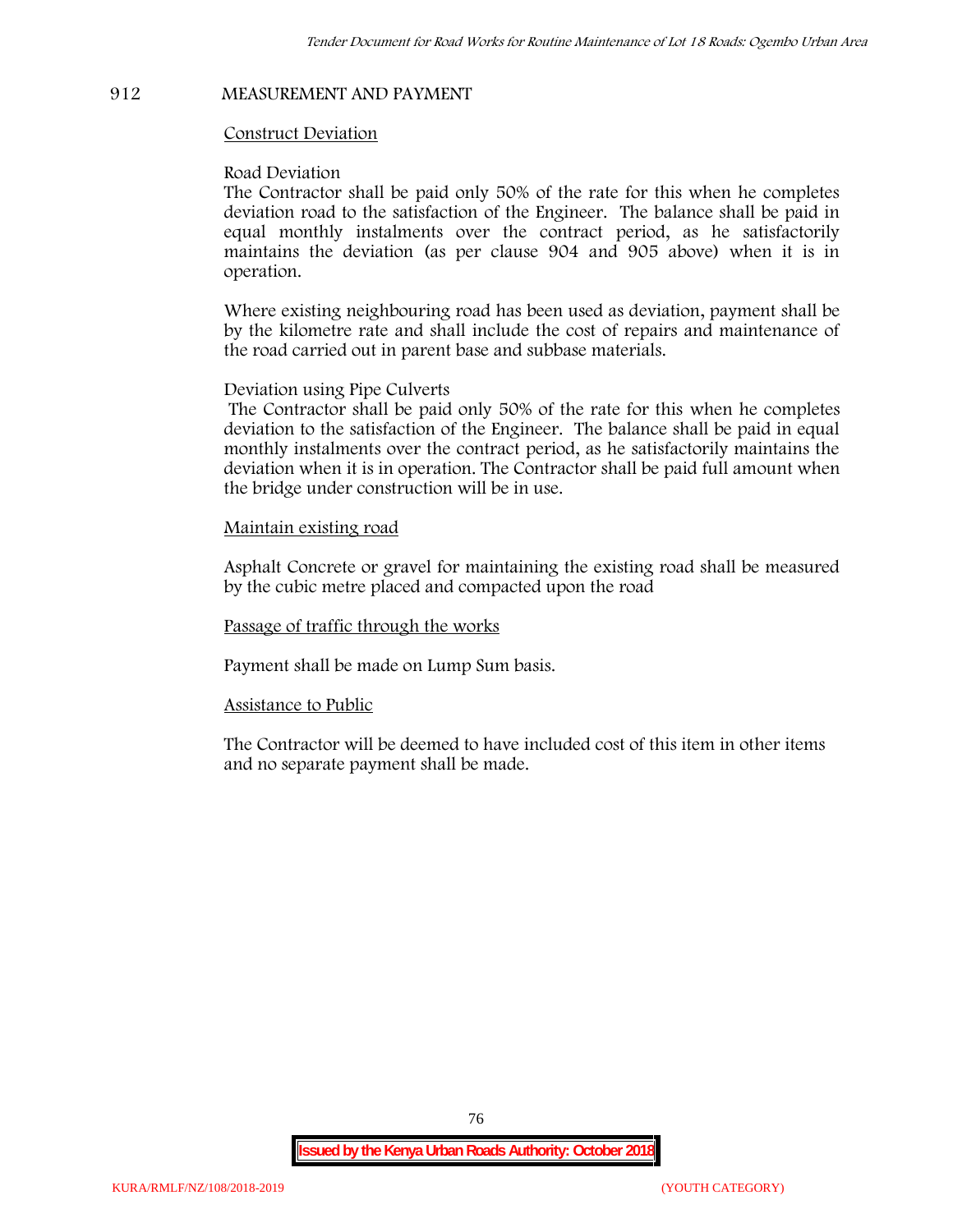# **SECTION 10 – GRADING AND GRAVELLING**

### **1001 GENERAL**

Grading covers the works involved in the reinstatement of the road carriageway to the camber by removing the high points and filling up gullies, corrugations and wheel ruts to restore smooth running surface. Gravelling consists of excavation, loading, hauling, spreading, watering and compaction of gravel or softstone wearing course material on the formation of the road carriageway.

## Ditch and Shoulder grading

The activity consists of cutting of a  $V$  – ditch and reinstating or reforming of the shoulders of road using either Towed or Motor grader.

## Carriageway grading

## **(i) Light grading**

This consists of trimming of the carriageway to control roughness and corrugations using either a towed grader or a motorized grader.

## **(ii) Heavy grading**

This consists of scarifying the existing carriageway surface, cutting high spots and moving materials to fill potholes, corrugations and wheel ruts and reshaping of the surface to the specified camber, using either a towed grader or a motorized grader. All loose rocks, roots, grasses shall be removed and disposed well clear off the drains.

Heavy grading will be considered if 70% of the road has potholes, corrugations and wheel ruts of over 200mm deep.

The material shall be bladed toward the center of the road starting from both edges until the specified camber is achieved.

# **1002 MATERIALS**

Gravel shall include lateritic gravel, quartzitic gravel, calcareous gravel, decomposed rock, softstone/quarry waste material, clayey sand and crushed rock.

### **1003 MATERIAL REQUIREMENTS**

Gravel material shall conform to the requirements given below: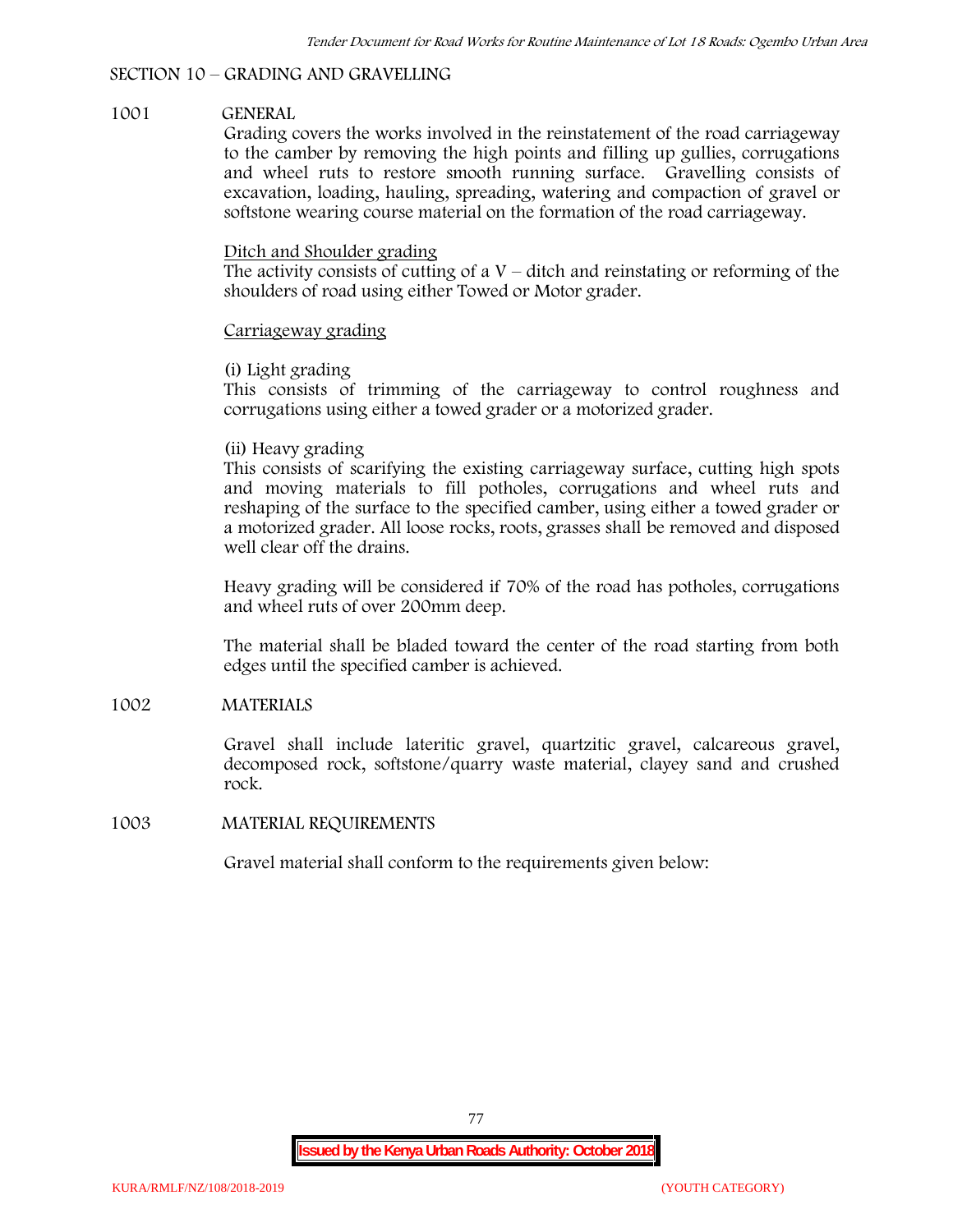| <b>GRADING REQUIREMENTS</b> |                                  |     |
|-----------------------------|----------------------------------|-----|
| <b>AFTER COMPACTION</b>     |                                  |     |
| Sieve                       | % by weight                      |     |
| (mm)                        | passing                          |     |
| 40                          | 100                              |     |
| 28                          | $95 - 100$                       |     |
| 20                          | $85 - 100$                       |     |
| 14                          | $65 - 100$                       |     |
| 10                          | $55 - 100$                       |     |
| 5                           | $35 - 92$                        |     |
| $\overline{2}$              | $23 - 77$                        |     |
| 1                           | $18 - 62$                        |     |
| 0.425                       | $14 - 50$                        |     |
| 0.075                       | $10 - 40$                        |     |
|                             | PLASTICITY INDEX REQUIREMENTS PI |     |
| Zone                        | Min                              | Max |
| <b>WET</b>                  | 5.                               | 15  |
| DRY                         | 10                               | 25  |

| BEARING STRENGTH REQUIREMENTS                   |            |                |  |  |
|-------------------------------------------------|------------|----------------|--|--|
| Traffic                                         | <b>CBR</b> | DCP Equivalent |  |  |
| Commercial                                      |            | mm/Blow        |  |  |
| VPD                                             |            |                |  |  |
| Greater than                                    | 20         | 11             |  |  |
| 15                                              |            |                |  |  |
| Less than 15                                    | 15         | 14             |  |  |
| CBR at 95% at MDD, Modified AASHTO and 4        |            |                |  |  |
| days soak                                       |            |                |  |  |
| Lower quality material (CBR 15) may be accepted |            |                |  |  |
| if no better material can be found              |            |                |  |  |

NB: Wet Zone – mean annual rainfall greater than 500mm Dry Zone – mean annual rainfall less than 500mm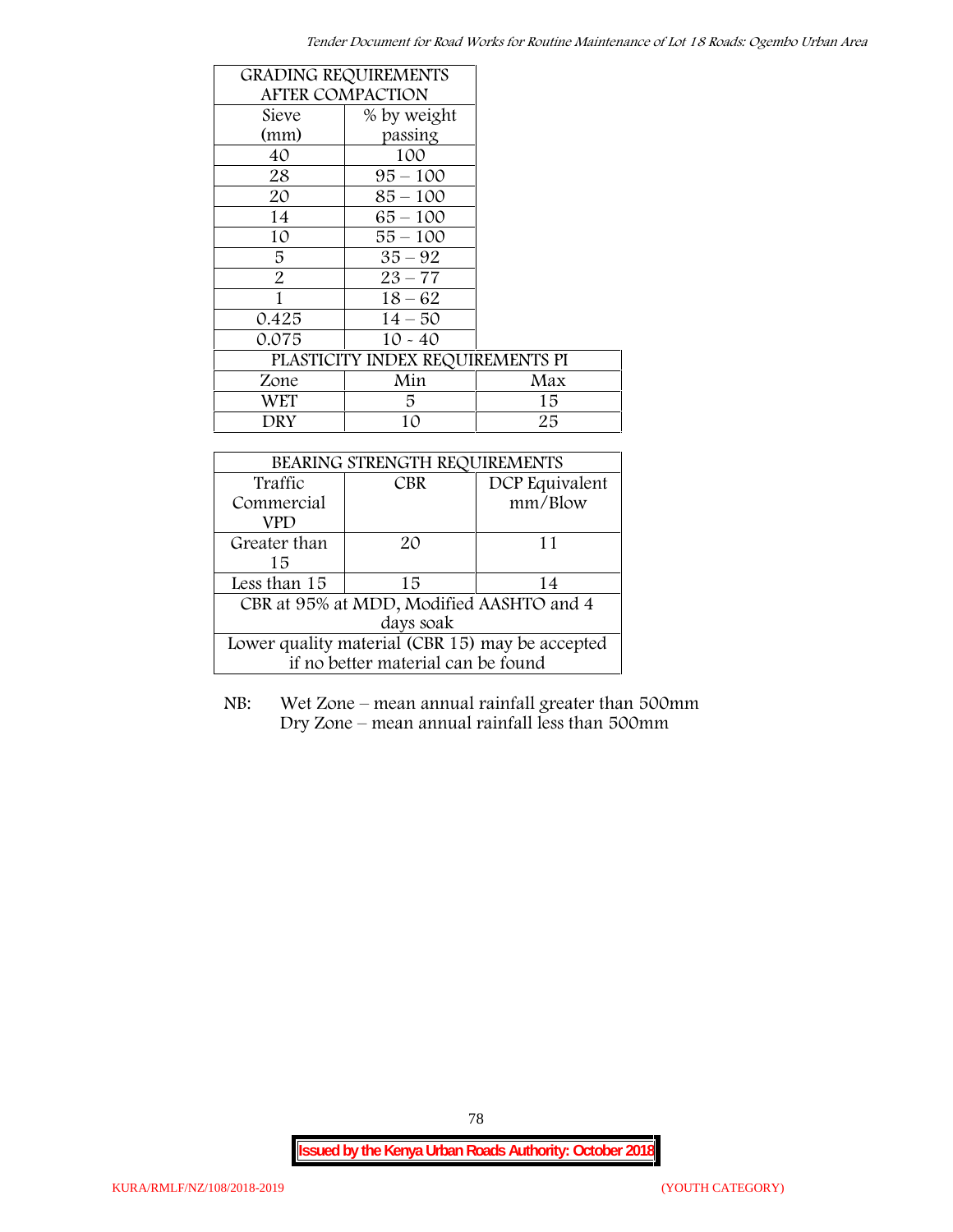#### **SECTION 11 – SHOULDERS TO PAVEMENT**

#### **1101 GENERAL**

Shoulders shall be constructed in accordance with guidelines given in 1102 and as directed by the Engineer.

For sections where shoulders are extremely low and requires fill material before the shoulder is reconstructed, the construction of fill embankment shall be in accordance with Section 5 of this specification.

#### **1102 MATERIAL FOR CONSTRUCTION OF SHOULDERS**

The shoulders shall be 1.0m wide both sides and shall be formed of 150mm thick well compacted soft stone material and topsoiled with red coffee soil and planted with grass.

Low shoulder shall be reconstructed by cutting benches, filling and compacting approved fill material to form the formation to the shoulders.

Shoulder reconstruction shall be same in all sections including the slip roads.

#### **1105 SURFACE TREATMENT OF SHOULDERS**

The shoulders shall be planted with creeping type kikuyu grass.

#### **1106 MEASUREMENT AND PAYMENT**

Payment for shoulder construction shall be in accordance with the relevant clauses in sections 11, 12, 14, 15 and 23 of the relevant Specifications. Payment for fill material on shoulder shall be in accordance with Section 5 of this specification.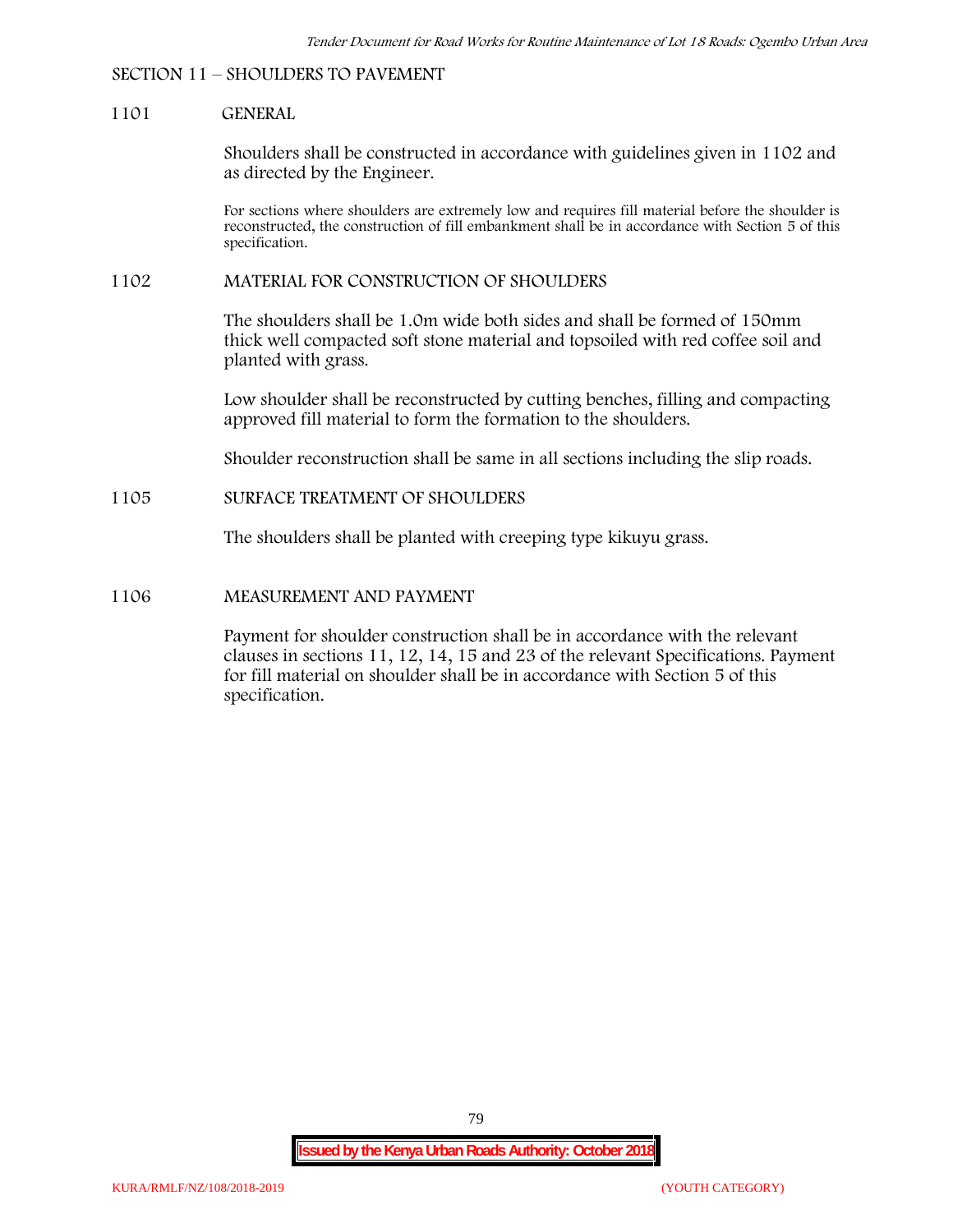#### **SECTION 12 - NATURAL MATERIAL SUBBASE AND BASE**

#### **1201 GENERAL**

Where instructed by the Engineer, the Contractor shall undertake repairs, widening and reprocessing to the existing carriageway and shoulders in accordance with sections 12 and 14 of the Special Specifications.

**a) Areas to be scarified and reprocessed**

The contractor will scarify, add new material and reprocess sections as determined by the Engineer.

**b) Pavement repairs**

The Contractor will carry out repairs to base and subbase as directed by the Engineer and according to Specifications given in Sections 12 and 14 of the Standard Specifications.

**c) Pavement widening**

The Contractor shall, as directed by the Engineer, bench and compact the subgrade to 100% MDD (AASHTO T99), provide lay and compact material for subbase and base as directed by the Engineer and in accordance with Sections 5 and 12 of the Standard Specifications.

#### **1203 MATERIAL REQUIREMENTS**

Natural materials for base and subbase shall conform to the specifications given in Section 12 of the Standard Specifications for Road and Bridge Construction for cement and lime improved base and subbase.

**1209 MEASUREMENT AND PAYMENT**

Natural material for subbase and base shall be measured by the cubic metre placed and compacted upon the road calculated as the product of the compacted sectional area laid and the length.

**1210 HAND PACKED STONE**

Hand packed stone base is a layer of hand laid stone of defined size and durable in nature, laid in a manner such that when proof rolled and compacted it forms a stable and dense matrix as a road base.

**a) Material for Hand Packed Stone Base**

This shall consist of durable stone with nominal base dimensions of 75 mm square and minimum height of 150 mm or when compacted to give a layer of 150 mm. The stone shall be class C with the following requirements: **LAA 45 max ACV 32 max SSS 12 max**

80

**Issued by the Kenya Urban Roads Authority: October 2018**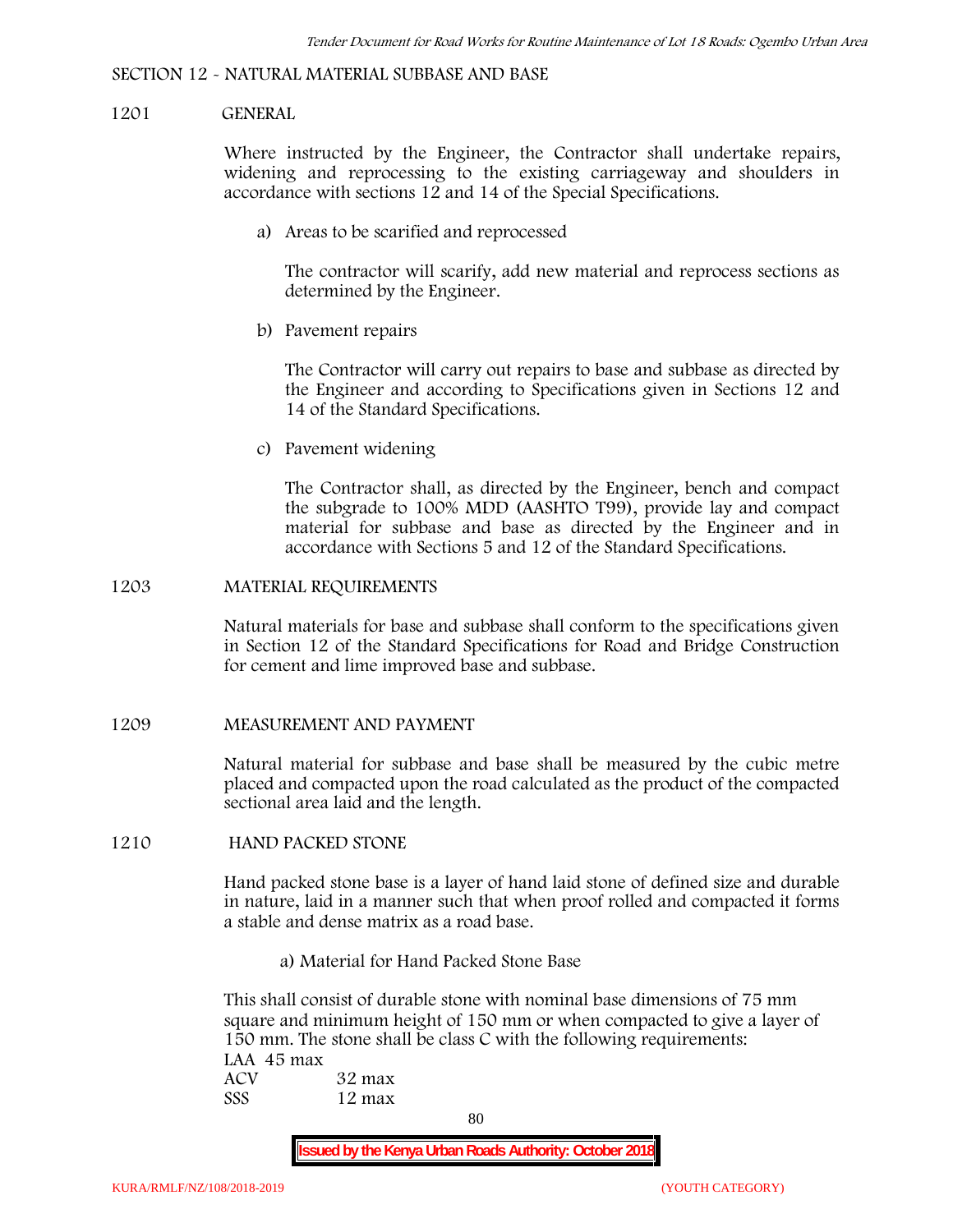| FI | 30 max  |
|----|---------|
| CR | 60 min. |

It shall be free from foreign matter. The fines passing 0.425 mm sieve shall be **NONPLASTIC**

#### **b) Laying**

The stone shall be laid by hand closely together. The stone shall be carefully bedded and tightly wedged with suitable spalls. The base of the stone shall alternate with the apex in all directions or as directed by the Engineer. The layer shall be proof rolled with a loaded scrapper or truck with a minimum axle load of 8 tonnes in the presence of the Engineer who shall approve of its stability before compaction.

### **c) Compaction**

This shall be by a steel wheeled roller of at least five tonnes per metre width of roll. It shall consist of four static runs or until there is no movement under the roller. There shall follow vibratory compaction until an average dry density of 85% minimum of specific gravity of stone has been achieved. No result shall be below 82% of specific gravity. The surface of the compacted layer shall then be levelled by quarry dust (0/6 mm). The dust shall have the following specifications:

| Grading    |            |  |  |  |
|------------|------------|--|--|--|
| Sieve Size | % Passing  |  |  |  |
| 10         | 100        |  |  |  |
| 6.3        | $90 - 100$ |  |  |  |
|            | 75-95      |  |  |  |
| 2          | $50 - 70$  |  |  |  |
|            | $33 - 50$  |  |  |  |
| 0.425      | 20-33      |  |  |  |
| 0.300      | 16-28      |  |  |  |
| 0.150      | $10 - 20$  |  |  |  |
| 0.075      | $6 - 12$   |  |  |  |

The stone shall be class C

The dust shall be free from foreign matter and fines passing 0.425 mm sieve shall be **NON-PLASTIC**. The maximum layer shall be 40 mm or as directed by the Engineer

### **d) Measurement and Payment**

Payment shall be by the cubic metre laid  $(m<sup>3</sup>)$ . Measurement of volume shall be determined as the product of length and compacted thickness laid. The rate quoted for this item should include the cost for laying the levelling quarry dust layer, as no extra payment shall be made for this layer.

### **1211 REPROCESSING EXISTING PAVEMENT LAYERS**

**(b) General**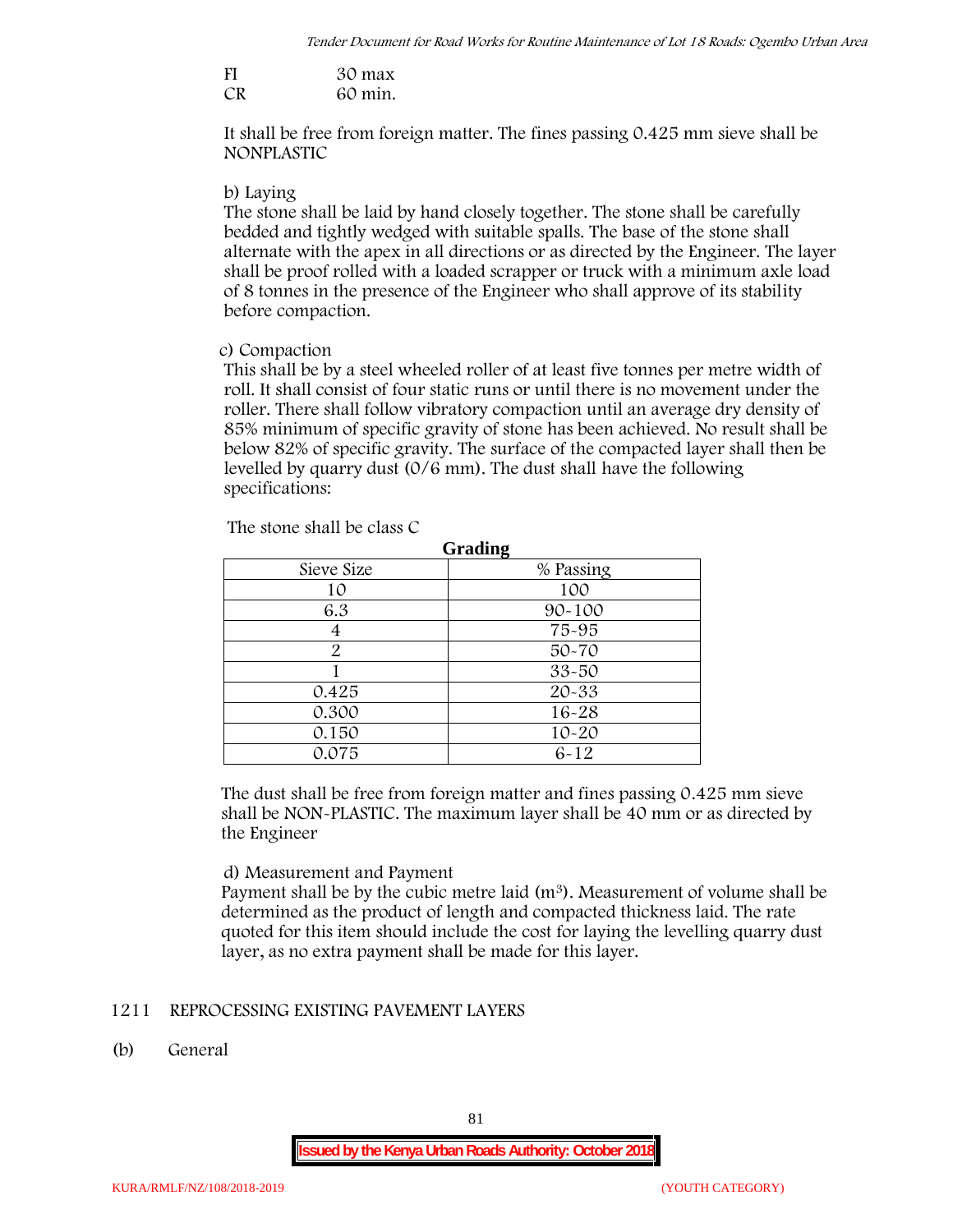The existing surfacing and the base shall be reprocessed with additional material and the composite mixture shall be compacted to form the subbase layer.

Before commencement of the work the Contractor shall propose plants and equipments he proposes to use for this activity.

The Contractor after approval of his proposal shall carry out test section in accordance with Section 3 of the Standard Specifications.

- (c) The existing surfacing and base course shall be broken up to specified depth and reprocessed in place, where required. The underlying layers shall not be damaged, and material from one layer may normally not be mixed with that of another layer. Where unauthorized mixing occurs or where the material is contaminated in any way by the actions of the Contractor, and the contaminated material does not meet the specified requirements of for the particular layer, he shall remove such material and replace it with other approved material, all at his own expense.
- (d) Any mixture composition of the new layer must not contain more than 30% of the bituminous material by volume. The mixture must not contain pieces of bound bituminous material larger than 37.5mm, and any such material shall be removed at the Contractor's cost.
- (e) The requirements for imported material used in the respective pavement layers shall comply with the limitations, norms, sizes and strengths specified in the Standard Specifications clause 1203(b) and (d) and shall be worked as per Section 14 of the Standard Specification.
- (f) Material reworked in-situ or that obtained from existing pavement is not expected to comply with the material requirements but the reworking should achieve the specified requirements.
- (g) Where the thickness of any existing pavement layer requires to be supplemented within reprocessing and the thickness of the additional material after compaction will be less than 100mm, the existing layer shall be scarified to a depth that will give a layer thickness of at least 100mm after compacting the loosened existing and the additional material.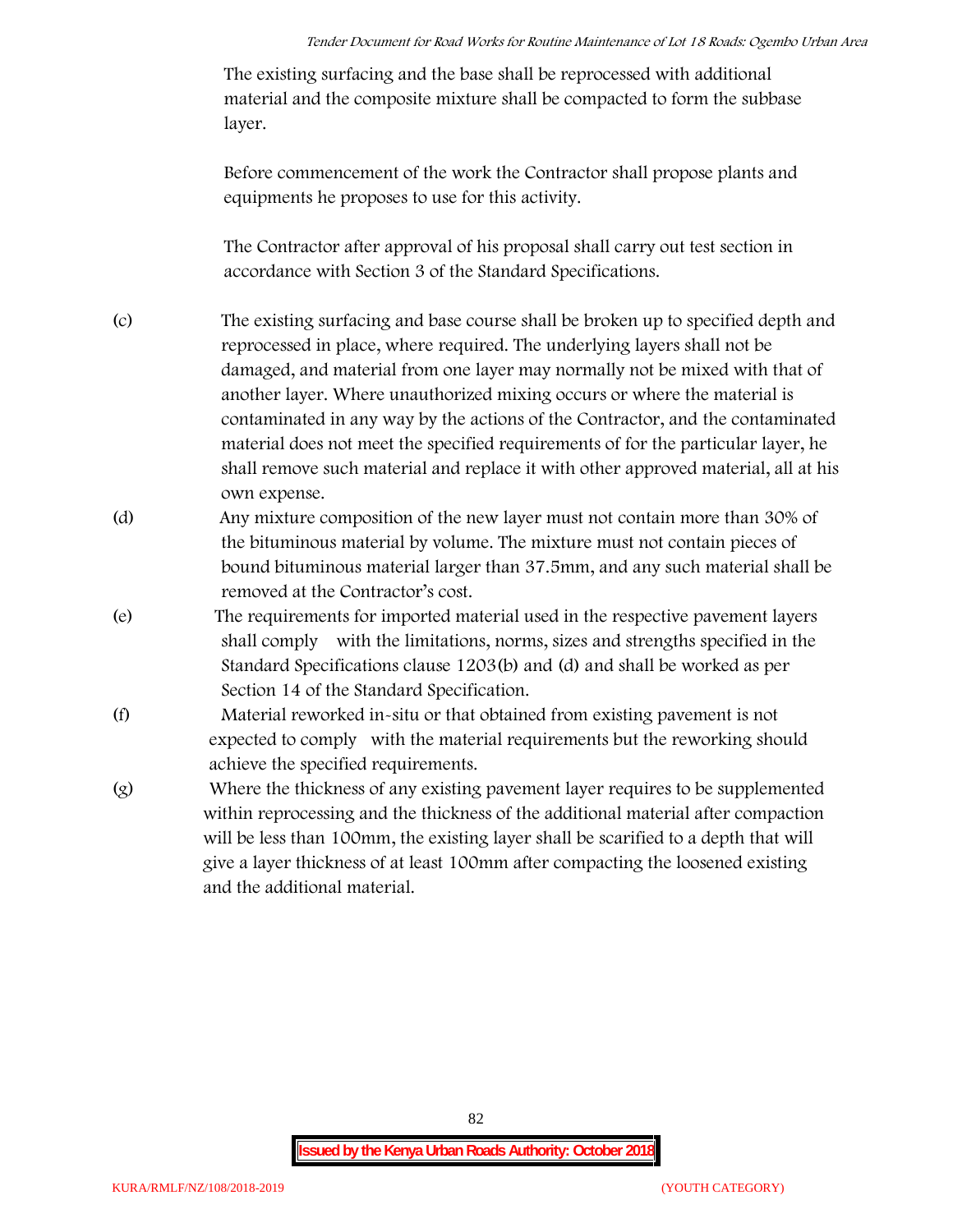# **Controlling the Reworked Depth**

The Contractor shall submit a proven method to method to control the depth of excavation, or layer to be reworked, to the Engineer for approval. The Engineer may order a trial section to be reprocessed before any major length of the road is rehabilitated.

# **Excavations**

Excavations in the pavement shall be kept dry. In the event of water penetrating the underlying layers, construction of the consecutive layers shall be postponed until the underlying layers are dry enough to accommodate the construction plant without deforming or otherwise showing distress.

Step construction shall be carried out per layer at the joint when excavating, both longitudinally (if appropriate) and perpendicular to the direction of travel. The step width shall be 500mm perpendicular to the direction of travel, and 150mm long longitudinally, unless otherwise instructed by the Engineer.

Special care shall be taken when compacting the new material at the joint, ensuring that the specified density is achieved.

## **Measurement and Payment**

(a) Item: In-situ reprocessing of existing pavement layers as subbase compacted to specified density (95% MDD AASHTO T180) and thickness.

## Unit: M<sup>3</sup>

The tendered rate shall include full compensation for breaking up the existing pavement layer to specified depth, breaking down and preparing the material and the spreading and mixing in of any additional material

(b)Item: The addition of extra gravel to subbase.

Unit: M<sup>3</sup>

The tendered rate shall include full compensation for procuring and addition of the material to the in-situ scarified layers and the transportation of the material over unlimited free-haul distance. The tendered rates will also include full compensation for prospecting for materials and any payments necessary to acquire the specified quality material.

(c) Excavation of existing bituminous pavement materials including unlimited free-haul.

Unit: M<sup>3</sup>

The tendered rates shall include full compensation for excavating the existing bituminous material from the pavement layers and for loading, transporting the material for unlimited free-haul, off-loading and disposing of the materials as specified.

(d) Excavation of the existing pavement

Unit:  $M^3$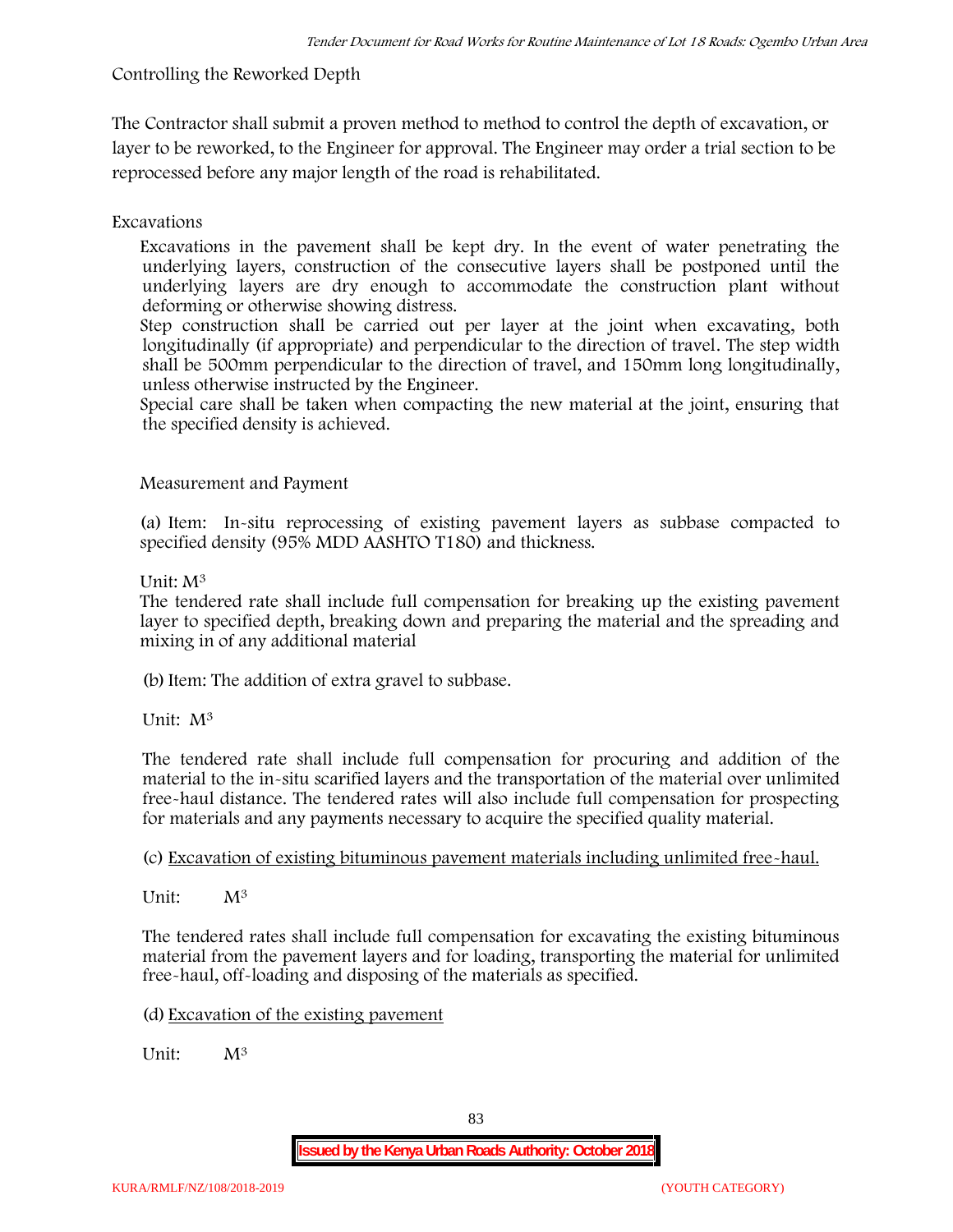The tendered rate shall include full compensation for excavating the existing material from the pavement layers and for loading, transporting the material for unlimited free-haul distance, off-loading and disposing of the material as specified.

Payment will only be made for breaking up and excavating existing pavement layers to the specified depth if the material is to be removed to spoil.

### **SECTION 15 - BITUMINOUS SURFACE TREATMENTS**

#### **1501B PREPARATION OF SURFACE**

In addition to requirements of Clause 1503B of the Standard Specifications, the contractor shall prepare and Repair Cracks, Edges, Potholes and Other Failures as follows: **-**

a) **Cracks 3.0mm or less in width**

The entire crack area shall be cleaned by brushing with a wire brush and then blowing with a compressed air jet and the crack sealed with 80/100 cutback bitumen using a pouring pot or pressure lance and hand squeegee. The surface shall then de dusted with sand or crushed dust.

b) **Cracks greater than 3.0mm in width**

Before these cracks are filled a steel wire brush or router shall be used to clean them and then a compressed air jet shall be used to clean and remove any foreign or lose material in the crack until the entire crack area is clean.

When the crack and surrounding area have been thoroughly cleaned, dry sand shall be forced into the crack until it is sealed in the manner specified for cracks less than 3.0mm width.

c) **Potholes, edges and other repair areas**

Where instructed, the Contractor shall prepare areas for the repair of potholes, road edges and other repair areas by excavating off unsuitable or failed material and debris, trimming off excavated edges, cleaning and compacting the resulting surfaces and applying MC 30 or MC 70 cut-back bitumen prime coat at a rate of  $0.8-1.2$  litres/m<sup>2</sup>, all as directed by the Engineer. Measurement and payment shall be made under the relevant item of Bill No 15. Where the surface repair on potholes and edges are to be carried out, Asphalt Concrete Type I (0/14gradation) shall be used. Bituminous material for repair of failures and other repair areas shall be paid for under the relevant item of Bill No 16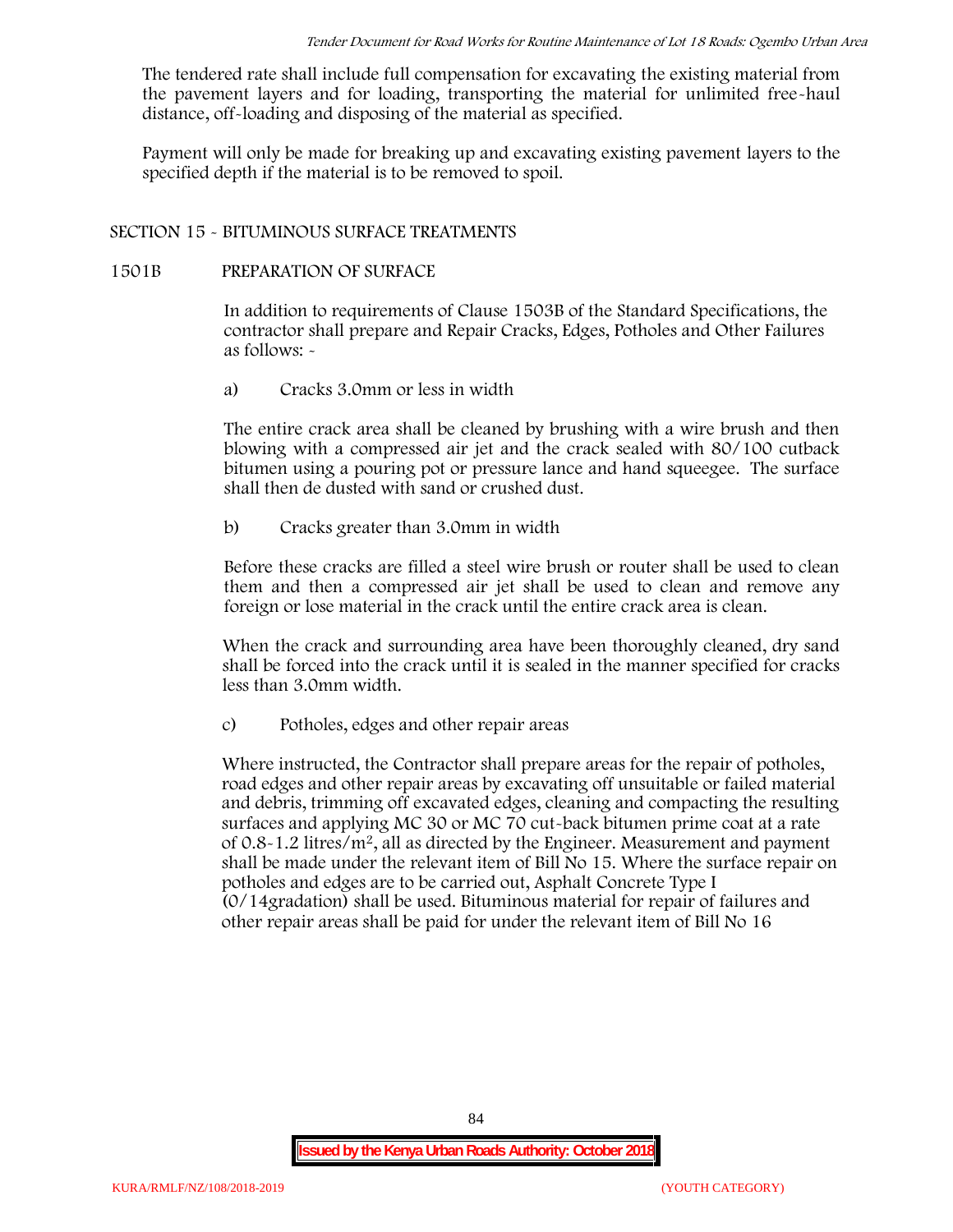#### **PART B - PRIME COAT**

#### **1502B MATERIALS FOR PRIME COAT AND TACK COAT.**

For prime coat, the binder shall be a medium-curing cutback MC 70 unless otherwise directed by the Engineer.

The rate of spray of bituminous prime coat refers to the gross volume of the cutback bitumen, that is to say the volume of the bitumen plus dilatants.

Prime coat shall be applied to gravel areas that are to receive bituminous mixes as directed by the Engineer.

The tack coat shall consist of bitumen emulsion KI-60 unless otherwise directed by the Engineer.

The rates of spray of the binder shall be as instructed by the Engineer and shall generally be within the range 0.8-1.2 litres/square metre.

#### **1511C MEASUREMENT AND PAYMENT**

(a) Seal coat

Seal coats shall be measured by the litre, for each type of bituminous binder for each seal coat, calculated as the product of the area in square metres sprayed and the rate of application in litres/square metres, corrected to 15.6  $\circ$  C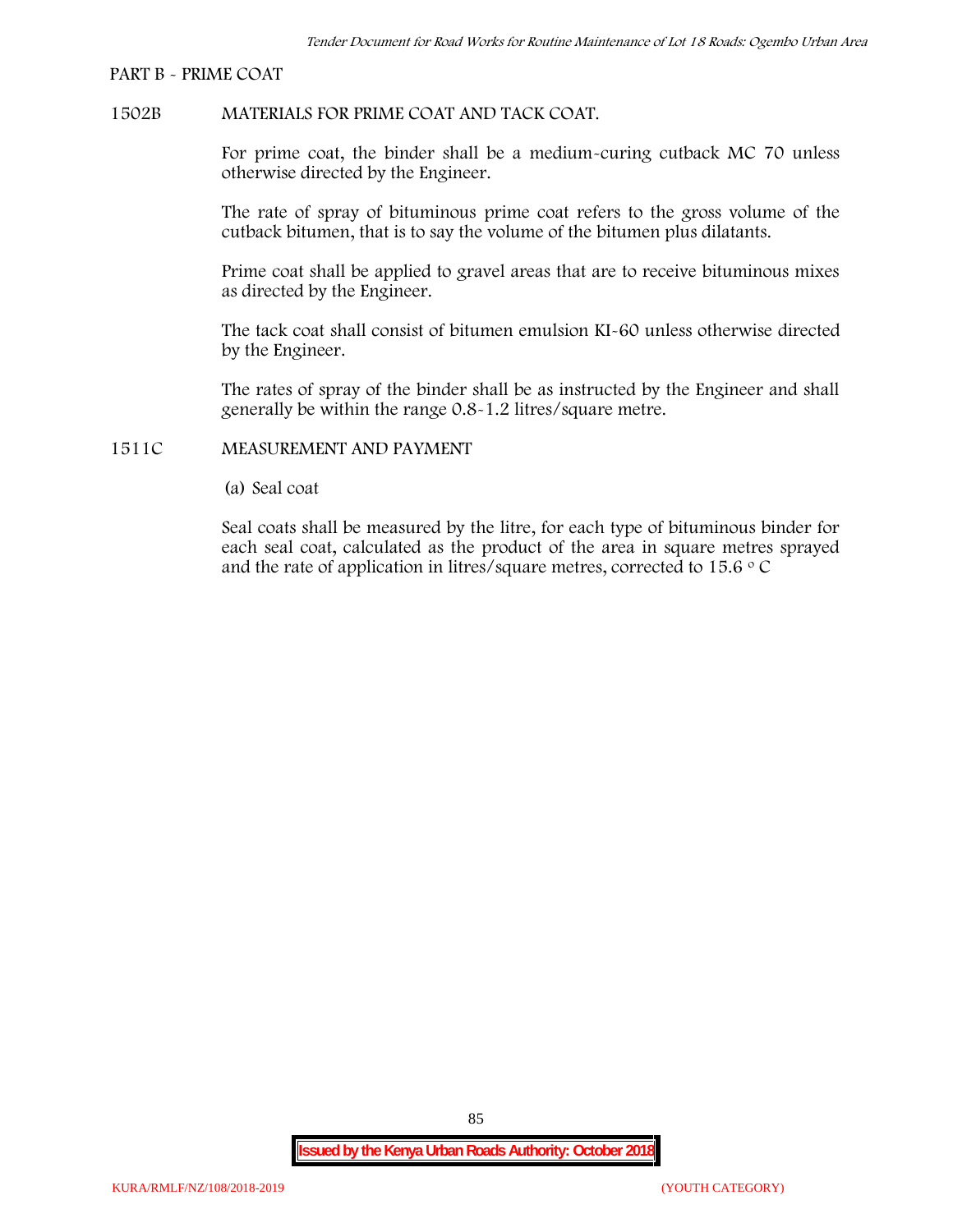**SECTION 16 - BITUMINOUS MIX BASES, BINDER COURSES AND WEARING COURSES**

This section covers different types of bituminous mixes for base and surface (wearing and binder courses) and is divided into the following parts: -

Part A General

Part B Asphalt Concrete for carriageway

### **PART A –GENERAL**

### **1601A SCOPE OF PART A**

Part A comprises all the general requirements for bituminous mixes, which apply to Part B as well.

#### **1602A REQUIREMENTS FROM OTHER SECTIONS**

The following sections of this Specification apply to Part B of this section and shall be read in conjunction therewith:-

| Section 2  | Materials and Testing of Materials                 |
|------------|----------------------------------------------------|
| Section 3  | Setting Out and Tolerances                         |
| Section 6  | Quarries, Borrow Pits, Stockpile and Spoil Areas   |
| Section 15 | Bituminous Surface Treatments and Surface Dressing |

### **1603A CONSTRUCTION PLANT**

(a) **General**

The Contractor shall submit to the Engineer in accordance with Section 1 of its Specification, full details of the construction plant he proposes to use and the procedures he proposes to adopt for carrying out the permanent Works.

The Engineer shall have access at all times to construction plant for the purposes of inspection. The Contractor shall carry out regular calibration checks in the presence of the Engineer and shall correct forthwith any faults that are found.

All construction plant used in the mixing, laying and compacting of bituminous mixes shall be of adequate rated capacity, in good working condition, and shall be acceptable to the Engineer. Obsolete or worn-out plant will not be allowed on the work.

### (b) **Mixing Plant**

Bituminous materials shall be mixed in a plant complying with ASTM Designation D995 and shall be located on the Site unless otherwise agreed by the Engineer. It shall be equipped with at least three bins for the storage of heated aggregates and a separate bin for filler. All bins shall be covered to prevent the ingress of moisture.

86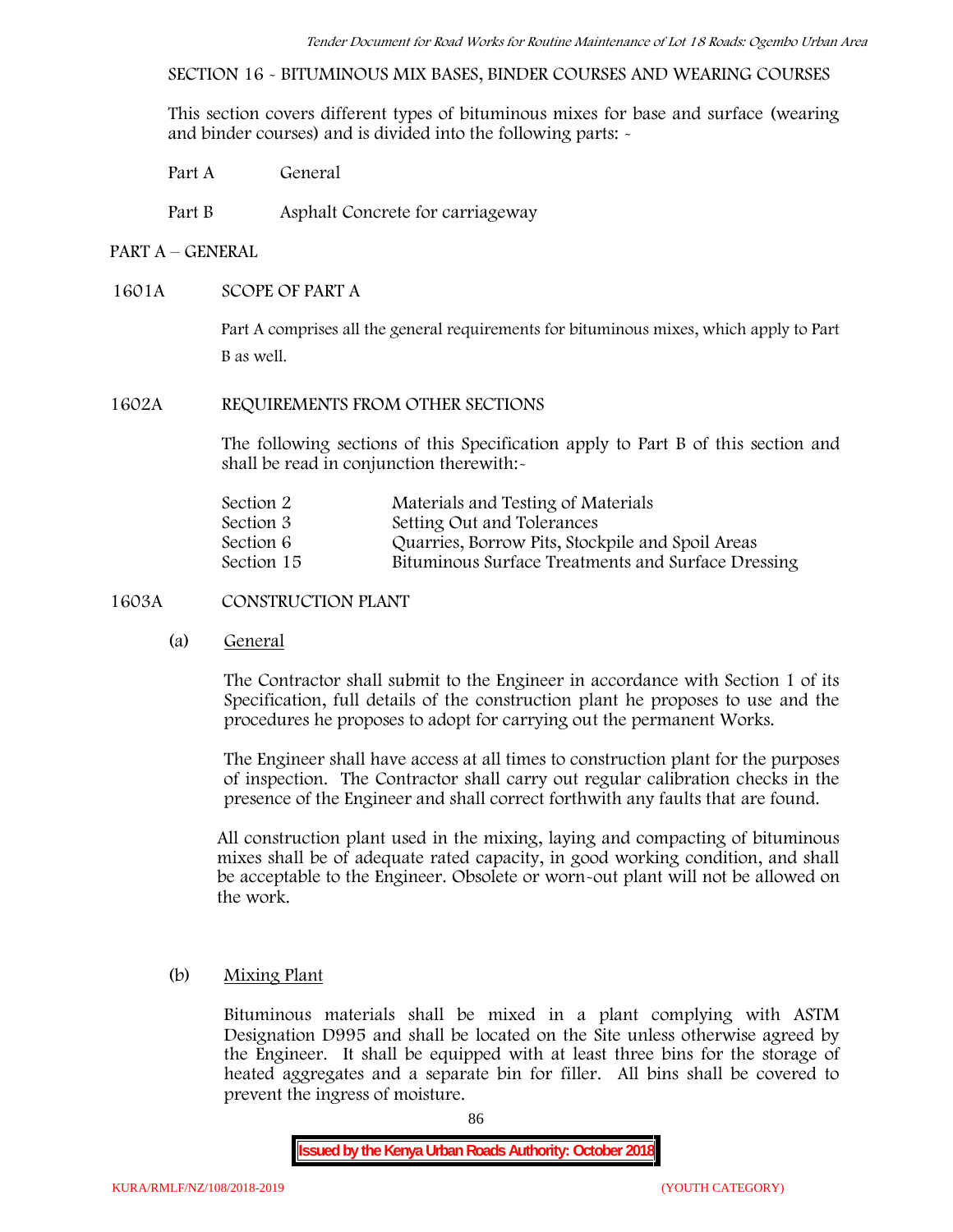The plant may be either the batch-mix type or the continuous-mix type and shall be capable of regulating the composition of the mixture to within the tolerances specified in Clause 1614A of this Specification.

The bitumen tank shall be capable of maintaining its contents at the specified temperature within a tolerance of  $5^{\circ}$ C and a fixed thermometer easily read from outside the tank. Any bitumen that has been heated above  $180^{\circ}$ C or has suffered carbonisation from prolonged heating shall be removed from the plant and disposed of.

## (c) **Laying Plant**

Bituminous materials shall be laid by a self-propelled spreader finisher equipped with a hopper, delivery augers and a heated adjustable vibrating screed. It shall be capable of laying bituminous materials with no segregation, dragging, burning or other defects and within the specified level and surface regularity tolerance. Delivery augers shall terminate not more than 200mm from the edge plates.

## (d) **Compaction Plant**

The Contractor shall provide sufficient rollers of adequate size and weight to achieve the specified compaction. Prior to commencing the laying of bituminous mixes in the permanent Works the Contractor shall carry out site trials in accordance with Section 2 of this Specification to demonstrate the adequacy of his plant and to determine the optimum method of use and sequence of operation of the rollers.

It is important to achieve as high a density as possible at the time of construction and it is expected that vibrating rollers will be required to produce the best results. However, it is essential that thorough pre-construction trials are carried out to ensure that:-

- (a) The roller is set up to have the optimum amplitude and frequency of vibration for the particular material being laid
- (b) That the roller does not cause breakdown of the aggregate particles.
- (c) That the optimum compaction temperatures are established which allow compaction without causing ripple effects or other distortions of the surfacing.

### **1604A PREPARATION OF SURFACE**

Immediately before placing the bituminous mix in the pavement, the existing surface shall be cleaned of all material and foreign matter with mechanical brooms or by other approved methods. The debris shall be deposited well clear of the surface to be covered.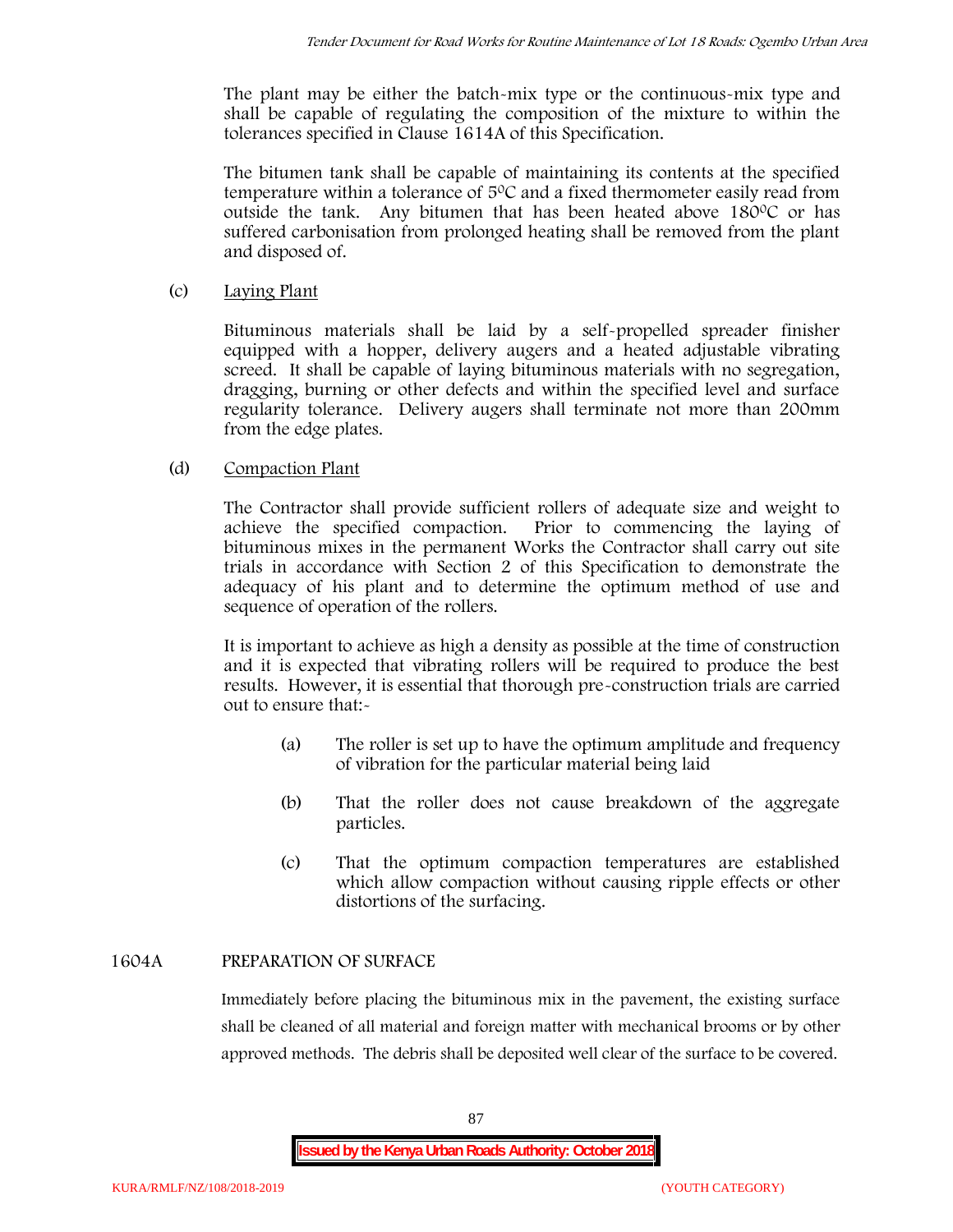Any defect of the surface shall be made good and no bituminous mix shall be laid until the Engineer has approved the surface.

A tack coat shall be applied in accordance with Section 15 of this Specification. If the Engineer considers a tack coat is required prior to laying the bituminous mix or between layers of the bituminous mix, due solely to the

Contractor's method of working, then such tack coat shall be at the Contractor's expense.

#### **1605A DESIGN AND WORKING MIXES**

At least two months prior to commencing work using a bituminous mix, the Contractor shall, having demonstrated that he can produce aggregates meeting the grading requirements of the Specification, submit samples of each constituent of the mix to the Engineer. The Engineer will then carry out laboratory tests in order to decide upon the proportion of each constituent of the initial design mix or mixes to be used for site trials to be carried out in accordance with Clause 1606A of this Specification.

Should the Engineer conclude from the site trials that the mix proportion or aggregate grading are to be changed, the Contractor shall submit further samples of the constituents and carry out further site trials all as directed by the Engineer.

The Engineer may instruct the alteration of the composition of the -75 micron fraction of the aggregates by the addition or substitution of mineral filler. The Engineer may also instruct the alteration of all or part of the -6.3mm fraction of the aggregates by the addition or substitution of natural sand.

The Contractor shall make the necessary adjustments to his plant to enable the revised mix to be produced.

Following laboratory and site trials the Engineer will determine the proportions of the working mix and the Contractor shall maintain this composition within the tolerances given in Clause 1614A.

Should any changes occur in the nature or source of the constituent materials, the Contractor shall advise the Engineer accordingly. The procedure set out above shall be followed in establishing the new mix design.

### **1606A SITE TRIALS**

Full scale laying and compaction site trials shall be carried out by the Contractor on all asphalt pavement materials proposed for the Works using the construction plant and methods proposed by the Contractor for constructing the Works. The trials shall be carried out with the agreement, and in the presence of the Engineer, at a location approved by the Engineer.

The trials shall be carried out to: -

a) Test materials, designed in the laboratory, so that a workable mix that satisfies the specification requirements can be selected.

88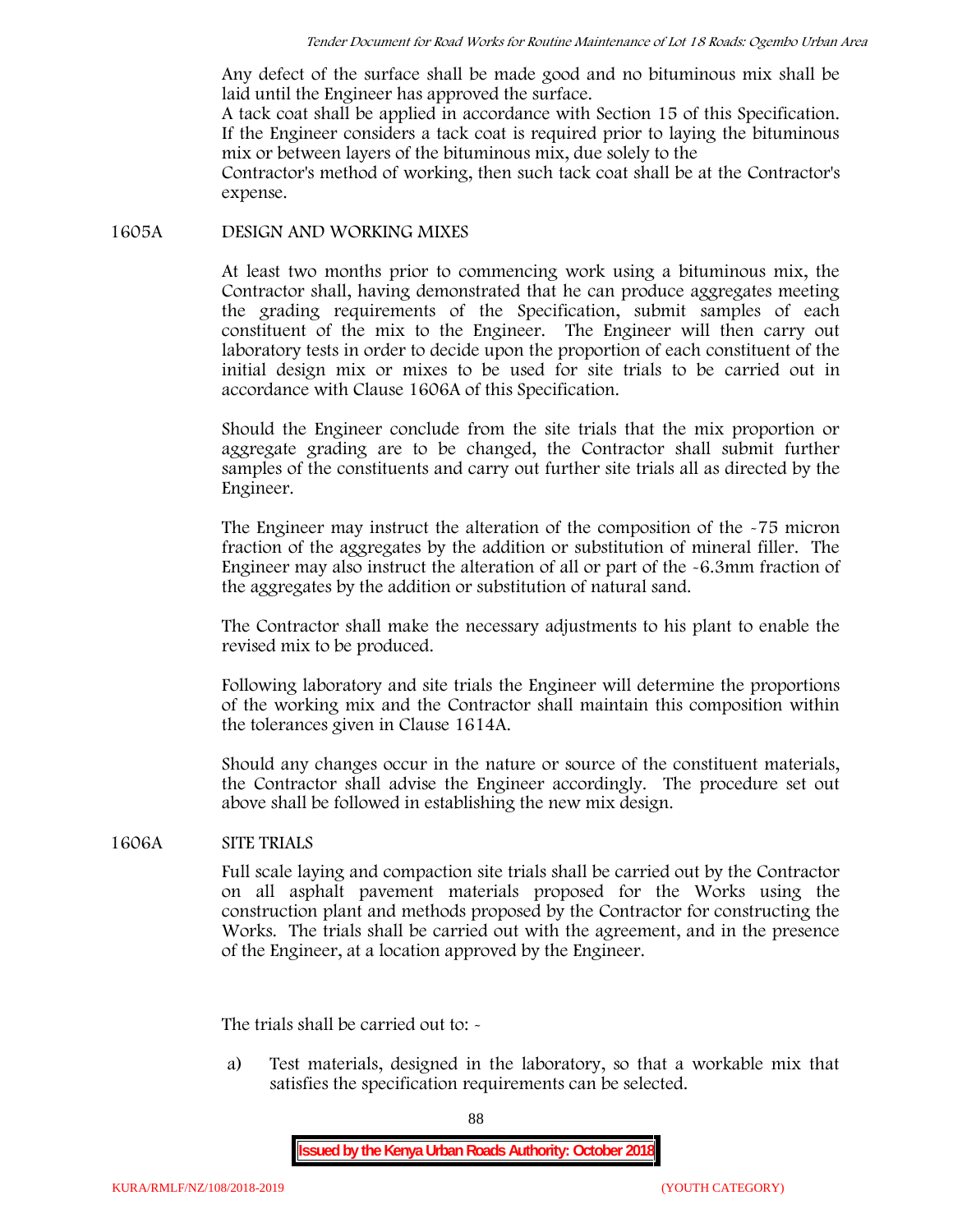b) To enable the Contractor to demonstrate the suitability of his mixing and compaction equipment to provide and compact the material to the specified density and to confirm that the other specified requirements of the completed asphalt pavement layer can be achieved.

Each trial area shall be at least 100 metres long and to the full construction width and depth for the material. It may form part of the Works provided it complies with this Specification. Any areas that do not comply with this Specification shall be removed.

The Contractor shall allow in his programme for conducting site trials and for carrying out the appropriate tests on them. The trial on any pavement layer shall be undertaken at least 21 days ahead of the Contractor proposing to commence full-scale work on that layer.

The Contractor shall compact each section of trial over the range of compactive effort the Contractor is proposing and the following data shall be recorded for each level of compactive effort at each site trial:  $\sim$ 

- i. The composition and grading of the material including the bitumen content and type and grade of bitumen used.
- ii. The moisture content of aggregate in the asphalt plant hot bins.
- iii. The temperature of the bitumen and aggregate immediately prior to entering the mixer, the temperature of the mix on discharge from the mixer and the temperature of the mix on commencement of laying, on commencement of compaction and on completion of compaction. The temperature of the mixture is to be measured in accordance with BS 598, Part 3, Appendix A.
- iv. The type, size, mass, width of roll, number of wheels, wheel load, tyre pressures, frequency of vibration and the number of passes of the compaction equipment, as appropriate for the type of roller.
- v. The target voids and other target properties of the mix together with the results of the laboratory tests on the mix.
- vi. The density and voids achieved.
- vii. The compacted thickness of the layer.
- viii. Any other relevant information as directed by the Engineer.

At least eight sets of tests shall be made by the Contractor and the Engineer on each 100 metres of trial for each level of compactive effort and provided all eight sets of results over

the range of compactive effort proposed by the Contractor meet the specified requirements for the material then the site trial shall be deemed successful. The above data recorded in the trial shall become the agreed basis on which the particular material shall be provided and processed to achieve the specified requirements.

### **1607A MIXING OF AGGREGATES AND BITUMEN**

The bitumen shall be heated so that it can be distributed uniformly and care shall be taken not to overheat it. The temperature shall never exceed 170 $\degree$ C for 80/100-penetration grade bitumen.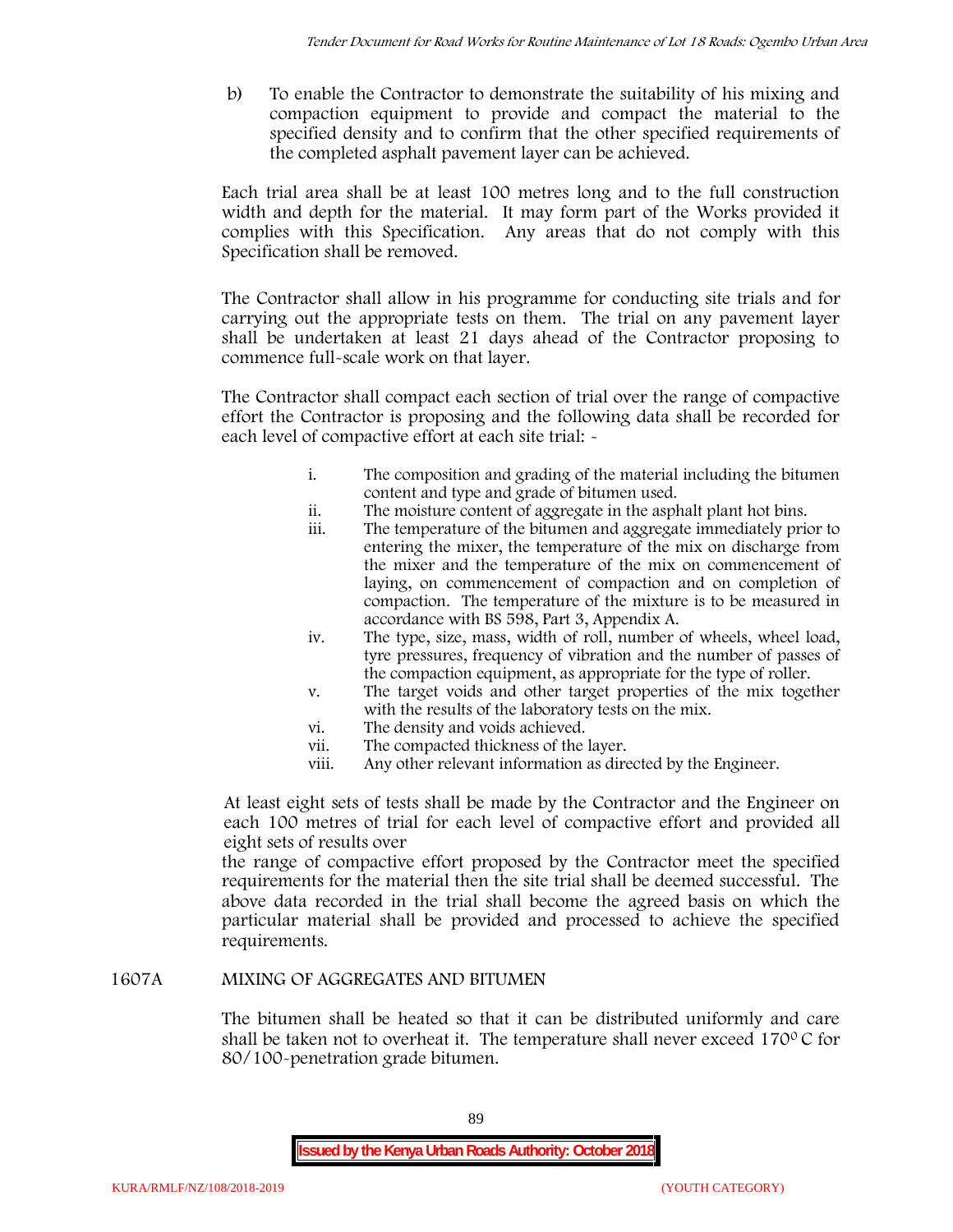The aggregates shall be dried and heated so that they are mixed at the following temperatures: -

#### 125-1650C when 80/100 bitumen is used

The dried aggregates shall be combined in the mixer in the amount of each fraction instructed by the Engineer and the bitumen shall then be introduced into the mixer in the amount specified. The materials shall then be mixed until a complete and uniform coating of the aggregate is obtained.

The mixing time shall be the shortest required to obtain a uniform mix and thorough coating. The wet mixing time shall be determined by the Contractor and agreed by the Engineer for each plant and for each type of aggregate used. It shall normally not exceed 60 seconds.

#### **1608A TRANSPORTING THE MIXTURE**

The bituminous mix shall be kept free of contamination and segregation during transportation. Each load shall be covered with canvas or similar covering to protect it from the weather and dust.

### **1609A LAYING THE MIXTURE**

Immediately after the surface has been prepared and approved, the mixture shall be spread to line and level by the laying plant without segregation and dragging.

The mixture shall be placed in widths of one traffic lane at a time, unless otherwise agreed by the Engineer. The compacted thickness of any layer shall be at least 2.5 times the maximum size of the aggregate for wearing course and at least 2 times for binder course. The minimum thickness shall be 25mm.

Only on areas where irregularities or unavoidable obstacles make the use of mechanical laying impracticable, may the mixture be spread and compacted by hand.

### **1610A COMPACTION**

Immediately after the bituminous mixture has been spread, it shall be thoroughly and uniformly compacted by rolling.

The layer shall be rolled when the mixture is in such a condition that rolling does not cause undue displacement or shoving.

The number, weight and type of rollers furnished shall be sufficient to obtain the required compaction while the mixture is in a workable condition. The sequence of rolling operations shall be as agreed with the Engineer and proved during site trials. Initial rolling

with steel tandem or three-wheeled roller shall follow the laying plant as closely as possible. The rollers shall be operated with the drive roll nearest the laying plant, at a slow and uniform speed (not exceeding 5 Km/Hr).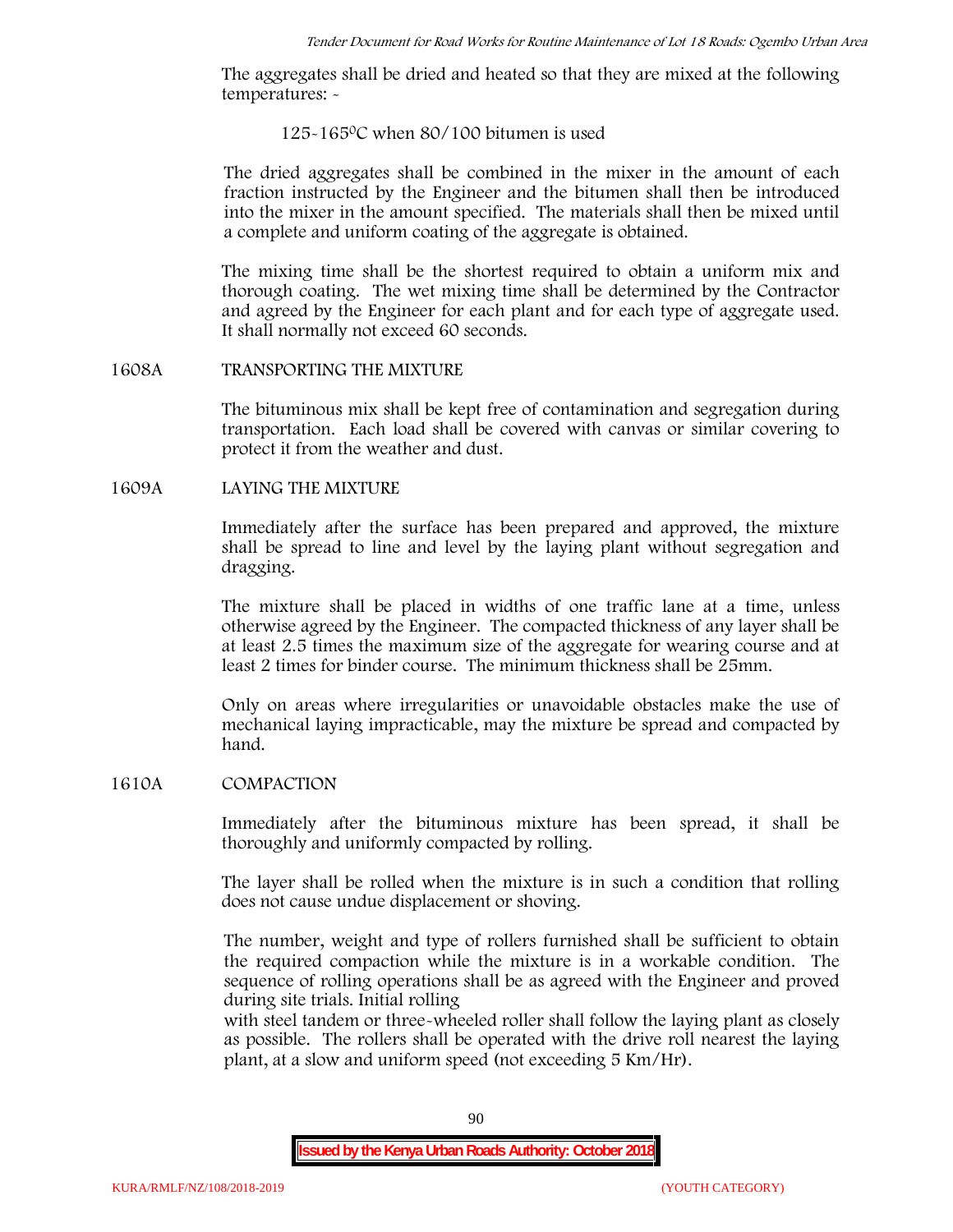Rolling shall normally commence from the outer edge and proceed longitudinally parallel to the centreline, each trip overlapping one half of the roller width. On super elevated curves, rolling shall begin at the low side and progress to the high side. Where laying is carried out in lanes care must be taken to prevent water entrapment.

Intermediate rolling with a pneumatic-tyred or vibratory roller shall follow immediately. Final rolling with a steel-wheeled roller shall be used to eliminate marks from previous rolling.

To prevent adhesion of the mixture to the rollers, the wheels shall be kept lightly moistened with water.

In areas too small for the roller, a vibrating plate compactor or a hand tamper shall be used to achieve the specified compaction.

### **1611A FINISHING, JOINTS AND EDGES**

Any mixture that becomes loose and broken, mixed with dirt or foreign matter or is in any way defective, shall be removed and replaced with fresh hot mixture, which shall be compacted to conform to the surrounding area.

Spreading of the mixture shall be as continuous as possible. Transverse joints shall be formed by cutting neatly in a straight line across the previous run to expose the full depth of the course. The vertical face so formed shall be painted lightly with hot 80/100 penetration grade bitumen just before the additional mixture is placed against it.

Longitudinal joints shall be rolled directly behind the paving operation. The first lane shall be placed true to line and level and have an approximately vertical face. The mixture placed in the abutting lane shall then be tightly crowded against the face of the previously placed lane. The paver shall be positioned to spread material overlapping the joint face by 20-30mm. Before rolling, the excess mixture shall be raked off and discarded.

When the abutting lane is not placed in the same day, or the joint is destroyed by traffic, the edge of the lane shall be cut back as necessary, trimmed to line and painted lightly with hot 80/100 penetration grade bitumen just before the abutting lane is placed.

Any fresh mixture spread accidentally on the existing work at a joint shall be carefully removed by brooming it back on to uncompacted work, so as to avoid formation of irregularities at the joint. The finish at joints shall comply with the surface requirements and shall present the same uniformity of finish, texture and density as other sections of the work.

The edges of the course shall be rolled concurrently with or immediately after the longitudinal joint. In rolling the edges, roller wheels shall extend 50 to 100mm beyond the edge.

### **1612A SAMPLING AND TESTING OF BITUMINOUS MIXTURES**

The sampling of bituminous mixtures shall be carried out in accordance with AASHTO T168 (ASTM Designation D979).

91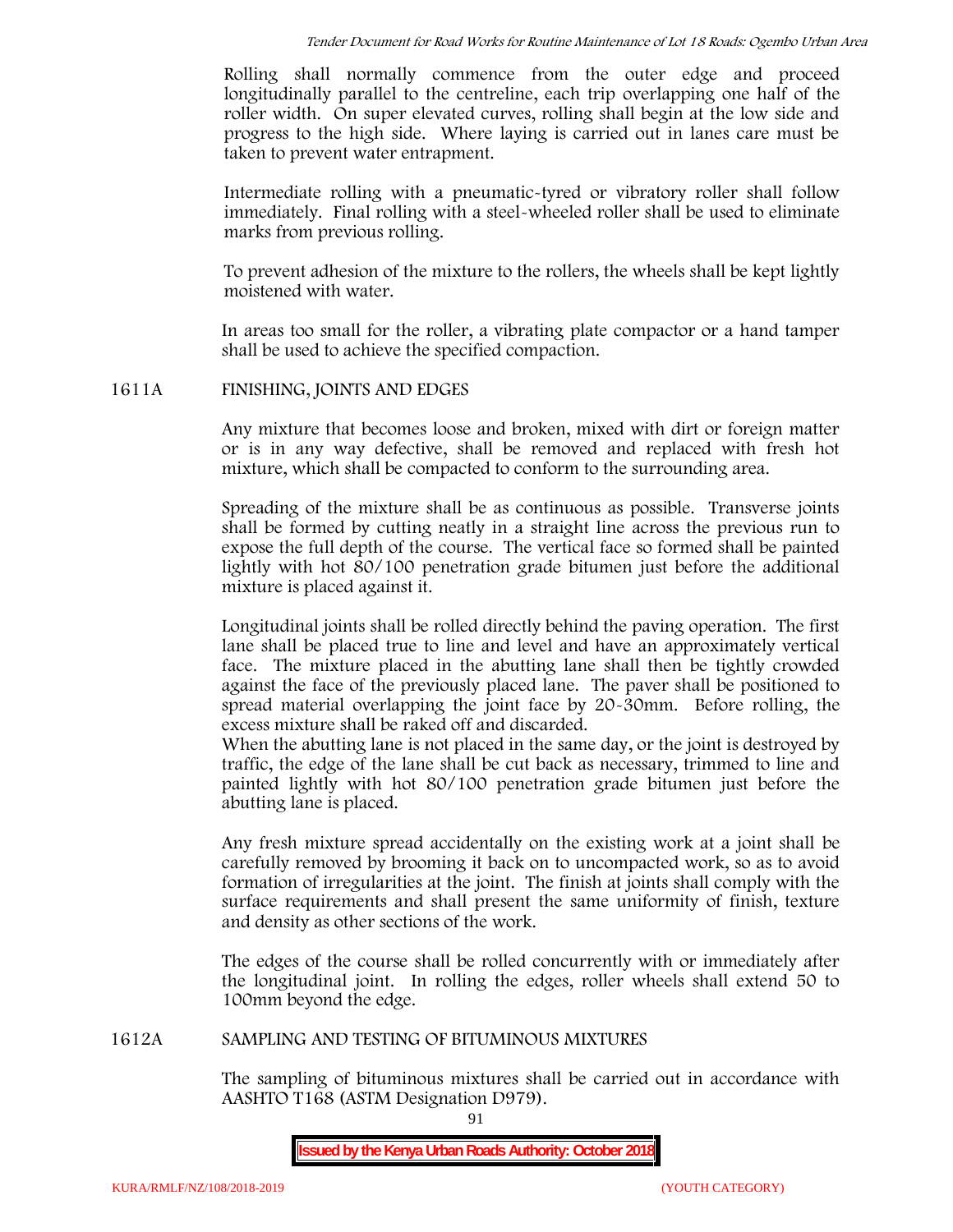### **1613A QUALITY CONTROL TESTING**

During mixing and laying of bituminous mixtures, control tests on the constituents and on the mixed material shall be carried out in accordance with Clause 1612A and Section 2 of this Specification.

If the results of any tests show that any of the constituent materials fail to comply with this Specification, the Contractor shall carry out whatever changes may be necessary to the materials or the source of supply to ensure compliance.

If the results of more than one test in ten on the mixed material show that the material fails to comply with this Specification, laying shall forthwith cease until the reason for the failure has been found and corrected. The Contractor shall remove any faulty material laid and replace it with material complying with this Specification all at his own expense.

### **1614A TOLERANCES**

Surfacing courses and base shall be constructed within the geometric tolerances specified in Section 3 of this Specification.

The Contractor shall maintain the composition of the mixture as determined from the laboratory and site trials within the following tolerances, per single test: -

| Bitumen Content         | 0.3% (by total weight of total mix)                               |
|-------------------------|-------------------------------------------------------------------|
| Passing 10mm sieve      | 6% (by total weight of dry aggregate                              |
| and larger sieves       | including mineral filler)                                         |
| Passing sieves between  | 4% (by total weight of dry aggregate                              |
| 10mm and 1.0mm sieves   | including mineral filler)                                         |
| Passing sieves between  | 3% (by total weight of dry aggregate                              |
| 1.0mm and 0.075mm sieve | including mineral filler)                                         |
| Passing 0.075mm sieve   | 2% (by total weight of dry aggregate<br>including mineral filler) |

The average amount of bitumen in any length of any layer, calculated as the product of the bitumen contents obtained from single tests and the weight of mixture represented by each test, shall not be less than the amount ordered.

The average amount of bitumen for each day's production calculated from the checked weights of mixes shall not be less than the amount ordered.

The average amount of bitumen in any length of any layer, calculated as the product of the bitumen contents obtained from single tests and the weight of mixture represented by each test, shall not be less than the amount ordered.

The average amount of bitumen for each day's production calculated from the checked weights of mixes shall not be less than the amount ordered.

92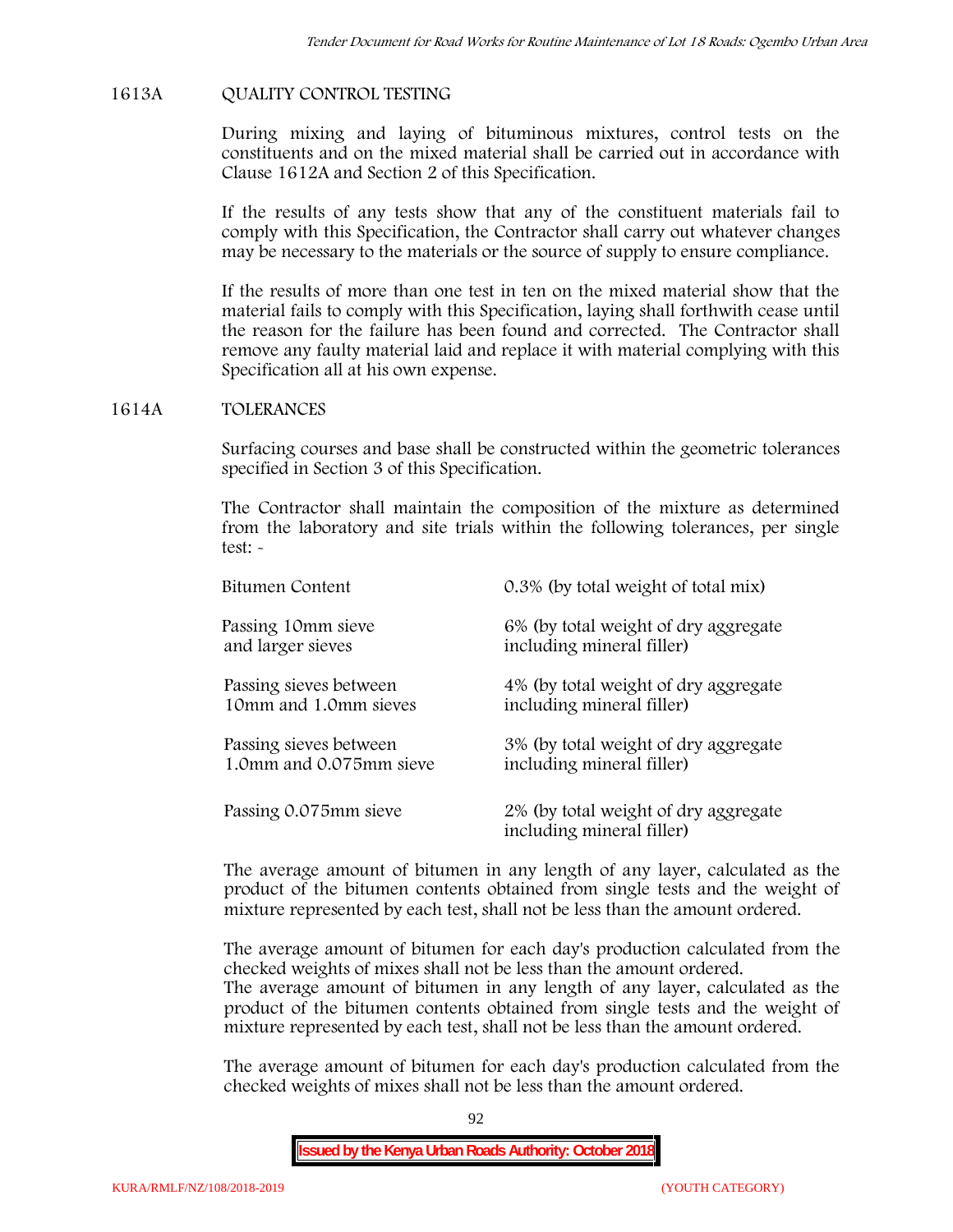The final average overall width of the upper surface of a bituminous mix layer measured at six equidistant points over a length of 100m shall be at least equal to the width specified. At no point shall the distance between the centreline of the road and the edge of the upper surface of a bituminous mix layer be narrower than that specified by more than 13mm.

## **1615A MEASUREMENT AND PAYMENT**

No separate measurement and payment shall be made for complying with the requirements of Clauses 1601A to 1614A inclusive and the Contractor shall be deemed to have allowed in his rates in Parts B and C of Section 16 of this Specification for the costs of complying with the requirements of Part A of Section 16 of this Specification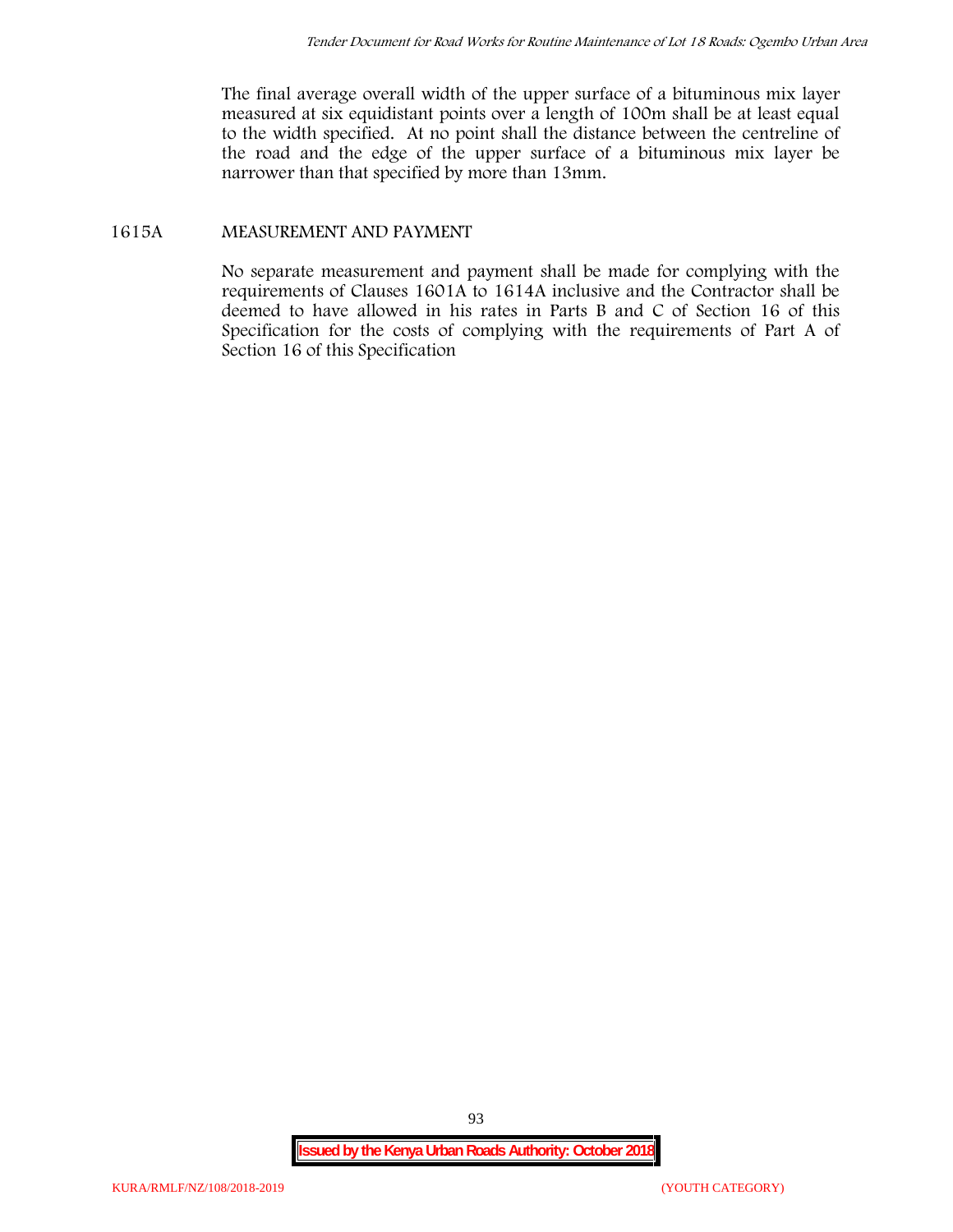### **PART B - ASPHALT CONCRETE FOR SURFACING**

#### **1601B DEFINITION**

Asphalt concrete means a thoroughly controlled, hot-mixed, hot-laid, plant mixture of well-graded dried aggregate and penetration grade bitumen, which, when compacted forms a dense material.

A distinction is drawn between asphalt concrete Type I (High Stability) and asphalt concrete Type II (Flexible). The asphalt concrete type to be used will be Type I.

### **1602B MATERIALS FOR ASPHALT CONCRETE TYPE 1**

a) **Type of bituminous material**

The type of material to be used on severe sites will be of the continuously graded type similar to Asphaltic Concrete or Close Graded Macadam. It is essential that these materials are sealed with a single or double surface dressing or a Cape seal.

b) **Penetration Grade Bitumen**

Bitumen shall be 80/100 penetration grade since material is being laid at an altitude of more than 2,500m.

c) **Aggregate**

Coarse aggregate (retained on a 6.3mm sieve) shall consist of crushed stone free from clay, silt, organic matter and other deleterious substances. The aggregate class will be specified in the Special Specification and it shall comply with the requirements given in Table 16B-1(b). The grading for 0/20 mm for carriageway and 0/14mm for shoulders for binder course is as specified below:

| <b>Sieve size</b> | 0/20       | 0/14       |
|-------------------|------------|------------|
| 28                | 100        |            |
| 20                | $90 - 100$ | 100        |
| 14                | 75-95      | $90 - 100$ |
| 10                | 60-82      | 70-90      |
| 6.3               | $47 - 68$  | $52 - 75$  |
| 4                 | $37 - 57$  | $40 - 60$  |
| $\overline{2}$    | 25-43      | $30 - 45$  |
|                   | 18-32      | $20 - 35$  |
| 0.425             | $11 - 22$  | $12 - 24$  |
| 0.300             | $9 - 17$   | $10 - 20$  |
| 0.150             | $5 - 12$   | $6 - 14$   |
| 0.075             | $3 - 7$    | $4 - 8$    |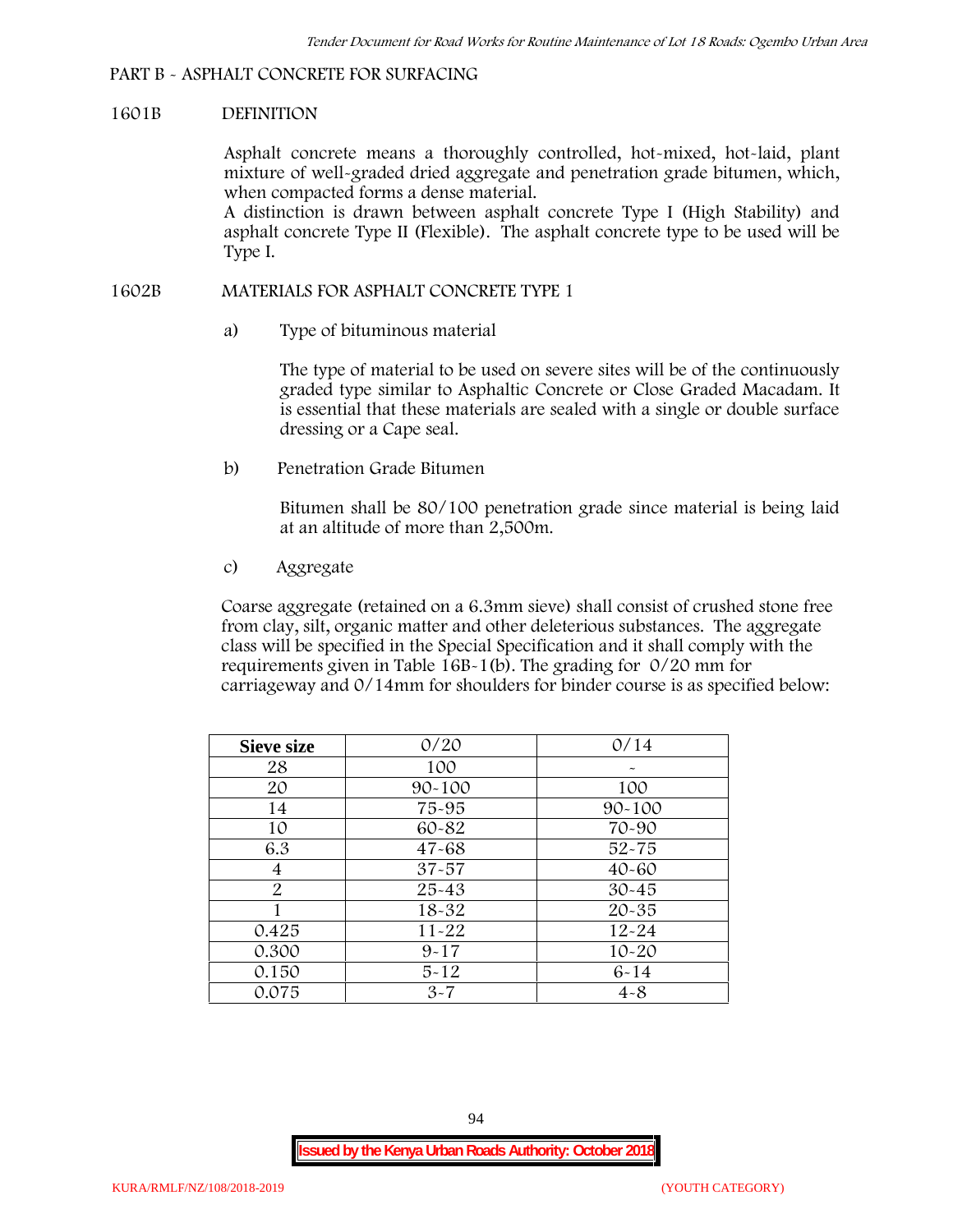#### **TABLE 16B-1(b) - REQUIREMENTS FOR COARSE AGGREGATE**

| Coarse Aggregate<br>(Retained on a 6.3mm Sieve) |                      |  |  |  |
|-------------------------------------------------|----------------------|--|--|--|
| Test                                            | Maximum Value        |  |  |  |
| LAA<br><b>ACV</b><br>SSS                        | 30<br>25<br>12<br>25 |  |  |  |

Fine aggregate (passing a 6.3mm sieve) shall be free from clay, silt, organic and other deleterious matter and shall be non-plastic. Unless otherwise specified in the Special Specification it shall consist of entirely crushed rock produced from stone having a Los Angeles Abrasion of not more than 40. The Sand Equivalent of the fine aggregate shall not be less than 40 and the SSS not more than 12.

#### **b) Mineral Filler**

Mineral Filler shall consist of ordinary Portland Cement

#### **1603B GRADING REQUIREMENTS**

The grading of the mixture of coarse and fine aggregate shall be within and approximately parallel to the grading envelopes given in Table 16B-1(b), for 0/14mm as specified for binder course, as described below.

### **GRADING REQUIREMENTS**

To arrive at a suitable design it is necessary to investigate a number of gradings so that a workable mix, which also retains a minimum of 3 % voids at refusal density, is identified.

The largest particle size used should not be more than 25mm so that the requirements of the Marshall test method can be complied with.

Although the complete range of nominal maximum particle sizes is shown in the Tables, the total thickness of material laid should not be more than 75mm.

#### **1604B REQUIREMENTS FOR ASPHALT CONCRETE TYPE 1**

The mixture shall comply with the requirements given in Table 16B-2 as specified in the Specification. In addition, minimum Marshall Stability for 2 x 75 blows shall be 9 kN and maximum 18 kN and at compaction to refusal shall have 3% VIM.

The proportion, by weight of total mixture, of bitumen shall be  $5.0 - 6.5 %$  for  $0/14$  mm and  $4.5 - 6.5$  % for  $0/20$ mm. This shall be termed the nominal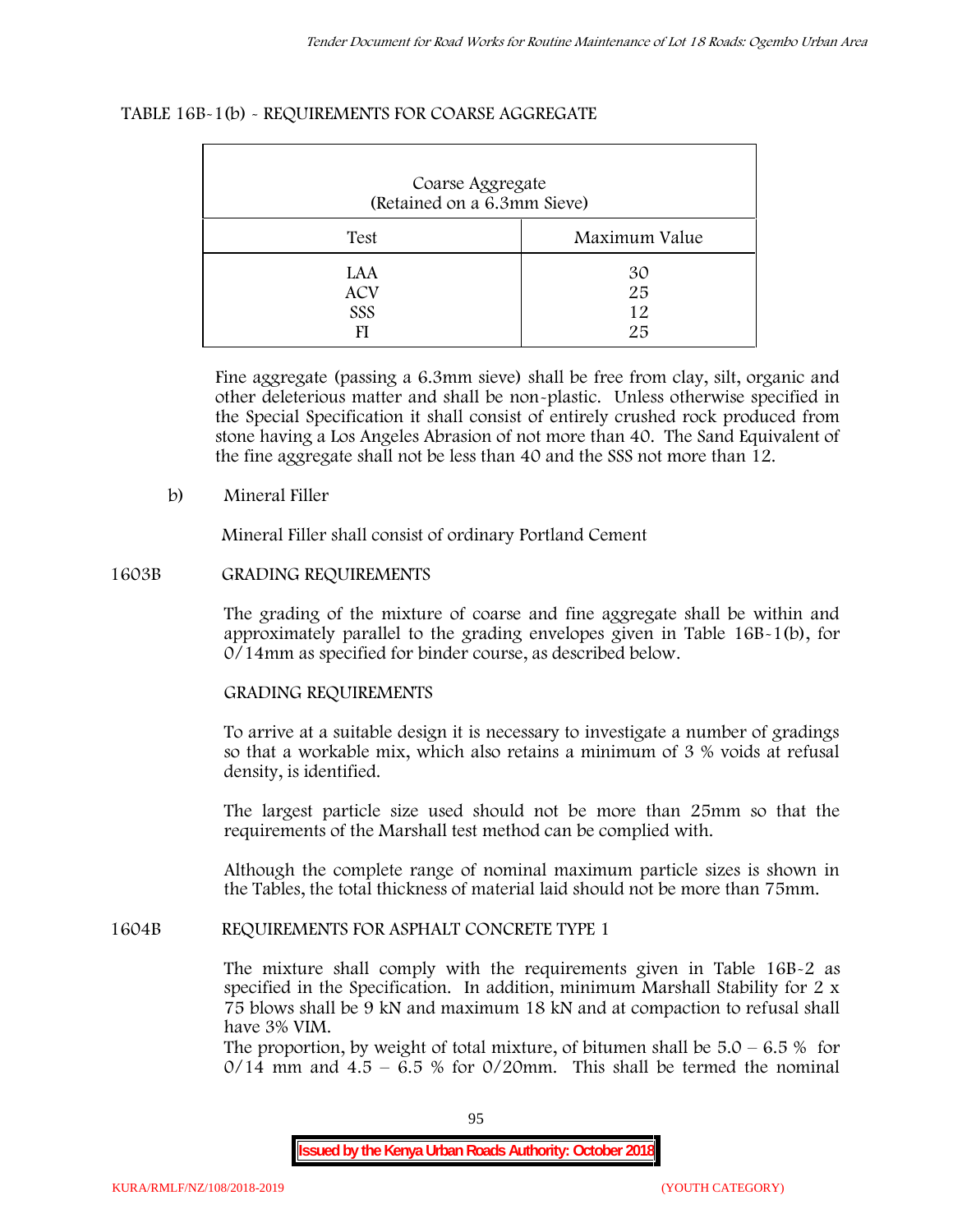binder content. The binder content of the working mix will be instructed by the Engineer following laboratory and site trials.

In order to determine the suitability of a coarse aggregate source a Marshall test programme shall be carried out. It will be advantageous to use a crushed rock which is known from past experience to give good results in this test procedure. A grading conforming to the Type I Binder Course detailed in Table 16B-1(a) 0/20 of this Specification should be tested (but with 100% passing the 25mm sieve) and it shall meet the requirements of Table 16B-2 of this Specification.

Having established the suitability of the aggregate source several grading shall be tested in the laboratory, including that used for the Marshall test, to establish relationships between bitumen content and VIM at refusal density. For each mix, samples will be made up to a range of bitumen contents and compacted to refusal using a gyratory compactor and a vibratory hammer in accordance with the procedure described in BS 598 (Part 104 : 1989), with one revision.

It should first be confirmed that compaction on one face of the sample gives the same refusal density as when the same compaction cycle is applied to both faces of the same sample. The procedure, which gives the highest density, must be used.

From the bitumen content-VIM relationship it will be possible to identify a bitumen content which corresponds to a VIM of 3 - 7%. If it is considered that the workability of the mix may be difficult then compaction trials should be undertaken. It is advisable to establish two or more gradings for compaction trials.

The mixes identified for compaction trials should be manufactured to the laboratory design bitumen content and to two other bitumen contents of +0.5% and +1% additional bitumen. Cores will be cut to determine the density of the compacted material, having completed this the core will then be reheated to  $145+/5$  C in the appropriate mould and compacted torefusal in the vibrating hammer test. To be acceptable the cores cut from the compaction trial must have a density equivalent to at least 95% of refusal density.

The compaction trials will identify a workable mix which can be made to a bitumen content which gives 3% VIM at refusal density.

### **1605B MIXING AND LAYING HEAVY DUTY ASPHALT**

The temperature of the bitumen and aggregates when mixed shall be  $110+/$ 3C above the softening point (R&B) of the bitumen.

Compaction should commence as soon as the mix can support the roller without undue displacement of material and completed before the temperature of the mix falls below 900C.

The minimum thickness of individual layers should be as follows:-

| a) | For the 37.5mm mix | 65mm |  |
|----|--------------------|------|--|
| b) | For the 25.0mm mix | 60mm |  |
| C) | For the 19.0mm mix | 50mm |  |
| d) | For the 12.5mm mix | 40mm |  |
|    |                    |      |  |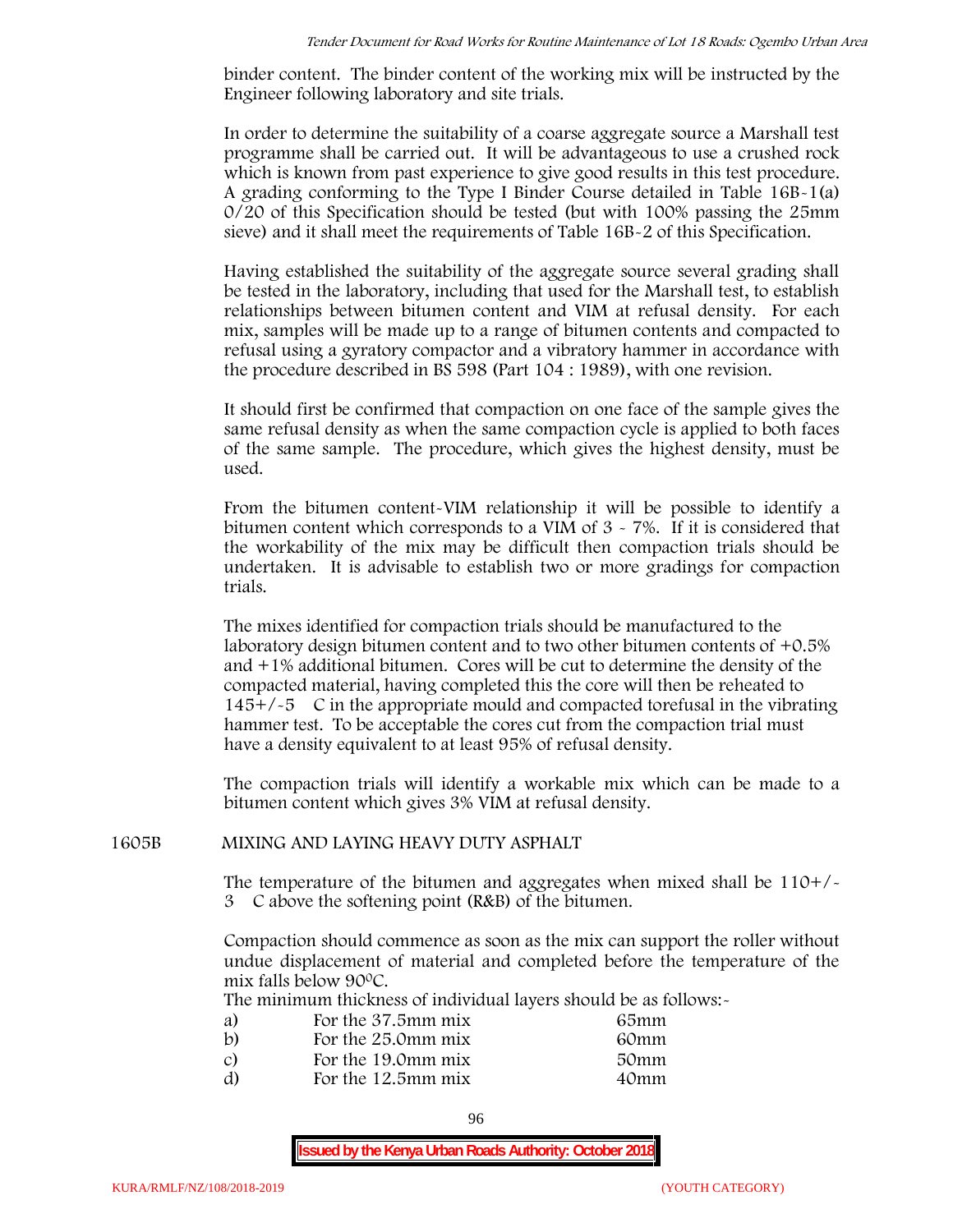#### **1606B COMPACTION**

Rolling shall be continued until the voids measured in the completed layer are in accordance with the requirement for a minimum density of 98% of Marshall optimum, or, a minimum mean value of 95% of refusal density (no value less than 93%) as appropriate.

#### **1607B MEASUREMENT AND PAYMENT**

a) Item : Asphalt Concrete

Unit : m<sup>3</sup> of Asphalt Concrete Used

Asphalt concrete shall be measured by the cubic metre compacted on the road calculated as the product of the length instructed to be laid an the compacted cross-sectional area shown on the Drawings or instructed by the Engineer.

The rate for asphalt concrete shall include for the cost of providing, transporting, laying and compacting the mix with the nominal binder content and complying with the requirements of Parts A and B of Section 16 of this Specification.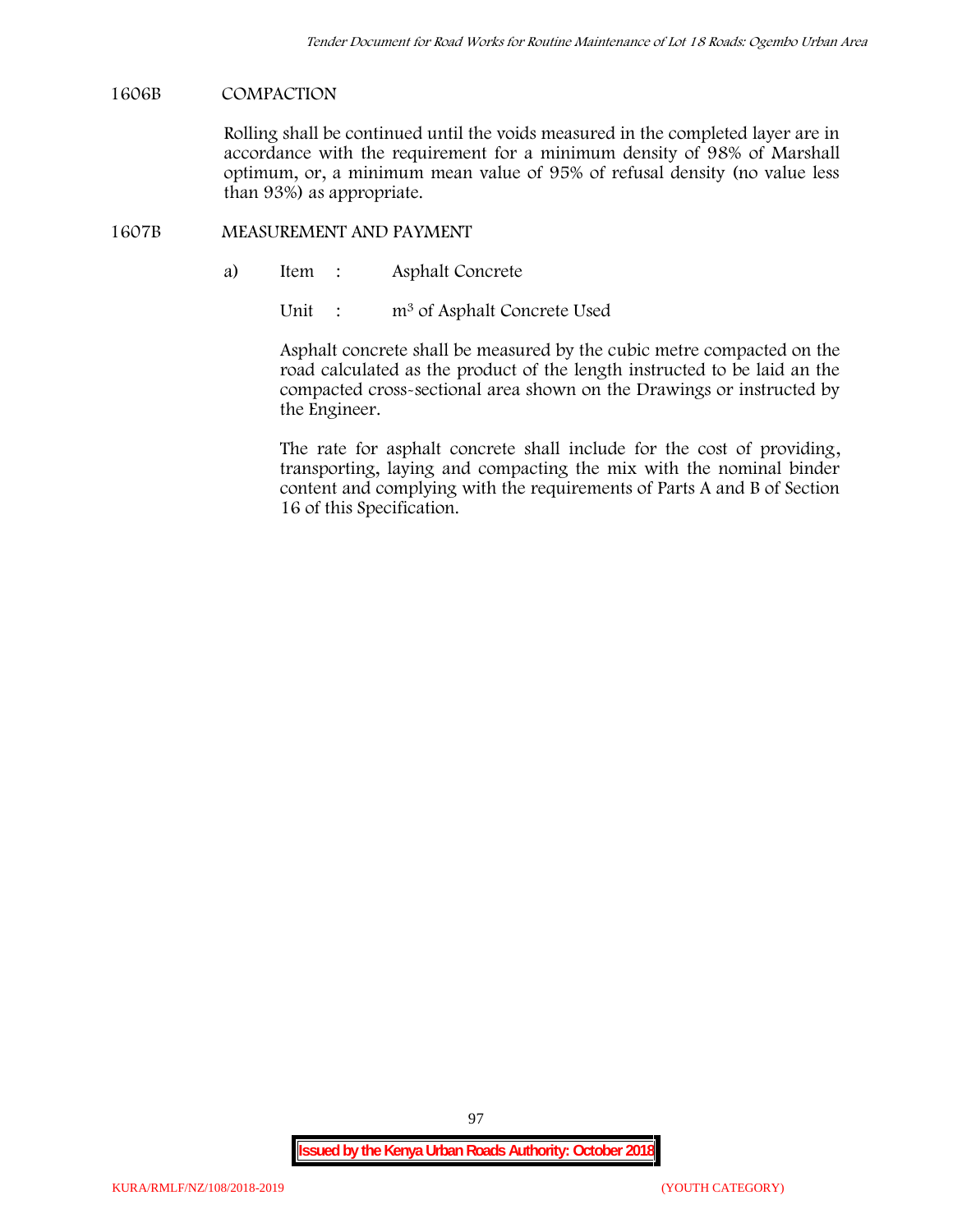# **SECTION 17 - CONCRETE WORKS**

# **1703 MATERIALS FOR CONCRETE**

This work shall consist of placing selected approved material of 250mm minimum diameter on the foundation put after excavation to receive levelling concrete in accordance with these specifications and in conformity with the lines, grades and cross sections shown on the Drawings as directed by the Engineer.

(a) **Materials**

Selected rock: The selected rock builders to be placed for this work shall be hard, sound, durable quarry stones as approved by the Engineer. Samples of the stone to be used shall be submitted to and approved by the Engineer before any stone is placed.

The maximum size of the stone boulders shall be 300mm.

(b) **Construction Method**

After completion of the structural excavation the surface of the loose soil shall be levelled and compacted. Then the stone of the above sizes shall be placed in one layer of 250mm over the compacted bed where the bottom slab will rest. Coarse sand shall be spread to fill up the voids in the stone boulders, and compaction with vibratory compactors should be performed to make this layer dense whereon a concrete of levelling course shall be placed.

(c) **Measurement and payment**

Measurement for the bedding materials shall be made in cubic metres for the completed and accepted work, measured from the dimension shown on the Drawings, unless otherwise directed by the Engineer.

Payment for the bedding Materials for Levelling Concrete Works shall be full compensation for furnishing and placing all materials, all labour equipment, tools and all other items necessary for proper completion of the work in accordance with the Drawings and specifications and as directed by the Engineer.

## **1703(A) LEVELLING CONCRETE (CLASS 15/20) FOR BOTTOM SLAB INCLUSIVE OF COST OF FORM WORKS**

This work shall consist of placing and levelling lean concrete class 15/20 over the prepared bed of stone boulders in the foundation for bottom slab and wingwalls in accordance with these specifications and which conformity with the lines, grades, thickness and typical cross-sections shown on the drawings unless otherwise directed by the Engineer.

(a) **Materials for Levelling Concrete**

Requirement for the concrete class  $15/20$  is specified as follows:-Design compressive strength (28) days : 15N/mm2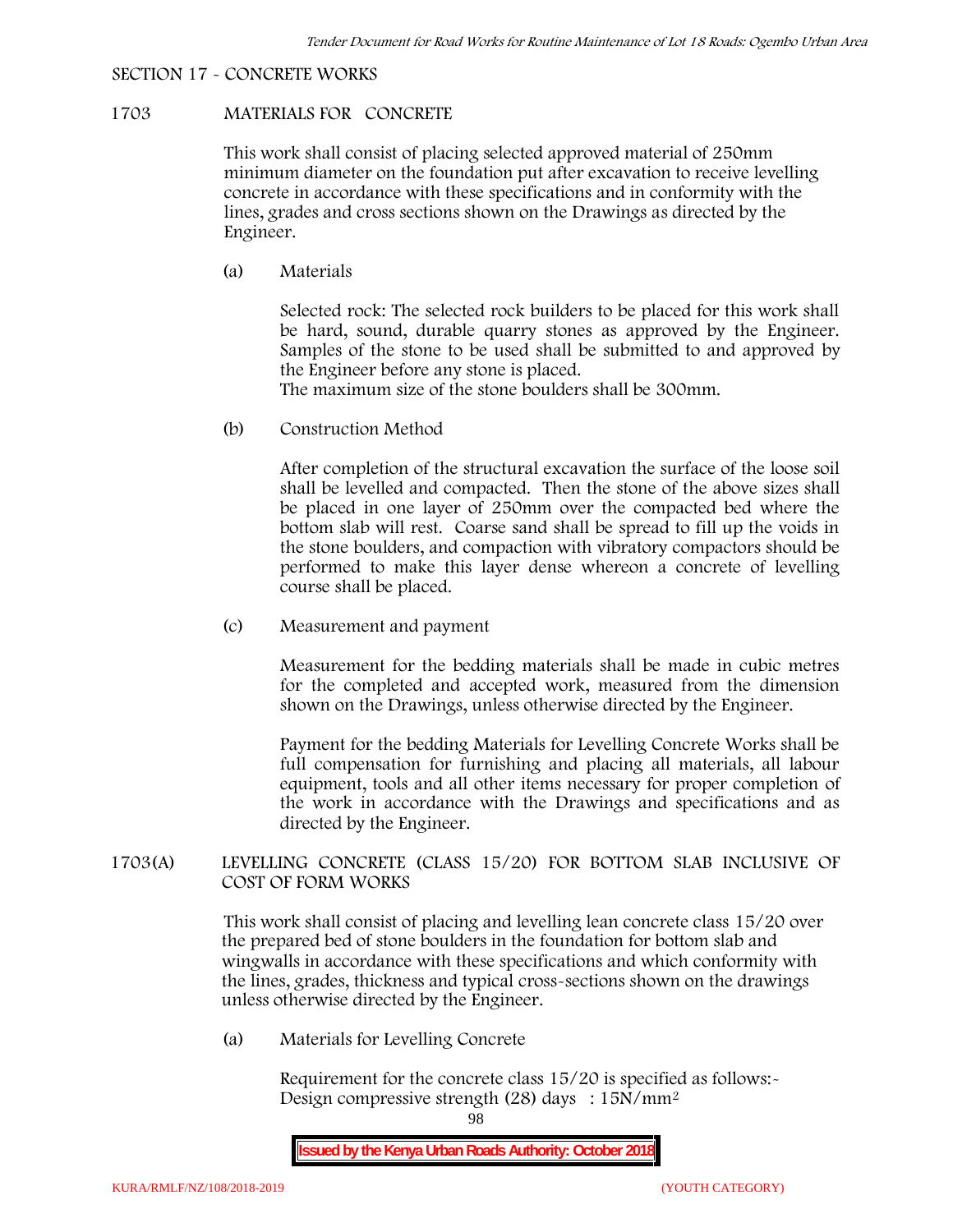Maximum size of coarse aggregate : 20mm Maximum cement content  $: 300 \text{ kg/m}^3$ . Maximum water/cement ration of 50% with slump of 80mm.

### (b) **Construction Method**

The bed of stone boulders upon which the levelling concrete will be placed shall be smooth, compacted and true to the grades and crosssection shall be set to the required lines and grades.

### **37.2** (c) **Measurement and payment**

Measurement for levelling concrete (class 15/20) shall be made in cubic metres completed and accepted levelling concrete work measured in place which is done in accordance with the Drawings and the Specifications.

Payment for this work shall be the full compensation for furnishing and placing all materials, labour, equipment and tools, and other incidentals to Specifications and as directed by the Engineer.

Pay item No. 17/02 Levelling Concrete Works (Class 15/20) for Box Culvert and wingwalls inclusive of Cost of Form works.

### **1703 (C) FORMWORK FOR CULVERT WALLS**

This work shall consist of all temporary moulds for forming the concrete for culvert walls and slabs together with all temporary construction required for their support. Unless otherwise directed by the Engineer all formworks shall be removed on completion of the walls and slabs.

(a) **Materials**

Forms shall be made of wood or metal and shall conform to the shape, lines and dimensions shown on the Drawings.

All timber shall be free from holes, loose material, knots, cracks, splits and warps or other defects affecting the strength or appearance of the finished structure.

Release Agents – Release agents shall be either neat oils containing a surface activating agent, cream emulsions, or chemical agents to be approved by the Engineer.

# (b) **Construction Method**

(i) **Formworks**

Formworks shall be designed to carry the maximum loads that may be imposed, and so be rigidly constructed as to prevent deformation due to load, drying and wetting, vibration and other causes. After forms have been set in correct location, they shall be inspected and approved by the Engineer before the concrete is placed.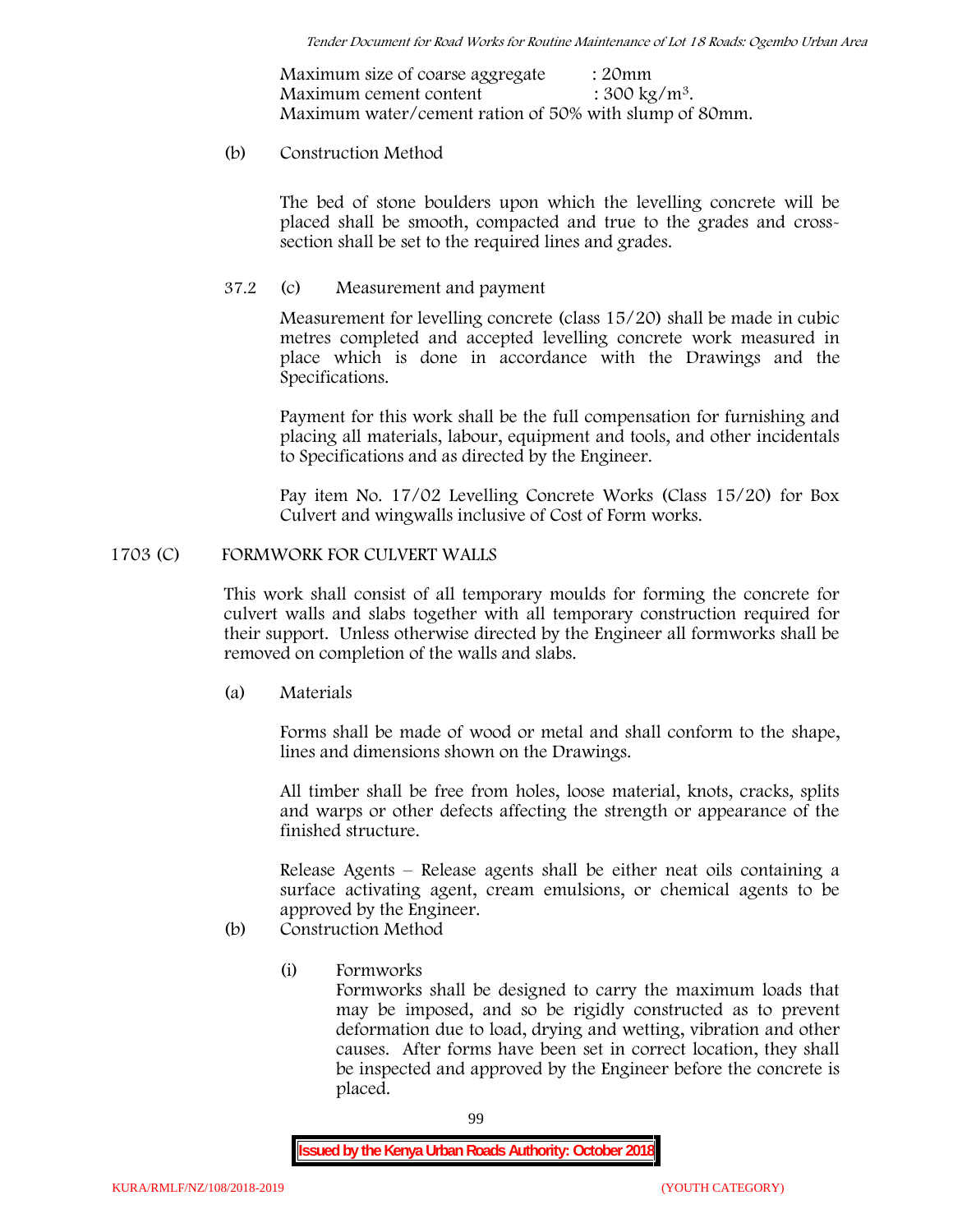If requested, the contractor shall submit to the Engineer working drawings of the forms and also, if requested, calculations to certify the rigidity of the forms.

### **1703(D) CONCRETE WORKS (CLASS 20/20) OF CULVERT WALLS AND SLABS**

This work shall consist of furnishing, mixing, delivering and placing of the concrete for the construction of culvert walls and slabs, in accordance with these Specifications and in conformity with the requirements shown on the Drawings.

Concrete class 20/20 shall be used for Culvert walls and slabs.

**(a) Concrete Materials**

(i) Cement: Cement shall be of Portland type and shall conform to the requirements of BS 12 or equivalent.

The contractor shall select only one type or brand of cement or others. Changing of type or brand of cement will not be permitted without a new mix design approved by the Engineer. All cement is subject to the Engineer's approval; however, approval of cement by the Engineer shall not relieve the Contractor of the responsibility to furnish concrete of the specified compressive strength.

Conveyance of cement by jute bags shall not be permitted. Storage in the Contractor's silo or storehouse shall not exceed more than two (2) months, and age of cement after manufacture at mill shall not exceed more than four (4) months. The Contractor shall submit to the Engineer for his approval the result of quality certificate prepared by the manufacturer.

Whenever it is found out that cement have been stored too long, moist, or caked, the cement shall be rejected and removed from the project.

### **(b) Aggregates**

Fine and coarse aggregates must be clean, hard, strong and durable, and free from absorbed chemicals, clay coating, or materials in amounts that could affect hydration, bonding, strength and durability of concrete. Grading of aggregates shall conform to the following requirements: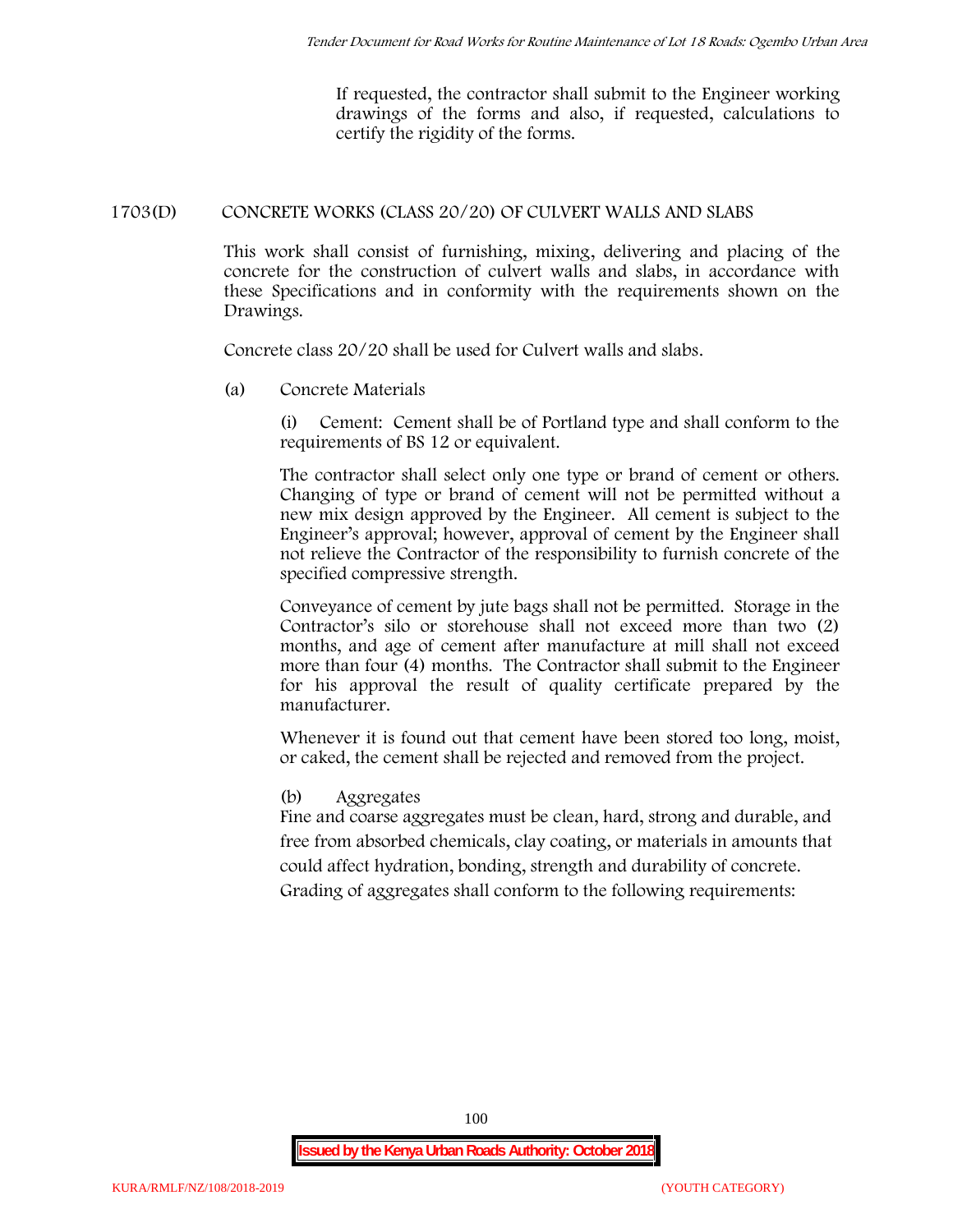# **(i) Grading of Fine Aggregates**

| <b>Sieve Size</b> | <b>Percentage by Weight Passing</b> |
|-------------------|-------------------------------------|
| 10<br>mm          | 100                                 |
| 5.<br>mm          | 89-100                              |
| $2.5$ mm          | $60 - 100$                          |
| $1.2$ mm          | $30 - 100$                          |
| $0.6$ mm          | $15 - 54$                           |
| $0.3$ mm          | $5 - 40$                            |
| $0.15 \text{ mm}$ | $0 - 15$                            |

# **(ii) Grading of Coarse Aggregates**

| Size     |                       |                           |    | of Amounts finer than each standard sieve percentage by |    |       |          |
|----------|-----------------------|---------------------------|----|---------------------------------------------------------|----|-------|----------|
| Coarse   | weight                |                           |    |                                                         |    |       |          |
| Aggregat | 40                    | 30                        | 25 | 20                                                      | 15 |       | 5        |
|          | 2.5                   |                           |    |                                                         |    |       |          |
|          | 100                   | $\widetilde{\phantom{m}}$ |    | $90 - 100$ -                                            |    | 30-69 | $0 - 10$ |
|          | $\tilde{\phantom{a}}$ |                           |    |                                                         |    |       |          |

Other requirements for aggregates are as follows:

# **(iii) Fine Aggregates**

| Fitness Modulus, AASHTO M-6                           | $: 2.3 - 3.1$         |
|-------------------------------------------------------|-----------------------|
| Sodium Sulphate Soundness, AASHTO T104: Max. 10% loss |                       |
| Content of Friable Particles AASHTO 112               | : Max $1\%$ by weight |
| Sand Equivalent, AASHTO T176                          | : Min. 75             |

**(iv) Coarse Aggregate**

| Abrasion, AASGTO T96                             | : Max. $405$ loss      |
|--------------------------------------------------|------------------------|
| Soft Fragment and shale, AASHTO M80              | : Max. $5\%$ by weight |
| Thin and elongated Pieces, AASHTO M80 : Max. 15% |                        |

**(v) Water**

All sources of water to be used with cement shall be approved by the Engineer. Water shall be free from injurious quantities of oil,

alkali, vegetable matter and salt as determined by the Engineer.

**(vi) Admixture**

Only admixture, which have been tested and approved in the site laboratory through trial mixing for design proportion shall be used. Before selection of admixture, the Contractor shall submit to the Engineer the specific information or guarantees prepared by the admixture supplier.

The contractor shall not exclude the admixture from concrete proportions.

**Concrete class 20/20**

101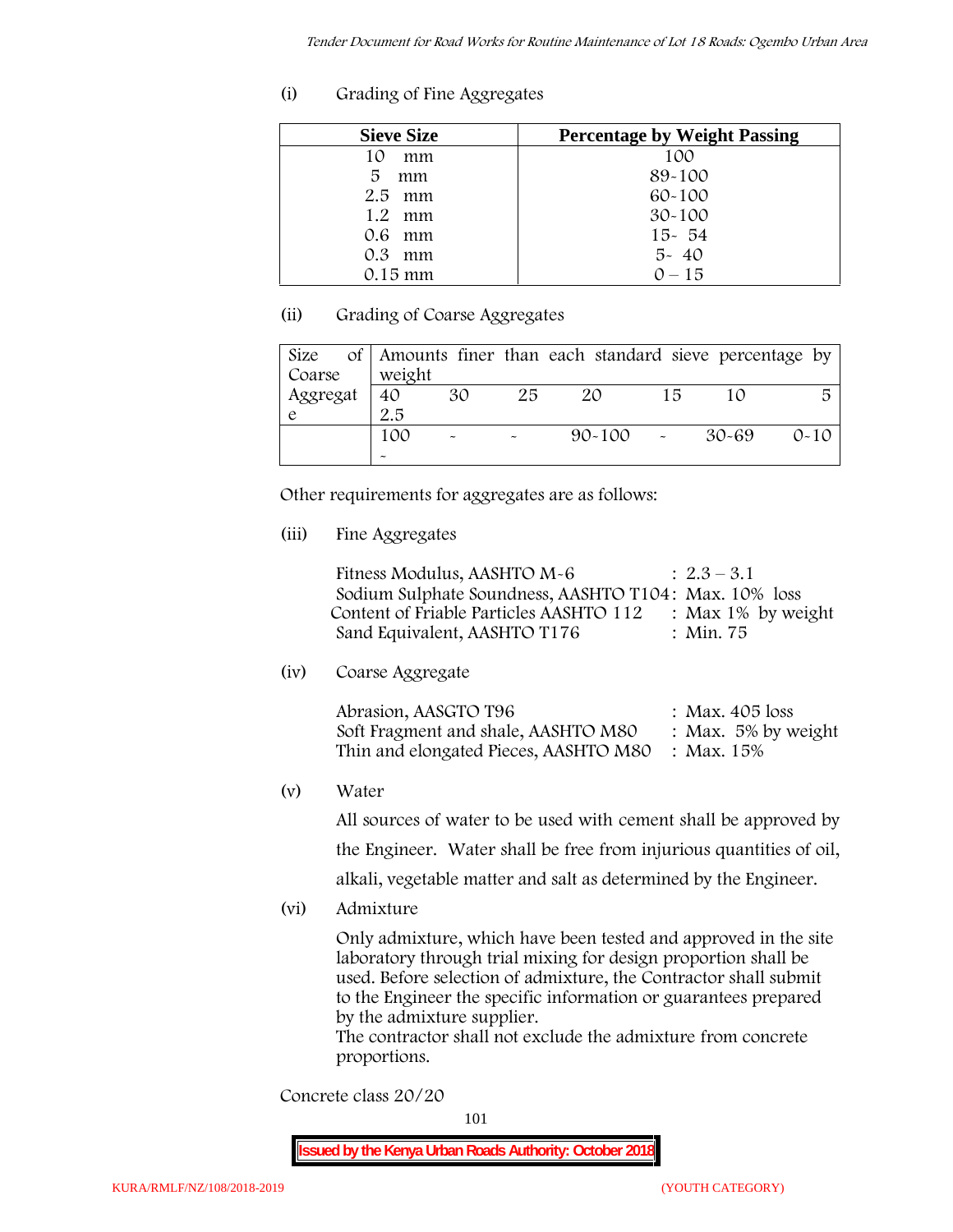Concrete class 20/20 shall be used for culvert walls and slabs. The requirements of Concrete class 20/20 are provided as follows unless otherwise the Engineer will designate any alteration.

Design compressive strength (28 days) : 20N/mm<sup>2</sup> Maximum size of coarse aggregates : 20mm Maximum water/cement ratio of 45% with slump of 80mm

(d) **Proportioning Concrete**

The Contractor shall consult with the Engineer as to mix proportions at least thirty (30) days prior to beginning the concrete work. The actual mix proportions of cement, aggregates, water and admixture shall be determined by the Contractor under supervision of the Engineer in the site laboratory.

The Contractor shall prepare the design proportions which has 120% of the strength requirement specified for the designated class of concrete.

No class of concrete shall be prepared or placed until its job-mix proportions have been approved by the Engineer.

- (e) **Concrete Work**
	- **(ii) Batching**

Batching shall be done by weight with accuracy of:

| Cement              | $\frac{1}{2}$ percent |
|---------------------|-----------------------|
| Aggregate           | $\frac{1}{2}$ percent |
| Water and Admixture | : 1 percent.          |

Equipment should be capable of measuring quantities within these tolerances for the smartest batch regularly used, as well as for larger batches.

The accuracy of batching equipment should be checked every month in the presence of the Engineer and adjusted when necessary.

**(iii) Mixing and delivery**

Slump of mixed concrete shall be checked and approved at an accuracy of +25mm against designated slump in these specifications.

**(iv) Concrete in hot weather**

No concrete shall be placed when the ambient air temperature is expected to exceed thirty three degrees celsius (330c) during placement operations).

102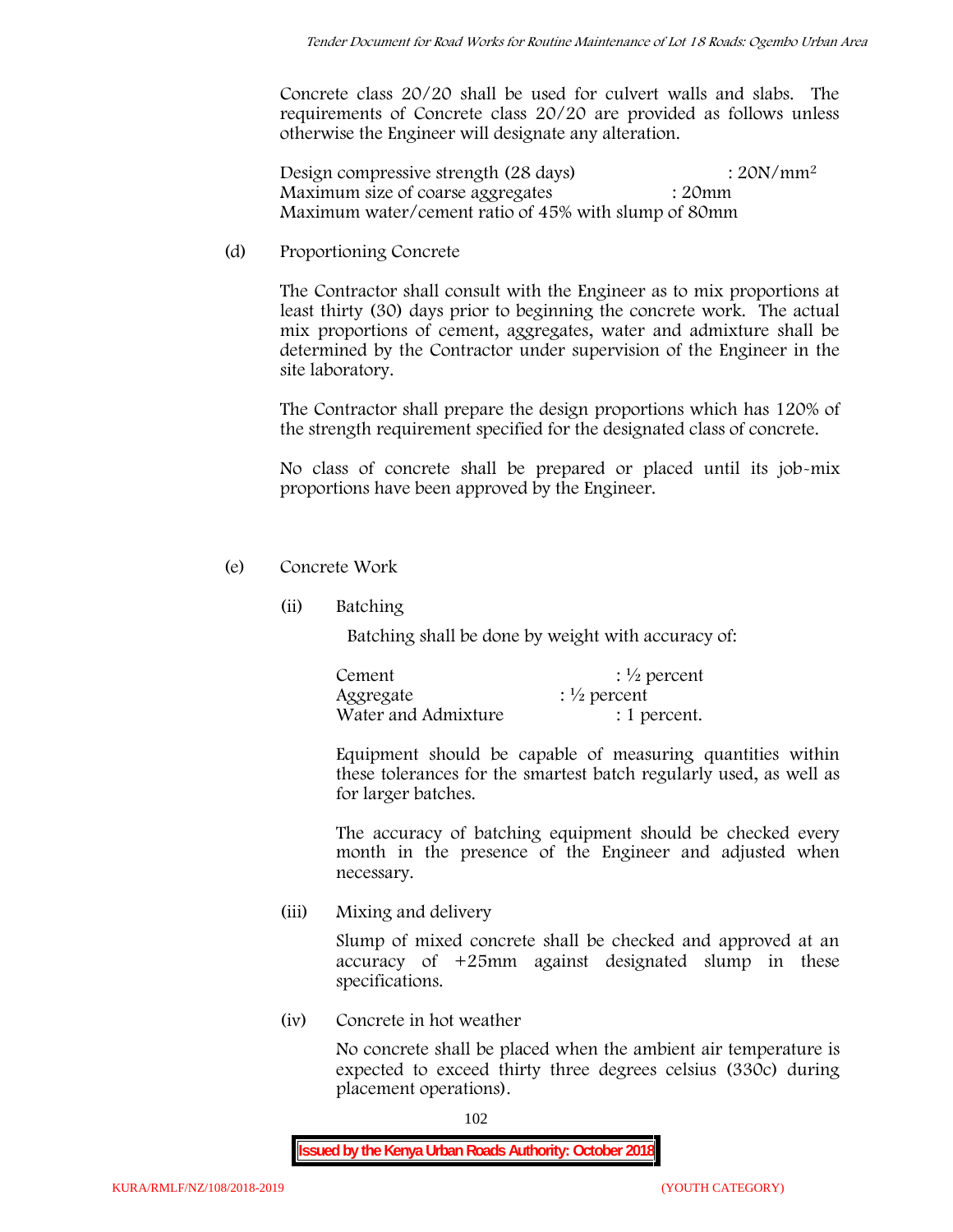*Tender Document for Road Works for Routine Maintenance of Lot 18 Roads: Ogembo Urban Area*

**(v) Concreting at night**

No concrete shall be mixed, placed or finished when natural light is insufficient, unless an adequate approved artificial lighting system is operated; such night work is subject to approval by the engineer.

**(vi) Placing**

In preparation of the placing of concrete, the interior space of forms shall be cleaned and approved by the engineer prior to placing concrete. All temporary members except tie bars to support forms shall be removed entirely from the forms and not buried in the concrete. The use of open and vertical chute shall not be permitted unless otherwise directed by the engineer.

The Contractor shall provide a sufficient number of vibrators to properly compact each batch immediately after it is placed in the forms.

(f) **Measurement and Payment**

Measurements for the Concrete Works Class 20/20 of culvert walls and slabs shall be made in cubic metres for the walls and slabs actually constructed, measured from their dimensions shown on the Drawings. Payment for the Concrete Works (Class 20/20) of culvert walls and slabs shall be the full compensation for furnishing all materials of the concrete mixing, delivering, placing and curing the concrete, equipment and tools, labour and other incidental necessary for the completion of the work in accordance with the Drawings and these Specifications and as directed by the Engineer.

### **SECTION 20 - ROAD FURNITURE**

### **2001 ROAD RESERVE BOUNDARY POSTS**

Road reserve boundary posts shall be provided as directed by the Engineer and in compliance with Standard Specification clause 2001. They shall be placed at 50m. intervals along the boundary of the road reserve.

#### **2003 EDGE MARKER POST**

Edge marker post shall be provided as directed by the Engineer and in compliance with Standard Specification clause clause 2003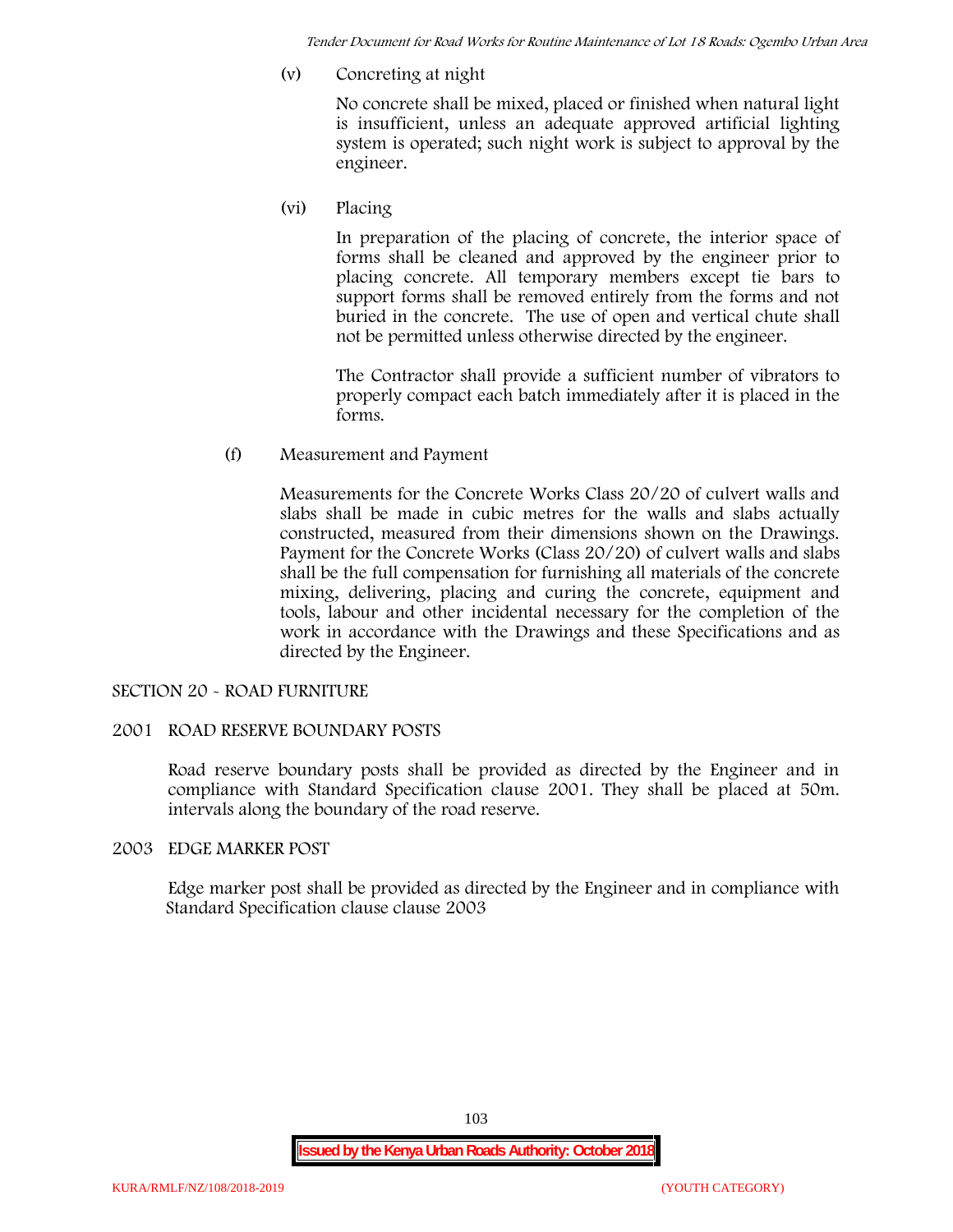#### **2004 PERMANENT ROAD SIGNS**

Permanent Road Signs shall be provided as directed by the Engineer and in compliance with the requirements of the "Manual for Traffic Signs in Kenya" Part II and standard Specification clause 2004.

#### **2004B EXISTING ROAD SIGNS**

Where directed by the Engineer, the Contractor shall take down road signs including all posts, nuts, bolts and fittings, and remove and dispose of the concrete foundation and backfill the post holes. The signs shall be stored as directed by the Engineer.

Measurement and payment for taking down road signs shall be made by the number of signs of any type and size taken down, cleaned and stored as directed.

#### **2005 ROAD MARKING**

Paint for road marking shall be internally reflectorised hot applied thermoplastic material in accordance with Clause 219 of the Standard Specification.

The rates inserted in the Bills of Quantities for road marking shall include for prior application of approved tack coat.

#### **2005A RAISED PAVEMENT MARKERS – ROAD STUDS**

#### **MATERIAL**

Road studs are moulded of acrylonitrile butadiene styrene (ABS) conforming to ASTM Specification D1788 – 68, class  $5 - 2 - 2$  shell filled with inert, thermosetting compound and filler. The lens portion of the marker of the marker is of optical menthly methacrylic.

#### **CONSTRUCTION**

The road studs shall be constructed of high impact ABS containing a multi-biconvex glass lens reflector system. It shall be of monolithic construction, and not less than 98.5. m2. The height of the marker shall not exceed 17mm and the underside shall contain a non-honeycomb base (flat).

#### **REQUIREMENTS**

The markers shall conform to the following requirements

**Colour**

Shall be white, yellow or red as specified and the Retro – reflectance values should conform to the testing procedures of ASTME 809.

#### **Impact Resistance**

The market shall not crack or break when tested using a 1000**-**gram weight from a height of 1 metre. (ASTM D 2444) or BS 3900 Part E3.

### **Resistance to Water Penetration**

104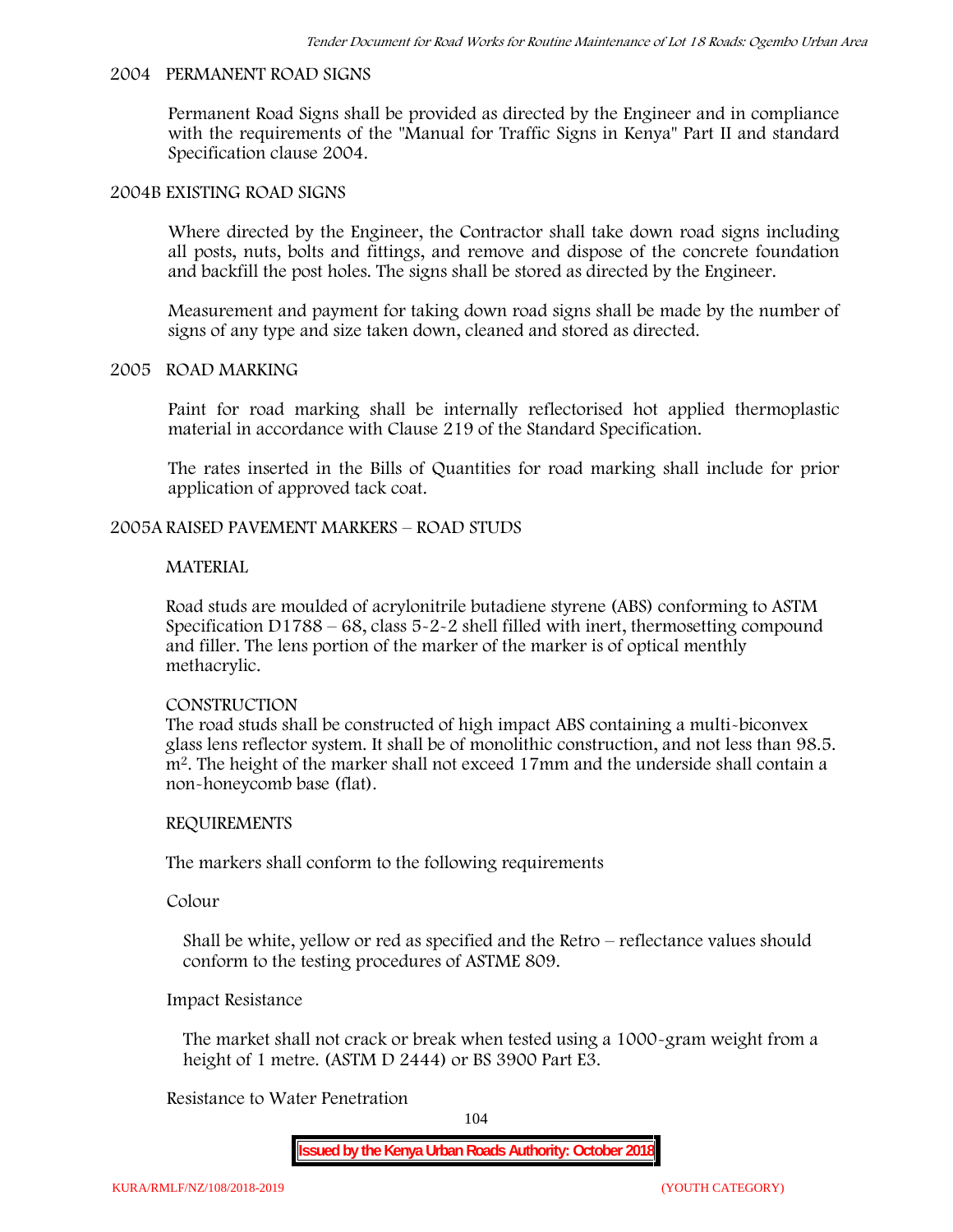Shall not have water penetration behind the lens after submerged in a water bath at 70 + 50 oF for 10 minutes. And it should still meet the reflectance Requirement. BS 998.

**Heat Resistance**

Shall comply with the initial brightness as per BS 873 Part IV of 1978

**Night Visibility**

The marker shall be bright as per BS 873 Part IV of 1978

**Compression Resistance**

There shall be no cracking sound at a pressure lower than 25 tones as per BS 873 Part IV of 1978.

**Corrosion Resistance**

After immersing a sample of Road stud in a solution containing 30g/1 of sodium chloride for 30 days, there shall not be any signs of corrosion **-**(BS998).

**NOTE**: These markers are intended for application directly to pavement surfaces and are compatible with raised pavement makers. These adhesives should be of high quality and tested for conformance to customer requirements.

#### **ADHESIVES**

They shall be of Resin Type–Epoxy of 2 different components part 1 and 2 i.e Adhesive and Reactor without any volatile solvents in both.

| Pot life:             | not less than 20 minutes at 20 $\degree$ C  |
|-----------------------|---------------------------------------------|
| Rotational cure time: | between 20 and 30 minutes at 20 $\degree$ C |
| Hard cure:            | Between 40 and 60 minutes at 20 $\degree$ C |

### **APPLICATION INSTRUCTION**

**Preparation of Pavements**

Make sure that the road surface is absolutely dry and free of oil and grease**.**

**Mixing of Adhesive**

Pour component B into the container of component A. Stir mixture by hand with a wooden or metal stick until uniform Grey Tint without a striae is obtained.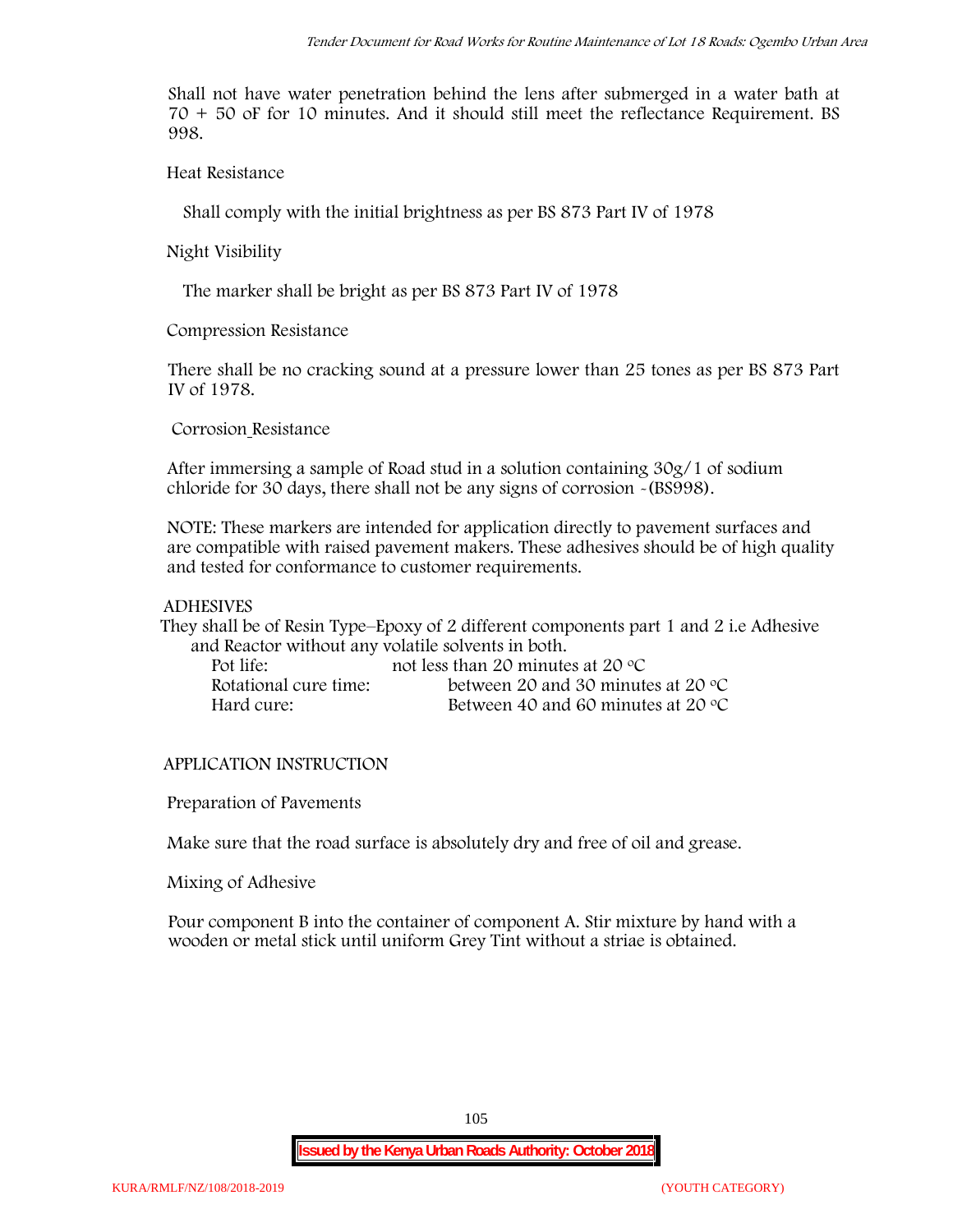#### **Installation**

Pour the mixture on to the underside of the road stud. Then place the road stud firmly on the road surface. Adhesive should stand out for about 5mm to 10 mm over the edges of the stud.

**Protection from the Traffic**

Protect studs from traffic for 2 hours until the adhesive has properly hardened. Try by touching the adhesive.

**NUMBER OF STUDS NEEDED FOR LABORATORY TESTS.**

In order to approve a particular type of road stud, 4 sample road studs of each colour shall be submitted.

### **2006 GUARDRAILS**

Contrary to the Standard Specification, guardrail posts shall be concrete 200 mm diameter set vertically at least 1.2m into the shoulder as directed by the Engineer. Spacer blocks shall also be made of concrete.

Beams for guardrails shall be "Armco Flexbeam" or similar obtained from a manufacturer approved by the Engineer.

### **2007 KERBS**

a) **Vertical Joints**

Vertical joints between adjacent Kerbs shall not be greater than 5 mm in width and shall be filled with a mortar consisting of 1:3 cement: sand by volume.

### b) **Transition between flush and raised kerbs**

The transition between flush and raised kerbs (e.g. at bus bays) shall be termed as ramped kerbs. The transition between flush and raised kerbs shall occur within a length of 2.0 m.

### **2008 KILOMETRE MARKER POSTS**

Kilometre marker posts shall be provided as directed by the Engineer and in compliance with Standard Specification clause 2008.

### **2009 RUMBLE STRIPS**

Where directed by the Engineer, the Contractor shall provide, place, trim, shape and compact to line and level asphalt concrete rumble strips on the finished shoulders. This shall be done to the satisfaction of the Engineer

# **2011 MEASUREMENT AND PAYMENT**

106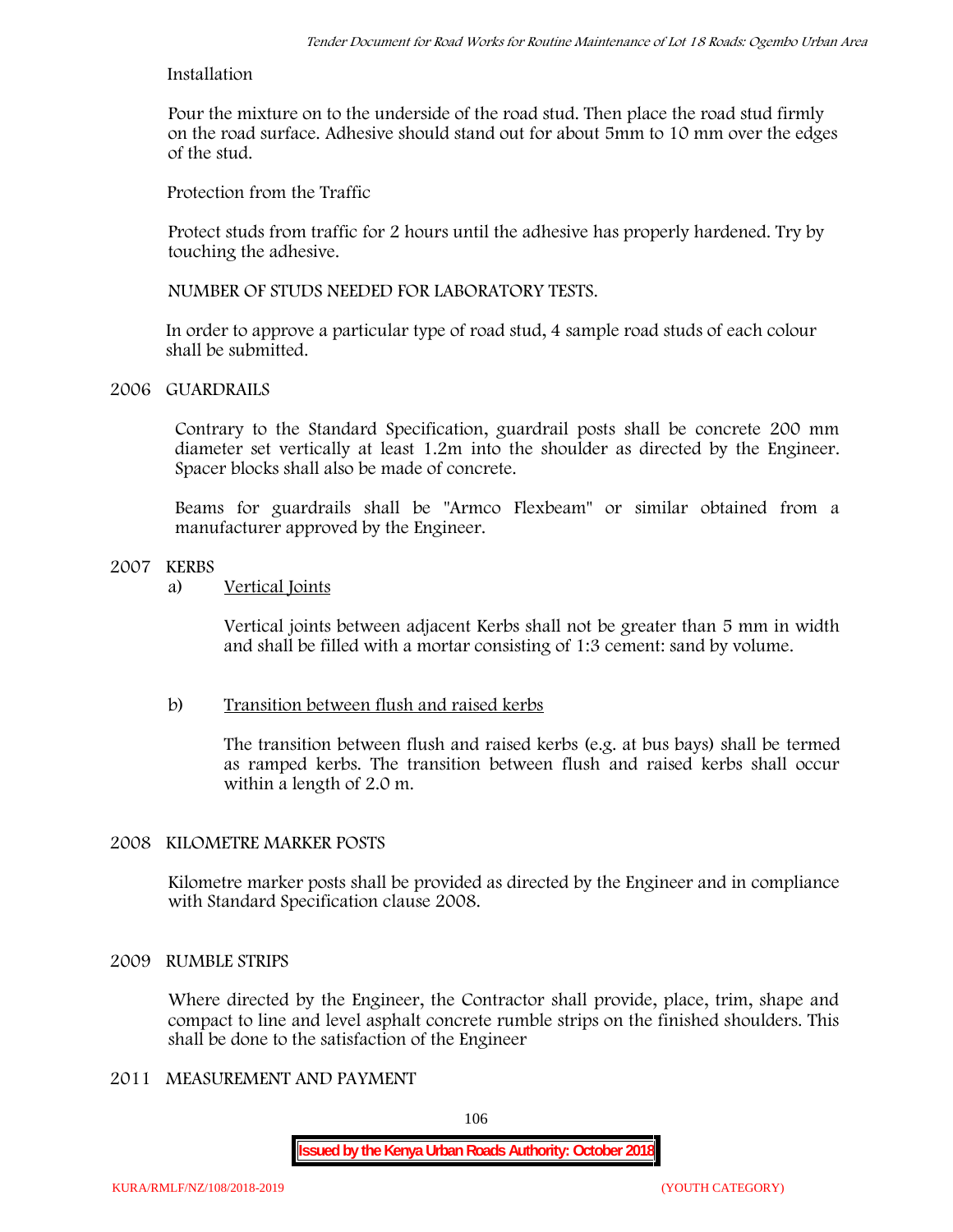#### **Road reserve boundary posts**

Road reserve boundary posts shall be measured by the number erected

### **Permanent road signs**

Permanent road signs shall be measured by the number of each particular size erected.

#### **Road marking**

Road markings in yellow or white material shall be measured in square metres calculated as the plan area painted.

### **Road Studs**

Road studs shall be measured by the number of each particular size erected.

#### **Guardrail**

Guardrail shall be measured by the metre as the length of the guardrail constructed.

**Kerbs**

Kerbs shall be measured by the metre as the length of kerb constructed

## **SECTION 22-DAYWORKS**

### **2202 MEASUREMENTS AND PAYMENT**

(a) Plant

Where items of major plant listed in the schedule of Day works are specified by type (e.g. Concrete mixer etc.) the power rating if such items of plant are provided by the Contractor shall not be lower than the power ratings of such plant manufactured within the last two years prior to the date of BID. Any item of major plant employed upon Dayworks that has a power rating lower than specified above shall be paid for at rates lower than those in the schedule of Dayworks. The reduction in the rate payable shall be in proportion to the reduction in power rating below that specified above.

#### **SECTION 23: CONCRETE PAVING BLOCKS**

This works shall consist of providing, laying and fixing of concrete paving blocks and concrete paving slabs on a sand base on the driveway and walkways and other areas as directed by the Engineer.

### **a. Concrete Paving Blocks**

The paving blocks shall be of type S of any shape fitting within a 295 mm square coordinating space and a work size thickness of at least 30 mm. The blocks shall confirm to the requirements of BS 6717:Pt. 1:1986 or Kenya standard equivalent.

The laying shall be broken at intervals of 50 m by concrete ribs of class 25 concrete.

107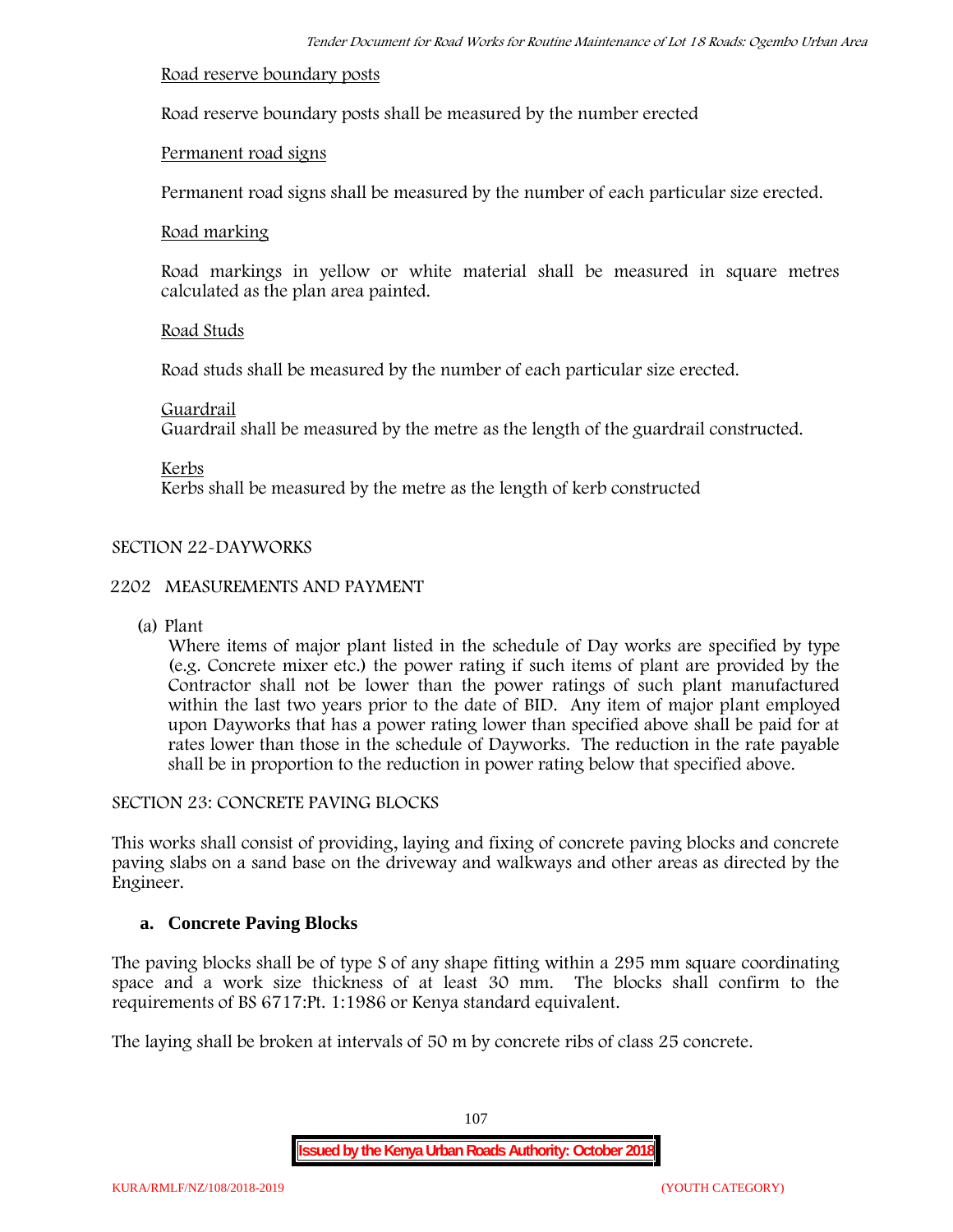The blocks shall be laid on a 40 mm minimum sand base whose specifications are as in section (b) of this specification.

#### **b. Sand For Sand Base**

Sand used as bedding for paving blocks and slabs shall be natural sand either pit or river sand. The grading shall conform and be parallel as much as possible to  $KSO2 - 95$  Parts 1 &2: 1984 for zones 1,2 or 3. The other requirements shall be as specified in section 1703 (c ) of Standard Specifications.

#### **c. Measurement and Payment**

Payment for paving blocks and paving slabs shall be by square metre laid. The rate quoted would include the cost of haulage to site of the blocks, slabs and sand, as no extra payment shall be made for haulage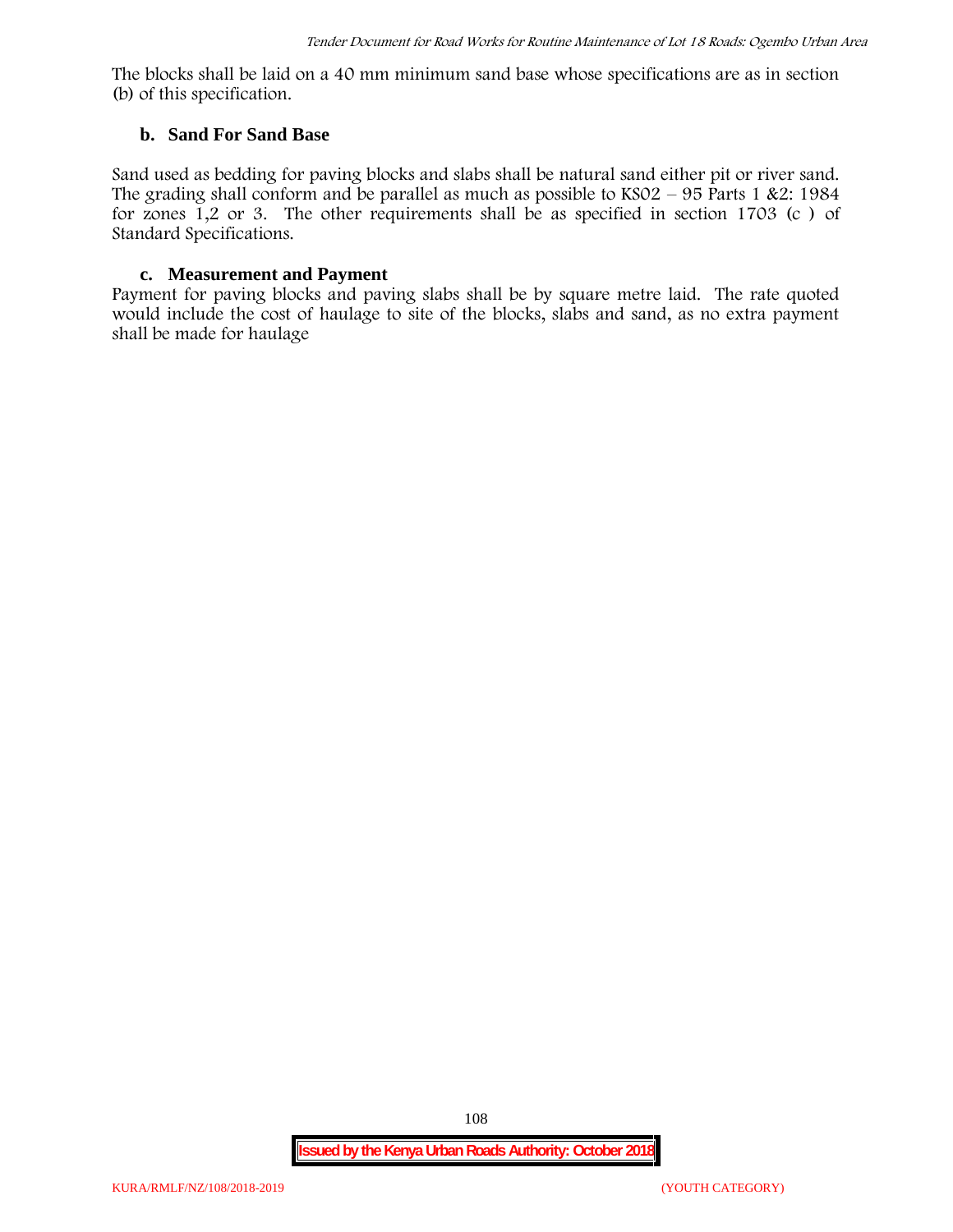**SECTION VI: SUPERVISION AND CONTRACT EVALUATION MANUAL 2012**

The Manual refers to the Ministry of Roads 'Supervision and Contract evaluation Manual for Road Maintenance Works 2012.

**Issued by the Kenya Urban Roads Authority: October 2018**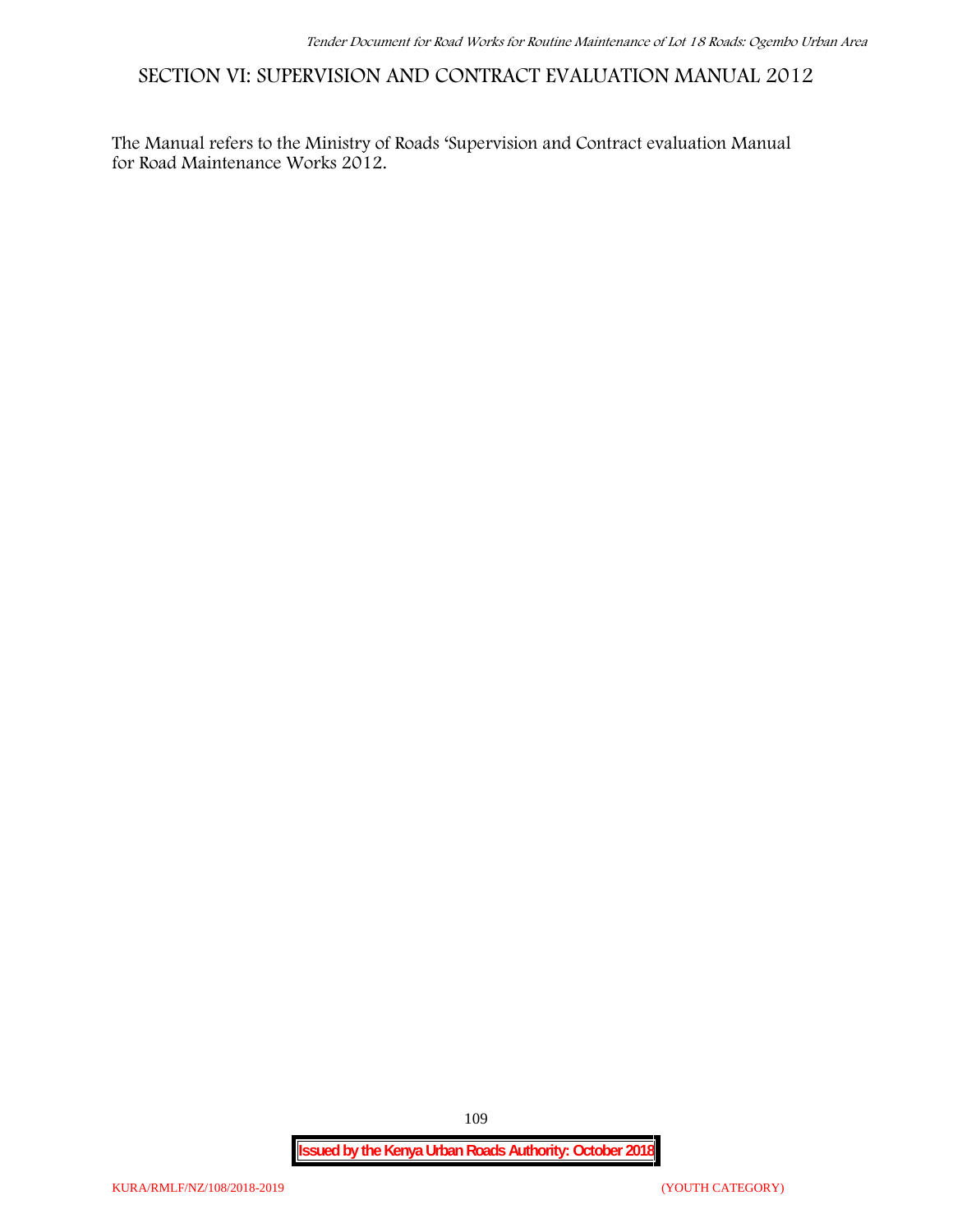#### **SECTION VII: DRAWINGS**

The bidder shall provide design drawings on A3 sheets including plan and profile, typical cross-sections, layouts and standard drawings, setting out data and design reports which should include design standards used and key project features as described in section 14.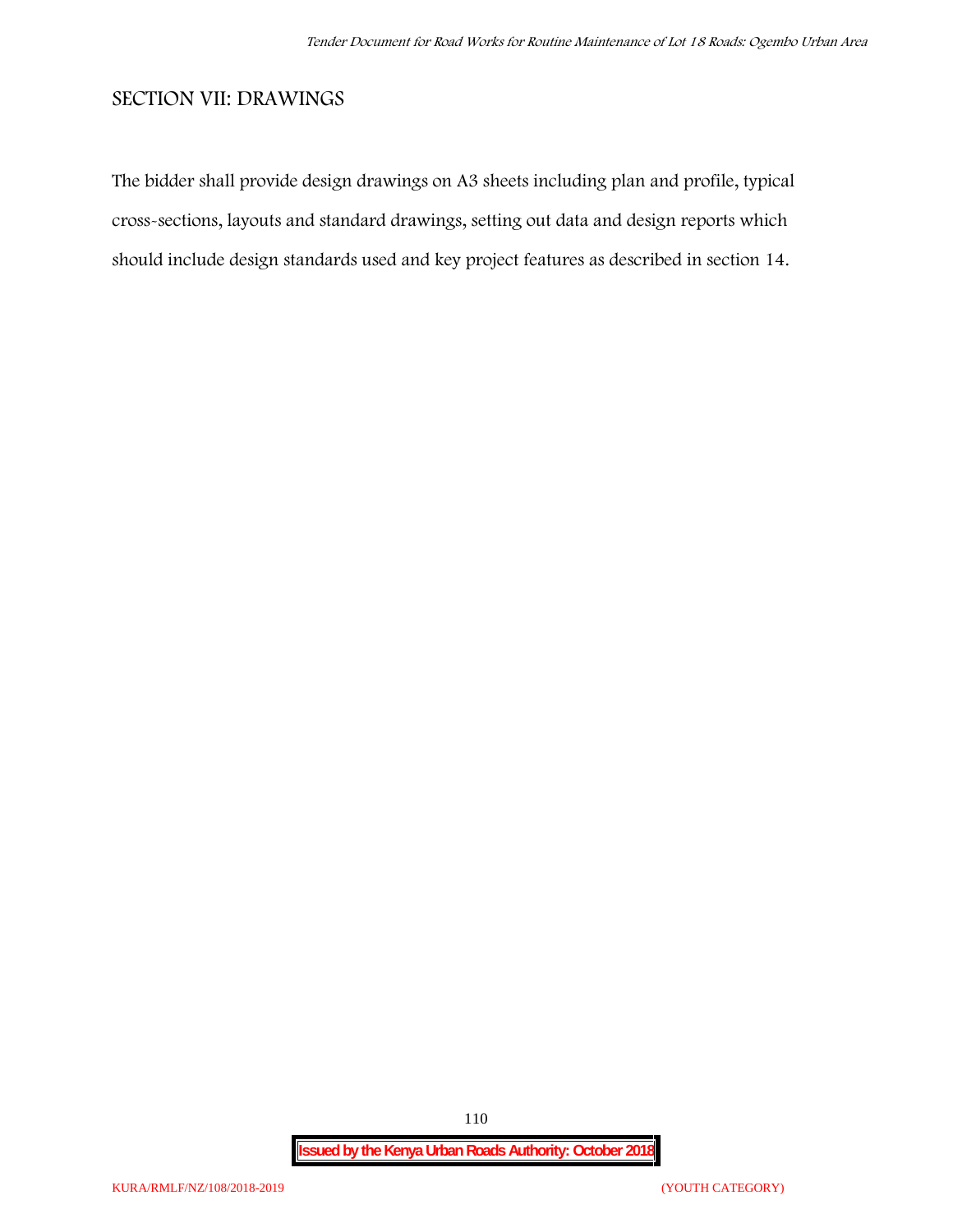## **SECTION VIII: ROAD MAINTENANCE MANUAL**

The Manual refers to the Ministry of Roads 'Road Maintenance Manual, May 2010 Edition'.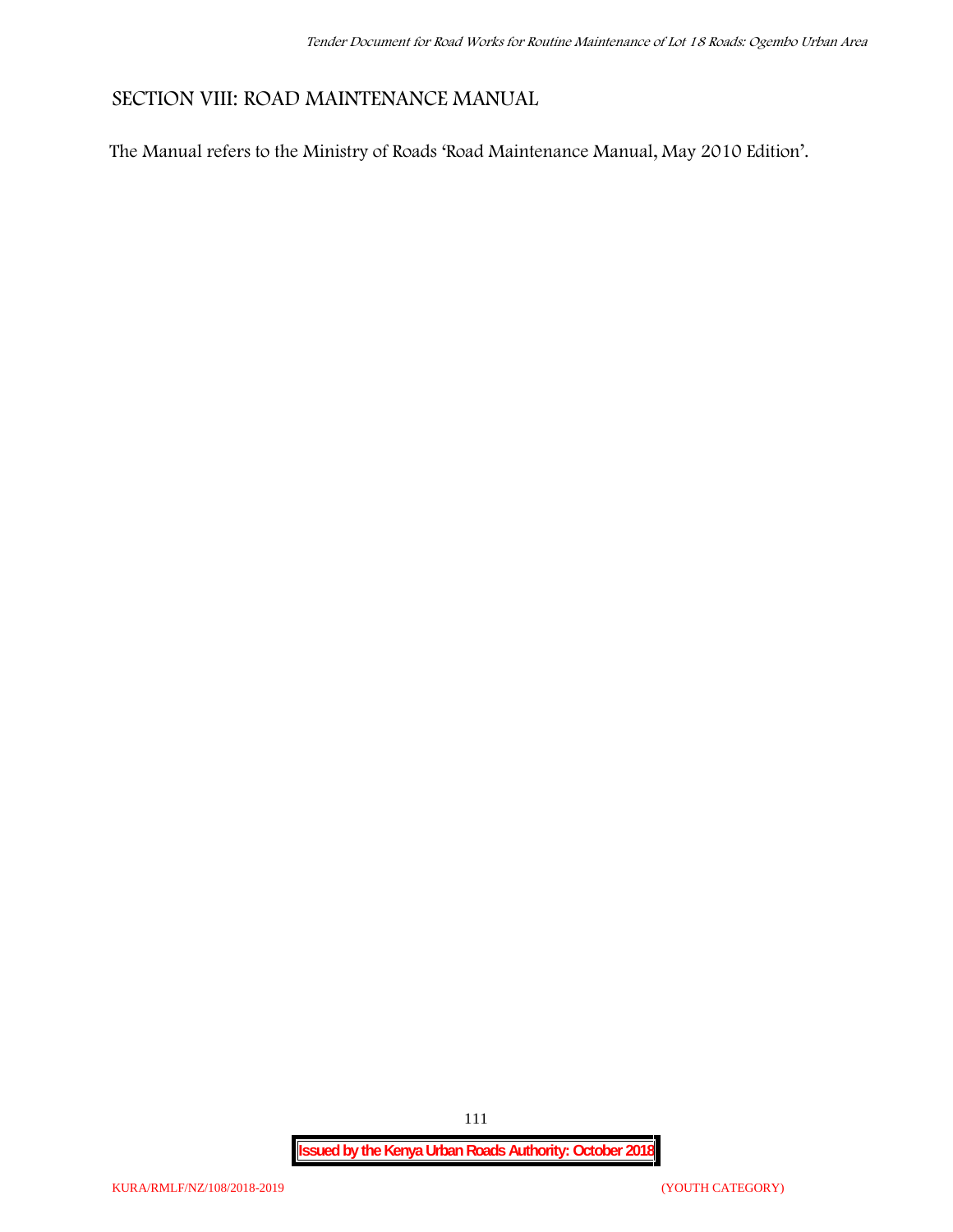## **SECTION IX: BILLS OF QUANTITIES**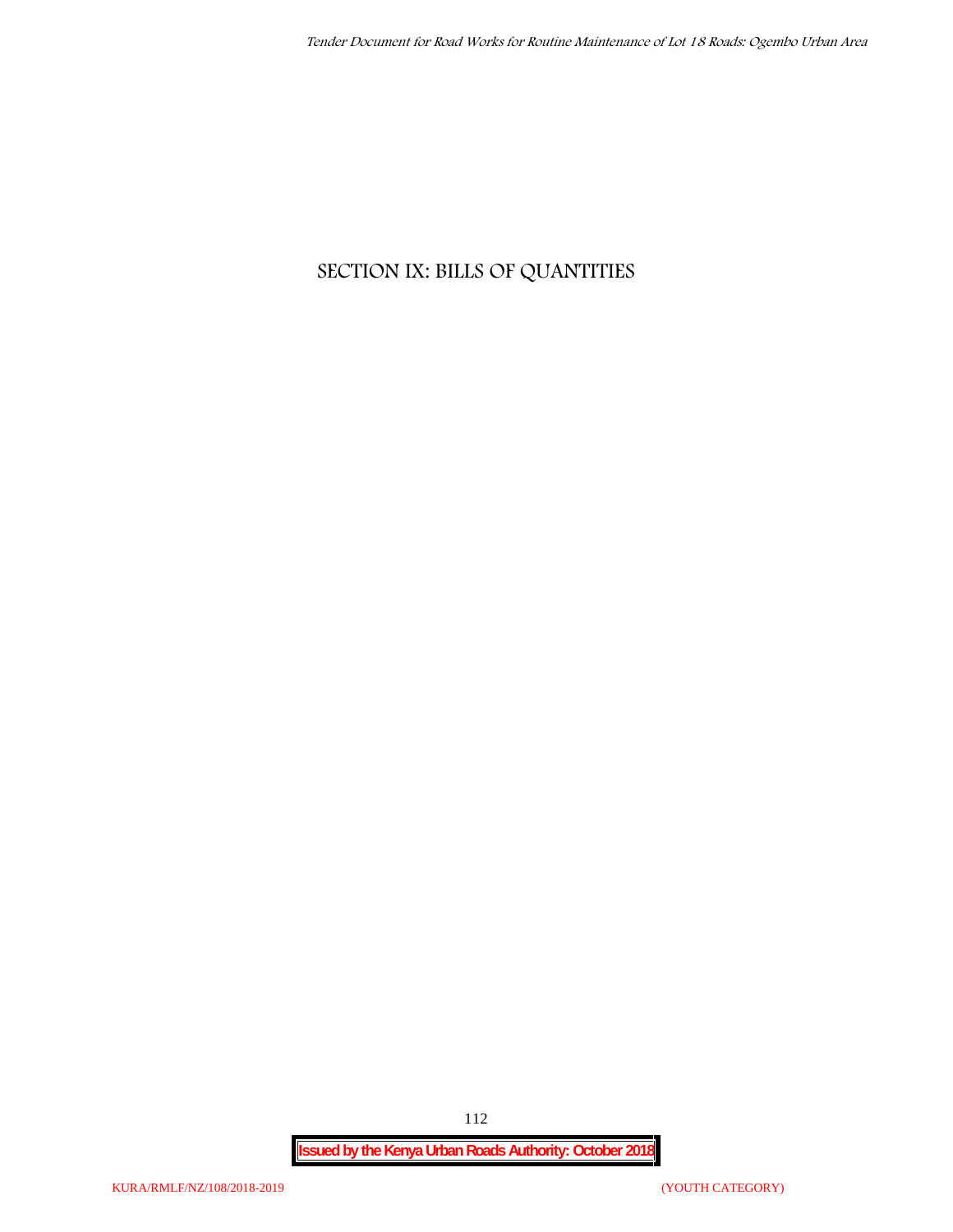#### **PREAMBLE TO BILL OF QUANTITIES**

- 1. The Bills of Quantities forms part of the Contract Documents and are to be read in conjunction with the Instructions to Bidders, Conditions of Contract Parts I and II, Specifications and Drawings.
- 2. The brief description of the items in the Bills of Quantities is purely for the purpose of identification, and in no way modifies or supersedes the detailed descriptions given in the conditions of Contract and Specifications for the full direction and description of work and materials.
- 3. The Quantities set forth in the Bills of Quantities are estimated, representing substantially the work to be carried out, and are given to provide a common basis for bidding and comparing of Bids. There is no guarantee to the Contractor that he will be required to carry out all the quantities of work indicated under any one particular item or group of items in the Bill of Quantities. The basis of payment shall be the Contractor's rates and the quantities of work actually done in fulfilment of his obligation under the Contract.
- 4. The prices and rates inserted in the Bills of Quantities will be used for valuing the work executed, and the Engineer will only measure the whole of the works executed in accordance with this Contract.
- 5. The rates inserted in any road in the tender shall apply to other roads within the same lot upon written instructions to be issued by the Engineer or his representative during execution of works and shall be used only to pay for activities of similar description and nature which may not have been included in the Bills of Quantities for that road.
- 6. A price or rate shall be entered in ink against every item in the Bills of Quantities with the exception of items that already have Provisional sums affixed thereto. The bidders are reminded that no "nil" or "included" rates or "lump-sum" discounts will be accepted. The rates for various items should include discounts if any. Bidders who fail to comply will be disqualified.
- 7. Provisional sums (including Dayworks) in the Bills of Quantities shall be expended in whole or in part at the discretion of the Engineer or his representative.
- 8. Where there are no quantities against the line item especially on dayworks, the bidder shall only fill his rates
- 9. Quantified instructions shall be extracted from the main BOQ for purposes of part implementation of the works and interim measurements/payments shall be based on the quantified instructions read together with the bills of quantities.

The price and rates entered in the Bills of Quantities shall, except insofar as it is otherwise provided under the Contract, include all Constructional plant to be used, labour, insurance, supervision, compliance testing, materials, erection, maintenance of works, overheads and profits, taxes and duties together with all general risks, liabilities and obligations set out or implied in the Contract, transport, electricity and telephones, water, use and replenishment of all consumables, including those required under the contract by the Engineer and his staff.

Errors in the pricing of the Bills of Quantities will be corrected in accordance with Clause (29) of instructions to bidders.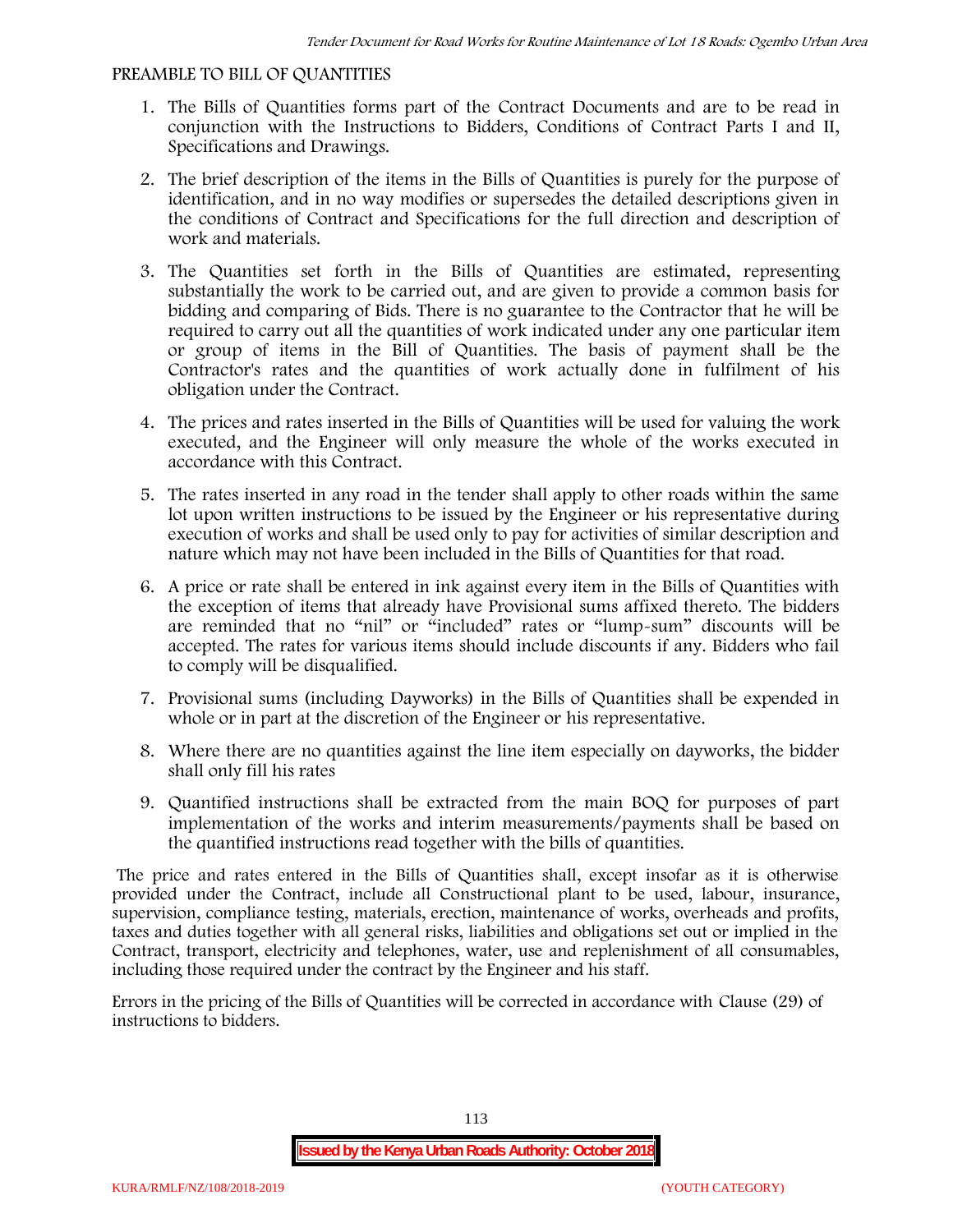**Bill**

#### **Contract Name ROUTINE MAINTENANCE OF LOT 18 ROADS (KISII URBAN AREA) Nyanza BILL OF QUANTITIES 2018-2019 Activity Group Title Road Code UCB22-Kisii Section Name Ogembo-Bochi -Sameta lodge (3.2KM)**

| Bill<br>No.    | <b>ITEM CODE</b> | <b>DESCRIPTION</b>                                                                          | Quantity   | <b>UNIT</b> | Unit<br><b>Bid</b><br><b>RATE</b><br>(KShs) | Item<br>Cost<br>without<br><b>VAT</b><br>(KSHs) |
|----------------|------------------|---------------------------------------------------------------------------------------------|------------|-------------|---------------------------------------------|-------------------------------------------------|
| $\mathbf{1}$   | 01-80-010        | Allow a prime cost of sum for<br>material testing as directed by<br>the Engineer            | 5,000.00   | PC SUM      | 1.00                                        |                                                 |
| 1              | $01 - 80 - 011$  | Extra over item 01-80-010 for<br>contractors overheads and<br>profits                       | 5,000.00   | $\%$        |                                             |                                                 |
| $\mathbf{1}$   | 01-80-026        | Allow a prime cost sum for the<br>REs miscellaneuos account                                 | 15,000.00  | PC SUM      | 1.00                                        |                                                 |
| $\mathbf{1}$   | 01-80-027        | Extra over 01-80-026 for<br>profits and overheads                                           | 15,000.00  | $\%$        |                                             |                                                 |
| 1              | 01-80-030a       | Prime cost sum for payment of<br>allowances for Engineer's site<br>staff (Permanent staff)  | 100,000.00 | PC SUM      | 1.00                                        |                                                 |
| 1              | 01-80-030b       | Extra Over on Item 01-80-030a<br>for the Contractor's Overheads<br>and Profit.              | 100,000.00 | $\%$        |                                             |                                                 |
| 1              | 01-80-030        | Allow a prime cost for<br>attendance to the RE,s<br>supervisory staff including<br>overtime | 100,000.00 | PC SUM      | 1.00                                        |                                                 |
| $\mathbf{1}$   | 01-80-031        | Include percentage of PC sum in<br>item 01-80-030 for contractors<br>overhead and profit    | 100,000.00 | $\%$        |                                             |                                                 |
| $\overline{4}$ | 04-50-004        | Light bush clearing                                                                         | 12,800.00  | Sq.Metres   |                                             |                                                 |
| 8              | 08-50-005        | Ditch/Mitre drain excavation                                                                | 90.00      | Cub.Metres  |                                             |                                                 |
| 8              | 08-50-034        | Desilt and clean existing<br>culverts to free flowing<br>condition                          | 60.00      | Metres      |                                             |                                                 |
| 8              | 08-60-030        | Excavate for pipe culverts in soft<br>material                                              | 36.00      | Cub.Metres  |                                             |                                                 |
| 8              | 08-60-033        | Provide, lay and join 600mm<br>inner dia concrete pipes                                     | 24.00      | Metres      |                                             |                                                 |
| 8              | 08-60-035        | Concrete class 15/20 for bed<br>and sorrounds and haunches                                  | 12.00      | Cub.Metres  |                                             |                                                 |
| 8              | 08-60-036        | Concrete class 25/20 for apron,<br>wingwalls and headwalls                                  | 8.00       | Cub.Metres  |                                             |                                                 |
| 8              | 08-60-037        | Provide and place A 142fabric                                                               |            | Sq.Metres   |                                             |                                                 |

114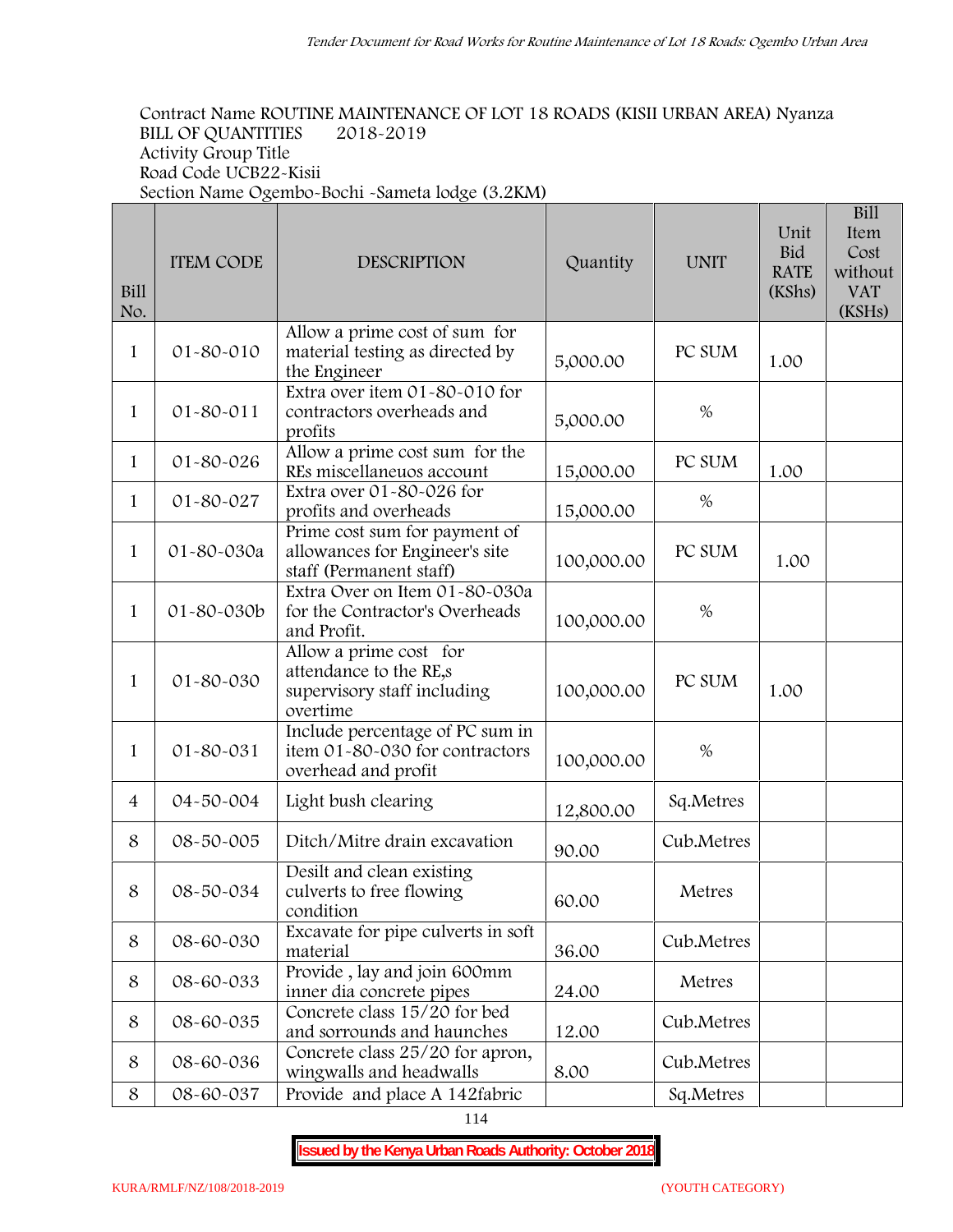*Tender Document for Road Works for Routine Maintenance of Lot 18 Roads: Ogembo Urban Area*

|    |           | mesh reinforcement fabric                                                                                         | 56.00     |                |
|----|-----------|-------------------------------------------------------------------------------------------------------------------|-----------|----------------|
| 10 | 10-50-003 | Light Grading of Carriageway<br>including slopes and ditches                                                      | 22,400.00 | Sq.Metres      |
| 10 | 10-60-003 | Provide gravel wearing course-<br>excavation, free haul, spread,<br>water and compact gravel to<br>specifications | 520.00    | Cub.Metres     |
| 22 | 22-50-002 | Unskilled Labour                                                                                                  | 50.00     | Person<br>days |
|    |           |                                                                                                                   |           |                |
|    |           | Sub Total                                                                                                         |           |                |
|    |           | VAT @ 16%                                                                                                         |           |                |
|    |           | Total taken to Summary                                                                                            |           |                |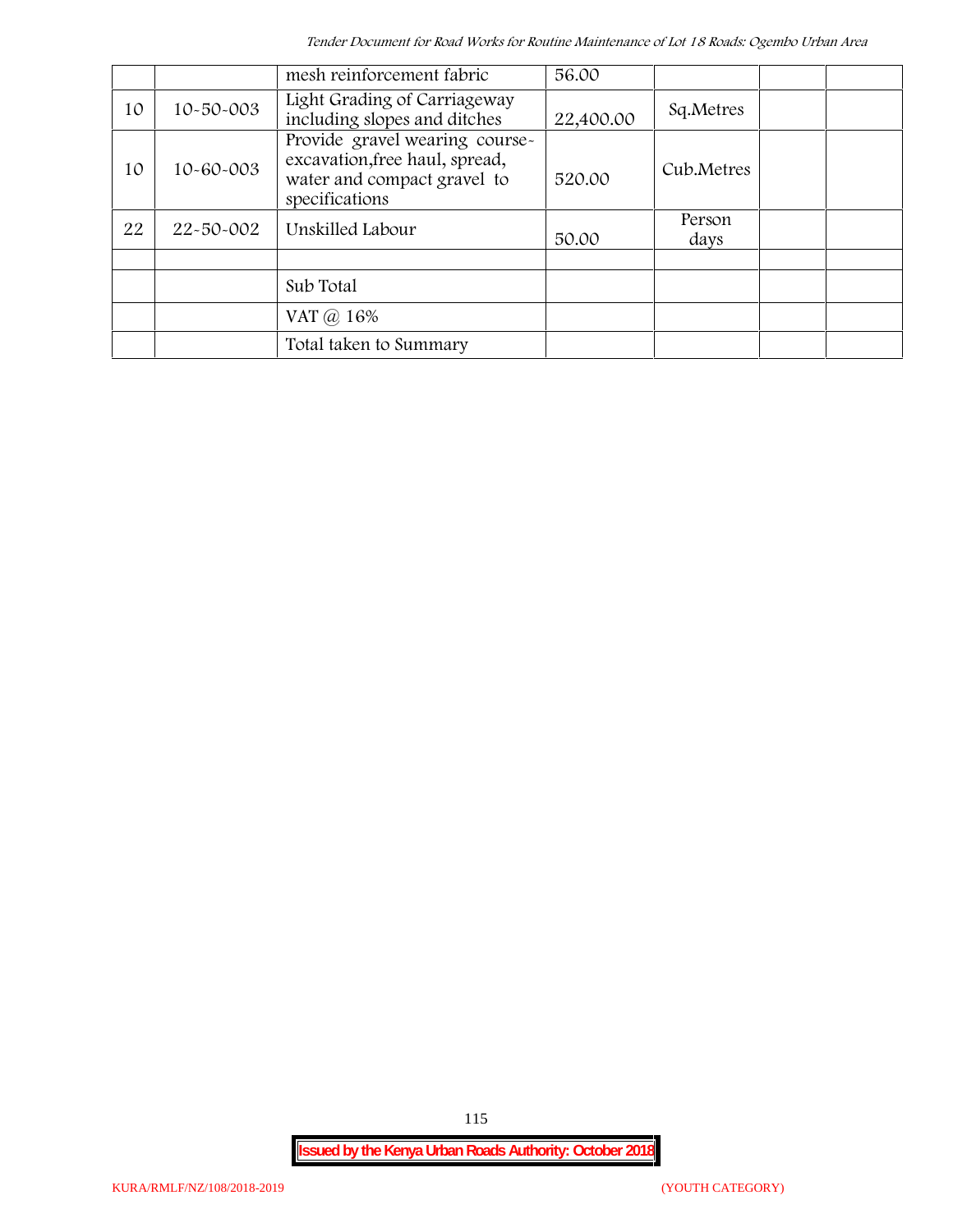**Contract Name ROUTINE MAINTENANCE OF LOT 18 ROADS (KISII URBAN AREA) Nyanza BILL OF QUANTITIES 2018-2019 Activity Group Title Road Code UCB 20-Kisii Section Name Ogembo-Nyamiobo-Tendere-Tea factory (2.3KM) Bill Item**

| Bill<br>No.    | <b>ITEM CODE</b> | <b>DESCRIPTION</b>                                                                          | Quantity  | <b>UNIT</b> | Unit<br><b>Bid</b><br><b>RATE</b><br>(KShs) | <b>DIII HEIII</b><br>Cost<br>without<br><b>VAT</b><br>(KSHs) |
|----------------|------------------|---------------------------------------------------------------------------------------------|-----------|-------------|---------------------------------------------|--------------------------------------------------------------|
| $\mathbf{1}$   | 01-80-010        | Allow a prime cost of sum<br>for material testing as<br>directed by the Engineer            | 5,000.00  | PC SUM      | 1.00                                        |                                                              |
| 1              | $01 - 80 - 011$  | Extra over item 01-80-010<br>for contractors overheads<br>and profits                       | 5,000.00  | $\%$        |                                             |                                                              |
| 1              | 01-80-026        | Allow a prime cost sum for<br>the REs miscellaneuos<br>account                              | 10,000.00 | PC SUM      | 1.00                                        |                                                              |
| $\mathbf{1}$   | 01-80-027        | Extra over 01-80-026 for<br>profits and overheads                                           | 10,000.00 | %           |                                             |                                                              |
| $\mathbf{1}$   | 01-80-030a       | Prime cost sum for payment<br>of allowances for Engineer's<br>site staff (Permanent staff)  | 50,000.00 | PC SUM      | 1.00                                        |                                                              |
| $\mathbf{1}$   | 01-80-030b       | Extra Over on Item 01-80-<br>030a for the Contractor's<br>Overheads and Profit.             | 50,000.00 | %           |                                             |                                                              |
| $\mathbf{1}$   | 01-80-030        | Allow a prime cost for<br>attendance to the RE,s<br>supervisory staff including<br>overtime | 50,000.00 | PC SUM      | 1.00                                        |                                                              |
| $\mathbf{1}$   | 01-80-031        | Include percentage of PC<br>sum in item 01-80-030 for<br>contractors overhead and<br>profit | 50,000.00 | $\%$        |                                             |                                                              |
| $\overline{4}$ | 04-50-004        | Light bush clearing                                                                         | 10,000.00 | Sq.Metres   |                                             |                                                              |
| 8              | 08-50-005        | Ditch/Mitre drain<br>excavation                                                             | 80.00     | Cub.Metres  |                                             |                                                              |
| 8              | 08-50-006        | Drain cleaning                                                                              | 400.00    | Metres      |                                             |                                                              |
| 8              | 08-50-034        | Desilt and clean existing<br>culverts to free flowing<br>condition                          | 36.00     | Metres      |                                             |                                                              |
| 8              | 08-60-030        | Excavate for pipe culverts in<br>soft material                                              | 27.00     | Cub.Metres  |                                             |                                                              |
| 8              | 08-60-033        | Provide, lay and join<br>600mm inner dia concrete<br>pipes                                  | 18.00     | Metres      |                                             |                                                              |
| 8              | 08-60-035        | Concrete class 15/20 for bed<br>and sorrounds and haunches                                  | 9.00      | Cub.Metres  |                                             |                                                              |

116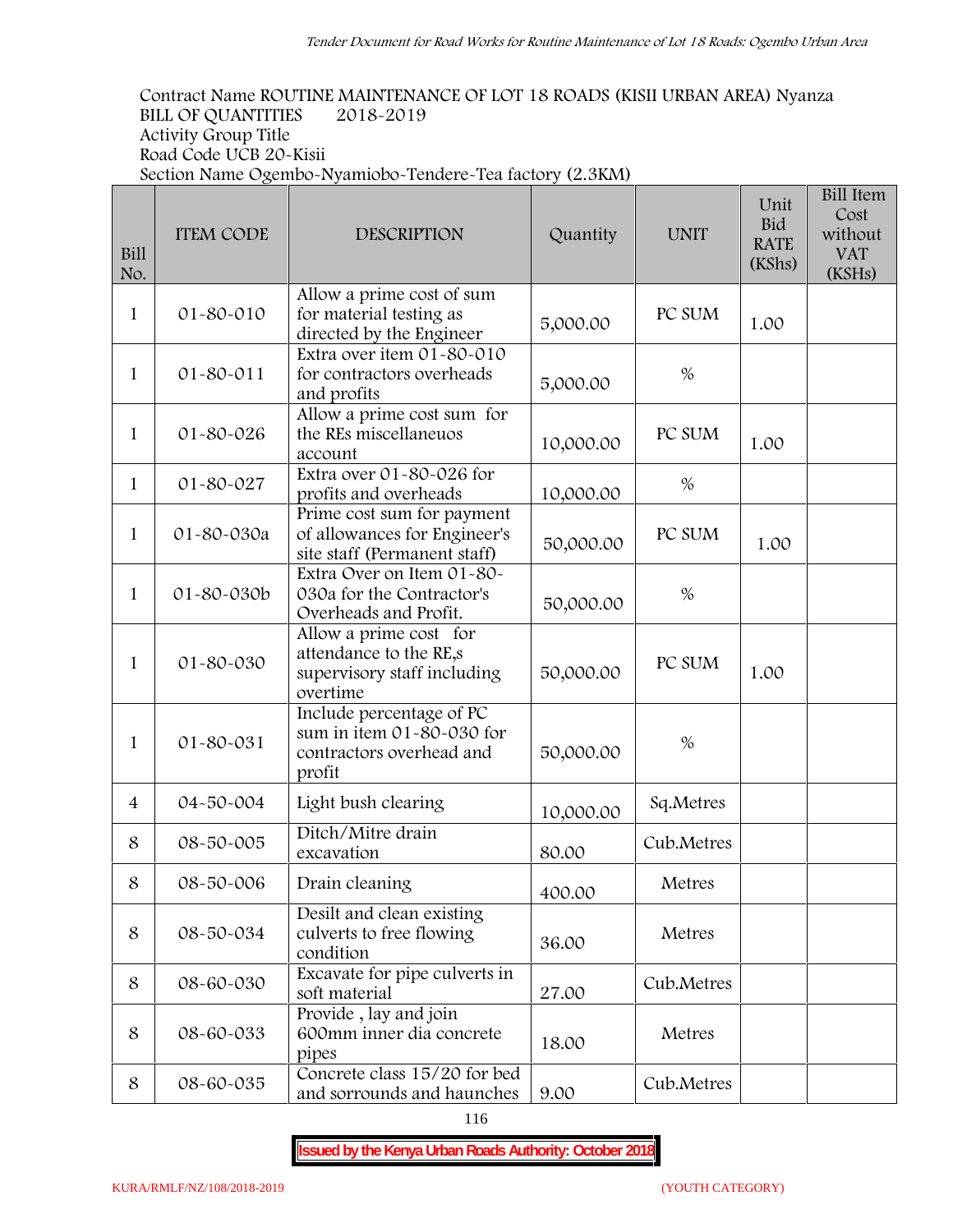| 8  | 08-60-036       | Concrete class 25/20 for<br>apron, wingwalls and<br>headwalls                                                    | 6.00      | Cub.Metres |  |
|----|-----------------|------------------------------------------------------------------------------------------------------------------|-----------|------------|--|
| 8  | 08-60-037       | Provide and place A142<br>fabric mesh reinforcement<br>fabric                                                    | 42.00     | Sq.Metres  |  |
| 10 | $10 - 50 - 003$ | Light Grading of<br>Carriageway including<br>slopes and ditches                                                  | 18,400.00 | Sq.Metres  |  |
| 10 | 10-60-003       | Provide gravel wearing<br>course-excavation, free haul,<br>spread, water and compact<br>gravel to specifications | 380.00    | Cub.Metres |  |
|    |                 |                                                                                                                  |           |            |  |
|    |                 | Sub Total                                                                                                        |           |            |  |
|    |                 | VAT @ 16%                                                                                                        |           |            |  |
|    |                 | Total taken to Summary                                                                                           |           |            |  |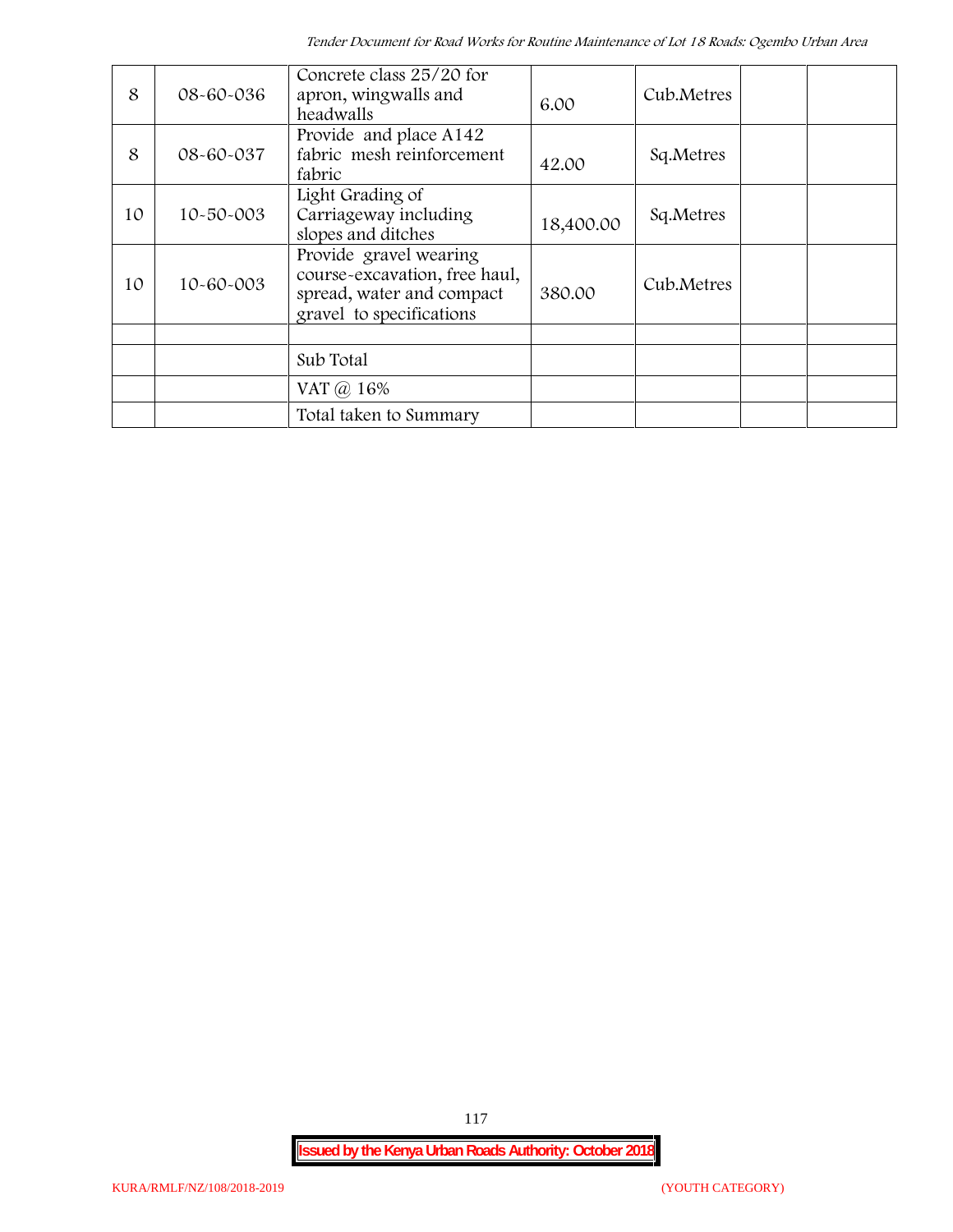**Contract Name ROUTINE MAINTENANCE OF LOT 18 ROADS (KISII URBAN AREA) Nyanza BILL OF QUANTITIES 2018-2019 Activity Group Title Road Code UCB 2-Kisii Section Name Ogembo-Nyamiobo-Tendere-Tea factory (5.2KM)**

| Bill<br>No.    | <b>ITEM CODE</b> | <b>DESCRIPTION</b>                                                                          | Quantity  | <b>UNIT</b> | Unit Bid<br><b>RATE</b><br>(KShs) | <b>Bill</b><br>Item<br>Cost<br>without<br><b>VAT</b><br>(KSHs) |
|----------------|------------------|---------------------------------------------------------------------------------------------|-----------|-------------|-----------------------------------|----------------------------------------------------------------|
| $\mathbf{1}$   | 01-80-010        | Allow a prime cost of sum for<br>material testing as directed by<br>the Engineer            | 5,000.00  | PC SUM      | 1.00                              |                                                                |
| 1              | 01-80-011        | Extra over item 01-80-010 for<br>contractors overheads and<br>profits                       | 5,000.00  | $\%$        |                                   |                                                                |
| 1              | 01-80-026        | Allow a prime cost sum for<br>the REs miscellaneuos account                                 | 15,000.00 | PC SUM      | 1.00                              |                                                                |
| $\mathbf{1}$   | 01-80-027        | Extra over 01-80-026 for<br>profits and overheads                                           | 15,000.00 | $\%$        |                                   |                                                                |
| 1              | 01-80-030a       | Prime cost sum for payment of<br>allowances for Engineer's site<br>staff (Permanent staff)  | 50,000.00 | PC SUM      | 1.00                              |                                                                |
| $\mathbf{1}$   | 01-80-030b       | Extra Over on Item 01-80-<br>030a for the Contractor's<br>Overheads and Profit.             | 50,000.00 | $\%$        |                                   |                                                                |
| 1              | 01-80-030        | Allow a prime cost for<br>attendance to the RE,s<br>supervisory staff including<br>overtime | 50,000.00 | PC SUM      | 1.00                              |                                                                |
| $\mathbf{1}$   | 01-80-031        | Include percentage of PC sum<br>in item 01-80-030 for<br>contractors overhead and<br>profit | 50,000.00 | $\%$        |                                   |                                                                |
| $\overline{4}$ | 04-50-004        | Light bush clearing                                                                         | 20,800.00 | Sq.Metres   |                                   |                                                                |
| 8              | 08-50-005        | Ditch/Mitre drain excavation                                                                | 90.00     | Cub.Metres  |                                   |                                                                |
| 8              | 08-50-034        | Desilt and clean existing<br>culverts to free flowing<br>condition                          | 72.00     | Metres      |                                   |                                                                |
| 8              | 08-60-030        | Excavate for pipe culverts in<br>soft material                                              | 36.00     | Cub.Metres  |                                   |                                                                |
| 8              | 08-60-033        | Provide, lay and join 600mm<br>inner dia concrete pipes                                     | 24.00     | Metres      |                                   |                                                                |
| 8              | 08-60-035        | Concrete class 15/20 for bed<br>and sorrounds and haunches                                  | 12.00     | Cub.Metres  |                                   |                                                                |
| 8              | 08-60-036        | Concrete class 25/20 for<br>apron, wingwalls and<br>headwalls                               | 8.00      | Cub.Metres  |                                   |                                                                |

118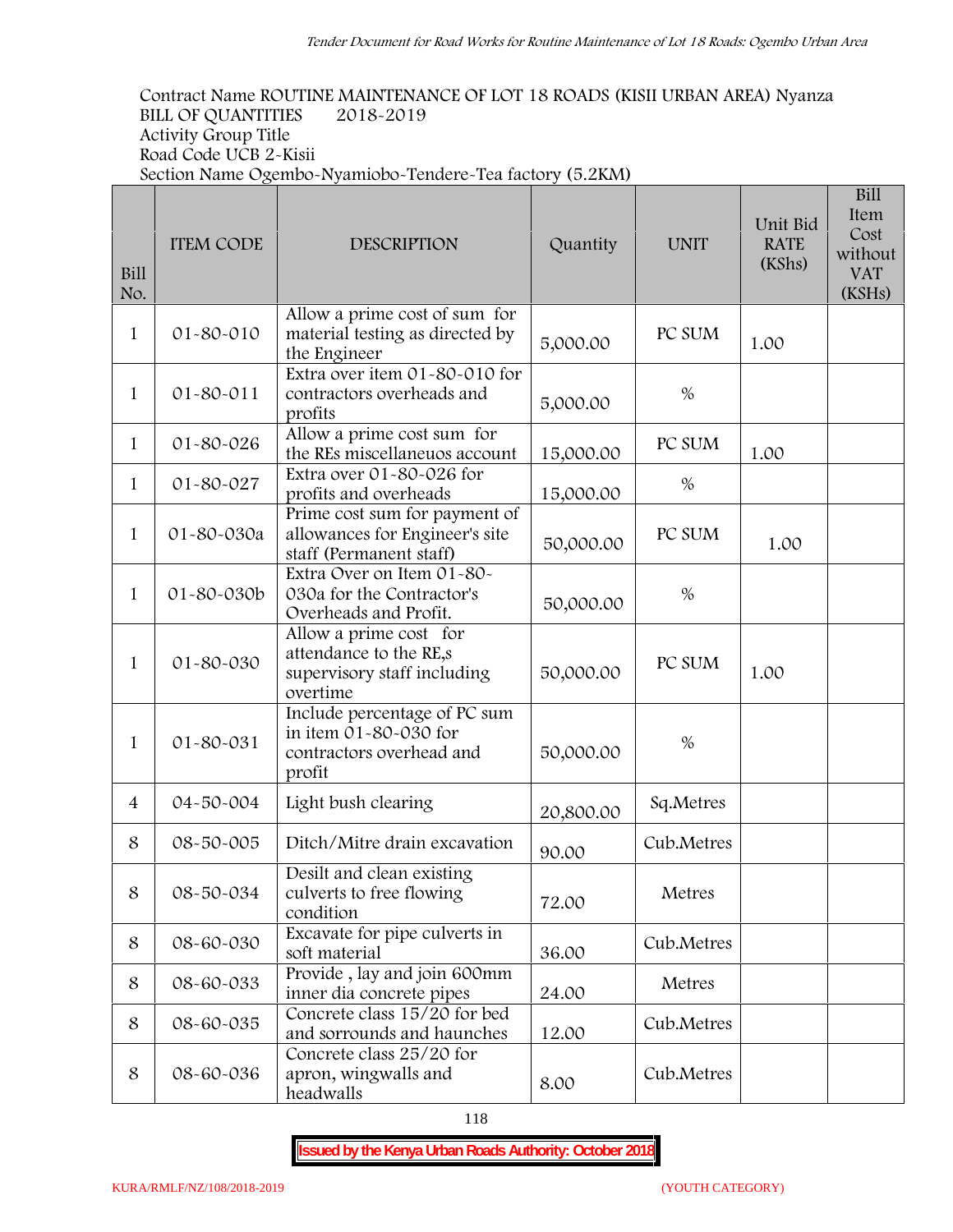| 8  | 08-60-037       | Provide and place A<br>142fabric mesh<br>reinforcement fabric                                                                                          | 56.00     | Sq.Metres      |  |
|----|-----------------|--------------------------------------------------------------------------------------------------------------------------------------------------------|-----------|----------------|--|
| 10 | $10 - 50 - 003$ | Light Grading of Carriageway<br>including slopes and ditches                                                                                           | 36,400.00 | Sq.Metres      |  |
| 10 | 10-60-003       | Provide gravel wearing<br>course-excavation, free haul,<br>spread, water and compact<br>gravel to specifications                                       | 550.00    | Cub.Metres     |  |
| 22 | 22-50-002       | Unskilled Labour                                                                                                                                       | 50.00     | Person<br>days |  |
| 25 | 25-50-029a      | Collect, erect, brand, maintain<br>publicity sign and return to<br>the employer upon expiry of<br>the contract period as<br>intructed by the Engineer. | 1.00      | No.            |  |
|    |                 | Sub Total                                                                                                                                              |           |                |  |
|    |                 |                                                                                                                                                        |           |                |  |
|    |                 | VAT $\omega$ 16%                                                                                                                                       |           |                |  |
|    |                 | Total taken to Summary                                                                                                                                 |           |                |  |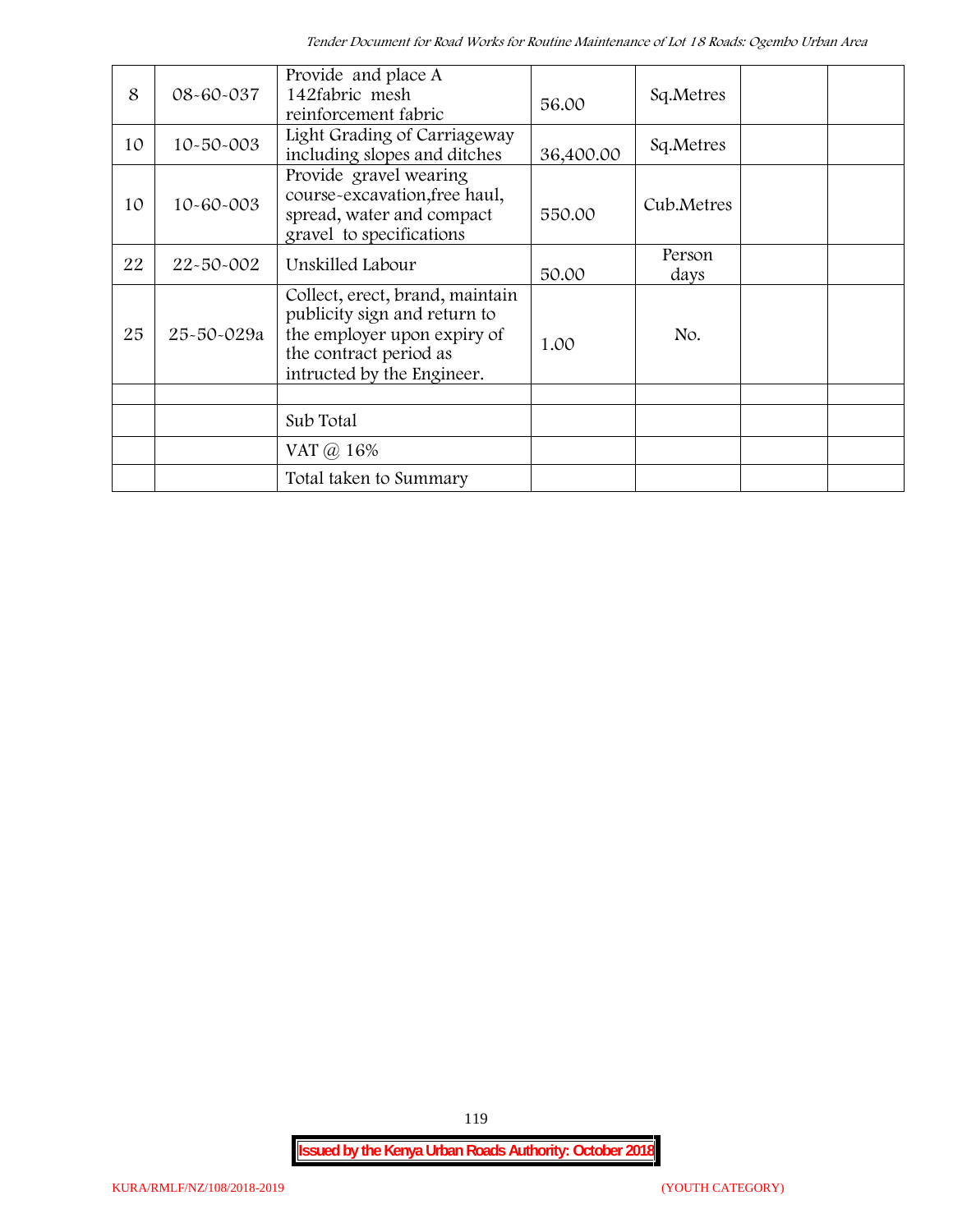**Contract Name ROUTINE MAINTENANCE OF LOT 18 ROADS (KISII URBAN AREA) Nyanza BILL OF QUANTITIES 2018-2019 Activity Group Title Road Code UCB 19-Kisii Section Name Ogembo-Mosora-Tendere-Mananasi (1.1KM)**

| Bill<br>No.    | <b>ITEM CODE</b> | <b>DESCRIPTION</b>                                                                          | Quantity  | <b>UNIT</b> | Unit<br><b>Bid</b><br><b>RATE</b><br>(KShs) | <b>Bill</b><br>Item<br>Cost<br>without<br><b>VAT</b><br>(KSHs) |
|----------------|------------------|---------------------------------------------------------------------------------------------|-----------|-------------|---------------------------------------------|----------------------------------------------------------------|
| $\mathbf{1}$   | 01-80-010        | Allow a prime cost of sum for<br>material testing as directed by<br>the Engineer            | 5,000.00  | PC SUM      | 1.00                                        |                                                                |
| $\mathbf{1}$   | $01 - 80 - 011$  | Extra over item 01-80-010 for<br>contractors overheads and<br>profits                       | 5,000.00  | $\%$        |                                             |                                                                |
| 1              | 01-80-026        | Allow a prime cost sum for<br>the REs miscellaneuos account                                 | 10,000.00 | PC SUM      | 1.00                                        |                                                                |
| $\mathbf{1}$   | 01-80-027        | Extra over 01-80-026 for<br>profits and overheads                                           | 10,000.00 | %           |                                             |                                                                |
| $\mathbf{1}$   | 01-80-030a       | Prime cost sum for payment of<br>allowances for Engineer's site<br>staff (Permanent staff)  | 50,000.00 | PC SUM      | 1.00                                        |                                                                |
| $\mathbf{1}$   | 01-80-030b       | Extra Over on Item 01-80-<br>030a for the Contractor's<br>Overheads and Profit.             | 50,000.00 | $\%$        |                                             |                                                                |
| $\mathbf{1}$   | 01-80-030        | Allow a prime cost for<br>attendance to the RE,s<br>supervisory staff including<br>overtime | 50,000.00 | PC SUM      | 1.00                                        |                                                                |
| $\mathbf{1}$   | 01-80-031        | Include percentage of PC sum<br>in item 01-80-030 for<br>contractors overhead and<br>profit | 50,000.00 | $\%$        |                                             |                                                                |
| $\overline{4}$ | 04-50-004        | Light bush clearing                                                                         | 4,000.00  | Sq.Metres   |                                             |                                                                |
| 8              | 08-50-005        | Ditch/Mitre drain excavation                                                                | 70.00     | Cub.Metres  |                                             |                                                                |
| 8              | 08-50-034        | Desilt and clean existing<br>culverts to free flowing<br>condition                          | 42.00     | Metres      |                                             |                                                                |
| 8              | 08-60-030        | Excavate for pipe culverts in<br>soft material                                              | 18.00     | Cub.Metres  |                                             |                                                                |
| 8              | 08-60-033        | Provide, lay and join 600mm<br>inner dia concrete pipes                                     | 12.00     | Metres      |                                             |                                                                |
| 8              | 08-60-035        | Concrete class 15/20 for bed<br>and sorrounds and haunches                                  | 6.00      | Cub.Metres  |                                             |                                                                |
| 8              | 08-60-036        | Concrete class 25/20 for<br>apron, wingwalls and                                            | 4.00      | Cub.Metres  |                                             |                                                                |

120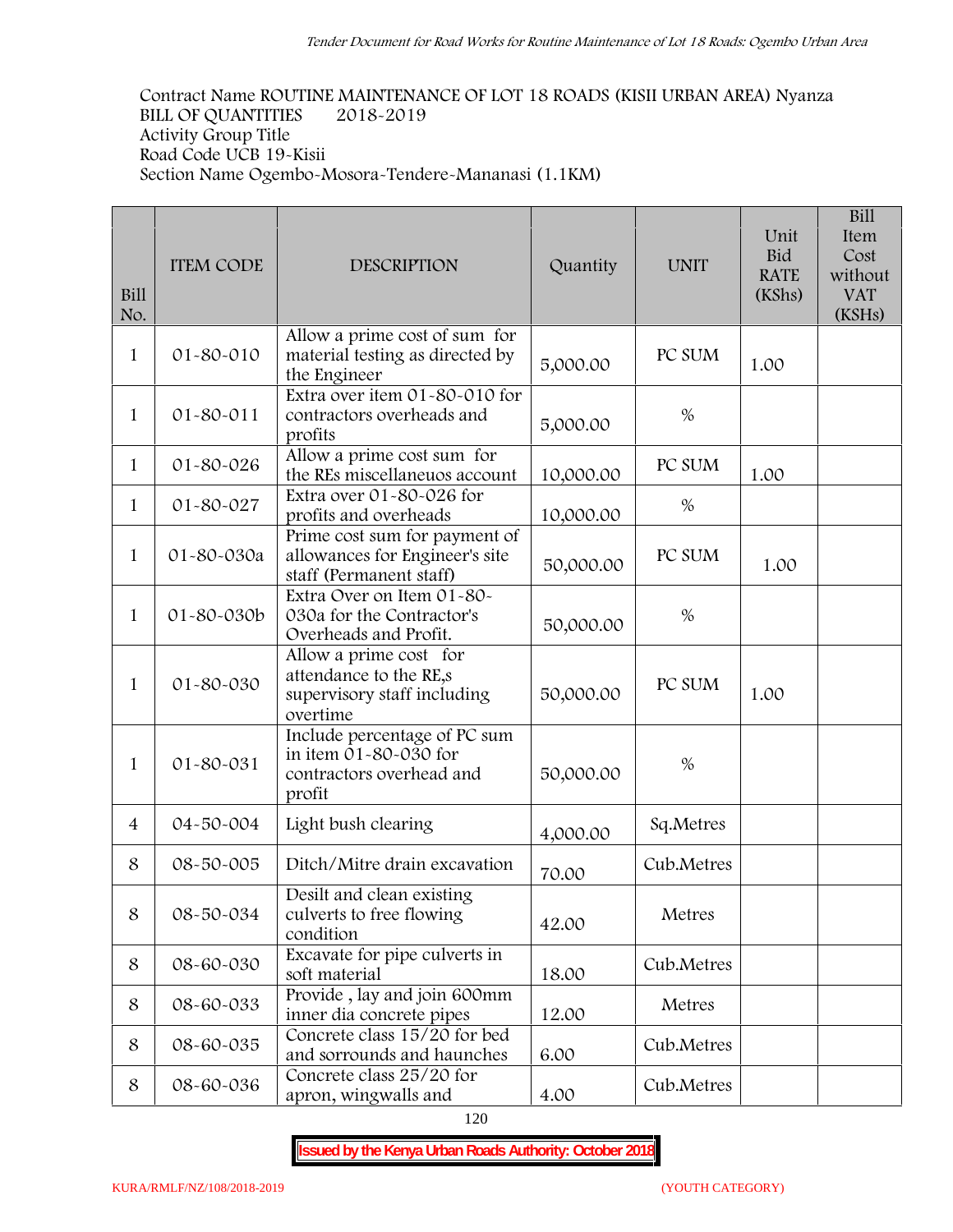|    |                 | headwalls                                                                                                        |          |                |  |
|----|-----------------|------------------------------------------------------------------------------------------------------------------|----------|----------------|--|
| 8  | 08-60-037       | Provide and place A<br>142fabric mesh<br>reinforcement fabric                                                    | 28.00    | Sq.Metres      |  |
| 10 | $10 - 50 - 003$ | Light Grading of Carriageway<br>including slopes and ditches                                                     | 7,700.00 | Sq.Metres      |  |
| 10 | 10-60-003       | Provide gravel wearing<br>course-excavation, free haul,<br>spread, water and compact<br>gravel to specifications | 300.00   | Cub.Metres     |  |
| 22 | 22-50-002       | Unskilled Labour                                                                                                 | 50.00    | Person<br>days |  |
|    |                 |                                                                                                                  |          |                |  |
|    |                 | Sub Total                                                                                                        |          |                |  |
|    |                 | VAT @ 16%                                                                                                        |          |                |  |
|    |                 | Total taken to Summary                                                                                           |          |                |  |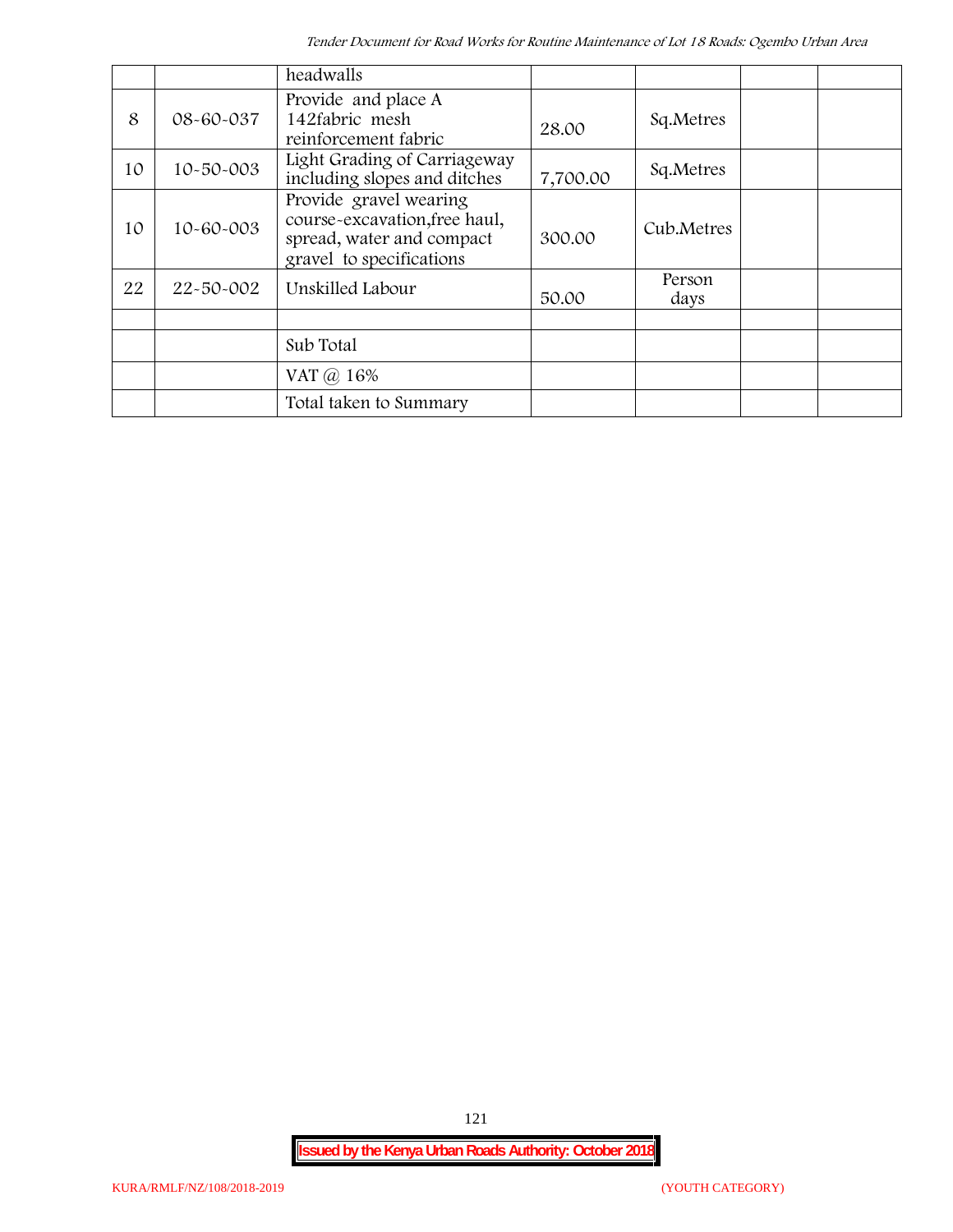| SUMMARY OF LOT 18 ROADS |                                            |                |  |  |  |
|-------------------------|--------------------------------------------|----------------|--|--|--|
| $S/NO$ .                | Road Name                                  | Amount (Kshs.) |  |  |  |
| 1.                      | Ogembo-Bochi -Sameta lodge                 |                |  |  |  |
| $\overline{2}$          | Ogembo-Nyamiobo-Tendere-Tea factory        |                |  |  |  |
| 3                       | Ogembo-Nyamiobo-Tendere-Tea factory        |                |  |  |  |
| $\overline{4}$          | Ogembo-Mosora-Tendere-Mananasi             |                |  |  |  |
|                         |                                            |                |  |  |  |
|                         | Grand Total Carried Forward to Form of Bid |                |  |  |  |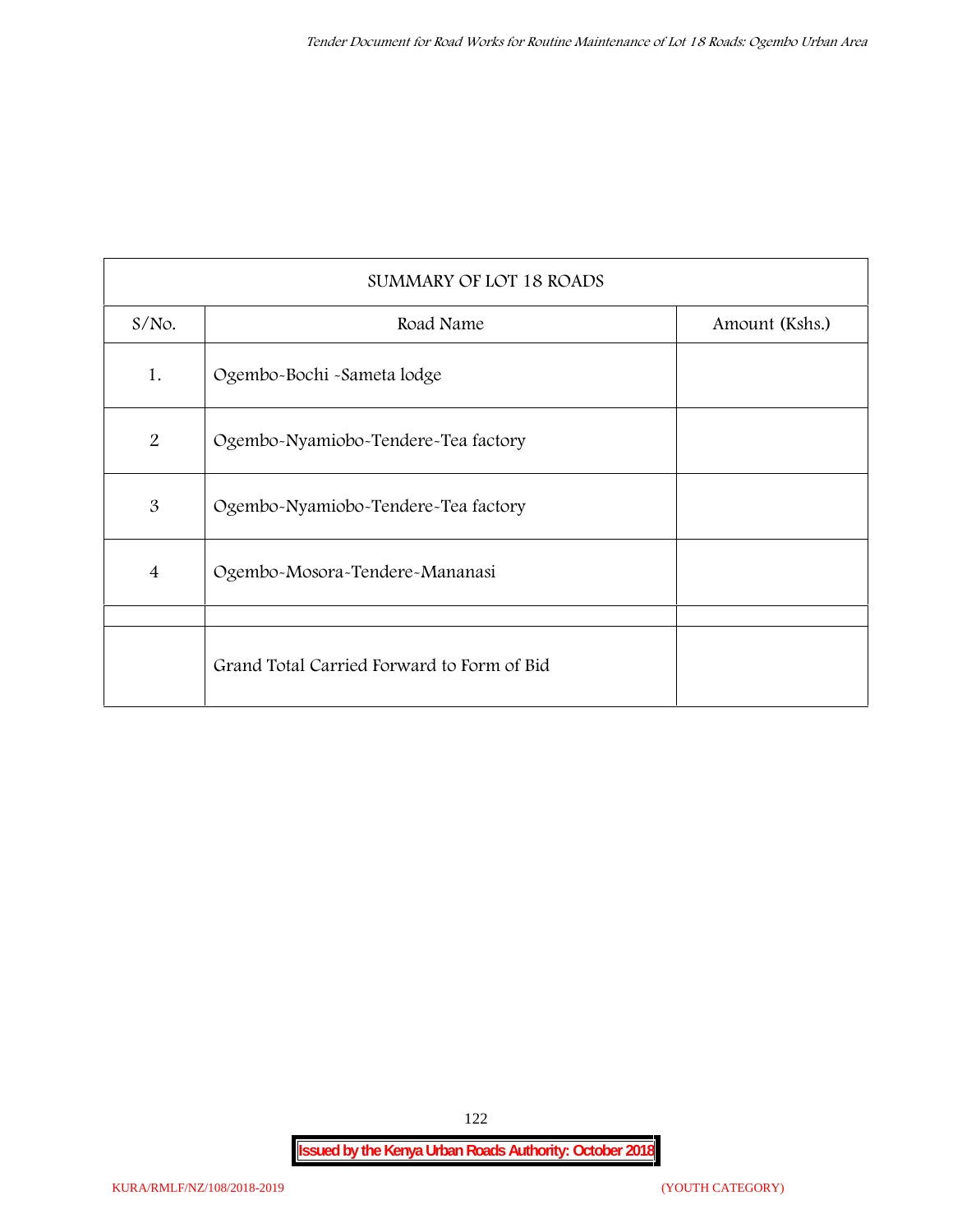*Tender Document for Road Works for Routine Maintenance of Lot 18 Roads: Ogembo Urban Area*

## **SECTION X: STANDARD FORMS**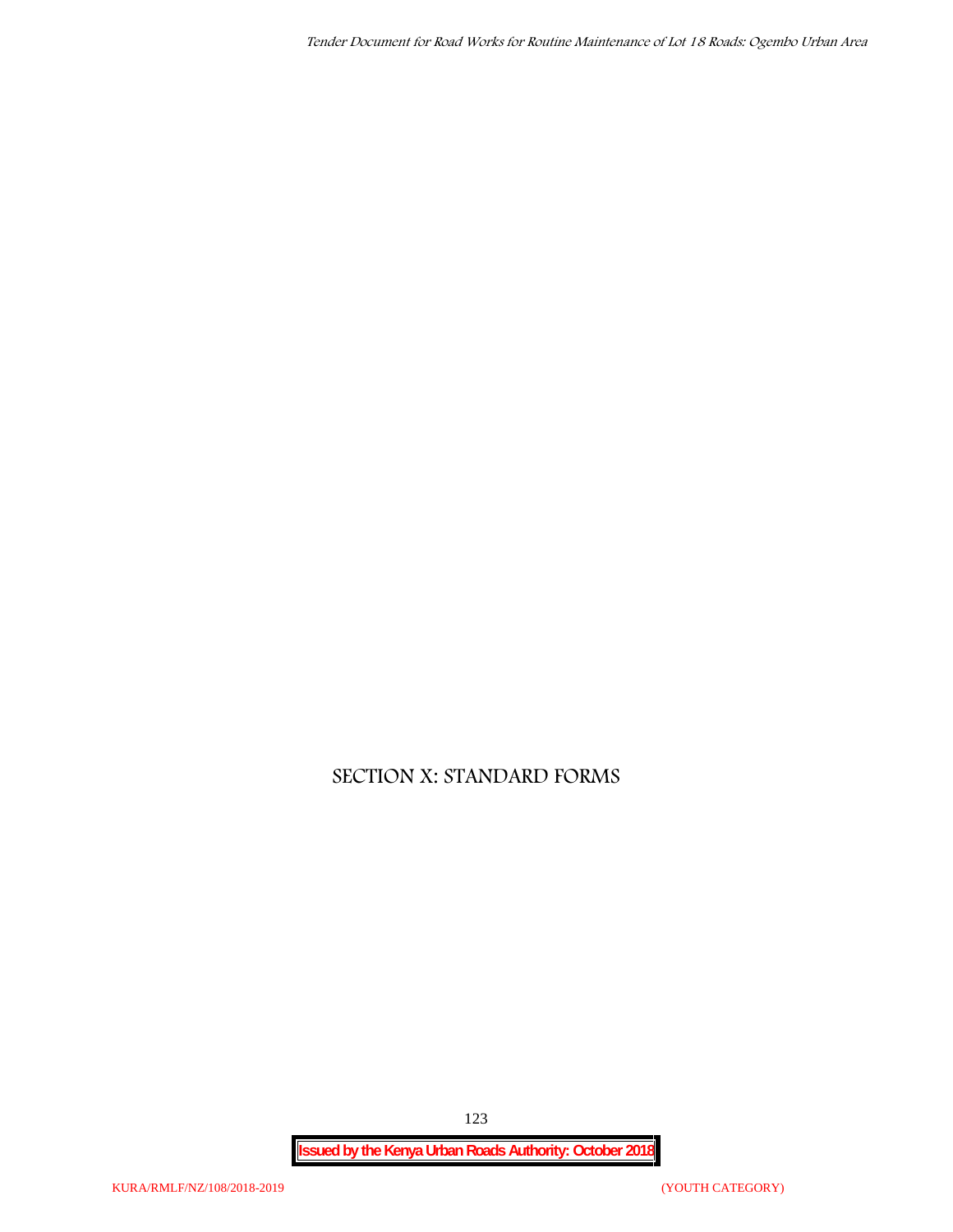## **Form of Bid**

(NOTE: The Appendix forms part of the Bid. Bidders are required to fill all the blank spaces in this form of Bid and Appendix)

**NAME OF CONTRACT:**

#### **ROUTINE MAINTENANCE OF LOT 18 ROADS: OGEMBO URBAN AREA**

TO: Director General, Kenya Urban Roads Authority, P. O. Box 41727-00100, **NAIROBI, KENYA**

Sir,

1. Having examined the Conditions of Contract, Specifications, Bill of Quantities, and Drawings for the execution of the above-named works we, the undersigned, offer to construct and install such works and remedy any defects therein in conformity with the said Bill of Quantities, Conditions of Contract, Specifications and Drawings for the sum of

(Insert amount in words)

………………………………………………………………………………………………..

…………………………………………………………………………………………………

(Insert amount in figures)…………………………………………………………………

as specified in the Appendix to Bid or such other sums as may be ascertained in accordance with the said Conditions.

- 2. We undertake, if our bid is accepted, to commence the works within fourteen (14) days of receipt of the Engineer's order to commence, and to complete and deliver the whole of the works comprised in the contract within the time stated in the Appendix to Bid.
- 3. If our bid is accepted we will, when required, obtain the guarantee of a Bank or other sureties (to be approved by you) to be jointly and severally bound with us in a sum not exceeding 5% of the above named sum for the due performance of the contract under the terms of a Bond to be approved by you.
- 4. We agree to abide by this bid for the period of 90 days from the date fixed for receiving the same and it shall remain binding upon us and may be extended at any time before the expiration of that period.
- 5. We understand that you are not bound to accept the lowest or any bid you may receive.
- 6. On the basis of our previous experience we are fully experienced and competent in the type of work included in this tender and we have adequate financial resources to carry

124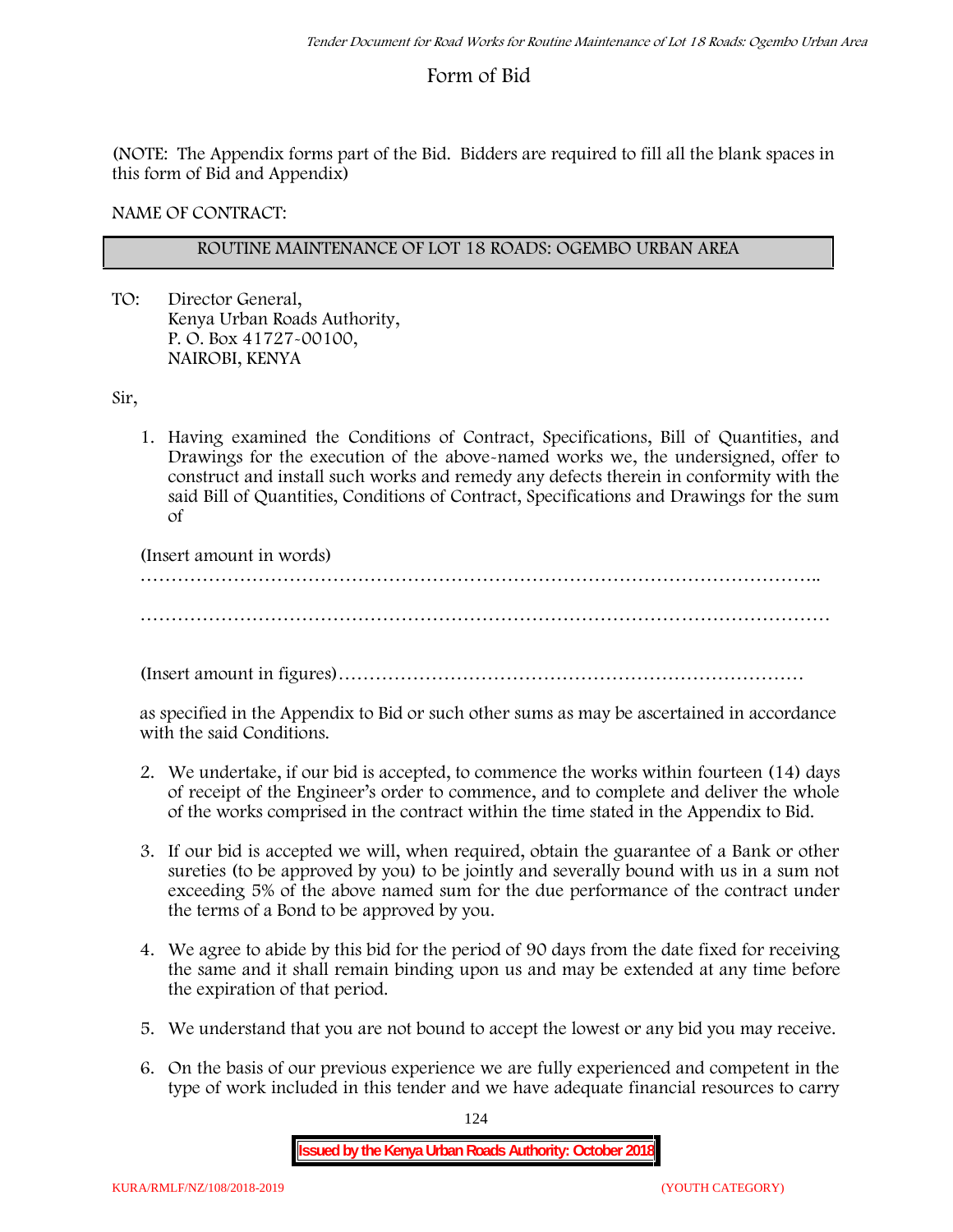out the works described within the period for completion. We are in a position to fulfil the contract for which we have tendered.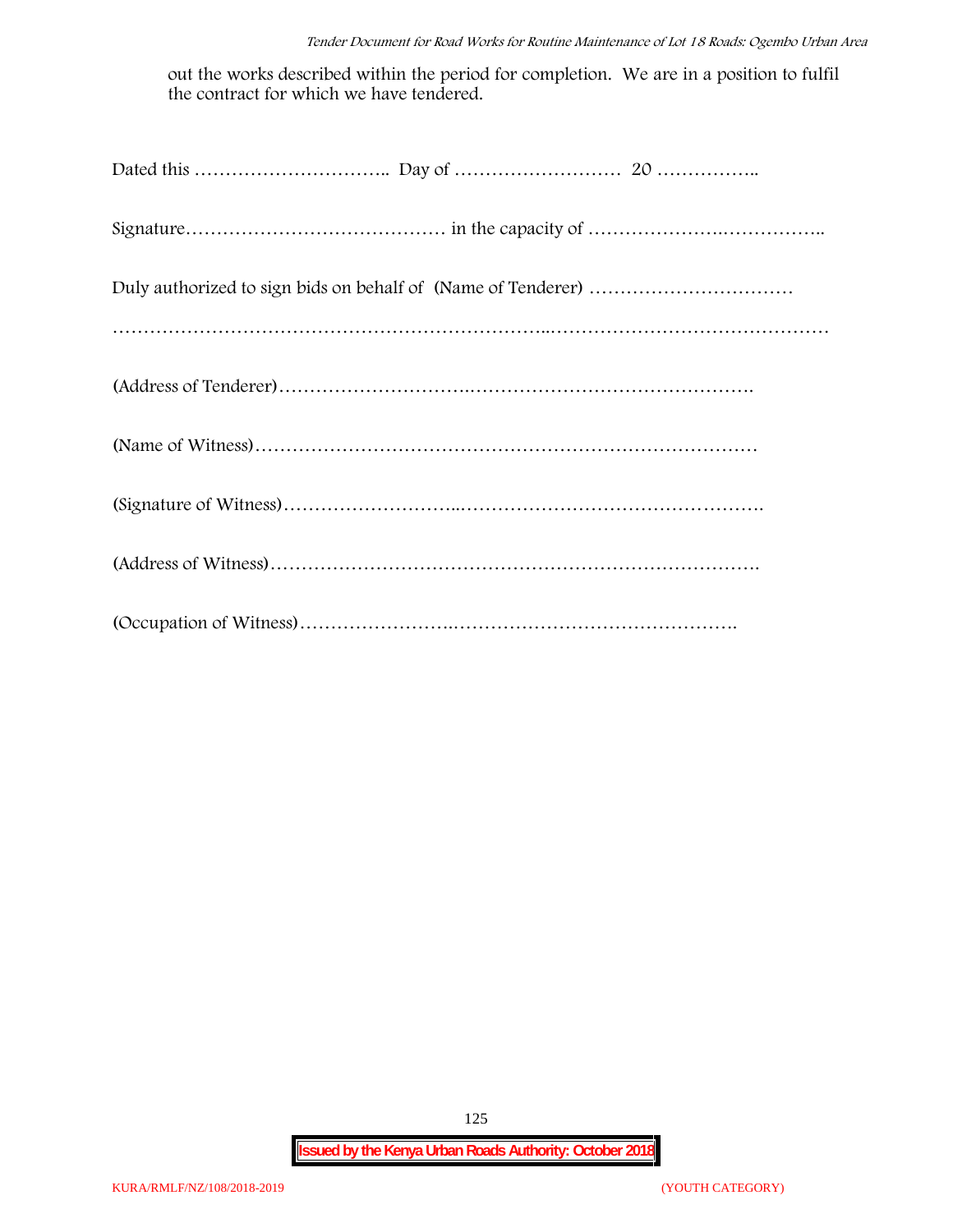**Appendix to Form of Bid**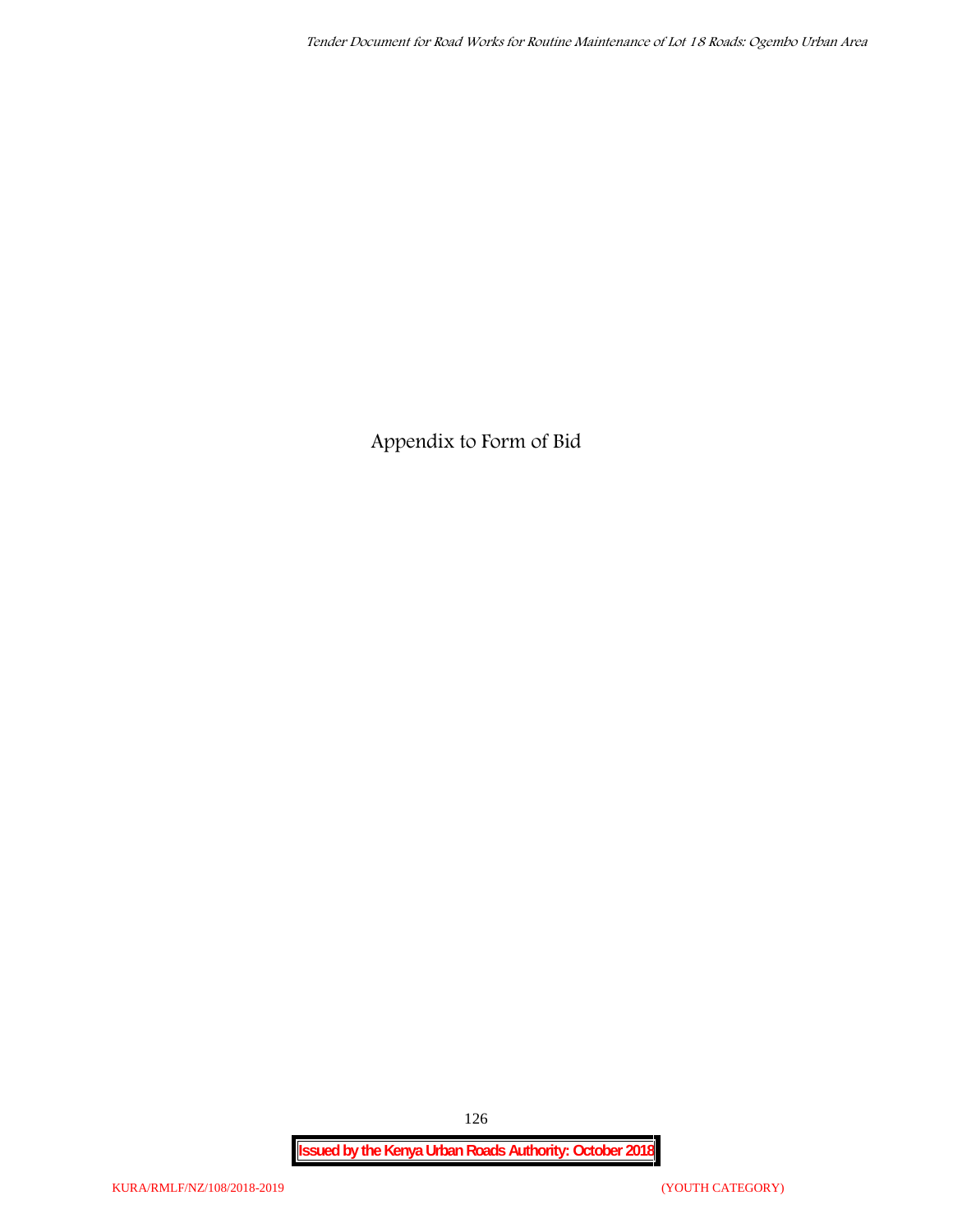| (This appendix forms part of the bid)          |               |                                            |
|------------------------------------------------|---------------|--------------------------------------------|
| CONDITIONS OF CONTRACT                         | <b>CLAUSE</b> | <b>AMOUNT</b>                              |
| <b>Bid Security</b>                            |               | The bidder must fill the Bid Securing      |
|                                                |               | Declaration Form                           |
| Instructions in Writing                        | 2.5           | Execution of works under site instructions |
|                                                |               | from Resident Engineer to commence         |
|                                                |               | within three (3) days                      |
| Amount of Performance Security                 | 10.1          | 1 per cent of Tender Sum in the form of    |
| (Unconditional Bank Guarantee)                 |               | Unconditional Bank Guarantee               |
| Program to be submitted                        | 14.1          | Immediately after issuance of Order to     |
|                                                |               | Commence                                   |
| Cash flow estimate to be submitted             | 14.3          | Immediately after issuance of Order to     |
|                                                |               | Commence                                   |
| Minimum amount of Third Party Insurance        | 23.2          | 1% of the Contract Sum                     |
| Period for commencement, from Engineer's       | 41.1          | 14 days                                    |
| order to commence                              |               |                                            |
| Time for completion                            | 43.1          | 6 months                                   |
| Amount of liquidated damages                   | 47.1          | 0.05% of Contract Sum per day              |
| Limit of liquidated damages                    | 47.1          | 5% of Contract Sum                         |
| Defects Liability period                       | 60.3          | 1 month                                    |
| Percentage of Retention                        | 60.3          | 5% of Interim Payment Certificate          |
| Limit of Retention Money                       | 60.3          | 5% of Contract Sum                         |
| Minimum amount of interim certificates         | 60.2          | Kshs. 1,500,000.00                         |
| Time within which payment to be made after     | 60.10         | 28 days                                    |
| Interim Payment Certificate signed by Engineer |               |                                            |
| Time within which payment to be made after     | 60.10         | 28 days                                    |
| Final Payment Certificate signed by Engineer   |               |                                            |
| Appointer of Adjudicator                       | 67.3          | The Chartered Institute of Arbitrators     |
|                                                |               | (Kenya)                                    |
| Notice to Employer and Engineer                | 68.2          | The Employers address is:                  |
|                                                |               | The Director General,                      |
|                                                |               | Kenya Urban Roads Authority (KURA),        |
|                                                |               | P.O. Box 41727 - 00100                     |
|                                                |               | <b>NAIROBI</b>                             |
|                                                |               |                                            |
|                                                |               | The Engineer's address is:                 |
|                                                |               | Director (Road Asset and Corridor          |
|                                                |               | Management),                               |
|                                                |               | Kenya Urban Roads Authority (KURA),        |
|                                                |               | P.O. Box 41727 - 00100                     |
|                                                |               | <b>NAIROBI</b>                             |

# **Appendix to Form of Bid**

Signature of Tenderer…………………………………….……. Date ………………………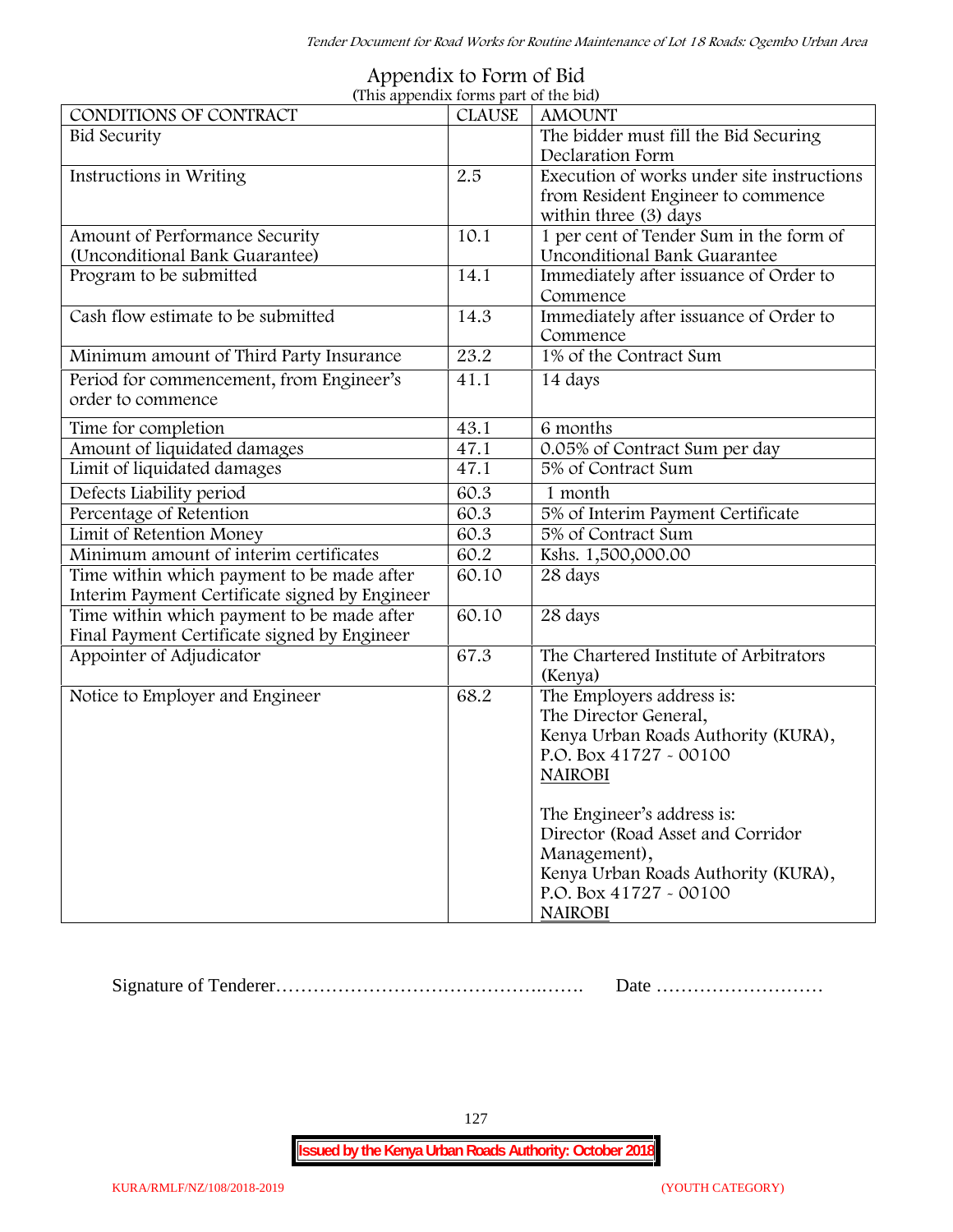**Bid Securing Declaration Form**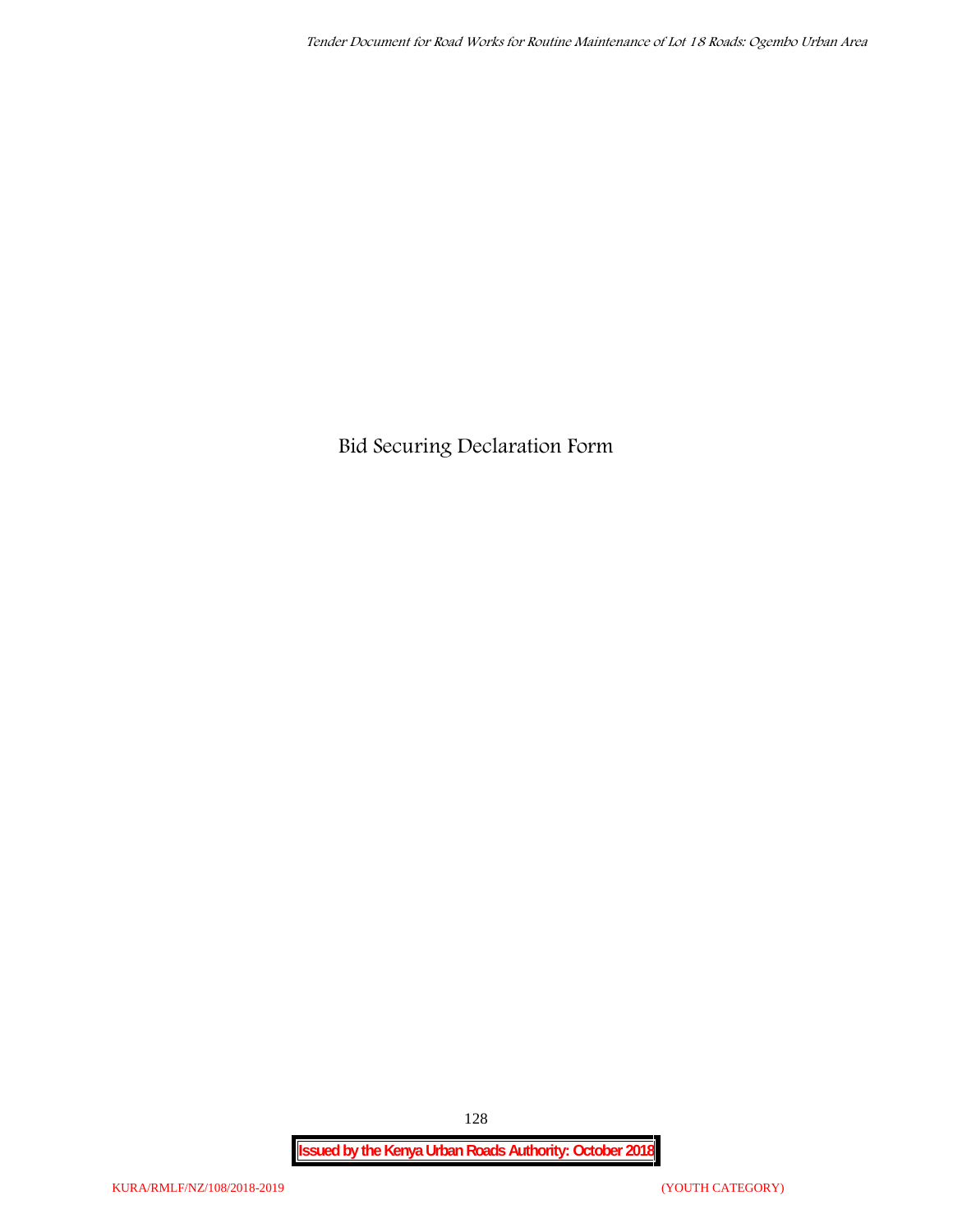#### **BID -SECURING DECLARATION FORM**

[The Bidder shall complete in this Form in accordance with the instructions indicated]

Date:…………………….. [insert date (as day, month and year) of Bid Submission] Tender No. ……………………………………….[insert number of bidding process]

To:..…………………………………………………………………………………………… insert complete name of Purchaser]

We, the undersigned, declare that:

- 1 We understand that, according to your conditions, bids must be supported by a Bid-Securing Declaration.
- 2 We accept that we will automatically be suspended from being eligible for bidding in any contract with the Purchaser for the period of time of **5 years** starting on the date of expiration of tender validity period, if we are in breach of our obligation(s) under the bid conditions, because we –
	- (a) have withdrawn our Bid during the period of bid validity specified by us in the Bidding Data Sheet; or
	- (b) having been notified of the acceptance of our Bid by the Purchaser during the period of bid validity,
		- (i) fail or refuse to execute the Contract, if required, or
		- (ii) fail or refuse to furnish the Performance Security, in accordance with the Instruction to tenderers.
- 3 We understand that this Bid Securing Declaration shall expire if we are not the successful Bidder, upon the earlier of
	- (i) our receipt of a copy of your notification of the name of the successful Bidder; or
	- (ii) twenty-eight days after the expiration of our Tender.
- 4 We understand that if we are a Joint Venture, the Bid Securing Declaration must be in the name of the Joint Venture that submits the bid, and the Joint Venture has not been legally constituted at the time of bidding, the Bid Securing Declaration shall be in the names of all future partners as named in the letter of intent.

Signed: …………………………[insert signature of person whose name and capacity are shown] in the capacity of ……………………………………………………… [insert legal capacity of person signing the Bid Securing Declaration]

Name: ………………………………………………[insert complete name of person signing the Bid Securing Declaration]

Duly authorized to sign the bid for and on behalf of: ………………………………….. [insert complete name of Bidder]

Dated on …………………. day of ……………., ………………. [insert date of signing

129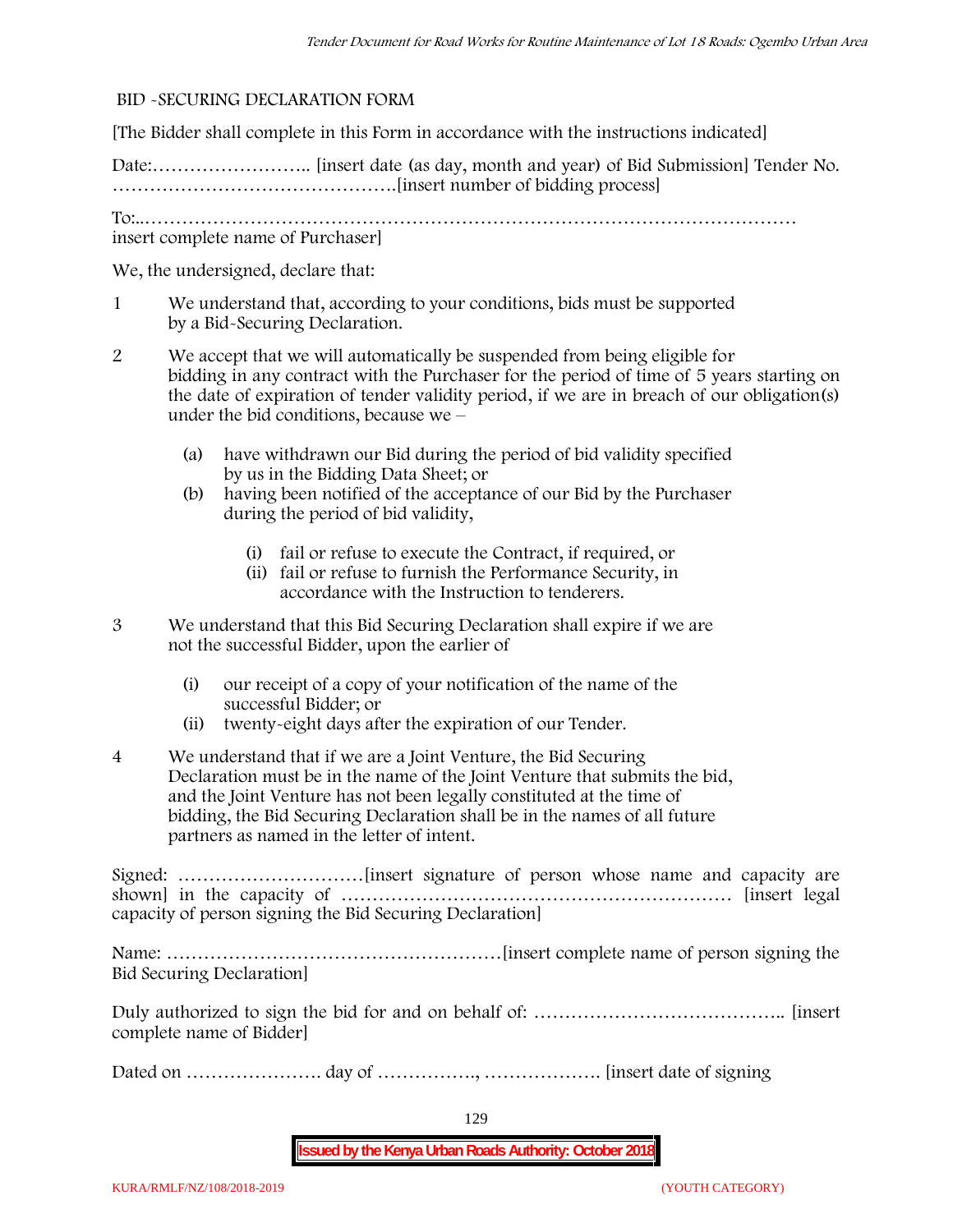### **SECTION XI: SCHEDULES OF SUPPLEMENTARY INFORMATION**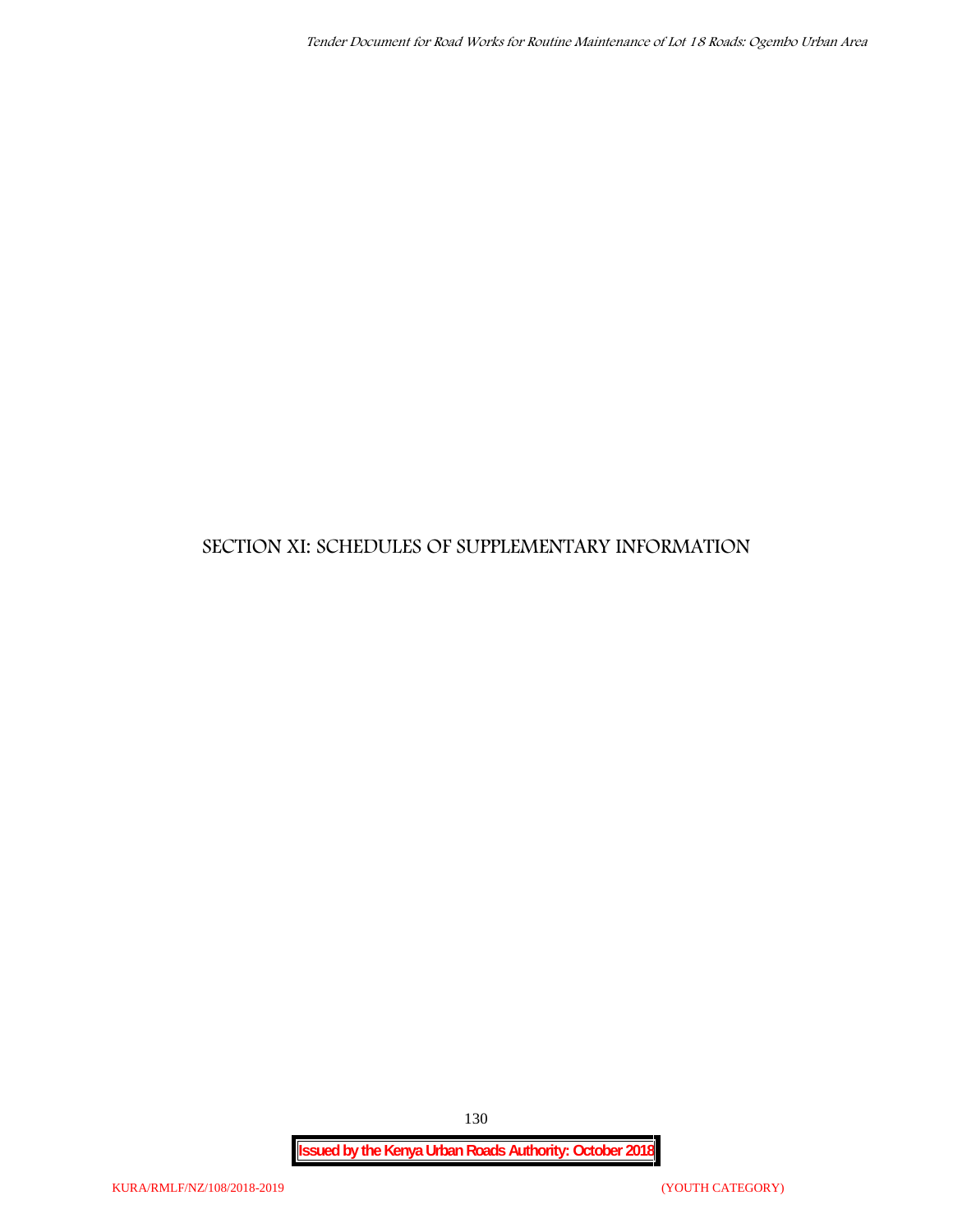| SCHEDULE 4: MAJOR ITEMS OF CONSTRUCTION PLANT AND EQUIPMENT Error! Bookmark not |  |
|---------------------------------------------------------------------------------|--|
| defined.                                                                        |  |
|                                                                                 |  |
| SCHEDULE 6: SCHEDULE OF ROADWORKS CARRIED OUT BY THE BIDER IN THE LAST          |  |
|                                                                                 |  |
|                                                                                 |  |
|                                                                                 |  |
|                                                                                 |  |
|                                                                                 |  |
| SCHEDULE 11: DECLARATION FORM (DEBARMENT)  Error! Bookmark not defined.         |  |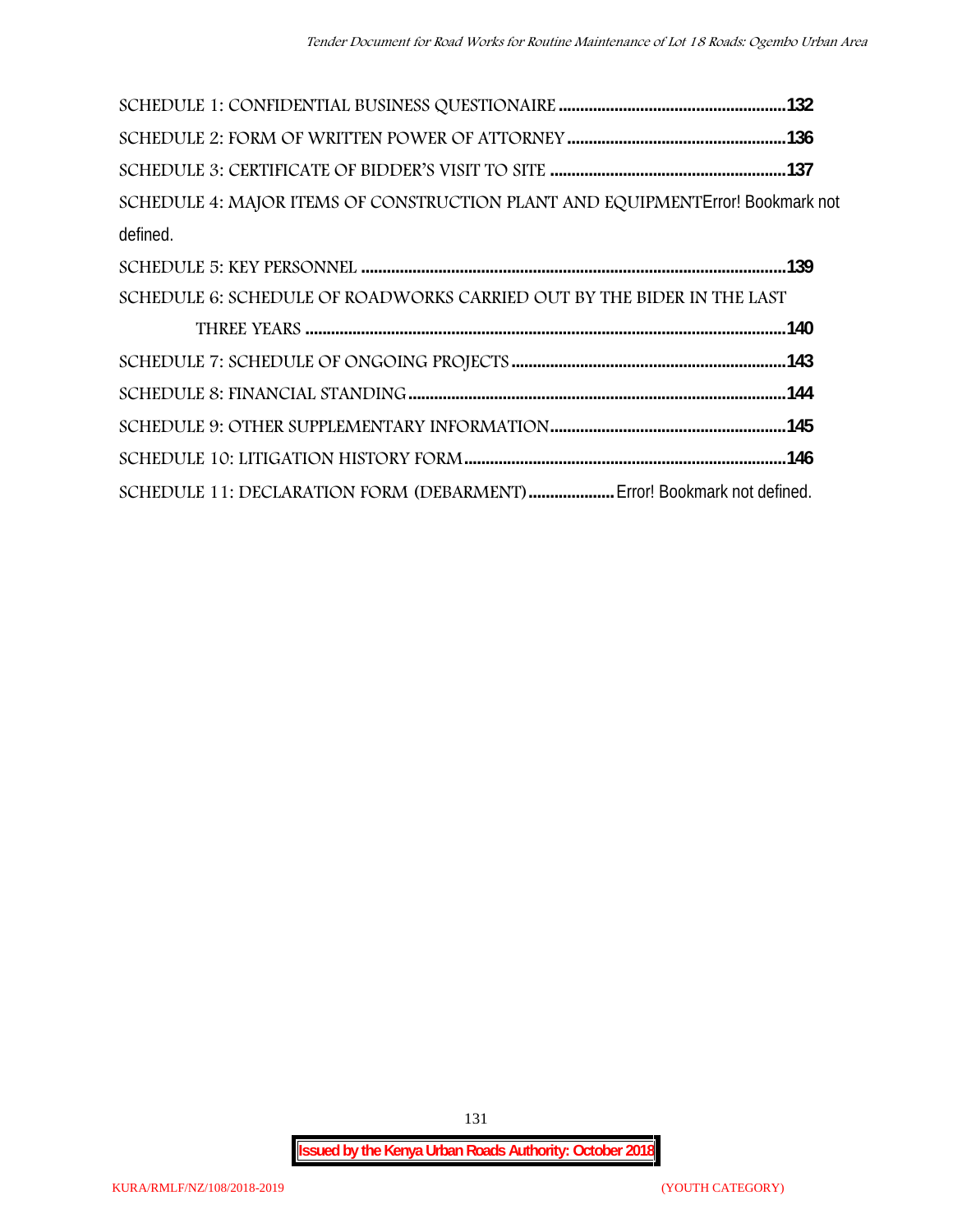**SCHEDULE 1: CONFIDENTIAL BUSINESS QUESTIONAIRE**

This Confidential Business Questionnaire of the Government of Kenya shall be completed by the Bidder.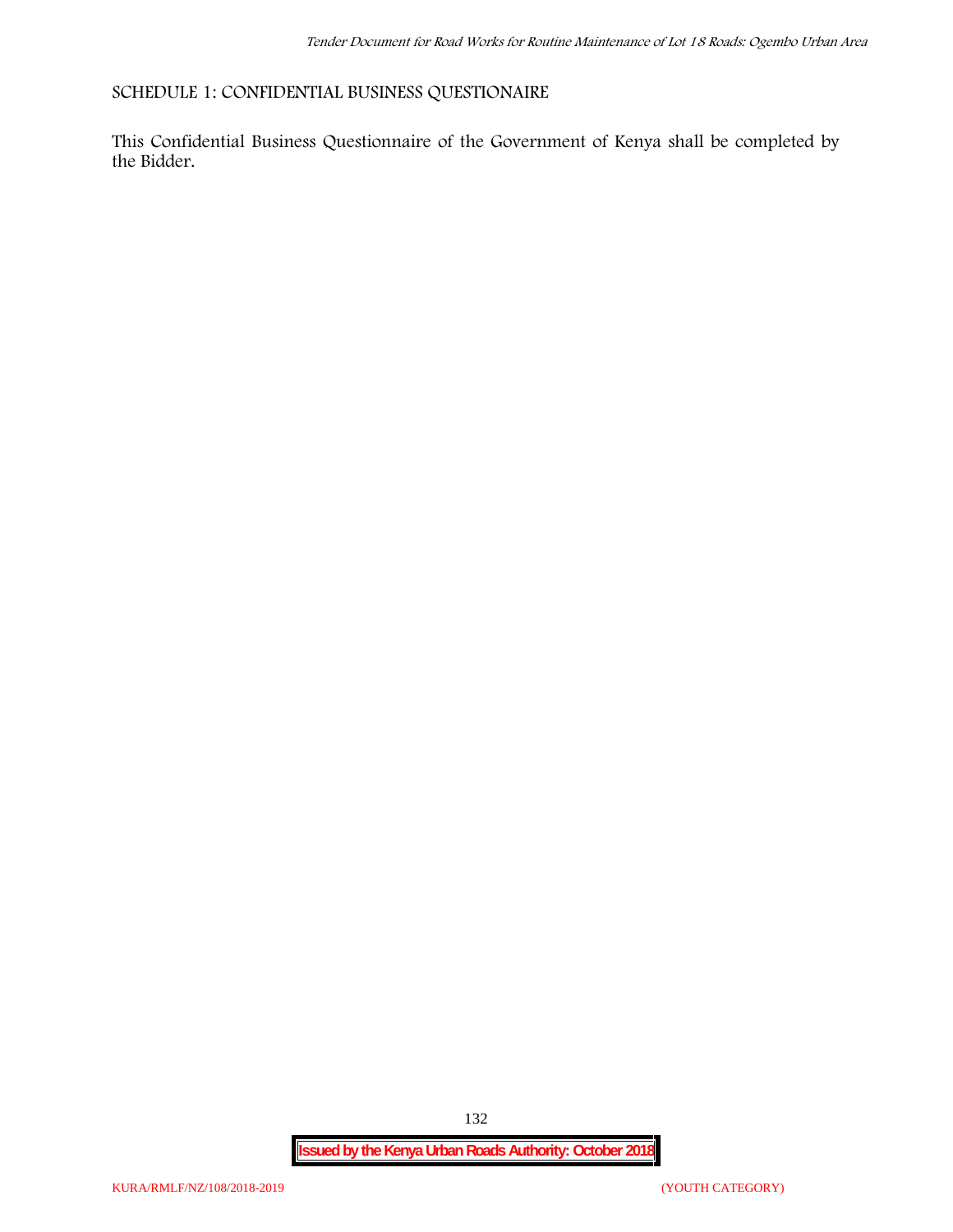#### **REPUBLIC OF KENYA**

#### **CONFIDENTIAL BUSINESS QUESTIONNAIRE**

| You are requested to give the particulars indicated in Part 1 and either Part 2 (a). $2(b)$ or $2(c)$<br>whichever applies to your type of business.<br>You are advised that it is a serious offence to give false information on this Form.<br>Part 1 - General. |  |  |  |  |  |  |  |
|-------------------------------------------------------------------------------------------------------------------------------------------------------------------------------------------------------------------------------------------------------------------|--|--|--|--|--|--|--|
| Business name                                                                                                                                                                                                                                                     |  |  |  |  |  |  |  |
| Location of business premises                                                                                                                                                                                                                                     |  |  |  |  |  |  |  |
|                                                                                                                                                                                                                                                                   |  |  |  |  |  |  |  |
|                                                                                                                                                                                                                                                                   |  |  |  |  |  |  |  |
|                                                                                                                                                                                                                                                                   |  |  |  |  |  |  |  |
|                                                                                                                                                                                                                                                                   |  |  |  |  |  |  |  |
| Maximum value of business which you can handle at any one time:                                                                                                                                                                                                   |  |  |  |  |  |  |  |
|                                                                                                                                                                                                                                                                   |  |  |  |  |  |  |  |
|                                                                                                                                                                                                                                                                   |  |  |  |  |  |  |  |
|                                                                                                                                                                                                                                                                   |  |  |  |  |  |  |  |
| Part 2(a) - Sole Proprietor:                                                                                                                                                                                                                                      |  |  |  |  |  |  |  |
| Your name in full                                                                                                                                                                                                                                                 |  |  |  |  |  |  |  |
|                                                                                                                                                                                                                                                                   |  |  |  |  |  |  |  |
|                                                                                                                                                                                                                                                                   |  |  |  |  |  |  |  |
|                                                                                                                                                                                                                                                                   |  |  |  |  |  |  |  |
|                                                                                                                                                                                                                                                                   |  |  |  |  |  |  |  |

133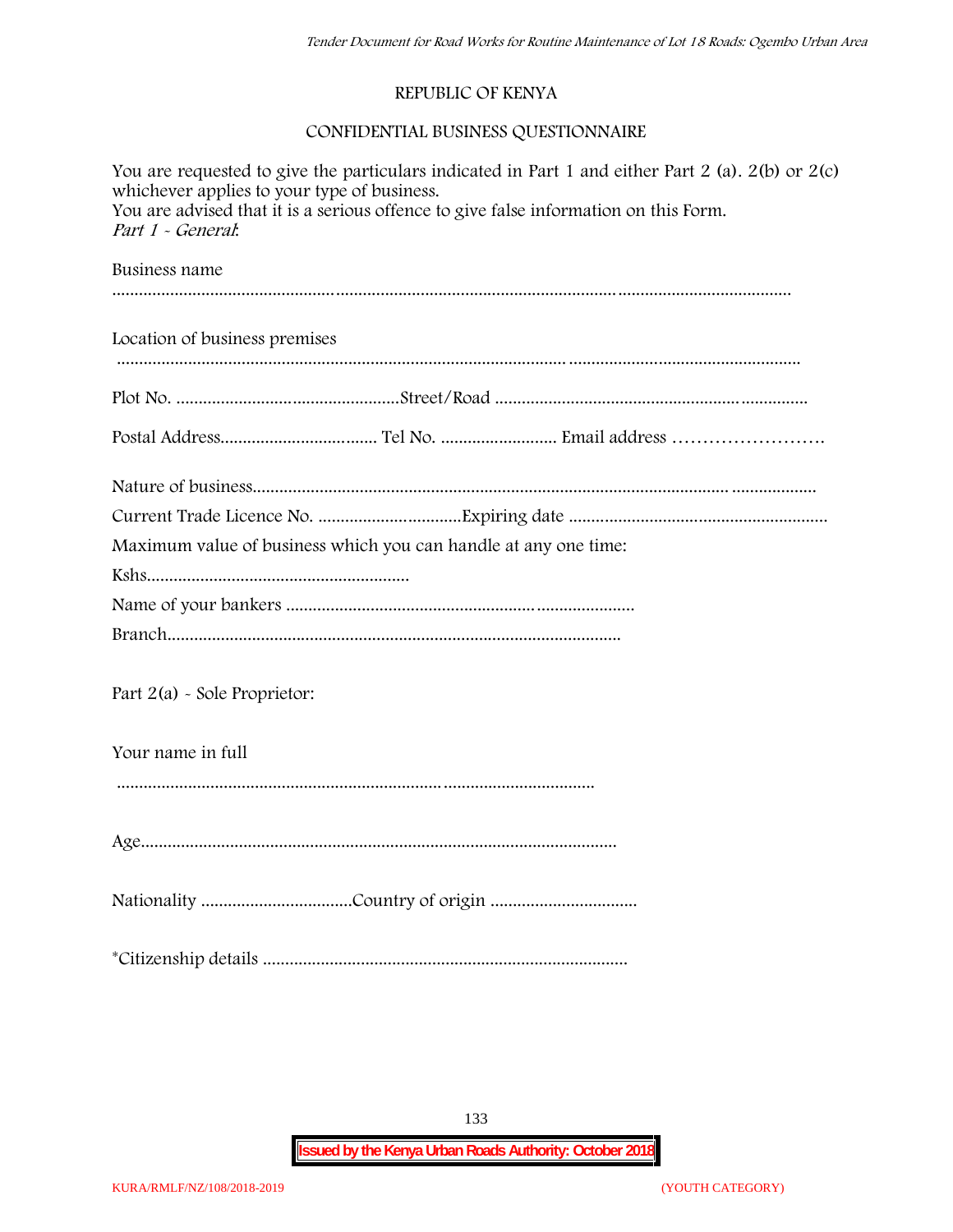| Part $2(b)$ - Partnership: |                                                      |                                  |        |
|----------------------------|------------------------------------------------------|----------------------------------|--------|
| Name                       | Give details of partners as follows:<br>Nationality  | Citizenship Details <sup>•</sup> | Shares |
|                            |                                                      |                                  |        |
|                            |                                                      |                                  |        |
|                            |                                                      |                                  |        |
|                            |                                                      |                                  |        |
|                            |                                                      |                                  |        |
|                            | Part 2(c) - Registered Company:                      |                                  |        |
|                            |                                                      |                                  |        |
|                            | State the nominal and issued capital of the company- |                                  |        |
|                            |                                                      |                                  |        |
|                            |                                                      |                                  |        |
|                            | Give details of all directors as follows:            |                                  |        |
| Name                       | Nationality                                          | Citizenship Details <sup>•</sup> | Shares |
|                            |                                                      |                                  |        |
|                            |                                                      |                                  |        |
|                            |                                                      |                                  |        |
|                            |                                                      |                                  |        |
|                            |                                                      |                                  |        |

Attach proof of citizenship (Compulsory)  $\bullet$ 

Attach certified copy of Form CR12 (Compulsory)  $\bullet$ 

134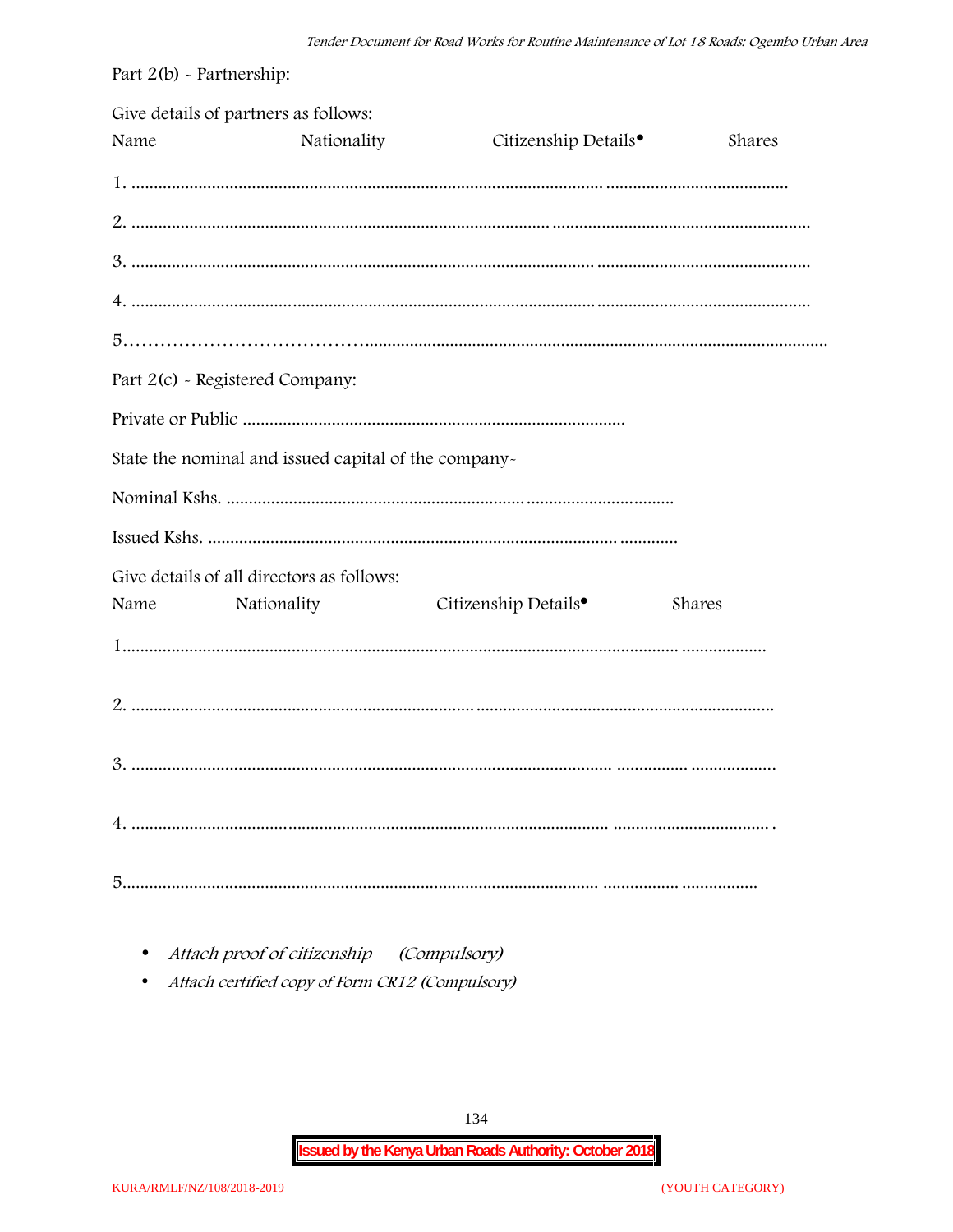Part 3: Interest in the Firm:

Is there any person / persons in the Kenya Urban Roads Authority (KURA) who has interest in this firm? Yes /No\*\*………………………….

I certify that the information given above is correct.

............................... .............................................................. Date Signature of Bidder

**\*\* Delete as necessary**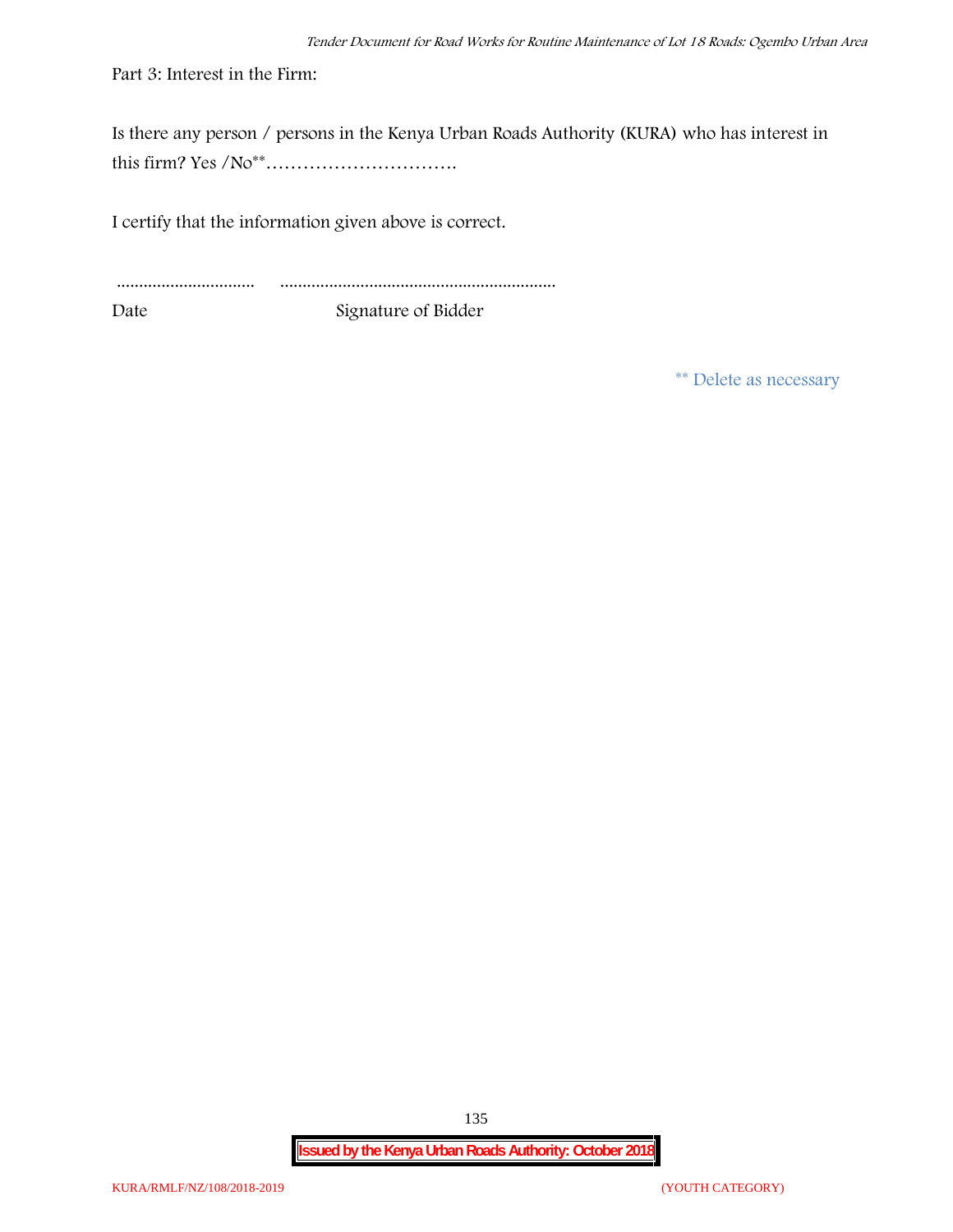#### **SCHEDULE 2: FORM OF WRITTEN POWER OF ATTORNEY**

The Bidder shall state here below the name(s) and address of his representative(s) who is/are authorized to receive on his behalf correspondence in connection with the Bid.

………………………………………………………….. (Name of Bidder's Representative in block letters)

………………………………………………………….. (Address of Bidder's Representative)

………………………………………………………….. (Signature of Bidder's Representative)

Alternate:

………………………………………………………….. (Name of Bidder's Representative in block letters)

……………………………………………………………………… (Address of Bidder's Representative)

………………………………………………………….. (Signature of Bidder's Representative)

\*To be filled by all Bidders.

\*Both representative and alternate **must** attach copy of National Identification card or Passport.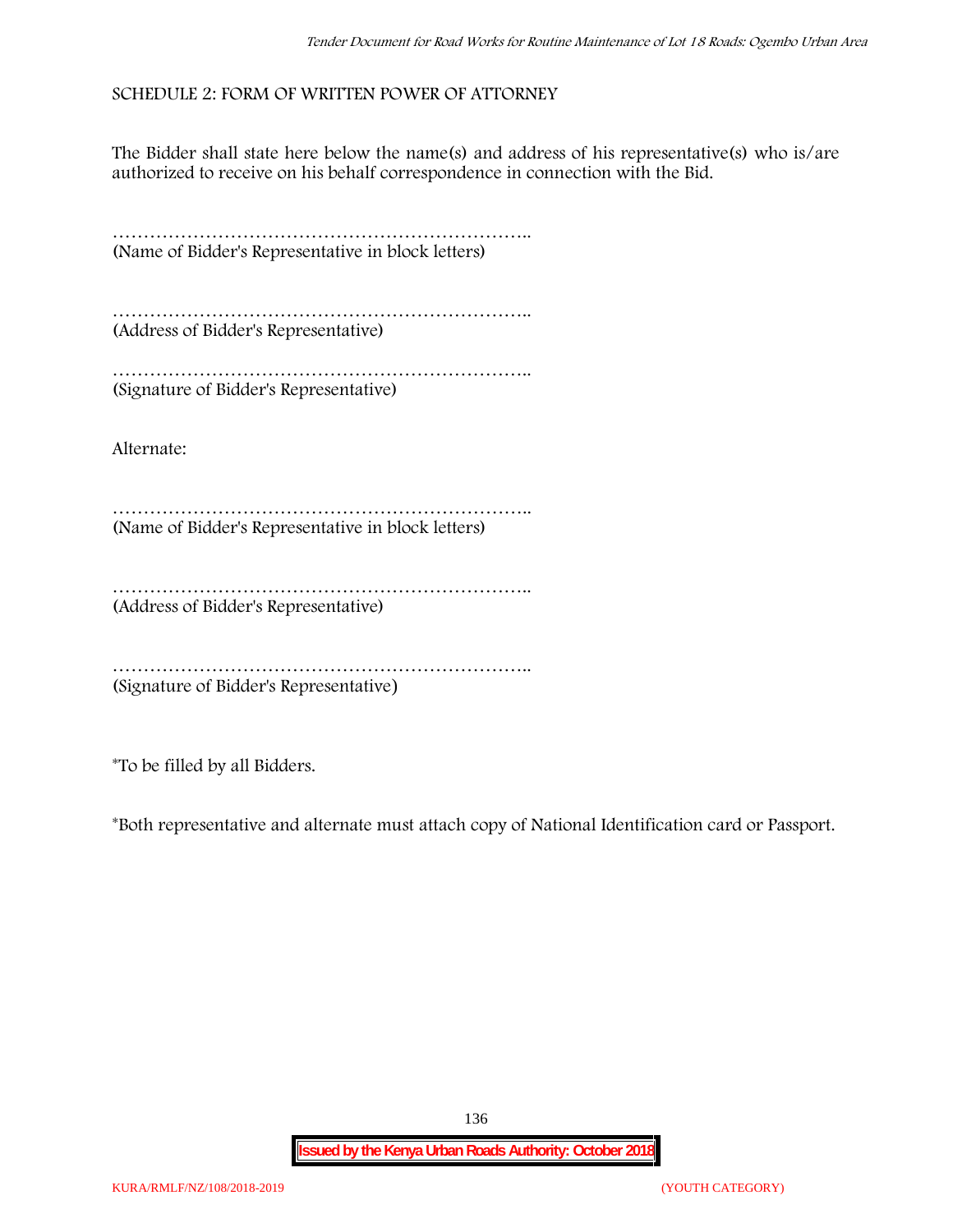**SCHEDULE 3: CERTIFICATE OF BIDDER'S VISIT TO SITE**

This is to certify that

[*Name/s*]……………………………………………………………………………………

………………………………………………………………….

Being the authorized representative/Agent of [*Name of bidder*]

…………………………………………………………………………………………………

…………………………………………………………………………………………………

participated in the organised inspection visit of the site of the works for the

#### **ROUTINE MAINTENANCE OF LOT 18 ROADS: OGEMBO URBAN AREA**

held on………………………..day of……………………………20……………………….

| (Employer's Representative)         |               |  |
|-------------------------------------|---------------|--|
|                                     |               |  |
|                                     |               |  |
|                                     |               |  |
| (Name of Employer's Representative) | (Designation) |  |

NOTE: This form is to be completed at the time of the organized site visit.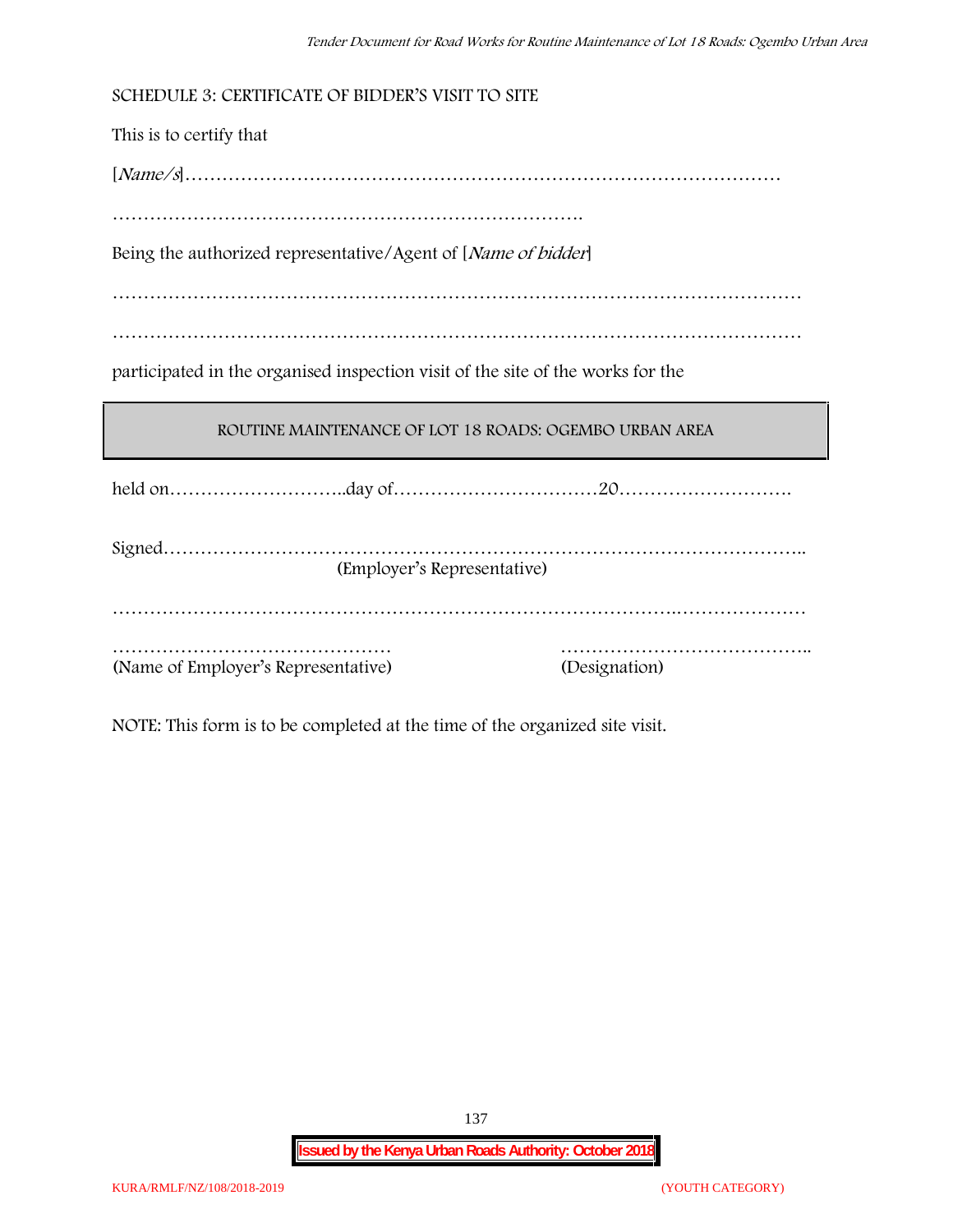#### **SCHEDULE 4: MAJOR ITEMS OF CONSTRUCTION PLANT AND EQUIPMENT**

The Bidder shall enter in this schedule all major items of plant and equipment which he proposes to bring to site. Only reliable plant in good working order and suitable for the work required of it shall be shown on this Schedule. Summary of the same shall be entered in Section 5: Qualification Criteria, Part 7.

| commence)<br>(Days after<br>Arrival on<br>Date of<br>Project                                       |             |
|----------------------------------------------------------------------------------------------------|-------------|
| Power<br>Rating                                                                                    |             |
| $\frac{Leased}{\text{imported}}$<br>Owned/                                                         |             |
| Source                                                                                             |             |
| Imported)<br>Estimated<br>Mombasa<br>(If to be<br>Value<br>$\begin{array}{c}\n\hline\n\end{array}$ |             |
| Capacity<br>t or $m^3$                                                                             |             |
| Used<br>New or                                                                                     |             |
| Year of Manufactur $_{\rm e}$                                                                      |             |
| each<br>Σό.                                                                                        |             |
| Description<br>Type,<br>Model,<br>Make                                                             |             |
| I certify that the above information is correct.                                                   |             |
| (Signature of Bidder)                                                                              | .<br>(Date) |

138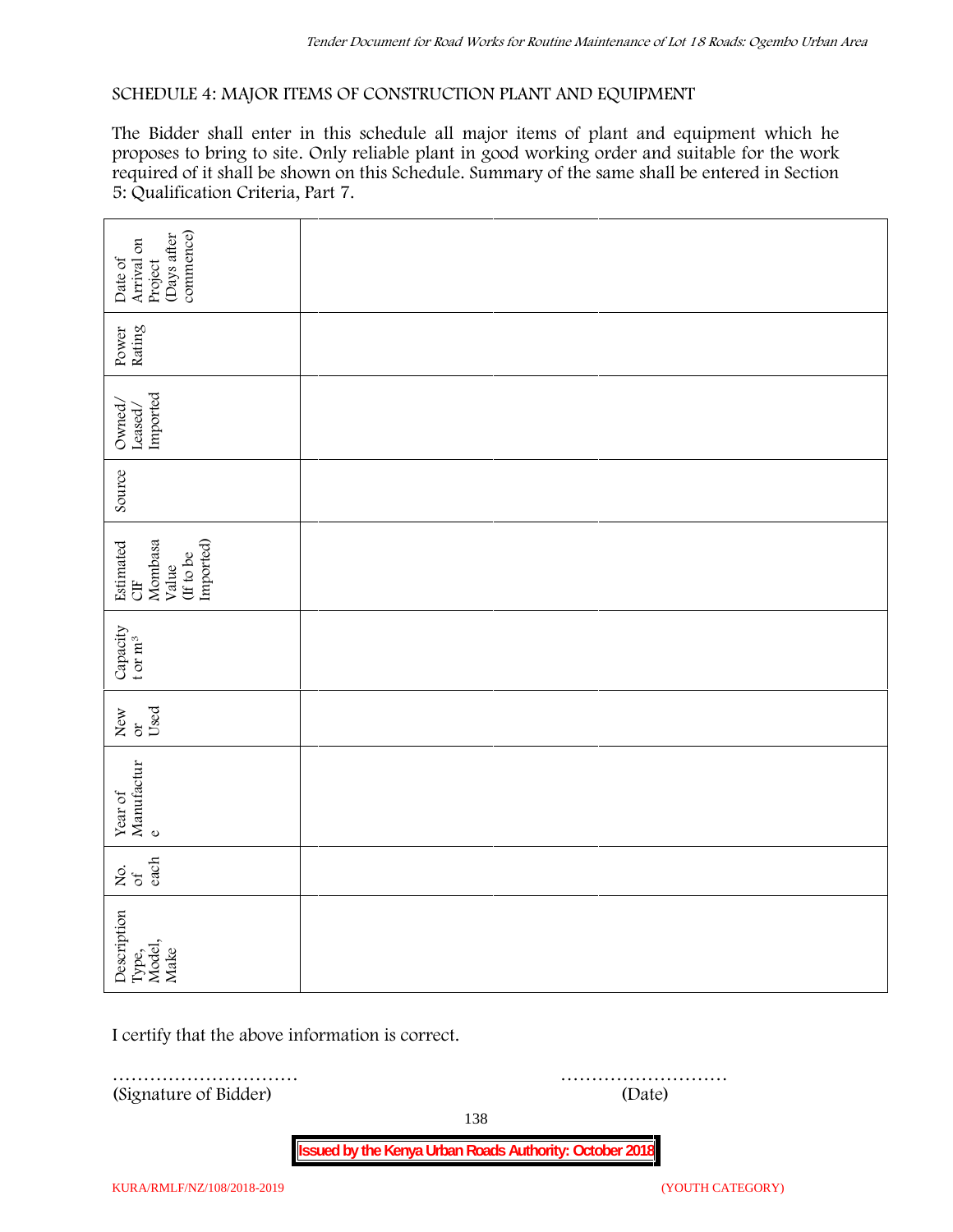#### **SCHEDULE 5: KEY PERSONNEL**

| <b>DESIGNATION</b> | <b>NAME</b> | <b>NATIONALITY</b> | SUMMARY OF QUALIFICATIONS AND                              |            |            |  |
|--------------------|-------------|--------------------|------------------------------------------------------------|------------|------------|--|
|                    |             |                    | <b>EXPERIENCE</b><br>Specific<br>Qualifications<br>General |            |            |  |
|                    |             |                    |                                                            | Experience | Experience |  |
|                    |             |                    |                                                            | (Yrs)      | (Yrs)      |  |
|                    |             |                    |                                                            |            |            |  |
|                    |             |                    |                                                            |            |            |  |
| Headquarters       |             |                    |                                                            |            |            |  |
| Partner/Director   |             |                    |                                                            |            |            |  |
| or other key staff |             |                    |                                                            |            |            |  |
| (give designation) |             |                    |                                                            |            |            |  |
|                    |             |                    |                                                            |            |            |  |
|                    |             |                    |                                                            |            |            |  |
| Site Office        |             |                    |                                                            |            |            |  |
|                    |             |                    |                                                            |            |            |  |
| 1. Site Agent      |             |                    |                                                            |            |            |  |
|                    |             |                    |                                                            |            |            |  |
|                    |             |                    |                                                            |            |            |  |
| 2. Site Surveyor   |             |                    |                                                            |            |            |  |
|                    |             |                    |                                                            |            |            |  |
|                    |             |                    |                                                            |            |            |  |
| 3. Foreman         |             |                    |                                                            |            |            |  |
|                    |             |                    |                                                            |            |            |  |
|                    |             |                    |                                                            |            |            |  |
|                    |             |                    |                                                            |            |            |  |
|                    |             |                    |                                                            |            |            |  |

**Note:** The Bidder shall list in this schedule the key personnel he will employ from the Contractor's headquarters and from the Contractor's site office to direct and execute the work together with their qualifications, experience, position held and nationality in accordance with Clause 15.2 and 16.3 of the Conditions of Contract Part II (where required, use separate sheets to add extra data for column 4). Bidders shall attach certified copies of academic certificates, and CVs of all key staff.

I certify that the above information is correct.

(Signature of Bidder) (Date)

………………………… ………………………

139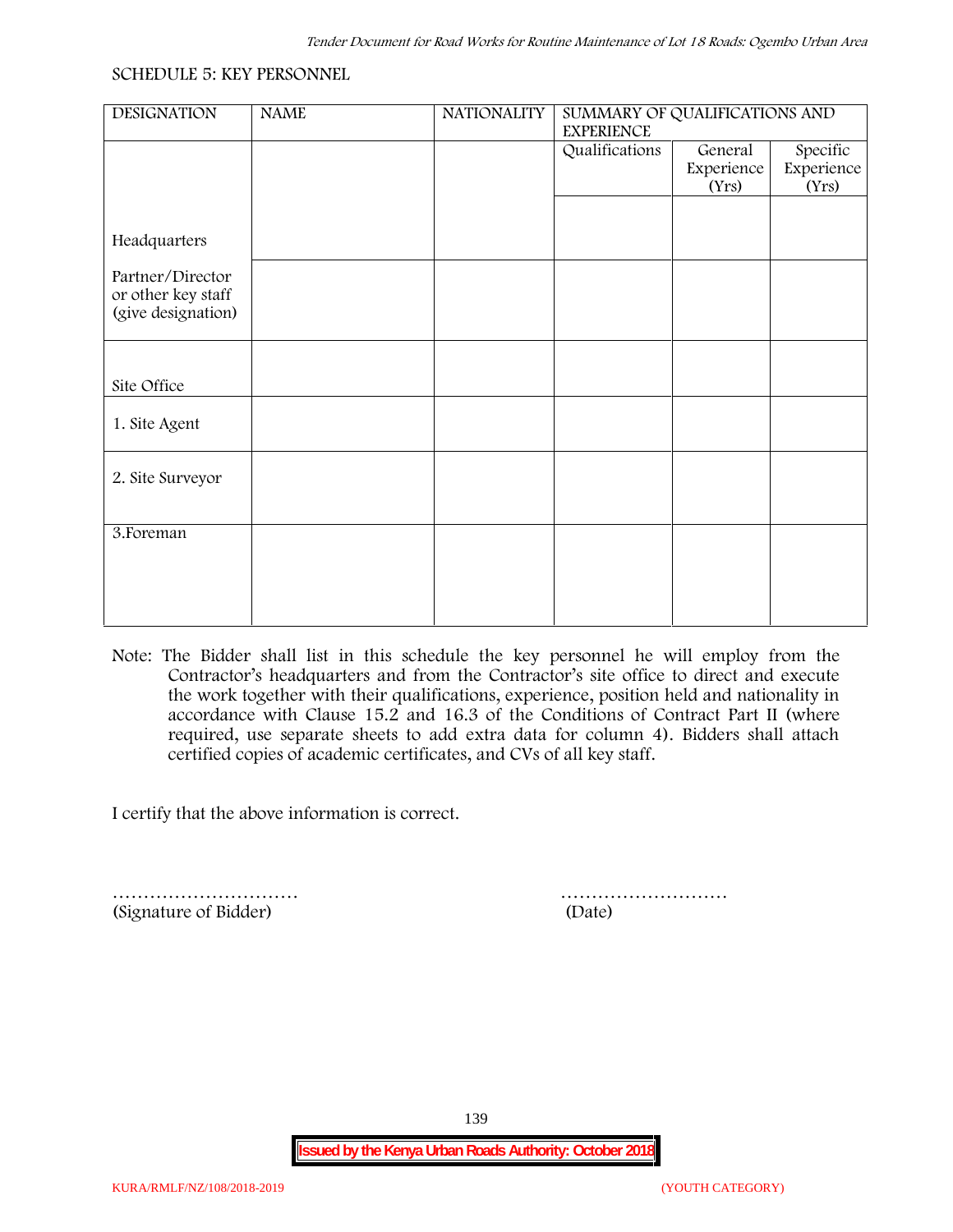#### **SCHEDULE 6: SCHEDULE OF ROADWORKS CARRIED OUT BY THE BIDER IN THE LAST THREE YEARS**

#### **SCHEDULE 6A: COMPLETED WORKS**

| DESCRIPTION OF WORKS | NAME OF CLIENT | VALUE OF<br>WORKS (KSHS) $^\ast$ | YEAR COMPLETED/<br><b>REMARKS</b> |
|----------------------|----------------|----------------------------------|-----------------------------------|
|                      |                |                                  |                                   |
|                      |                |                                  |                                   |
|                      |                |                                  |                                   |
|                      |                |                                  |                                   |
|                      |                |                                  |                                   |
|                      |                |                                  |                                   |
|                      |                |                                  |                                   |
|                      |                |                                  |                                   |
|                      |                |                                  |                                   |
|                      |                |                                  |                                   |
|                      |                |                                  |                                   |
|                      |                |                                  |                                   |
|                      |                |                                  |                                   |
|                      |                |                                  |                                   |
|                      |                |                                  |                                   |

**Note:** Bidders shall attach certified copies of letters of award (for each listed project), certified copies of completion certificates.

I certify that the above works were successfully carried out by this Bidder.

(Signature of Bidder) (Date)

………………………… ………………………

\* **Value in KShs using Central Bank of Kenya mean exchange rate at a reference date 7 days before date of BID opening**

140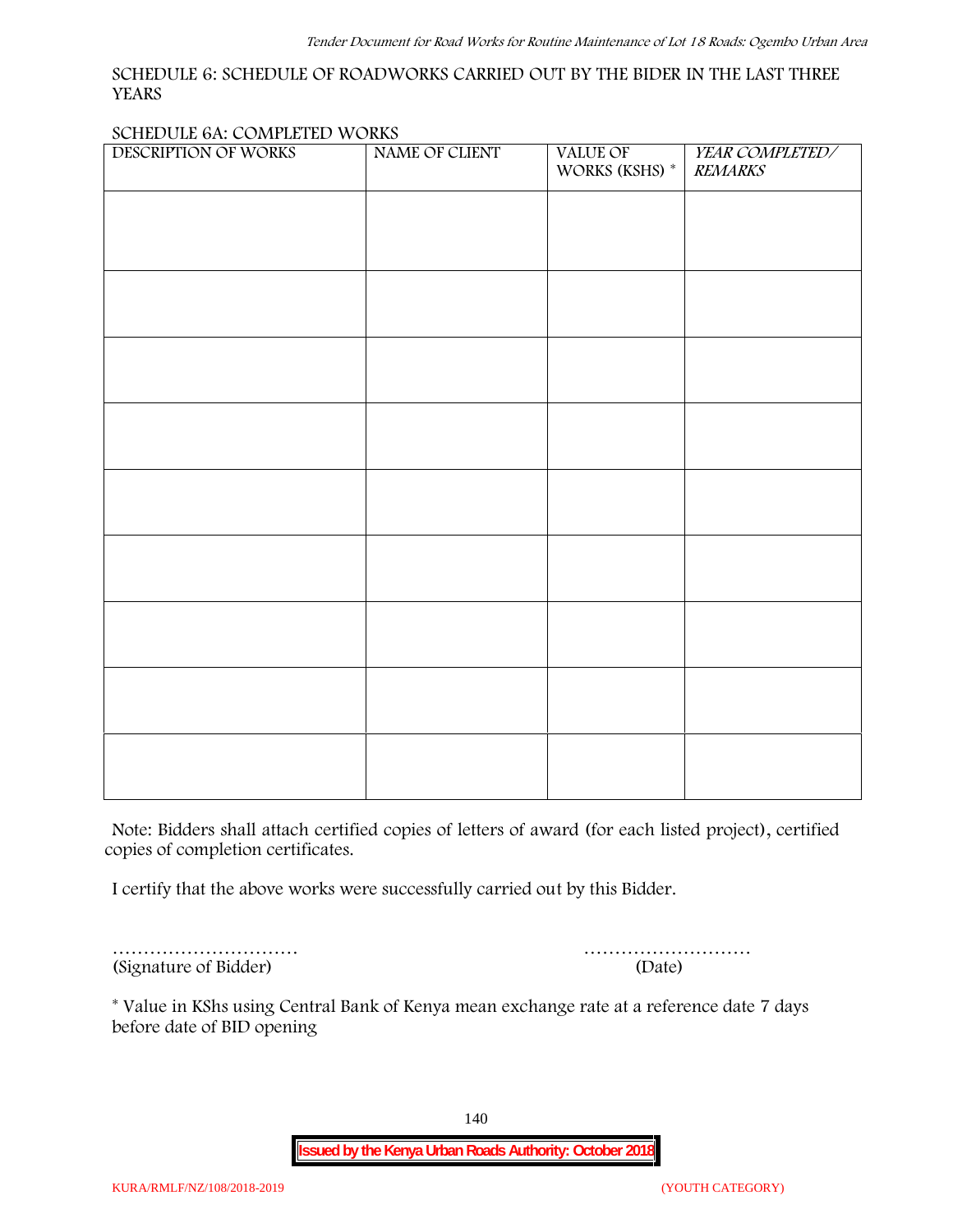#### **SCHEDULE 6B: NON-COMPLETED WORKS BEYOND COMPLETION DATE**

| DESCRIPTION OF WORKS | NAME OF CLIENT | VALUE OF<br>WORKS (KSHS) * | YEAR COMPLETED/<br><b>REMARKS</b> |
|----------------------|----------------|----------------------------|-----------------------------------|
|                      |                |                            |                                   |
|                      |                |                            |                                   |
|                      |                |                            |                                   |
|                      |                |                            |                                   |
|                      |                |                            |                                   |
|                      |                |                            |                                   |
|                      |                |                            |                                   |
|                      |                |                            |                                   |
|                      |                |                            |                                   |
|                      |                |                            |                                   |
|                      |                |                            |                                   |
|                      |                |                            |                                   |
|                      |                |                            |                                   |
|                      |                |                            |                                   |
|                      |                |                            |                                   |
|                      |                |                            |                                   |
|                      |                |                            |                                   |
|                      |                |                            |                                   |

**Note:** Bidders shall attach certified copies of letters of award (for each listed project), certified evidence for executed works for non-copleted projects e.g copy of recent payment certificate.

I certify that the above works were successfully carried out by this Bidder.

(Signature of Bidder) (Date)

………………………… ………………………

\* **Value in KShs using Central Bank of Kenya mean exchange rate at a reference date 7 days before date of BID opening**

141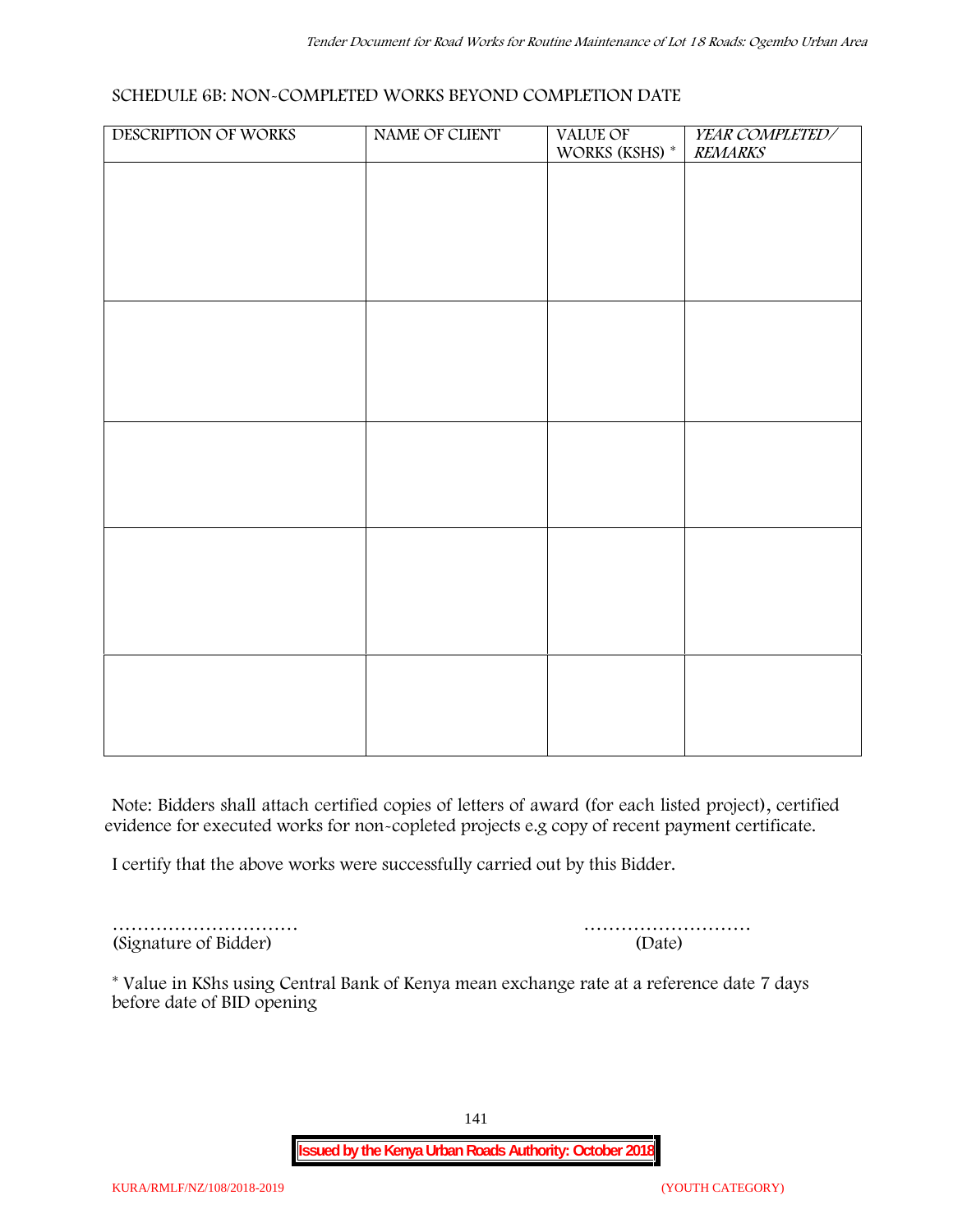#### **SCHEDULE 6C: SPECIFIC EXPERIENCE**

| WORKS (KSHS) $^\ast$ | <b>REMARKS</b> |
|----------------------|----------------|
|                      |                |
|                      |                |
|                      |                |
|                      |                |
|                      |                |
|                      |                |
|                      |                |
|                      |                |
|                      |                |
|                      |                |
|                      |                |
|                      |                |
|                      |                |
|                      |                |
|                      |                |
|                      |                |
|                      |                |

**Note:** Bidders shall attach certified copies of letters of award (for each listed project), certified evidence for executed works for non-completed projects e.g copy of recent payment certificate.

I certify that the above works were successfully carried out by this Bidder.

(Signature of Bidder) (Date)

………………………… ………………………

\* **Value in KShs using Central Bank of Kenya mean exchange rate at a reference date 7 days before date of BID opening**

142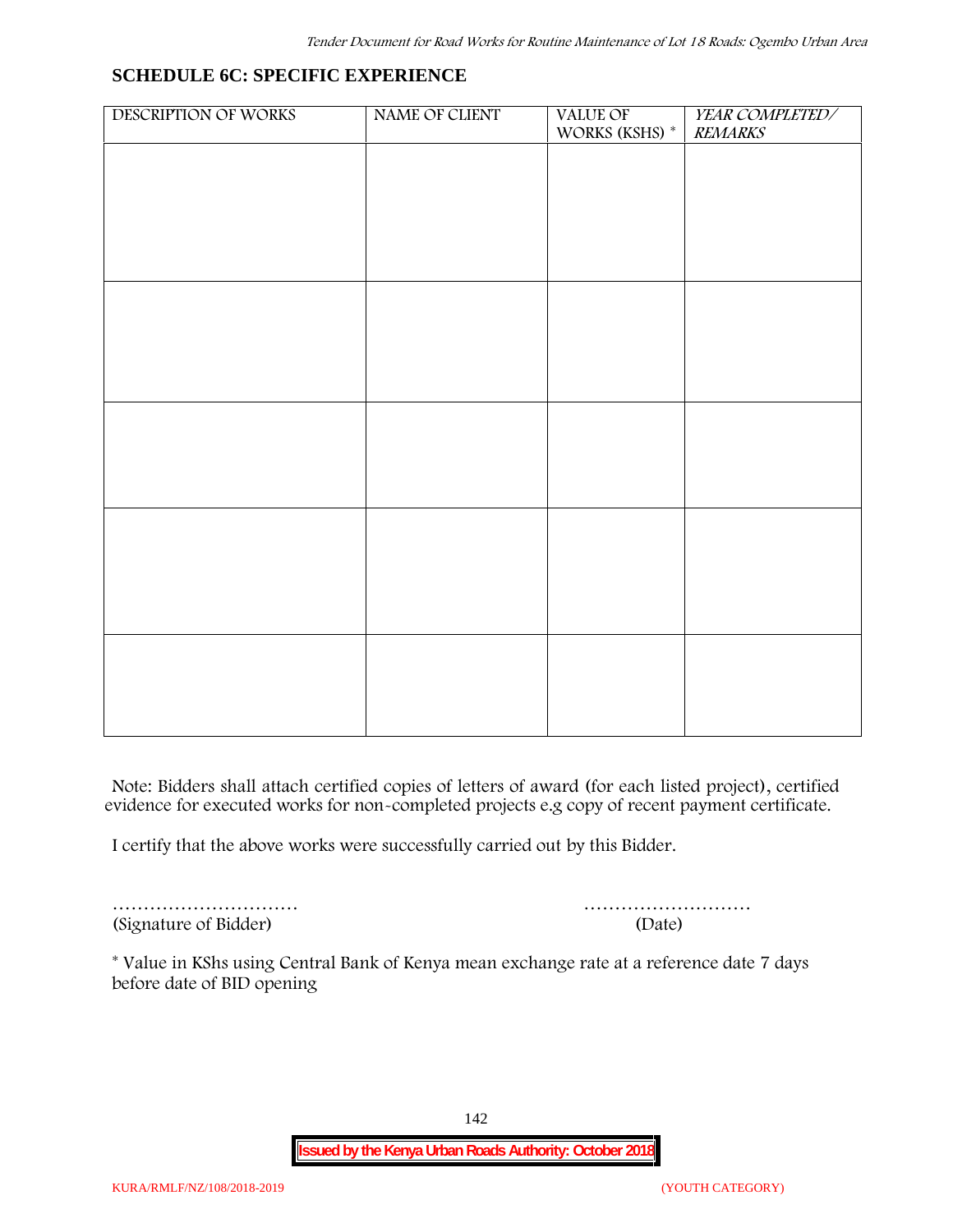#### **SCHEDULE 7: SCHEDULE OF ONGOING PROJECTS**

| DESCRIPTION OF<br>WORKS | NAME OF<br>${\it CLIENT}$ | DATE OF<br>$\mathsf{COMMENC}$<br><b>EMENT</b> | DATE OF<br>COMPLETION | VALUE OF<br>WORKS (KSHS) | <b>VALUE</b><br>COMPLETED<br>UP TO DATE<br>$\%$ | PHYSICALLY<br>COMPLETED<br>$\,$ UP TO DATE<br>$\%$ |  |
|-------------------------|---------------------------|-----------------------------------------------|-----------------------|--------------------------|-------------------------------------------------|----------------------------------------------------|--|
|                         |                           |                                               |                       |                          |                                                 |                                                    |  |
|                         |                           |                                               |                       |                          |                                                 |                                                    |  |
|                         |                           |                                               |                       |                          |                                                 |                                                    |  |
|                         |                           |                                               |                       |                          |                                                 |                                                    |  |
|                         |                           |                                               |                       |                          |                                                 |                                                    |  |
|                         |                           |                                               |                       |                          |                                                 |                                                    |  |
|                         |                           |                                               |                       |                          |                                                 |                                                    |  |
|                         |                           |                                               |                       |                          |                                                 |                                                    |  |
|                         |                           |                                               |                       |                          |                                                 |                                                    |  |

**Note:** 1. Bidders shall attach certified copies of letters of award (for each listed project) and any certified evidence for executed works e.g copy of recent payment certificate.

2. Bidders must indicate all their on-going works as at the time of bidding. Any non disclosure shall constitute non-responsiveness)

I certify that the above works are being carried out by me and that the above information is correct.

(Signature of Bidder) (Date)

………………………… ………………………

143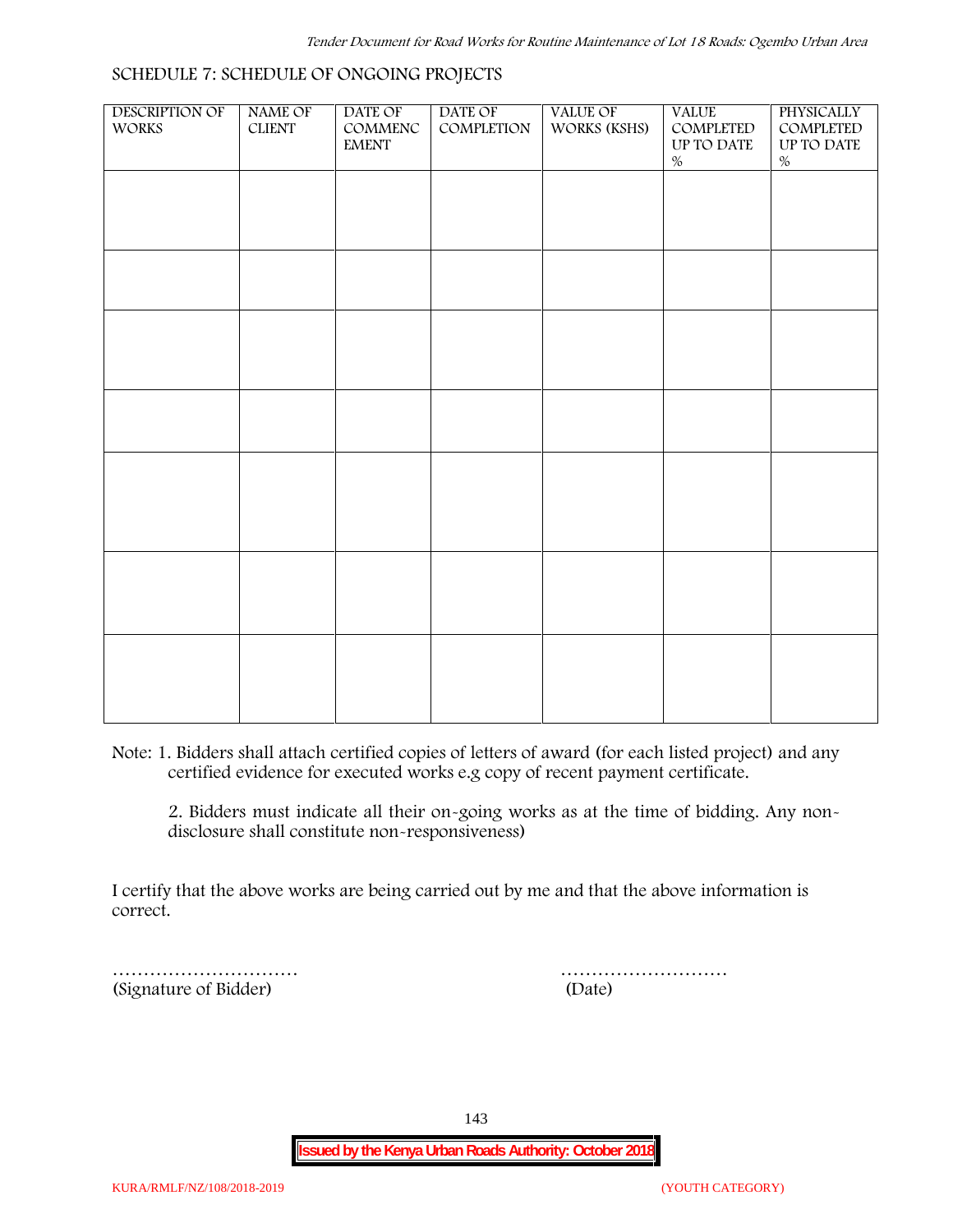### **SCHEDULE 8: FINANCIAL STANDING**

- 1 Submit copies of audited profit and loss statements and balance sheet for the last five calendar years and estimated projection for the next two years with certified English translation where appropriate.
- 2 Give turnover figures for each of the last two (2) financial years. Quote in millions and decimal thereof.

|                               | Year 1(2016) | Year 2(2017) |
|-------------------------------|--------------|--------------|
|                               | Ksh.         | Ksh.         |
| Road works                    |              |              |
| Other civil Engineering works |              |              |
| Other (specify)               |              |              |
| Total                         |              |              |

## SUMMARY OF ASSETS AND LIABILTIES OF THE AUDITED FINANCIAL STATEMENTS OF THE LAST TWO (2) FINANCIAL YEARS.

|                              | Year 1(2016) | Year 2(2017) |
|------------------------------|--------------|--------------|
|                              | KShs.        | KShs.        |
| 1. Total Assets              |              |              |
| 2. Current Assets            |              |              |
| 3. Bank Credit Line Value    |              |              |
| 4. Total Liabilities         |              |              |
| 5. Current Liabilities       |              |              |
| 6. Net Worth $(1-4)$         |              |              |
| 7. Working capital $(2+3-4)$ |              |              |

## (a) Name/Address of Commercial Bank providing credit line

………………………………………………………………………………………………

………………………………………………………………………………………………

(b) Total amount of credit line KShs………………………………………………

Attach a certified copy of Undertaking of the Bank to provide the credit.

(c) Attach bank statements for the last six (6) months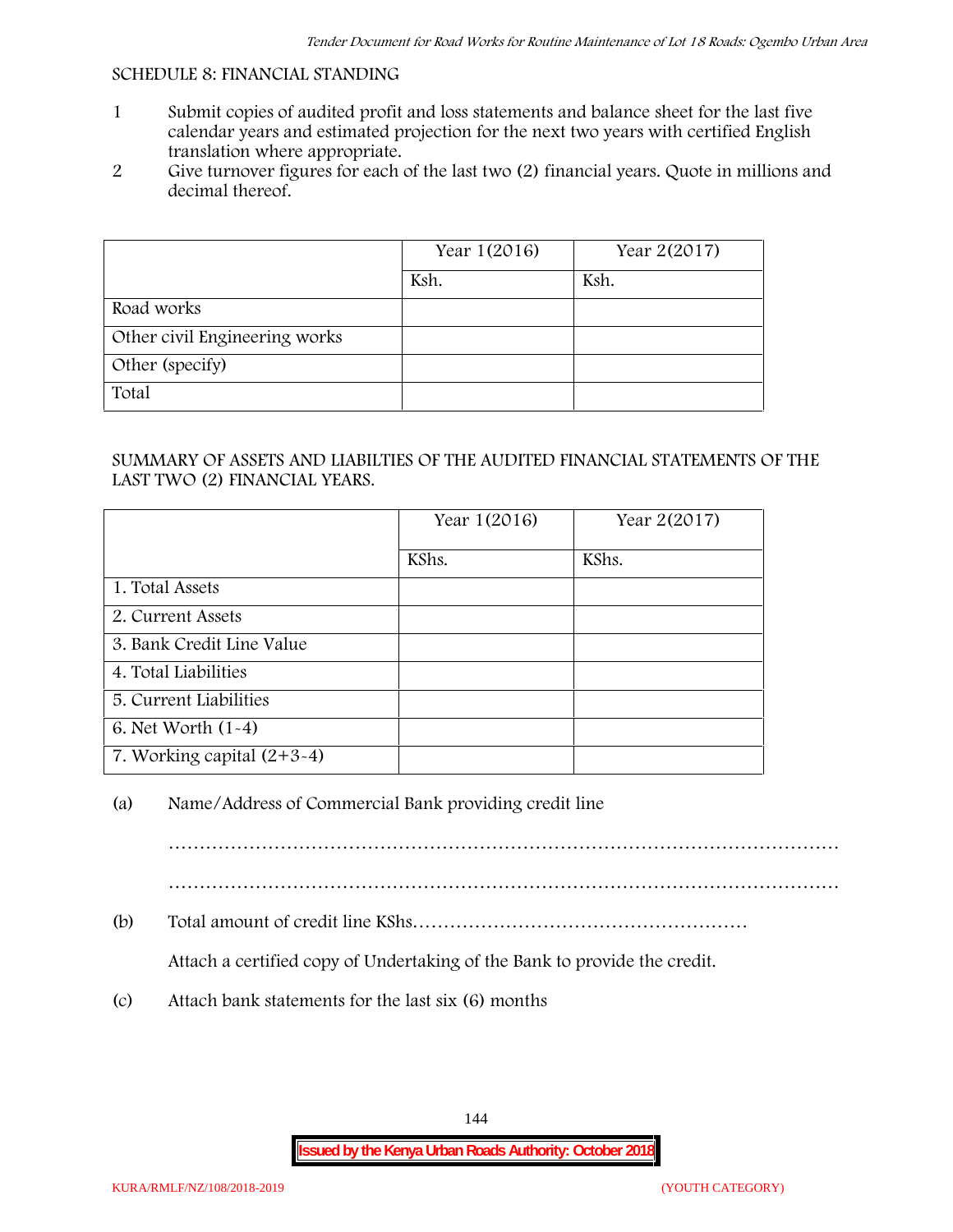## **SCHEDULE 9: OTHER SUPPLEMENTARY INFORMATION**

Financial reports for the last three years, balance sheets, profit and loss statements, auditors' reports etc. List them below and attach copies. ………………………………………………………………………………………………… ………………………………………………………………………………………………… ………………………………………………………………………………………………… ………………………………………………………………………………………………… Evidence of access to financial resources to meet the qualification requirements. Cash in hand, lines of credit etc. List below and attach copies of supporting documents ………………………………………………………………………………………………… …………………………………………………………………………………………………. …………………………………………………………………………………………………. ………………………………………………………………………………………………… Name, address, telephone, telex, fax numbers and email of the Bidders Bankers who may provide reference if contacted by the Contracting Authority. ……………………………………………………………………………………………….. ………………………………………………………………………………………………. ………………………………………………………………………………………………. I certify that the above information is correct. ……………………………. …………………………………….. Date Signature of Bidder

(To be signed by authorized representative and officially stamped)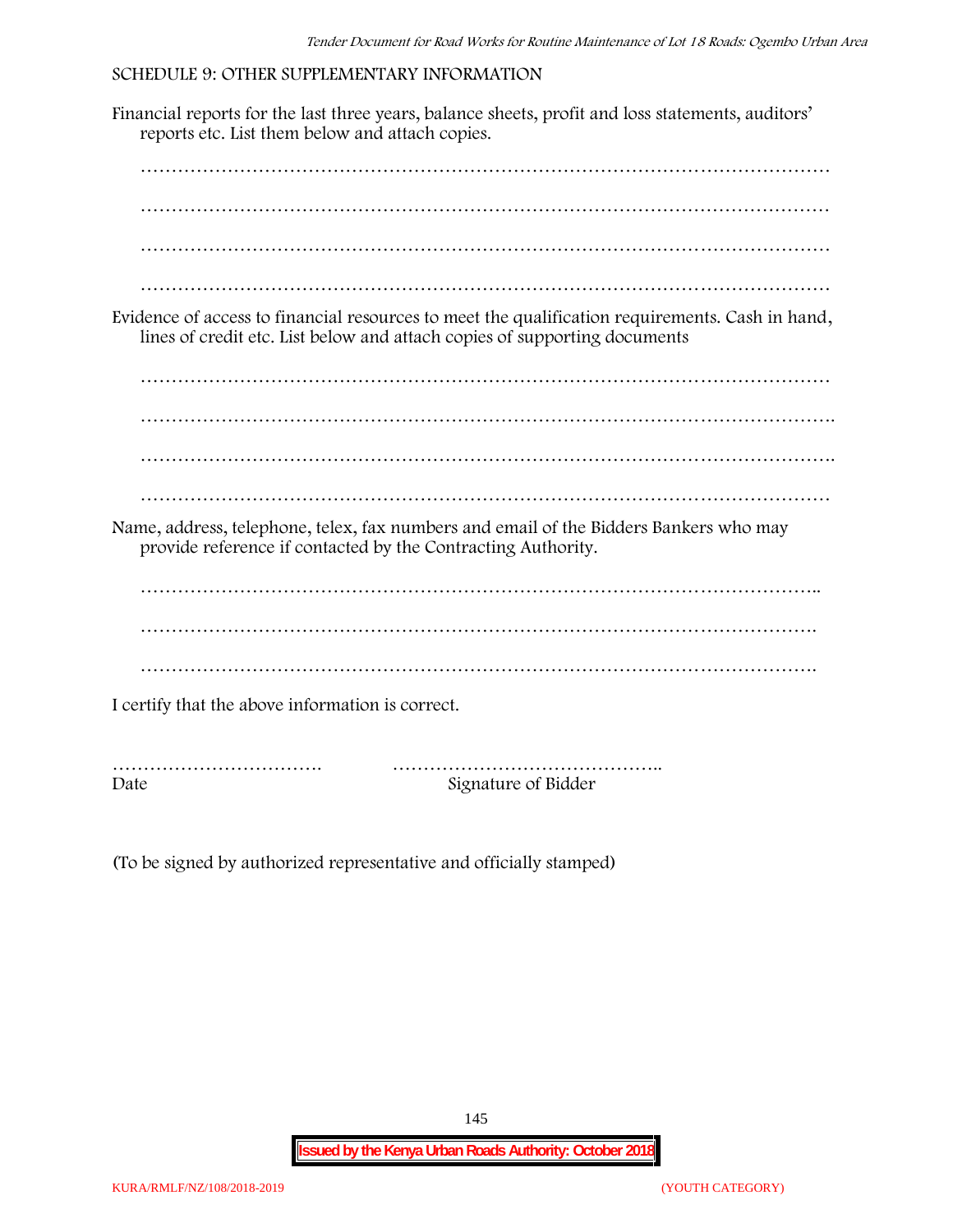# **SCHEDULE 10: LITIGATION HISTORY FORM**

Information on current litigation in which the Bidder is involved.

| <b>OTHER PARTY (IES)</b> | <b>CAUSE OF DISPUTE</b> | AMOUNT INVOLVED (KSHS) |
|--------------------------|-------------------------|------------------------|
|                          |                         |                        |
|                          |                         |                        |
|                          |                         |                        |
|                          |                         |                        |
|                          |                         |                        |

I certify that the above information is correct.

| Date | Signature of Bidder |
|------|---------------------|

(To be signed by authorized representative and officially stamped)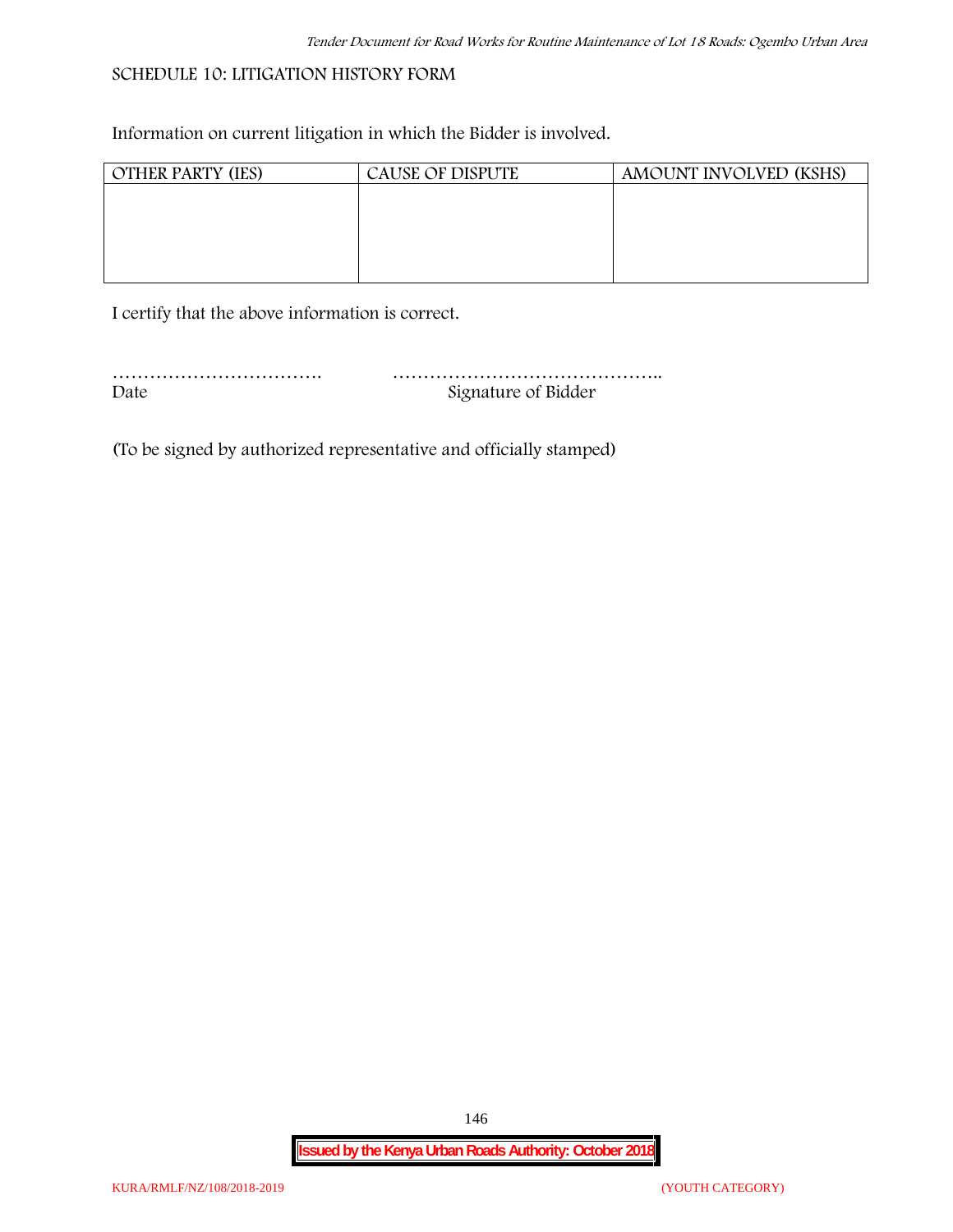## **SCHEDULE 11: DECLARATION FORM FOR BANKRUPT OR INSOLVENT**

**AND DEBARMENT** Date To The Kenya Urban Roads Authority P.O Box 41727 – 00100, IKM Place, 5th Ngong Ave, Nairobi, KENYA. Ladies and Gentlemen, The Tenderer i.e. (full name and complete physical and postal address) ……………………………………………………………………………………………………… ……………………declare the following: a) That I/ We have not been debarred from participating in public procurement by anybody, institution or person.

b) That I/ We have not been involved in and will not be involved in corrupt and fraudulent practices regarding public procurement anywhere.

c) That I/ We are not insolvent, in receivership, bankrupt or in the process of being wound up and is not the subject of legal proceedings relating to the foregoing.

d) That I/We are not under any ongoing investigation by the Ethics and Anti-Corruption Commission (EACC) for any corrupt and/or economic crimes or practices.

e) That I/ We are not associated with any other Tenderer participating in this Tender.

f) That I/We do hereby confirm that all the information given in this tender is accurate, factual and true to the best of our knowledge.

Yours sincerely,

……………………………………………………

Name of Tenderer

………………………………………………………………………………..

Signature of duly authorised person signing the Tender

…………………………………………………………………………..

Name and Capacity of duly authorised person signing the Tender

………………………………………

147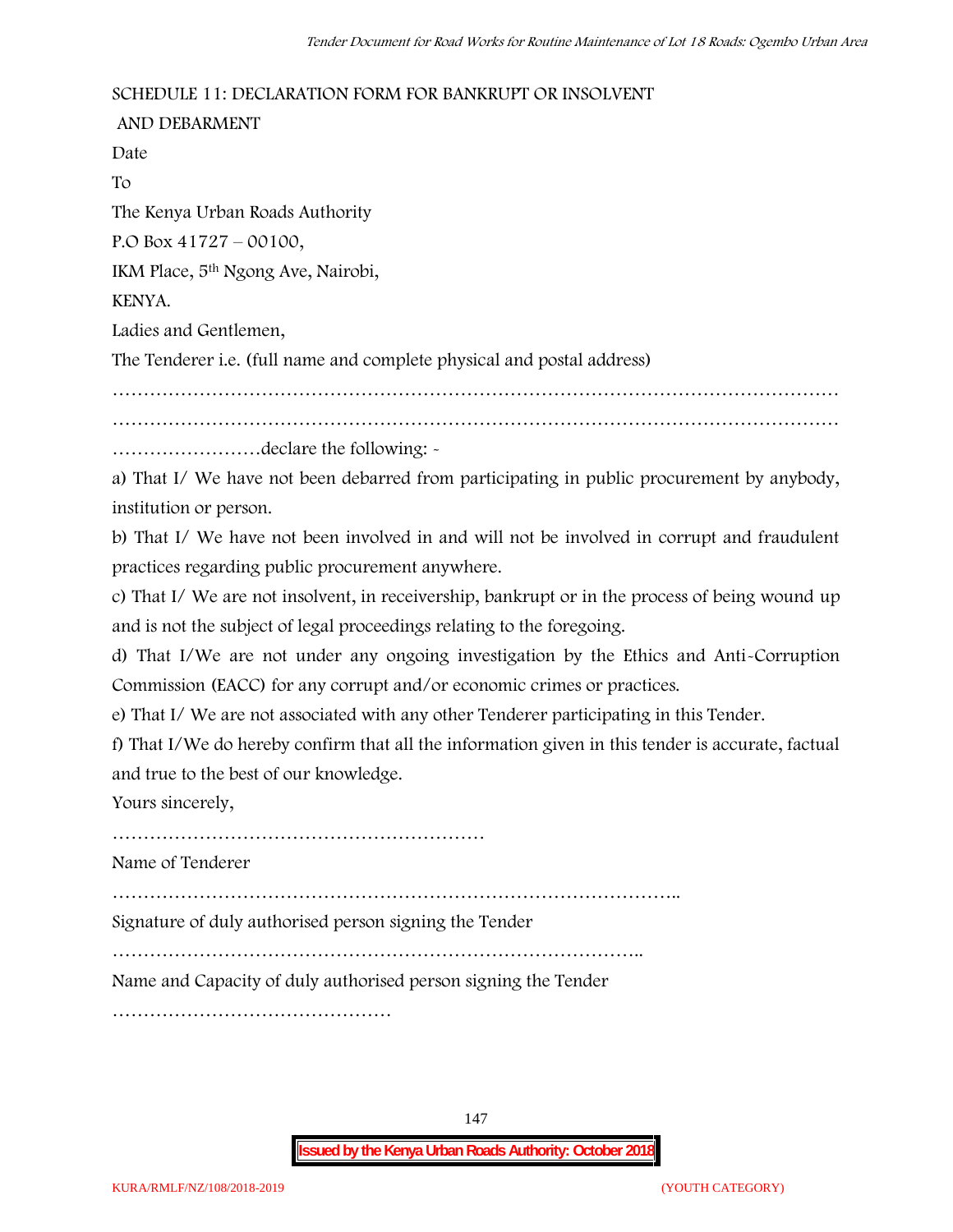## **SCHEDULE 12: ANTI CORRUPTION DECLARATION / COMMITMENT / PLEDGE FORM**

| Public Procurement is based on a free, fair and competitive tendering process which should |  |
|--------------------------------------------------------------------------------------------|--|
| not be open to abuse.                                                                      |  |

| I/We will not offer or facilitate, directly or indirectly, any inducement or reward to any |
|--------------------------------------------------------------------------------------------|
| public officer, their relations or business associates, in connection with tender No.      |
|                                                                                            |
| contract if I/We am/are successful.                                                        |

Signed by ……………………………… C.E.O. or Authorized Representative.

Date………………………………………..

**In case of sub-contracting**

Signed by ………………………………….. CEO of the firm to be subcontracted

Name……………………………………………

Designation……………………………………..

Signature………………………………….

Date………………………………………..

148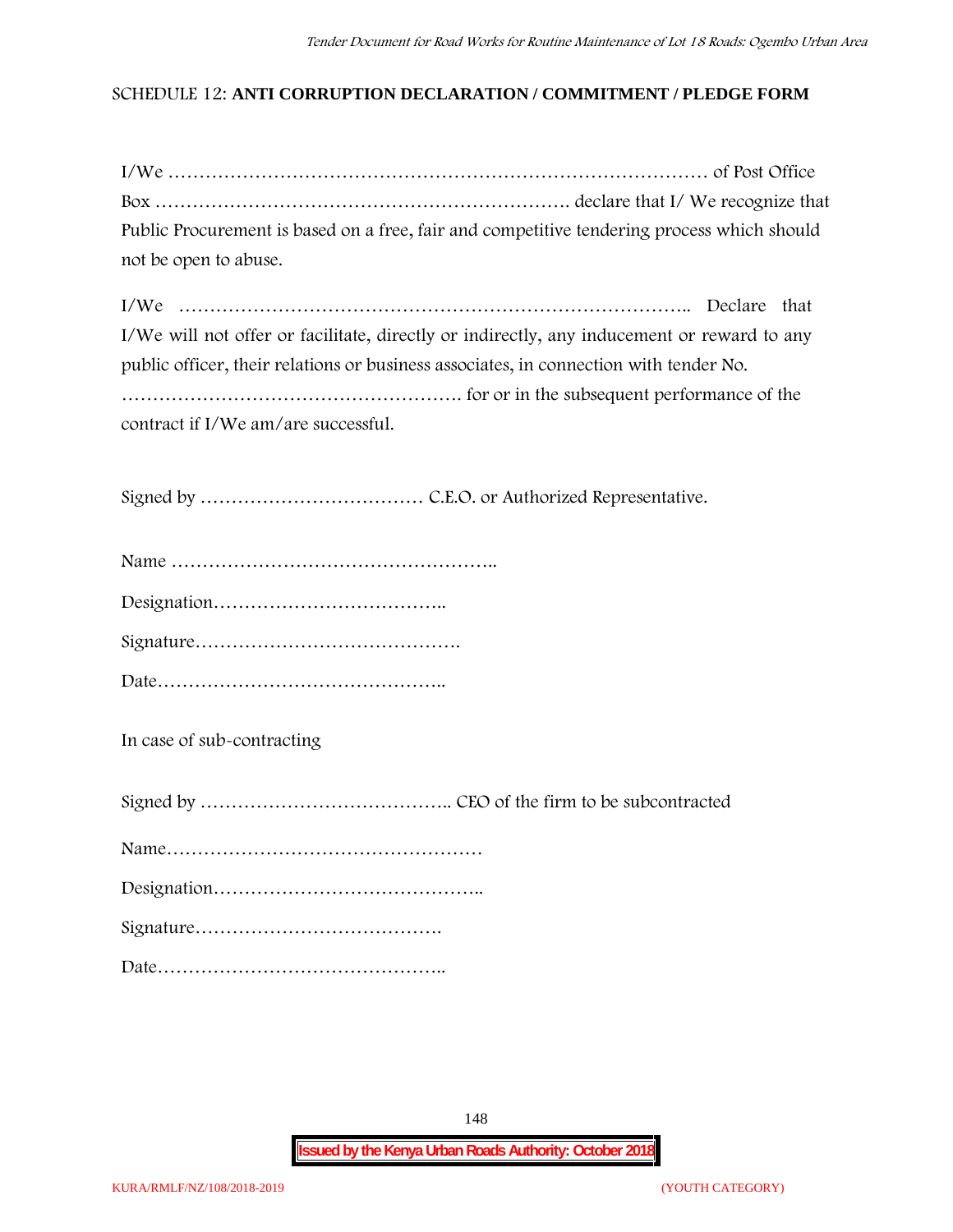# **SECTION XII: FORM OF AGREEMENT**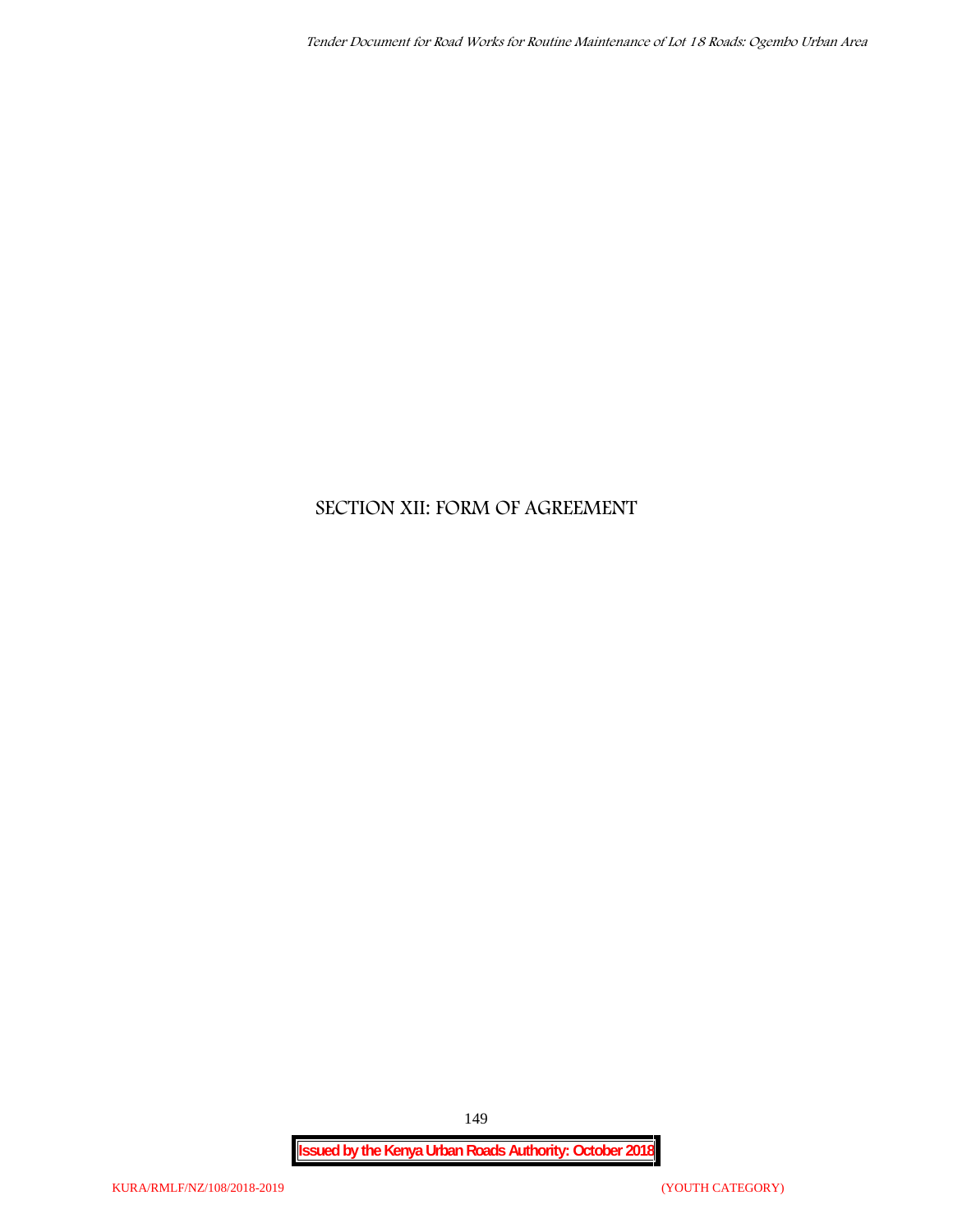# **FORM OF AGREEMENT**

THIS AGREEMENT is made on the ………………………… day of ……………………………………………………………………………………… between the **KENYA URBAN ROADS AUTHORITY** of **P. O. BOX 41727-00100, NAIROBI, KENYA** hereinafter called "the Employer" of the one part and **……………………………………………………………………………………….** hereinafter called "the Contractor" of the other part.

WHEREAS the Employer is desirous that certain works should be executed, viz.

**ROUTINE MAINTENANCE OF LOT 18 ROADS (OGEMBO URBAN AREA)** and has a Contract with the Contractor for the execution completion and maintenance of such works in the region NOW THIS AGREEMENT WITNESSETH as follows:

In this agreement words and expressions shall have the same meanings as are respectively assigned to them in the Conditions of Contract hereinafter referred to.

The following document shall be deemed to form and be read and construed as part of this Agreement, viz.:

- The form of bid dated **………………………………**
- The Conditions of Contract (FIDIC IV) Part 2
- The Conditions of Contract (FIDIC IV) Part 1
- The Special Specification
- The Standard Specifications
- The Priced Bill of Quantities
- The Letter of Award and Acceptance
- Schedules of Supplementary Information
- -The Drawings
- -Other documents as may be agreed and listed

All aforesaid documents are hereinafter referred to as "The Contract".

In consideration of the payment to be made by the Employer to the Contractor, the Contractor hereby covenants with the Employer to execute, complete and maintain the works in conformity in all respects with the provisions of the Contract.

The Employer hereby covenants to pay the Contractor in consideration of the execution, completion and maintenance of the works the Contract Price at the times and in the manner prescribed by the Contract.

IN WITNESS WHEREOF the parties have hereunto set their respective hands on the day and year first above written.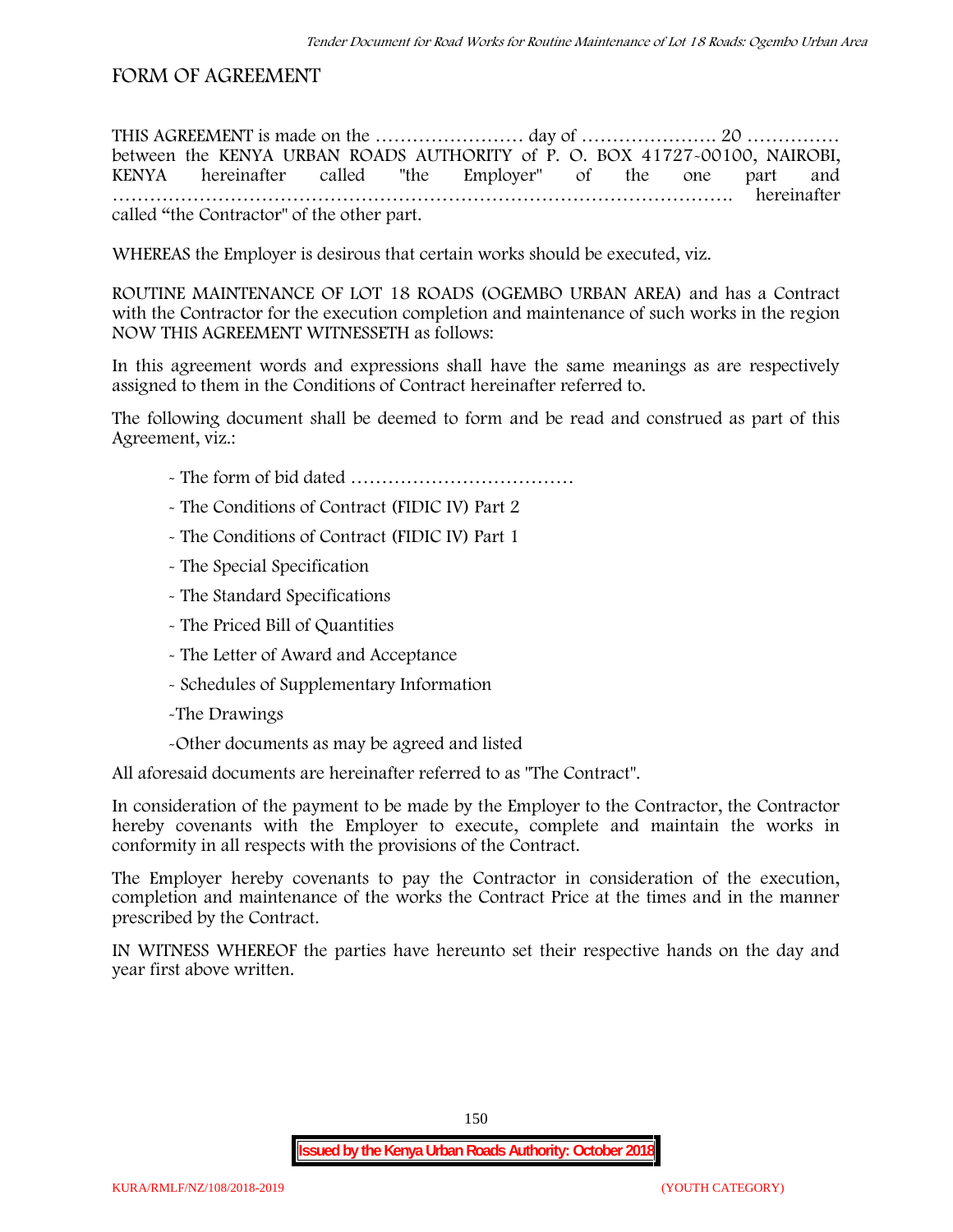#### SIGNED SEALED AND DELIVERED

| By the said Employer: |                                                                                           |
|-----------------------|-------------------------------------------------------------------------------------------|
|                       | (Director General, Kenya Urban Roads Authority)<br>For and on behalf of the said Employer |
|                       |                                                                                           |

In the presence of: ……………………………………………………….. (Name and Designation of Witness)

> ……………………………………………Date…………………. (Signature of Witness)

……………………………………………………………………… (Address Of witness)

By the said Contractor:

……………………………………………Date…………………. (Signature)

> ……………………………………………... (Name of the Director)

In the presence of: ……………………………………………………….. (Name and Designation of Witness)

> ……………………………………………………….. (Signature of Witness)

> ……………………………………………………….. (Address Of witness)

> > 151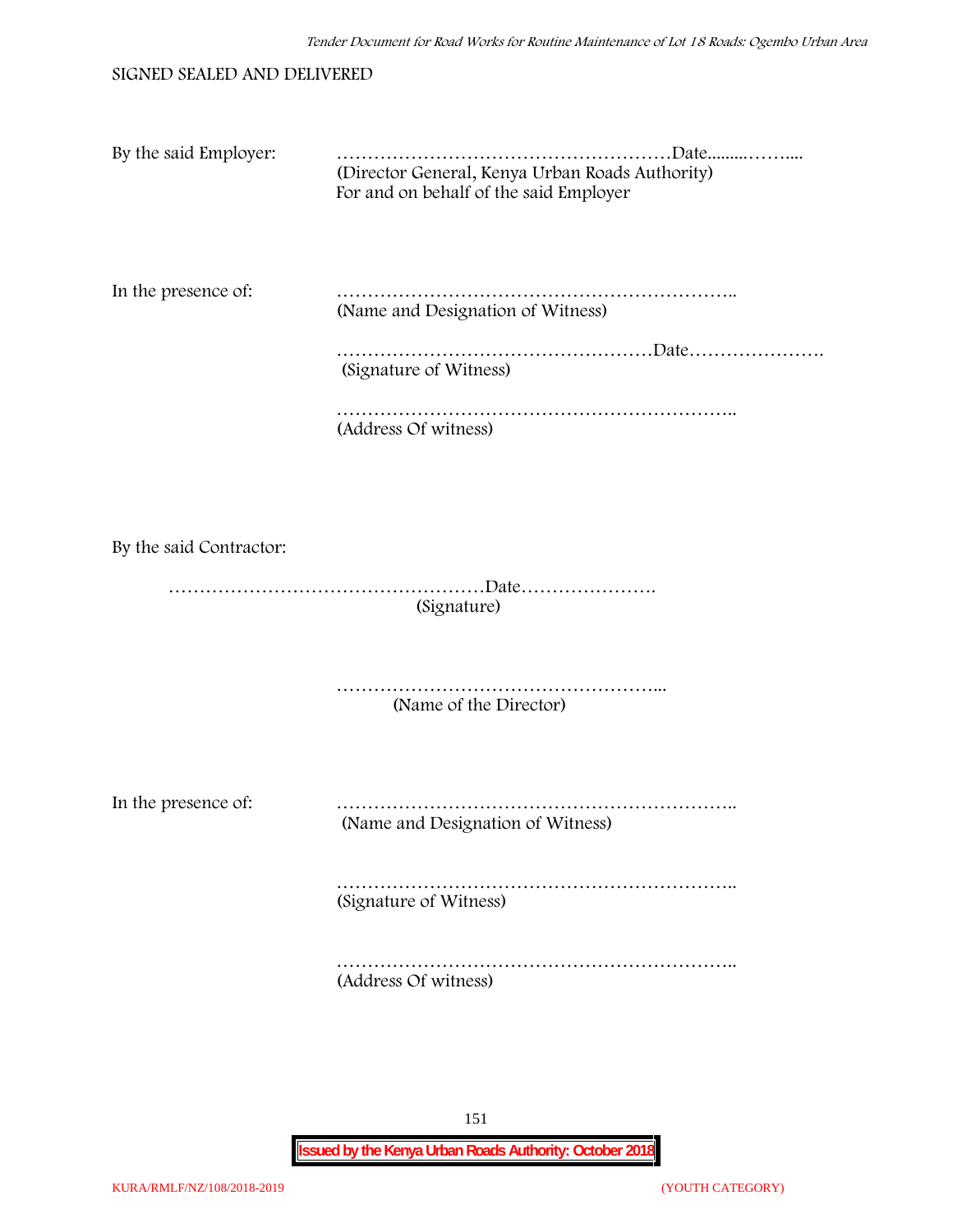# **SECTION XIII: FORM OF PERFORMANCE BANK GUARANTEE (UNCONDITIONAL)**